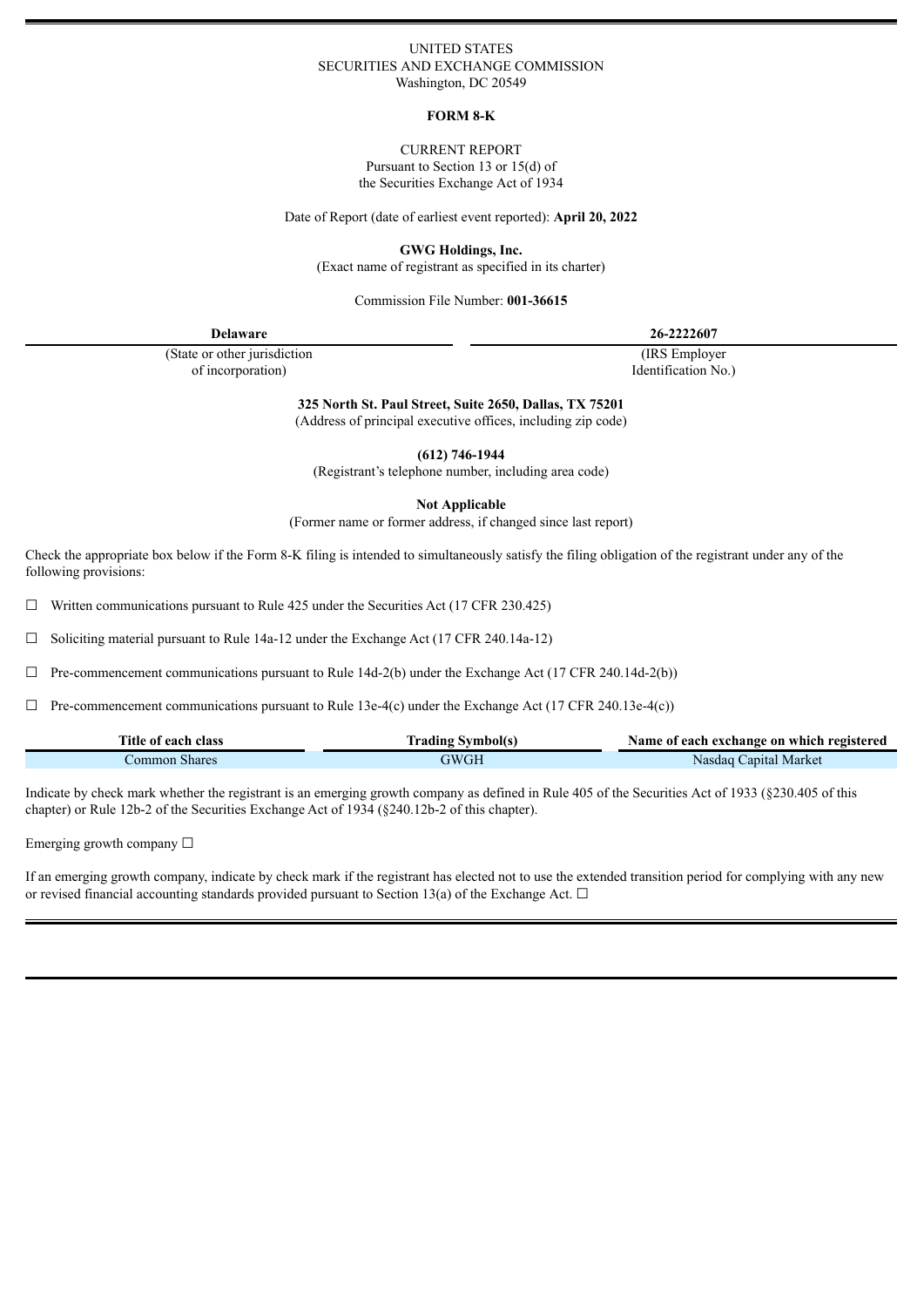## **Item 1.01. Entry Into a Material Agreement.**

The information set forth below in Item 1.03 in this Current Report on Form 8-K under the caption "Debtor-In-Possession Credit Facility" is hereby incorporated by reference in this Item 1.01.

## **Item 1.03. Bankruptcy Or Receivership.**

## *Voluntary Petitions for Bankruptcy*

On April 20, 2022, GWG Holdings, Inc. (the "Company") and certain of its subsidiaries of the Company (such subsidiaries, each a "Debtor," and together with the Company, the "Debtors") filed a voluntary petition for reorganization under chapter 11 of title 11 of the U.S. Code (the "Bankruptcy Code") in the Bankruptcy Court for the Southern District of Texas (the "Bankruptcy Court") (the "Chapter 11 Cases"). The Debtors are seeking to jointly administer the Chapter 11 Cases under the caption "*In re:* GWG HOLDINGS, INC., *et al.*" at case no. 22-90032. The subsidiaries that are Debtors in the Chapter 11 Cases are GWG Life, LLC and GWG Life USA, LLC.

The Debtors expect to continue their operations in the ordinary course of business during the pendency of the Chapter 11 Cases. To ensure ordinary course operations, the Debtors have filed motions seeking orders from the Bankruptcy Court approving a variety of "first day" motions. No trustee has been appointed and each Debtor will continue to operate its business as a "debtor-in-possession" (DIP) subject to the jurisdiction of the Bankruptcy Court and in accordance with the applicable provisions of the Bankruptcy Code and the orders of the Bankruptcy Court.

## *Debtor-In-Possession Credit Facility*

On April 20, 2022 and prior to the commencement of the Chapter 11 Cases, the Company negotiated a Superpriority Secured Debtor In Possession Credit Agreement (the "DIP Credit Agreement") with the Company and GWG Life, LLC, as borrowers, GWG Life USA, LLC, GWG MCA Capital, Inc., GWG DLP Funding V Holdings, LLC and GWG DLP Funding V, LLC, as guarantors, National Founders LP, as administrative agent and collateral agent, and each of the other financial institutions from time to time party thereto (the "Lenders") pursuant to which, and subject to the satisfaction of certain customary conditions, including the approval of the Bankruptcy Court, the Lenders have agreed to provide a multiple draw term loan facility in an aggregate principal amount expected to be approximately \$65 million.

The maturity date of the DIP Credit Agreement is expected to be six months from the filing of the Chapter 11 Cases, and borrowings under the DIP Credit Agreement are expected to bear interest at Base Rate (as defined in the DIP Credit Agreement) plus 9.0% per annum for a Base Rate Loan (as defined in the DIP Credit Agreement) or Adjusted Term SOFR (as defined in the DIP Credit Agreement) plus 10.0% per annum for a Term SOFR Loan (as defined in the DIP Credit Agreement). The DIP Credit Agreement is expected to be secured by substantially all of the assets of the borrowers and the guarantor and will constitute "Senior Debt" for purposes of the Company's Amended and Restated Indenture, dated as of October 23, 2017, among the Company, GWG Life, LLC and Bank of Utah, as trustee (as amended, the "Indenture"). As a result, the L Bonds issued under the Indenture, which includes the L Bonds, the Seller Trust L Bonds and the Liquidity Bonds, will be subordinated to the obligations under the DIP Credit Agreement to the extent provided by the subordination provisions of the Indenture.

The DIP Credit Agreement includes conditions precedent, representations and warranties, affirmative and negative covenants and events of default customary for financings of this type and size. The proceeds of all or a portion of the DIP Credit Agreement may be used for, among other things, general corporate purposes, including working capital and permitted acquisitions, administrative costs, premiums, expenses and fees of the transactions contemplated by the Chapter 11 Cases, for payment of court approved adequate protection obligations and other such purposes consistent with the DIP Credit Agreement.

The Company is seeking Bankruptcy Court approval (at the final hearing on the DIP Credit Agreement) of an option held by the Lenders (the "DLP VII Option"), under which the Lenders could elect to effectively refinance in full of the existing secured credit facilities of GWG DLP Funding IV, LLC and GWG DLP Funding VI, LLC to a new credit facility at (and transfer the entire life insurance policy portfolios to) a newly formed non-debtor special purpose vehicle (GWG DLP Funding VII, LLC). Exercise of the DLP VII Option would also be expected to result in payment in full of amounts then owing by the Debtors under the DIP Credit Agreement, thus satisfying the Debtors' obligations under the DIP Credit Agreement in full and allowing the Debtors to keep the proceeds of the DIP Credit Agreement to fund expenses in the Chapter 11 Cases, pay employees and other post-petition service providers.

The foregoing description of the DIP Credit Agreement does not purport to be complete and is qualified in its entirety by reference to the form of DIP Credit Agreement, a copy of which is attached to this Current Report on Form 8-K as Exhibit 10.1, and the final terms of the DIP Credit Agreement as may be approved by the Bankruptcy Court.

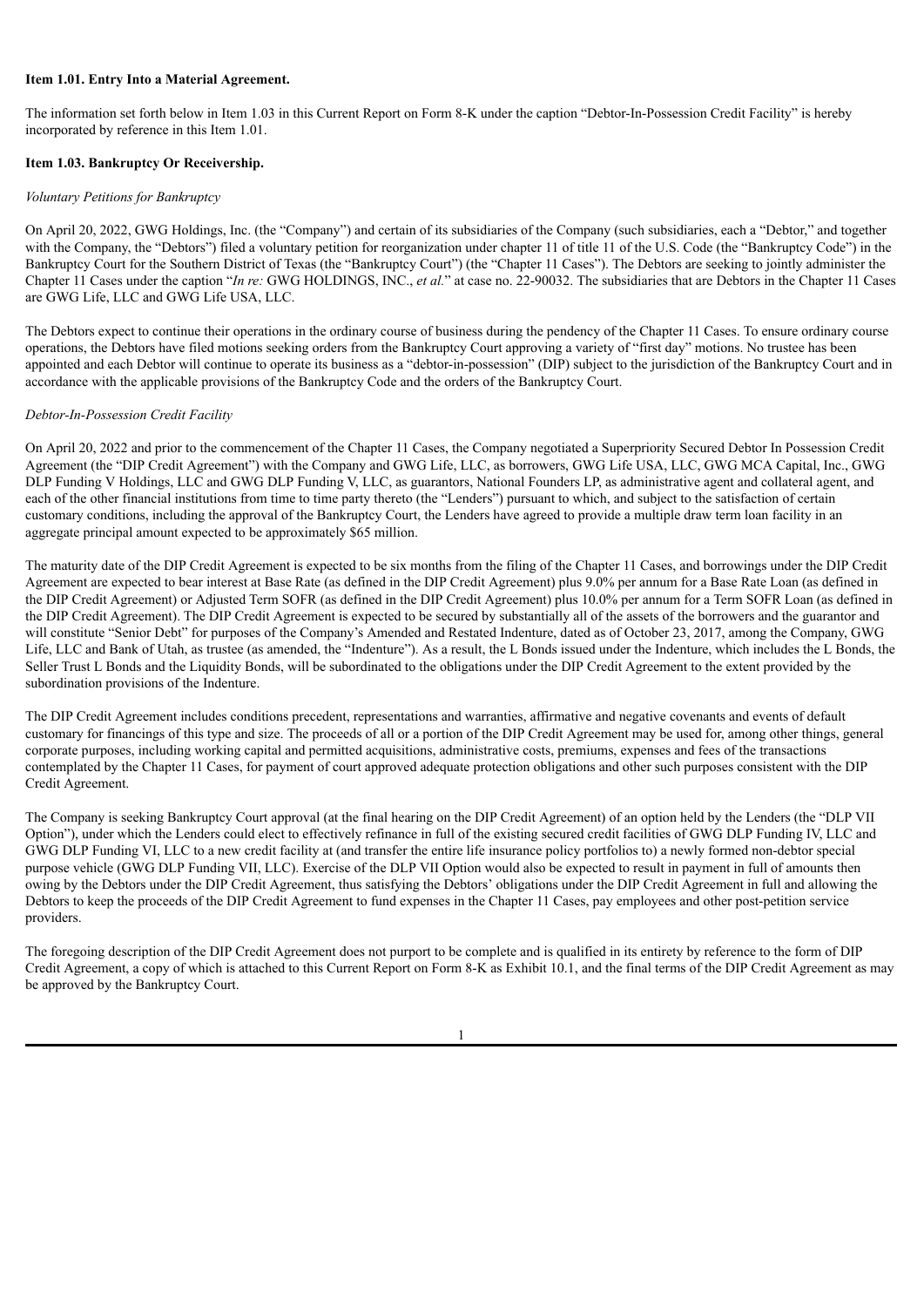## **Item 2.04. Triggering Events that Accelerate/Increase Direct Financial Obligation or Off-Balance Sheet Arrangement Obligation.**

The text set forth in Item 1.03 of this Current Report on Form 8-K regarding the bankruptcy filing is incorporated into this item by reference. The bankruptcy filing described above constituted an event of default or otherwise triggered or may trigger repayment obligations under a number of instruments and agreements relating to direct financial obligations of the Company and certain of its subsidiaries (the "Debt Instruments"). The Debt Instruments include \$1.627 billion in aggregate principal amount of outstanding L Bonds, including the Seller Trust L Bonds and Liquidity Bonds, issued pursuant to the Indenture.

The Debt Instruments provide that, as a result of the Chapter 11 Cases, the principal, accrued and unpaid interest and certain other amounts due thereunder shall be immediately due and payable. Any efforts to enforce such payment obligations under the Debt Instruments are automatically stayed as a result of the Chapter 11 Cases, and the creditors' rights of enforcement in respect of the Debt Instruments are subject to the applicable provisions of the Bankruptcy Code and, in the case of the L Bonds, the subordination provisions of the Indenture.

## **Item 7.01. Regulation FD Disclosure.**

## *Press Release*

In connection with the filing of the Chapter 11 Cases, the Company issued a press release on April 20, 2022, a copy of which is attached to this Current Report on Form 8-K as Exhibit 99.1.

## *Additional Information on the Chapter 11 Cases*

Court filings and information about the Chapter 11 Cases can be found at a website maintained by the Company's claims agent, Donlin Recano & Company, at their website at https://www.donlinrecano.com/gwg, or by calling 1 (888) 508-2507 (toll-free) or by email at gwginfo@donlinrecano.com.

The information contained in this Item 7.01 shall not be deemed to be "filed" for purposes of Section 18 of the Securities Exchange Act of 1934, as amended (the "Exchange Act"), or otherwise subject to the liabilities of that section, and shall not be deemed to be incorporated by reference into any of the Company's filings under the Securities Act of 1933, as amended (the "Securities Act"), or the Exchange Act, whether made before or after the date hereof and regardless of any general incorporation language in such filings, except to the extent expressly set forth by specific reference in such a filing.

## **Item 8.01. Other Events.**

## *Cautionary Note Regarding the Company's Securities*

The Company cautions that trading in the Company's securities during the pendency of the Chapter 11 Cases is highly speculative and poses substantial risks. Trading prices for the Company's securities may bear little or no relationship to the actual recovery, if any, by holders of the Company's securities in the Chapter 11 Cases. The Company expects that holders of shares of the Company's common stock could experience a significant or complete loss on their investment, depending on the outcome of the Chapter 11 Cases.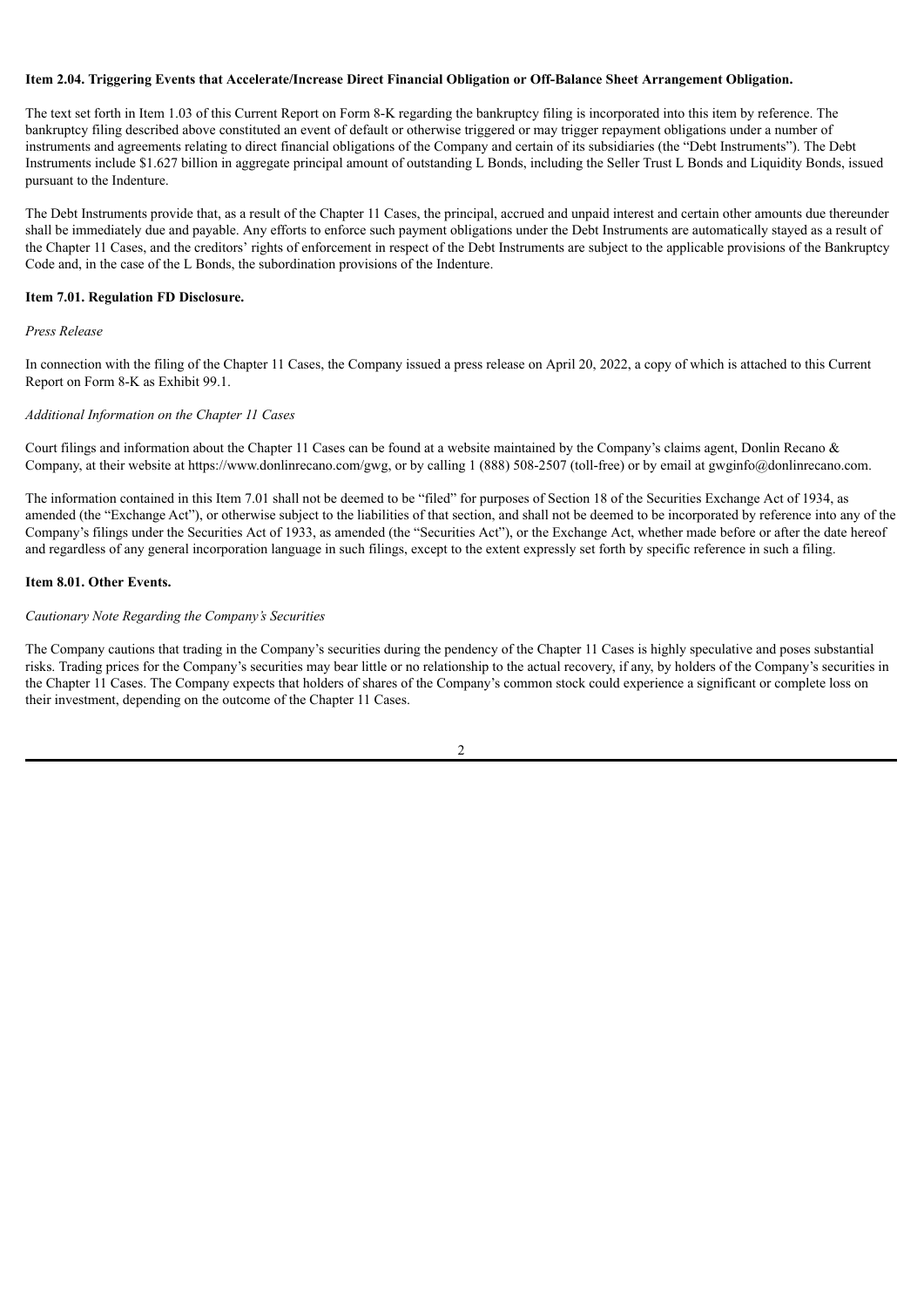## *Forward-Looking Statements*

This Current Report on Form 8-K contains "forward-looking statements" related to future events. Forward-looking statements contain words such as "expect," "anticipate," "could," "should," "intend," "plan," "believe," "seek," "see," "may," "will," "would," or "target." Forward-looking statements are based on management's current expectations, beliefs, assumptions and estimates and may include, for example, statements regarding the Chapter 11 Cases, the Debtors' ability to consummate and complete a plan of reorganization and their ability to continue operating in the ordinary course while the Chapter 11 Cases are pending. These statements are subject to significant risks, uncertainties, and assumptions that are difficult to predict and could cause actual results to differ materially and adversely from those expressed or implied in the forward-looking statements, including risks and uncertainties regarding the Debtors' ability to successfully complete a restructuring under Chapter 11, including: consummation of a plan of reorganization; potential adverse effects of the Chapter 11 Cases on the Company's liquidity and results of operations; the Debtors' ability to obtain timely approval by the Bankruptcy Court with respect to the motions filed in the Chapter 11 Cases; objections to the any plan of reorganization or other pleadings filed that could protract the Chapter 11 Cases; employee attrition and the Company's ability to retain senior management and other key personnel due to distractions and uncertainties resulting from the Chapter 11 Cases; the Company's ability to maintain relationships with suppliers, customers, employees and other third parties and regulatory authorities as a result of the Chapter 11 Cases; the effects of the Chapter 11 Cases on the Company and on the interests of various constituents, including holders of the Company's common stock; the Bankruptcy Court's rulings in the Chapter 11 Cases, including the approvals of the terms and conditions of any plan of reorganization and the DIP Credit Agreement; the outcome of the Chapter 11 Cases generally; the length of time that the Company will operate under Chapter 11 protection and the availability of operating capital during the pendency of the Chapter 11 Cases; risks associated with third party motions in the Chapter 11 Cases, which may interfere with the Company's ability to consummate a plan of reorganization or an alternative restructuring; increased administrative and legal costs related to the Chapter 11 process; potential delays in the Chapter 11 process due to the effects of the COVID-19 virus; and other litigation and inherent risks involved in a bankruptcy process.

Forward-looking statements are also subject to the risk factors and cautionary language described from time to time in the reports the Company files with the U.S. Securities and Exchange Commission, including those in the Company's most recent Annual Report on Form 10-K and any updates thereto in the Company's Quarterly Reports on Form 10-Q and Current Reports on Form 8-K. These risks and uncertainties may cause actual future results to be materially different than those expressed in such forward-looking statements. The Company has no obligation to update or revise these forward-looking statements and does not undertake to do so, except as required by law.

## **Item 9.01. Financial Statements and Exhibits.**

(d) Exhibits.

| 10.1 | <b>Form of Superpriority Secured Debtor In Possession Credit Agreement</b>  |
|------|-----------------------------------------------------------------------------|
| 99.1 | <u>Press Release of the Company dated April 20, 2022</u>                    |
| 104  | Cover Page Interactive Data File (embedded within the Inline XBRL document) |
|      |                                                                             |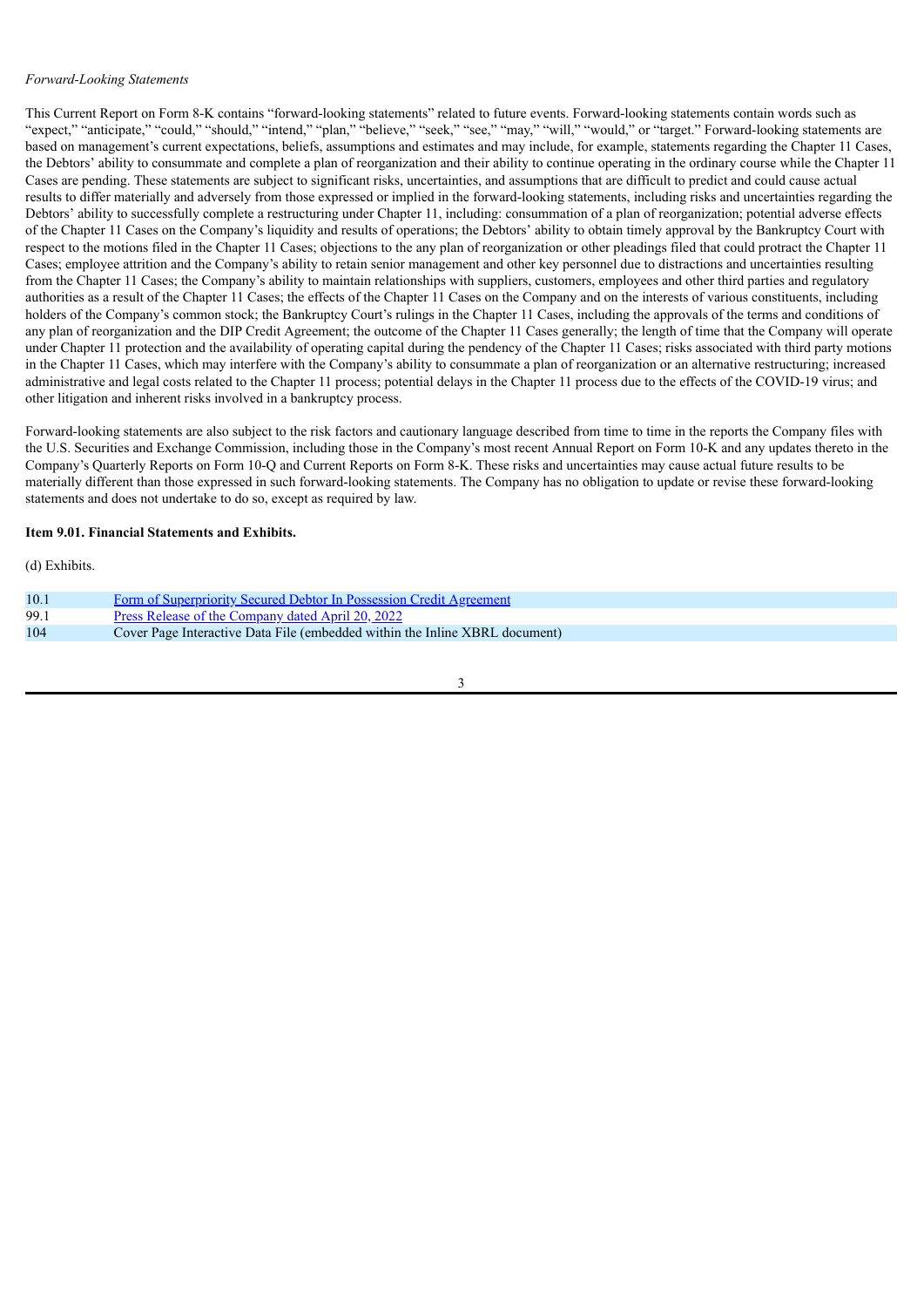## **SIGNATURE**

Pursuant to the requirements of the Securities Exchange Act of 1934, as amended, the Registrant has duly caused this report to be signed on its behalf by the undersigned hereunto duly authorized.

# **GWG HOLDINGS, INC.**

Date: April 20, 2022 By: /s/ Timothy L. Evans Name: Timothy L. Evans

Title: Chief Financial Officer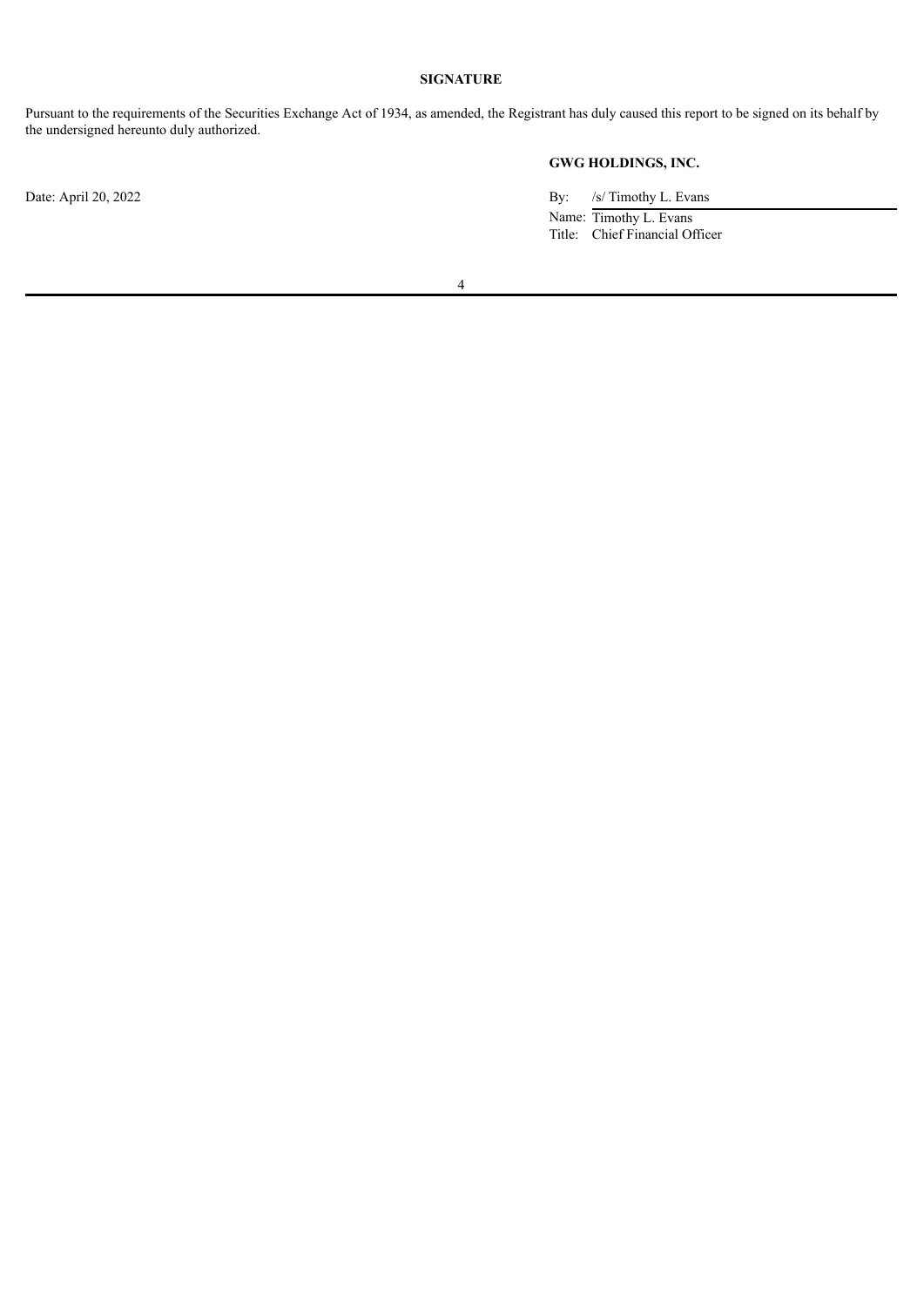# <span id="page-5-0"></span>**SUPERPRIORITY SECURED DEBTOR-IN-POSSESSION CREDIT AND GUARANTY AGREEMENT**

**dated as of April [\_\_], 2022,**

**among**

**GWG HOLDINGS, INC. and GWG LIFE, LLC, each, a Debtor and Debtor-in-Possession under Chapter 11 of the Bankruptcy Code, as Borrower,**

**CERTAIN SUBSIDIARIES OF GWG HOLDINGS, INC. and GWG LIFE, LLC, each, a Debtor and Debtor-in-Possession under Chapter 11 of the Bankruptcy Code, as Guarantor Subsidiaries,**

# **THE LENDERS PARTY HERETO**

**and**

**NATIONAL FOUNDERS LP, as Administrative Agent and Collateral Agent**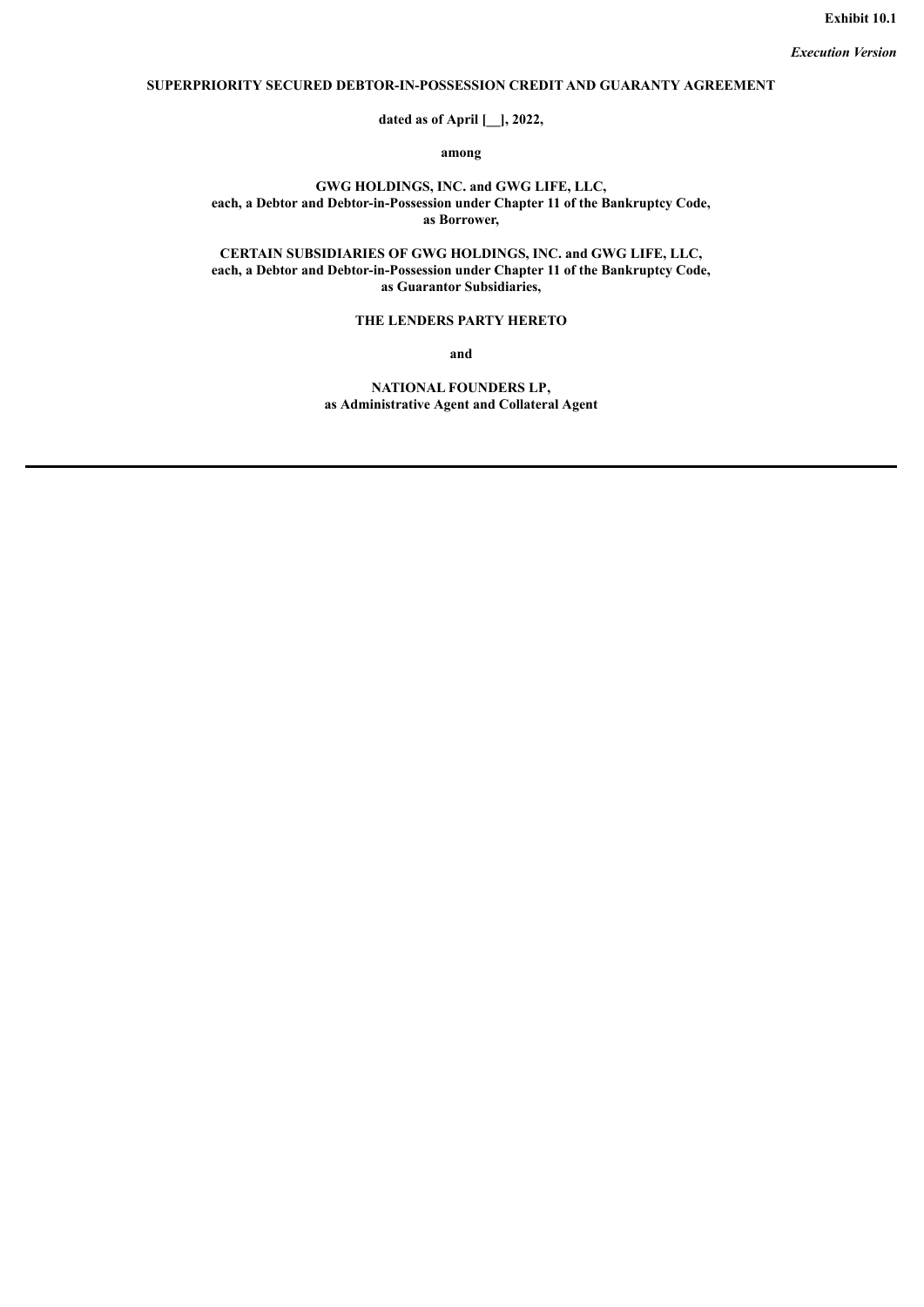# **TABLE OF CONTENTS**

|                |                                                             | Page     |
|----------------|-------------------------------------------------------------|----------|
|                | <b>SECTION 1. DEFINITIONS AND INTERPRETATION</b>            | 1        |
| 1.1.           | Definitions                                                 | 1        |
| 1.2.           | <b>Accounting Terms</b>                                     | 28       |
| 1.3.           | Interpretation, Etc.                                        | 29       |
| 1.4.           | <b>Classification of Loans and Borrowings</b>               | 29       |
|                |                                                             |          |
|                | <b>SECTION 2. LOANS</b>                                     | 30       |
| 2.1.           | Loans                                                       | 30       |
| 2.2.           | Discretionary DIP Overadvances                              | 31       |
| 2.3.           | [Reserved].                                                 | 31       |
| 2.4.           | Pro Rata Shares; Obligations Several; Availability of Funds | 31       |
| 2.5.           | Use of Proceeds                                             | 32       |
| 2.6.           | Evidence of Debt; Register; Notes                           | 32       |
| 2.7.           | Interest on Loans                                           | 33       |
| 2.8.           | Continuation                                                | 34       |
| 2.9.           | Default Interest                                            | 34       |
| 2.10.<br>2.11. | Fees                                                        | 34<br>35 |
| 2.12.          | Repayment on Maturity Date<br>Voluntary Prepayments         | 35       |
| 2.13.          | <b>Mandatory Prepayments</b>                                | 35       |
| 2.14.          | Waivable Mandatory Prepayments                              | 36       |
| 2.15.          | General Provisions Regarding Payments                       | 36       |
| 2.16.          | <b>Ratable Sharing</b>                                      | 37       |
| 2.17.          | Administration of the Benchmark                             | 38       |
| 2.18.          | Increased Costs; Capital Adequacy and Liquidity             | 38       |
| 2.19.          | Taxes; Withholding, Etc.                                    | 39       |
| 2.20.          | Obligation to Mitigate                                      | 42       |
| 2.21.          | Defaulting Lenders                                          | 42       |
| 2.22.          | Replacement of Lenders                                      | 43       |
| 2.23.          | Release                                                     | 43       |
| 2.24.          | <b>Compensation for Losses</b>                              | 44       |
| 2.25.          | [Reserved].                                                 | 44       |
| 2.26.          | Collateral; Guarantees.                                     | 44       |
|                |                                                             |          |
|                | <b>SECTION 3. CONDITIONS PRECEDENT</b>                      | 46       |
| 3.1.           | Closing Date                                                | 46       |
| 3.2.           | Supplemental Initial Loan Borrowing.                        | 49       |
| 3.3.<br>3.4.   | Delayed Draw Loan Borrowing.<br>Each Credit Extension.      | 49<br>50 |
|                |                                                             |          |
|                | <b>SECTION 4. REPRESENTATIONS AND WARRANTIES</b>            | 51       |
| 4.1.           | Organization; Requisite Power and Authority; Qualification  | 51       |
| 4.2.           | <b>Equity Interests and Ownership</b>                       | 51       |
| 4.3.           | Due Authorization                                           | 51       |
| 4.4.           | No Conflict                                                 | 51       |
| 4.5.           | Governmental Approvals                                      | 52       |
| 4.6.           | <b>Binding Obligation</b>                                   | 52       |

in the contract of the contract of the contract of the contract of the contract of the contract of the contract of the contract of the contract of the contract of the contract of the contract of the contract of the contrac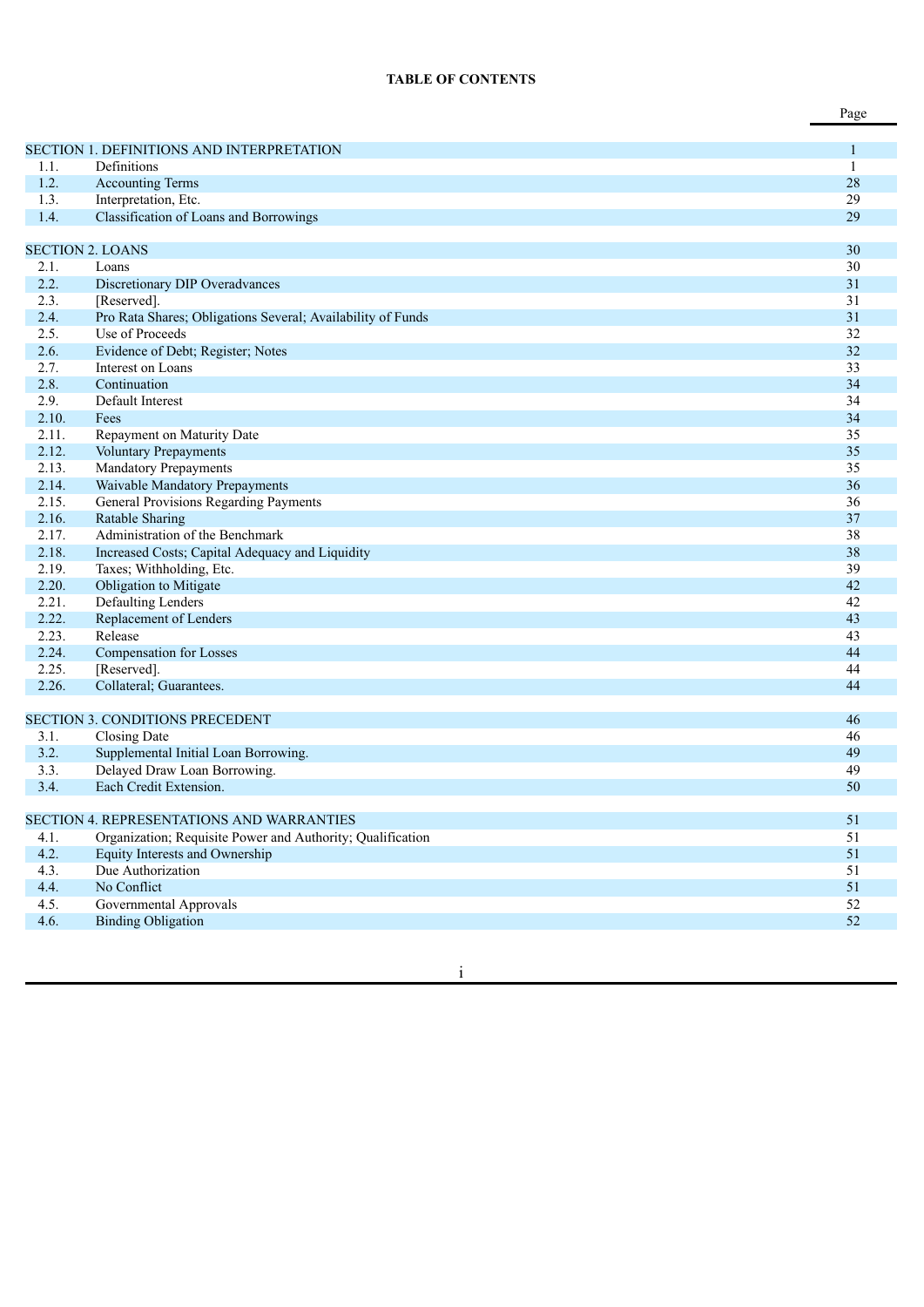| 4.7.  | [Reserved]                                                                                                 | 52 |
|-------|------------------------------------------------------------------------------------------------------------|----|
| 4.8.  | No Material Adverse Effect                                                                                 | 52 |
| 4.9.  | <b>Adverse Proceedings</b>                                                                                 | 52 |
| 4.10. | Payment of Taxes                                                                                           | 53 |
| 4.11. | Properties                                                                                                 | 53 |
| 4.12. | [Reserved]                                                                                                 | 53 |
| 4.13. | No Defaults                                                                                                | 53 |
| 4.14. | <b>Investment Company Act</b>                                                                              | 53 |
| 4.15. | <b>Federal Reserve Regulations</b>                                                                         | 53 |
| 4.16. | Employee Benefit Plans                                                                                     | 53 |
| 4.17. | [Reserved]                                                                                                 | 53 |
| 4.18. | Compliance with Laws                                                                                       | 53 |
| 4.19. | Disclosure                                                                                                 | 54 |
| 4.20. | [Reserved]                                                                                                 | 54 |
| 4.21. | Sanctioned Persons; Anti-Corruption Laws; PATRIOT Act                                                      | 54 |
| 4.22. | Policies                                                                                                   | 54 |
| 4.23. | Cases; Orders.                                                                                             | 55 |
| 4.24. | Approved Budget                                                                                            | 55 |
| 4.25. | Senior Debt. The Obligations constitute "Senior Debt" as defined in the Indenture.                         | 55 |
|       |                                                                                                            |    |
|       | <b>SECTION 5. AFFIRMATIVE COVENANTS</b>                                                                    | 56 |
| 5.1.  | Financial Statements and Other Reports                                                                     | 56 |
| 5.2.  | Existence, Licenses, Etc.                                                                                  | 58 |
| 5.3.  | Payment of Taxes                                                                                           | 58 |
| 5.4.  | [Reserved]                                                                                                 | 58 |
| 5.5.  | Insurance                                                                                                  | 59 |
| 5.6.  | Books and Records; Inspections                                                                             | 59 |
| 5.7.  | [Reserved]                                                                                                 | 59 |
| 5.8.  | Compliance with Laws                                                                                       | 59 |
| 5.9.  | [Reserved]                                                                                                 | 59 |
| 5.10. | [Reserved]                                                                                                 | 59 |
| 5.11. | [Reserved]                                                                                                 | 59 |
| 5.12. | <b>Further Assurances</b>                                                                                  | 60 |
| 5.13. | Delayed Draw Premium Reserve Account                                                                       | 60 |
| 5.14. | Use of Proceeds                                                                                            | 60 |
| 5.15. | Post-Closing Matters                                                                                       | 60 |
| 5.16. | <b>Bankruptcy Related Matters</b>                                                                          | 60 |
| 5.17. | DLP VII Transaction; Competing Transaction                                                                 | 62 |
| 5.18. | Senior Debt                                                                                                | 62 |
| 5.19. | DLP IV Credit Agreement                                                                                    | 62 |
|       |                                                                                                            |    |
|       | <b>SECTION 6. NEGATIVE COVENANTS</b>                                                                       | 63 |
| 6.1.  | Indebtedness                                                                                               | 63 |
| 6.2.  | Liens                                                                                                      | 63 |
| 6.3.  | No Further Negative Pledges                                                                                | 64 |
| 6.4.  | <b>Restricted Junior Payments</b>                                                                          | 65 |
| 6.5.  | Restrictions on Subsidiary Distributions                                                                   | 65 |
|       |                                                                                                            |    |
| 6.6.  | Investments                                                                                                | 65 |
| 6.7.  | <b>Financial Covenants</b><br>Fundamental Changes; Disposition of Assets; Equity Interests of Subsidiaries | 66 |
| 6.8.  |                                                                                                            | 66 |
| 6.9.  | Sales and Leasebacks                                                                                       | 67 |

ii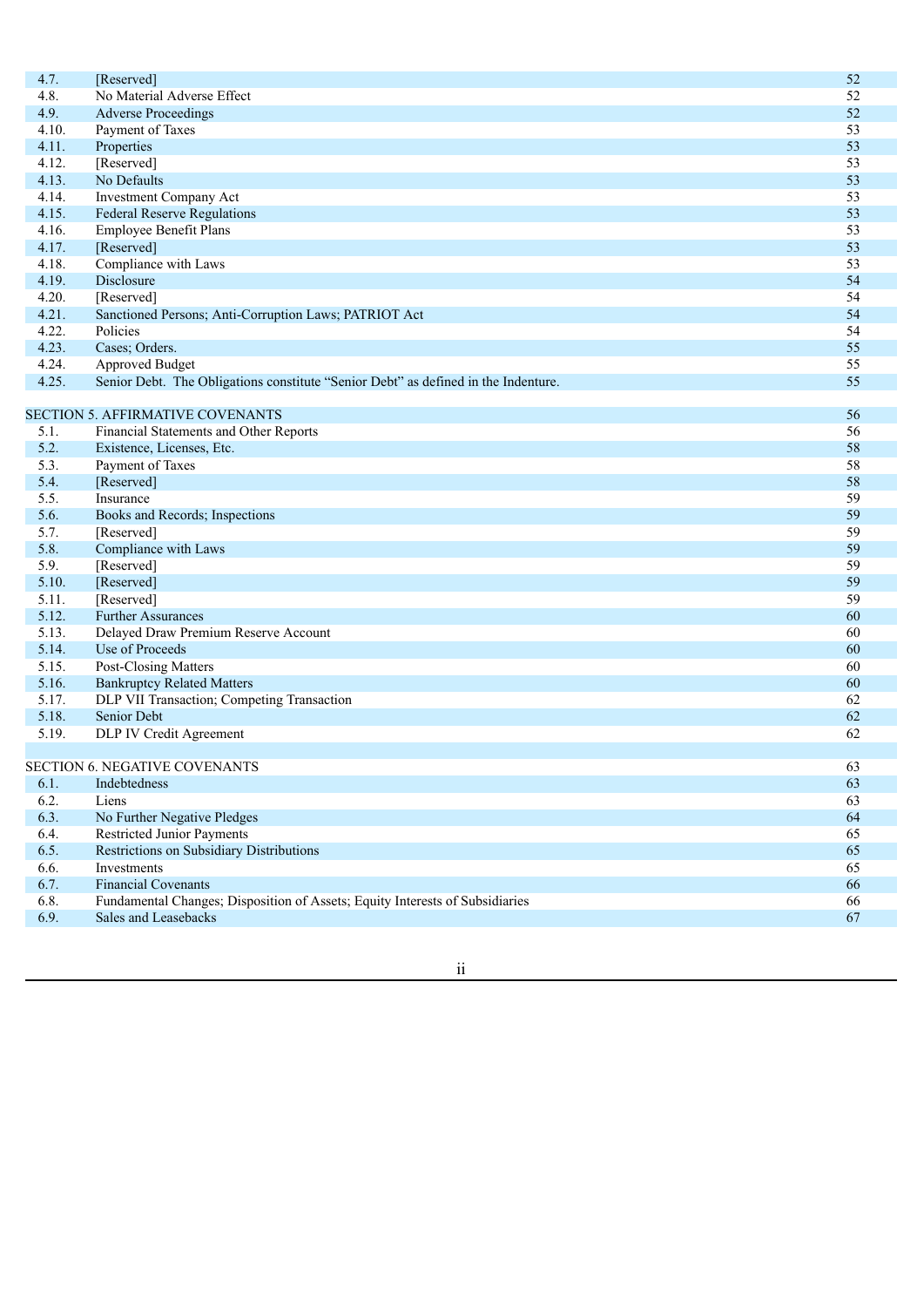| 6.10.  | Transactions with Affiliates and Subject Entities                        | 67 |
|--------|--------------------------------------------------------------------------|----|
| 6.11.  | <b>Conduct of Business</b>                                               | 67 |
| 6.12.  | <b>Hedge Agreements</b>                                                  | 67 |
| 6.13.  | Amendments or Waivers of Organizational Documents and Certain Agreements | 68 |
| 6.14.  | <b>Fiscal Year</b>                                                       | 68 |
| 6.15.  | Subsidiaries                                                             | 68 |
| 6.16.  | <b>Employee Plans</b>                                                    | 68 |
| 6.17.  | <b>Additional Matters</b>                                                | 68 |
|        |                                                                          |    |
|        | <b>SECTION 7. GUARANTEE</b>                                              | 69 |
| 7.1.   | Guarantee of the Obligations                                             | 69 |
| 7.2.   | Indemnity by the Borrower; Contribution by the Guarantors                | 69 |
| 7.3.   | Liability of Guarantors Absolute                                         | 70 |
| 7.4.   | Waivers by the Guarantors                                                | 72 |
| 7.5.   | Guarantors' Rights of Subrogation, Contribution, Etc.                    | 72 |
| 7.6.   | Continuing Guarantee                                                     | 73 |
| 7.7.   | Authority of the Guarantors or the Borrower                              | 73 |
| 7.8.   | Financial Condition of the Credit Parties                                | 73 |
| 7.9.   | Bankruptcy, Etc.                                                         | 73 |
|        |                                                                          |    |
|        | <b>SECTION 8. EVENTS OF DEFAULT</b>                                      | 74 |
| 8.1.   | Events of Default                                                        | 74 |
| 8.2.   | Remedies                                                                 | 79 |
| 8.3.   | Application of Payments                                                  | 80 |
|        |                                                                          |    |
|        | <b>SECTION 9. AGENTS</b>                                                 | 80 |
| 9.1.   | Appointment of Agents                                                    | 80 |
| 9.2.   | Powers and Duties                                                        | 81 |
| 9.3.   | General Immunity.                                                        | 81 |
| 9.4.   | Acts in Individual Capacity                                              | 83 |
| 9.5.   | Lenders' Representations, Warranties and Acknowledgments                 | 83 |
| 9.6.   | Right to Indemnity                                                       | 84 |
| 9.7.   | Successor Administrative Agent and Collateral Agent                      | 85 |
| 9.8.   | Collateral Documents and Obligations Guarantee                           | 86 |
| 9.9.   | Withholding Taxes                                                        | 88 |
| 9.10.  | Administrative Agent May File Bankruptcy Disclosure and Proofs of Claim  | 88 |
|        |                                                                          |    |
|        | SECTION 10. MISCELLANEOUS                                                | 89 |
| 10.1.  | <b>Notices</b>                                                           | 89 |
| 10.2.  | Expenses                                                                 | 90 |
| 10.3.  | Indemnity                                                                | 91 |
| 10.4.  | Set-Off                                                                  | 92 |
| 10.5.  | Amendments and Waivers                                                   | 92 |
| 10.6.  | Successors and Assigns; Participations                                   | 94 |
| 10.7.  | Independence of Covenants                                                | 97 |
| 10.8.  | Survival of Representations, Warranties and Agreements                   | 97 |
| 10.9.  | No Waiver; Remedies Cumulative                                           | 98 |
| 10.10. | Marshalling; Payments Set Aside                                          | 98 |
| 10.11. | Severability                                                             | 98 |
| 10.12. | Independent Nature of Lenders' Rights                                    | 98 |
| 10.13. | Headings                                                                 | 98 |
|        |                                                                          |    |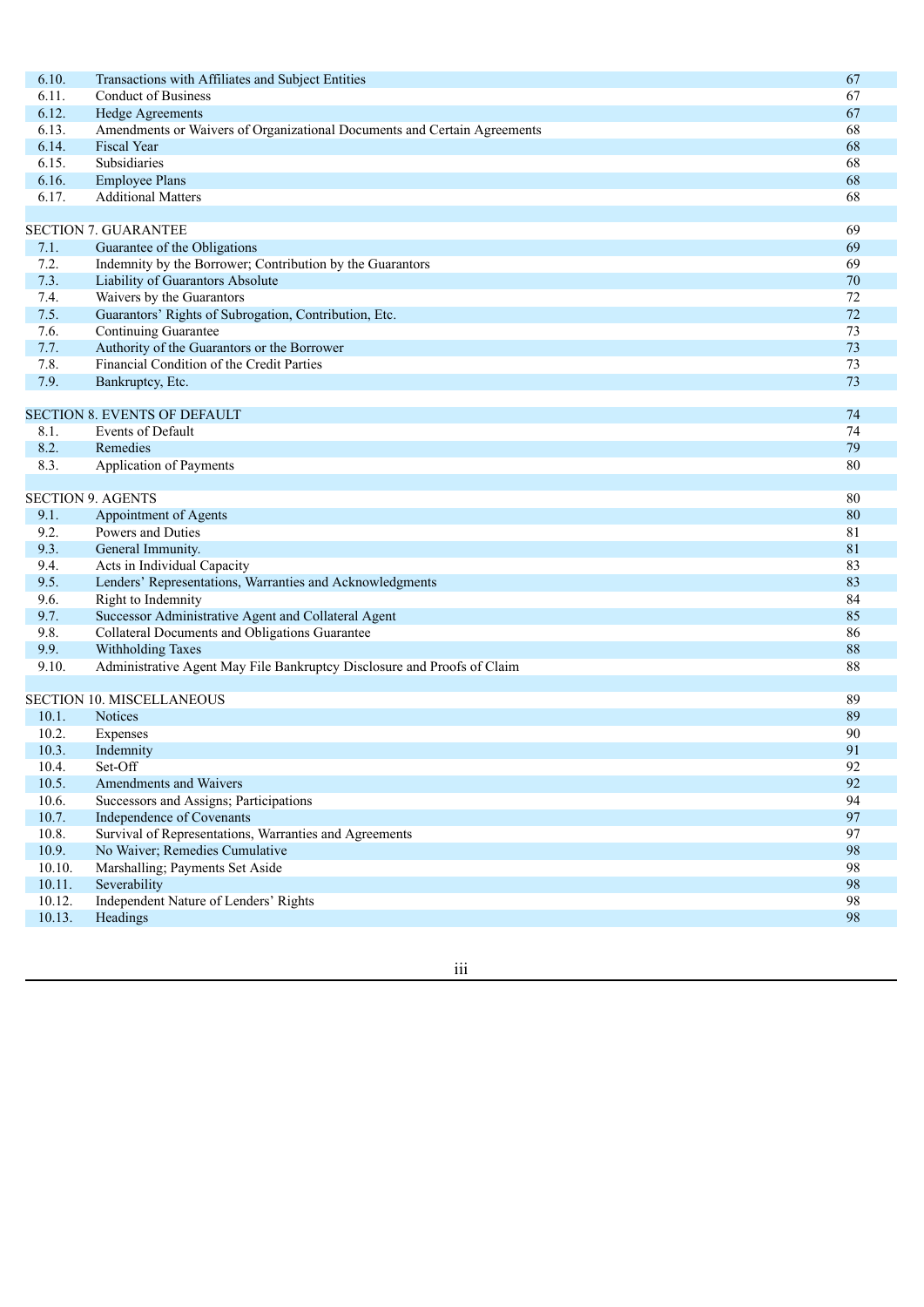| 10.14. | <b>APPLICABLE LAW</b>                                                | 98  |
|--------|----------------------------------------------------------------------|-----|
| 10.15. | <b>CONSENT TO JURISDICTION</b>                                       | 99  |
| 10.16. | <b>WAIVER OF JURY TRIAL</b>                                          | 99  |
| 10.17. | Confidentiality                                                      | 99  |
| 10.18. | <b>Usury Savings Clause</b>                                          | 100 |
| 10.19. | Counterparts                                                         | 100 |
| 10.20. | Effectiveness; Entire Agreement                                      | 100 |
| 10.21. | PATRIOT Act                                                          | 100 |
| 10.22. | Electronic Execution of Assignments                                  | 101 |
| 10.23. | No Fiduciary Duty                                                    | 101 |
| 10.24. | Orders                                                               | 101 |
| 10.25. | <b>Borrower Representative</b>                                       | 102 |
| 10.26. | Acknowledgement and Consent to Bail-In of EEA Financial Institutions | 102 |
| 10.27. | <b>SPV Credit Facilities</b>                                         | 102 |
|        |                                                                      |     |

# iv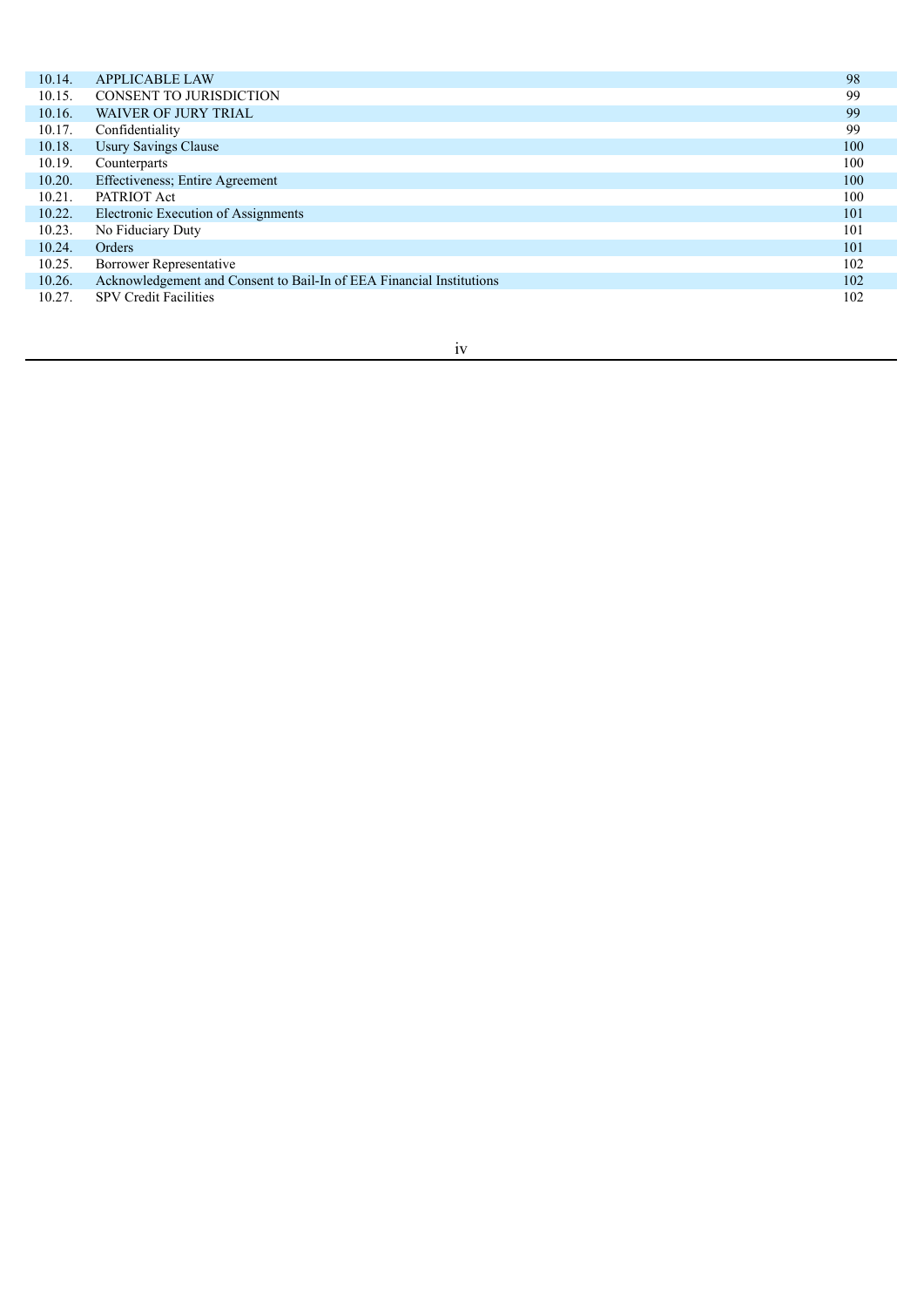| <b>SCHEDULES:</b> | 2.1         | Commitments                                                                                                                             |
|-------------------|-------------|-----------------------------------------------------------------------------------------------------------------------------------------|
|                   | 4.2         | Equity Interests and Ownership                                                                                                          |
|                   | 4.9         | <b>Adverse Proceedings</b>                                                                                                              |
|                   | $4.22(a)-1$ | Policies in Grace                                                                                                                       |
|                   | $4.22(a)-2$ | Certain DLP IV Policies With an Irrevocable Beneficiary                                                                                 |
|                   | 5.15        | Post-Closing Matters                                                                                                                    |
|                   | 5.17        | DLP VII Transaction                                                                                                                     |
|                   | 6.1         | Indebtedness                                                                                                                            |
|                   | 6.2         | Liens                                                                                                                                   |
|                   | 6.3         | <b>Negative Pledges</b>                                                                                                                 |
|                   | 6.5         | Restrictions on Subsidiary Distributions                                                                                                |
|                   | 6.6         | Investments                                                                                                                             |
|                   | 8.1(b)      | Default in Other Agreements                                                                                                             |
|                   | 10.1        | <b>Notices</b>                                                                                                                          |
| <b>EXHIBITS:</b>  | A           | Assignment Agreement                                                                                                                    |
|                   | B           | Closing Date Certificate                                                                                                                |
|                   | $\mathbf C$ | [Reserved]                                                                                                                              |
|                   | $\mathbf D$ | <b>Funding Notice</b>                                                                                                                   |
|                   | E           | Interim Order                                                                                                                           |
|                   | F           | Form of Note                                                                                                                            |
|                   | $G-1$       | Form of U.S. Tax Compliance Certificate For Foreign Lenders That Are Not Partnerships For US Federal Income Tax<br>Purposes             |
|                   | $G-2$       | Form of U.S. Tax Compliance Certificate For Foreign Participants That Are Not Partnerships For US Federal Income<br><b>Tax Purposes</b> |
|                   | $G-3$       | Form of U.S. Tax Compliance Certificate For Foreign Participants That Are Partnerships For US Federal Income Tax<br>Purposes            |
|                   | $G-4$       | Form of U.S. Tax Compliance Certificate For Foreign Lenders That Are Partnerships For US Federal Income Tax<br>Purposes                 |
|                   | H           | Closing Checklist                                                                                                                       |
|                   | I           | DLP VII Transaction Description                                                                                                         |
|                   |             |                                                                                                                                         |

v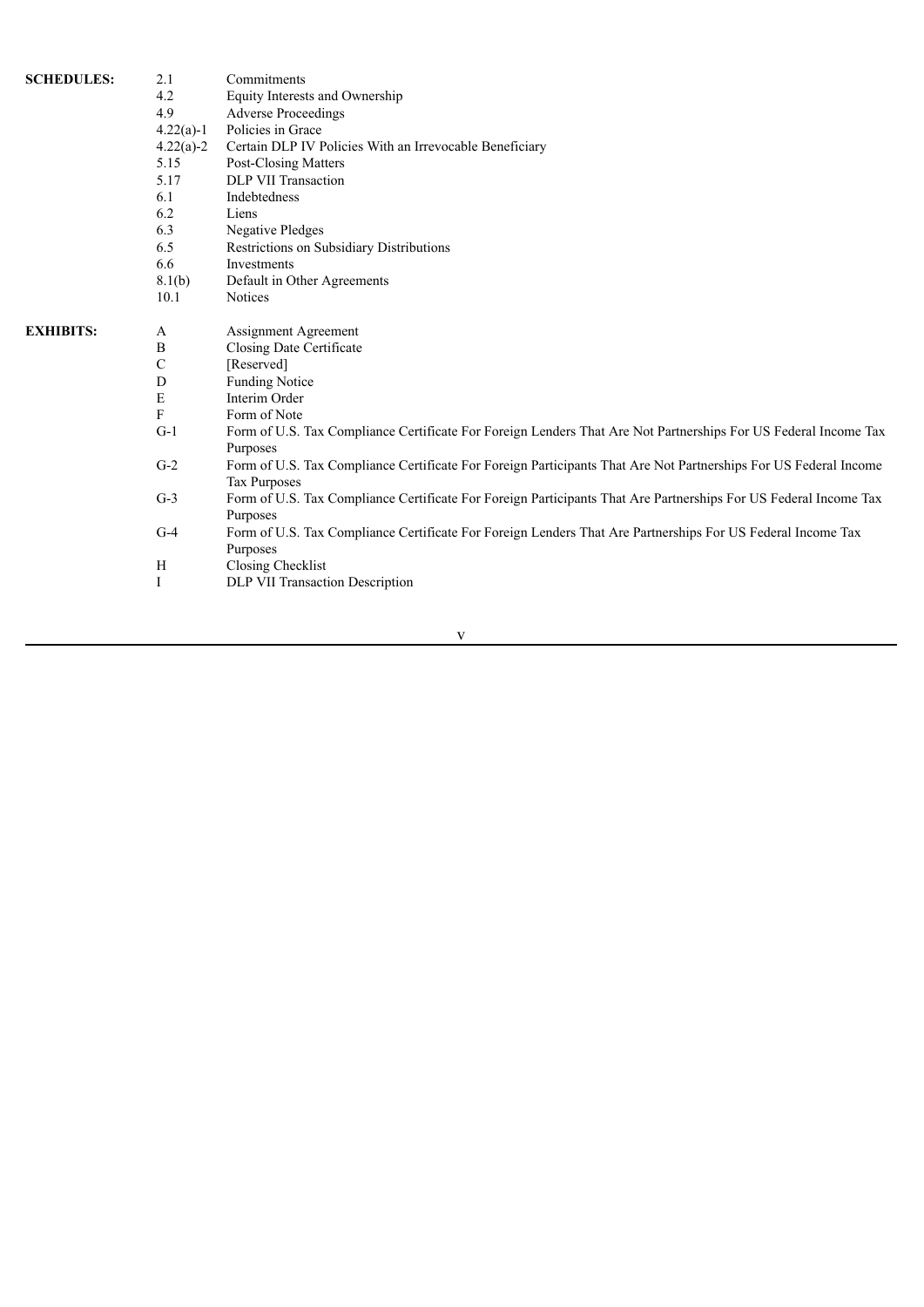**THIS SUPERPRIORITY SECURED DEBTOR-IN-POSSESSION CREDIT AND GUARANTY AGREEMENT**, dated as of April [\_\_], 2022 (this "**Agreement**"), is by and among **GWG HOLDINGS, INC.**, a Delaware corporation ("**Holdings**") and **GWG LIFE, LLC**, a Delaware limited liability company ("**GWG Life**", and together with Holdings, individually, collectively and in all combinations, the "**Borrower**"), **CERTAIN SUBSIDIARIES OF THE BORROWER** party hereto from time to time, as Guarantor Subsidiaries, the **LENDERS** party hereto and **NATIONAL FOUNDERS LP** ("**NFLP**"), as Administrative Agent and Collateral Agent.

On April [\_\_], 2022 (the "**Petition Date**"), Holdings, GWG Life and GWG Life USA, LLC, a Delaware limited liability company ("**GWG Life USA**", and together with Holdings and GWG Life, each, a "**Debtor**" and collectively, the "**Debtors**") filed voluntary petitions with the Bankruptcy Court commencing their respective cases that are pending under Chapter 11 of the Bankruptcy Code (each such case, a "**Case**" and collectively, the "**Cases**") and have continued in the possession of their assets and management of their business pursuant to Section 1107(a) and 1108 of the Bankruptcy Code.

The Borrower has requested that the Lenders extend credit to the Borrower in the form of new-money loans in an aggregate principal amount of up to \$65,000,000 (plus any Discretionary DIP Overadvance) pursuant to this Agreement (the "**DIP Facility**"), with all of the Borrower's obligations under the DIP Facility to be guaranteed by each Guarantor Subsidiary.

The priority of the DIP Facility with respect to the Collateral granted to secure the Obligations shall be as set forth in the Interim Order and the Final Order, as applicable, in each case upon entry thereof by the Bankruptcy Court.

**NOW, THEREFORE,** in consideration of the premises and the agreements, provisions and covenants herein contained, the parties hereto agree as follows:

## **SECTION 1. DEFINITIONS AND INTERPRETATION**

1.1. **Definitions.** As used in this Agreement (including the recitals hereto), the following terms have the meanings specified below:

"**Acquisition**" means the purchase or other acquisition (in one transaction or a series of transactions, including pursuant to any merger or consolidation) of all or substantially all the issued and outstanding Equity Interests in, or all or substantially all the assets of (or all or substantially all the assets constituting a business unit, division, product line or line of business of), any Person.

"**Adjusted Term SOFR**" means an interest rate per annum equal to (i) Term SOFR *plus* (ii) 0.11448%; provided that if Adjusted Term SOFR as so determined shall ever be less than the Floor, then Adjusted Term SOFR shall be deemed to be the Floor.

"**Administrative Agent**" means NFLP, in its capacity as administrative agent for the Lenders hereunder and under the other Credit Documents, and its successors in such capacity as provided in Section 9.

"**Administrative Agent Fee Letter**" means the Fee Letter, dated as of the Closing Date, between NFLP, as Administrative Agent and Collateral Agent, and the Borrower.

"**Administrative Questionnaire**" means an Administrative Questionnaire in a form supplied by the Administrative Agent or another form reasonably acceptable to the Administrative Agent.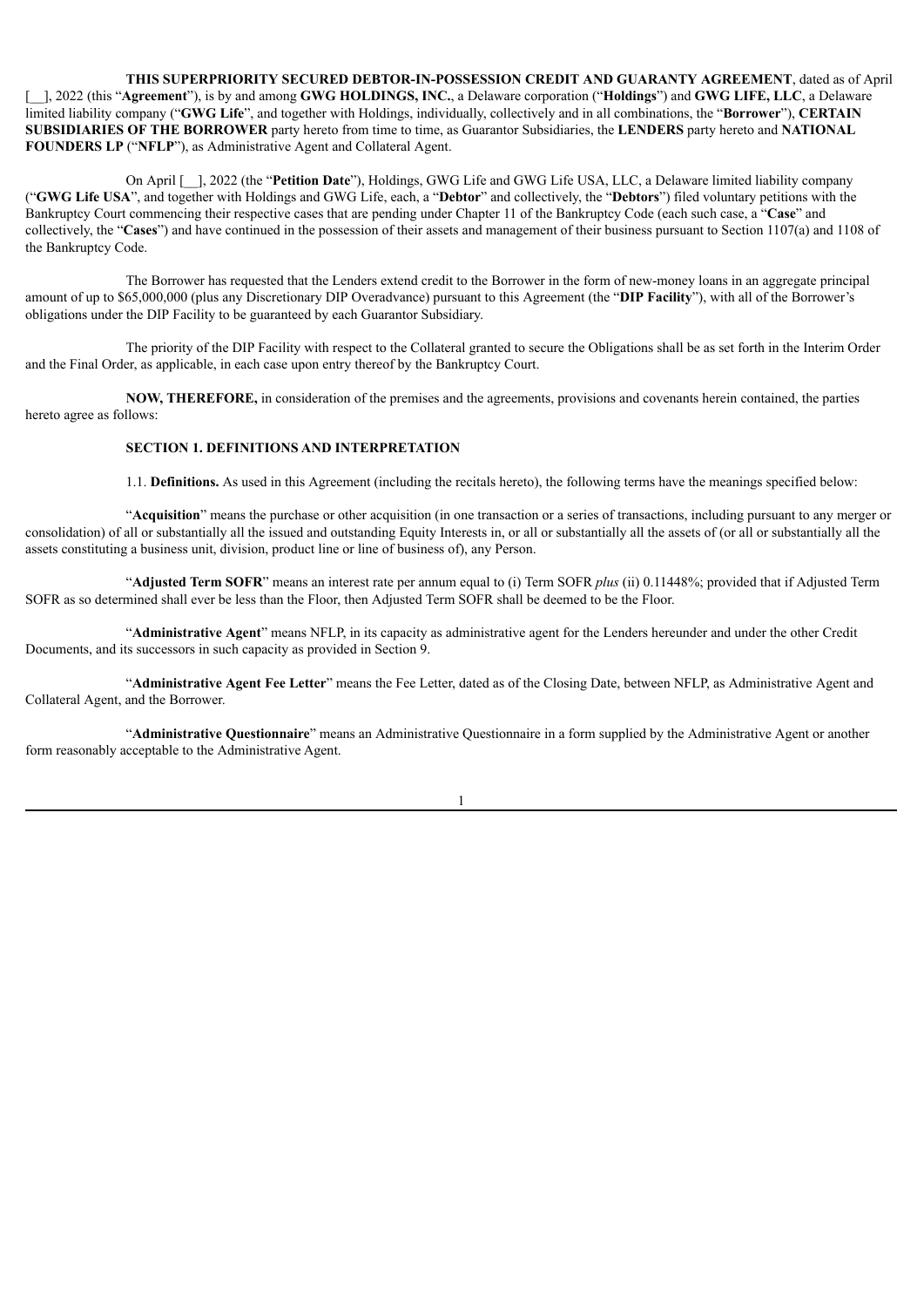"**Adverse Proceeding**" means any action, suit, proceeding, hearing or investigation, in each case whether administrative, judicial or otherwise, by or before any Governmental Authority or any arbitrator, that is pending or, to the knowledge of the Borrower or any Subsidiary, threatened against or affecting the Borrower or any Subsidiary or any property of the Borrower or any Subsidiary.

"**Affiliate**" means, with respect to any Person, any other Person directly or indirectly Controlling, Controlled by or under common Control with the Person specified; provided that for purposes of Section 6.10, the term "Affiliate" also means any Person that directly or indirectly beneficially owns Equity Interests in the Person specified representing 10% or more of the aggregate ordinary voting power or the aggregate equity value represented by the issued and outstanding Equity Interests in the Person specified and any Person that would be an Affiliate of any such beneficial owner pursuant to this definition (but without giving effect to this proviso) and provided, further that the Subject Entities shall not be deemed to be Affiliates of the Borrower.

"**Agent**" means each of (a) the Administrative Agent, (b) the Collateral Agent and (c) any other Person appointed under the Credit Documents to serve in an agent or similar capacity.

"**Aggregate Amounts Due**" as defined in Section 2.16.

"**Aggregate Payments**" as defined in Section 7.2(b).

"**Aggregate Supplemental Initial Commitment**" means the aggregate amount of premiums that are required to be paid on the life insurance policies owned by DLP IV and DLP VI during the month of June 2022, less any amount available to DLP IV or DLP VI, as applicable, for such purpose (including by receiving an advance under the DLP IV Credit Agreement or the DLP VI Credit Agreement, as applicable) as reasonably determined by the Borrower in consultation with the Administrative Agent.

"**Agreement**" as defined in the preamble hereto.

"**Anti-Corruption Laws**" as defined in Section 4.21.

"**Applicable Rate**" means, on any day, (i) 9.00% per annum, in the case of a Base Rate Loan, and (ii) 10.00% per annum, in the case of a Term SOFR Loan.

"**Approved Budget**" means the Initial DIP Budget and any such later DIP Budget approved by the Requisite Lenders in accordance with Section 5.1.

"**Approved Electronic Communications**" means any notice, demand, communication, information, document or other material that any Credit Party, or its counsel or advisors, provides to any Agent that is distributed to any Agent or any Lender by means of electronic communications pursuant to Section 10.1(b).

"**Approved Plan**" means a Chapter 11 plan of reorganization that is satisfactory to the Administrative Agent in its reasonable discretion and provides for payment in full in cash of the Obligations on the plan's effective date, unless otherwise agreed to by the Administrative Agent and the Lenders.

"**Asset Sale**" means any Disposition of assets (including, without limitation, Equity Interests), other than a Disposition made in reliance on Section  $6.8(a)(i)$ , (ii), (iii) or (iv).

 $\mathfrak{D}$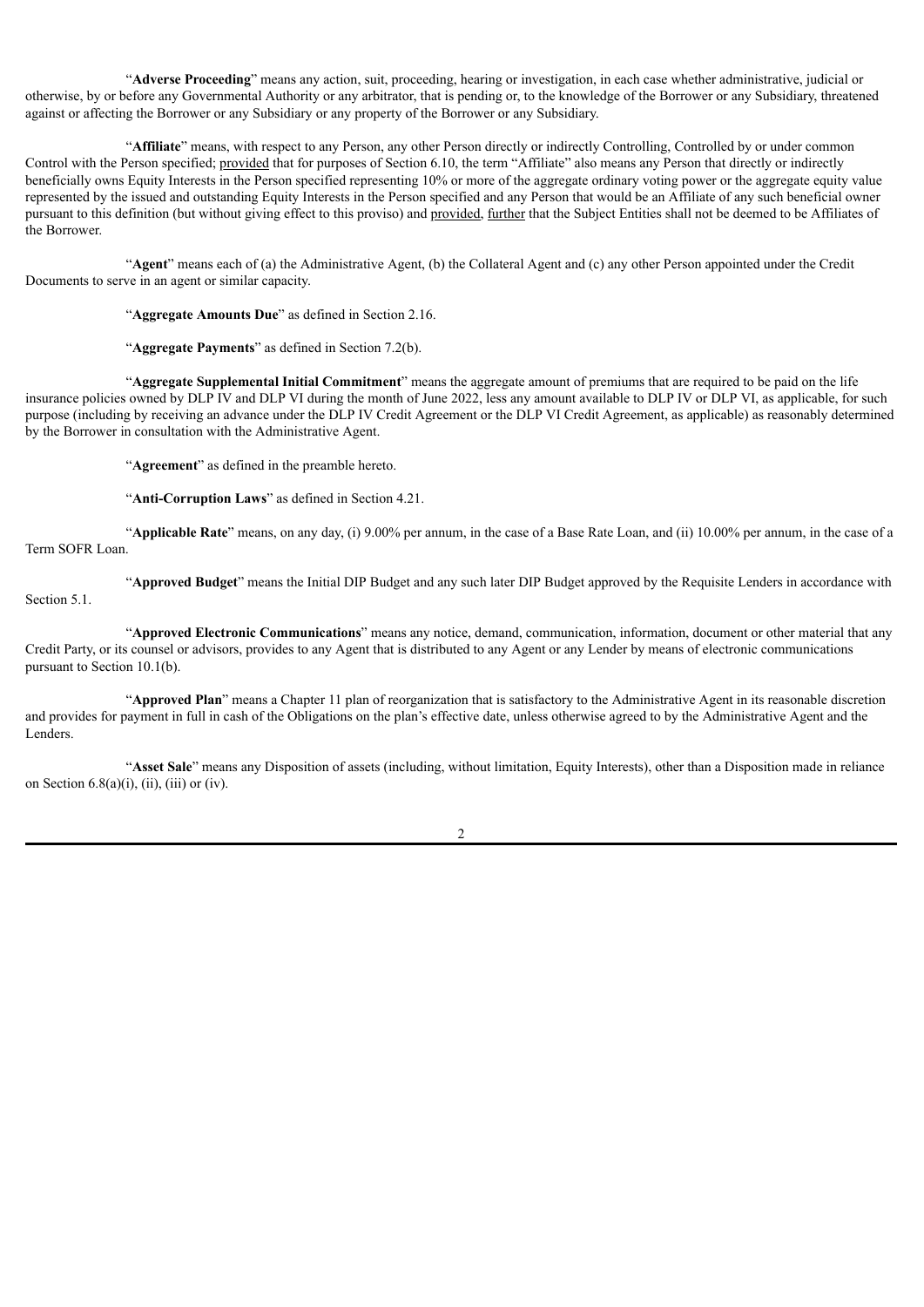"**Assignment Agreement**" means an Assignment and Assumption Agreement substantially in the form of **Exhibit A**, with such amendments or modifications thereto as may be approved by the Administrative Agent.

## "**Assignment Effective Date**" as defined in Section 10.6(b).

"**Authorized Officer**" means, with respect to any Person, any individual holding the position of chief executive officer, president, chief operating officer, chief financial officer, principal accounting officer, treasurer, secretary, assistant secretary, executive vice president or senior vice president of such Person; provided that, when such term is used in reference to any document executed by, or a certification of, an Authorized Officer, the secretary or assistant secretary of such Person shall have delivered an incumbency certificate to the Administrative Agent as to the authority of such individual.

"**Automatic Stay**" means the automatic stay provided under Section 362 of the Bankruptcy Code.

"**Avoidance Action**" means the Debtors' claims and causes of action under sections 502(d), 544, 545, 547, 548 and 550 of the Bankruptcy Code.

"**Avoidance Action Proceeds**" means any proceeds or property recovered, unencumbered or otherwise in connection with successful Avoidance Actions, whether by judgment, settlement or otherwise.

"**Bail-In Action**" means the exercise of any Write-Down and Conversion Powers by the applicable EEA Resolution Authority in respect of any liability of an EEA Financial Institution.

"**Bail-In Legislation**" means, with respect to any EEA Member Country implementing Article 55 of Directive 2014/59/EU of the European Parliament and of the Council of the European Union, the implementing law for such EEA Member Country from time to time which is described in the EU Bail-In Legislation Schedule.

"**Bankruptcy Code**" means Title 11 of the United States Code entitled "Bankruptcy".

"**Bankruptcy Court**" means the United States Bankruptcy Court for the Southern District of Texas and such other court including any appellate court having jurisdiction over the Cases from time to time.

"**Bankruptcy Rules**" means the Federal Rules of Bankruptcy Procedure, as the same may from time to time be in effect and applicable to

the Cases.

"**Base Rate**" means, for any day, the rate per annum equal to the greatest of (a) the Prime Rate in effect on such day, (b) the Federal Funds Effective Rate in effect on such day plus  $\frac{1}{2}$  of 1% per annum and (c) the Term SOFR for a one-month tenor in effect on such day plus one percent (1%) per annum; provided that, notwithstanding the foregoing, the Base Rate shall at no time be less than one percent (1%) per annum. Any change in the Base Rate due to a change in the Prime Rate, the Federal Funds Effective Rate or Term SOFR shall be effective on the effective day of such change in the Prime Rate, the Federal Funds Effective Rate or Term SOFR, as the case may be.

"**Base Rate Borrowing**" means a Borrowing comprised of Base Rate Loans.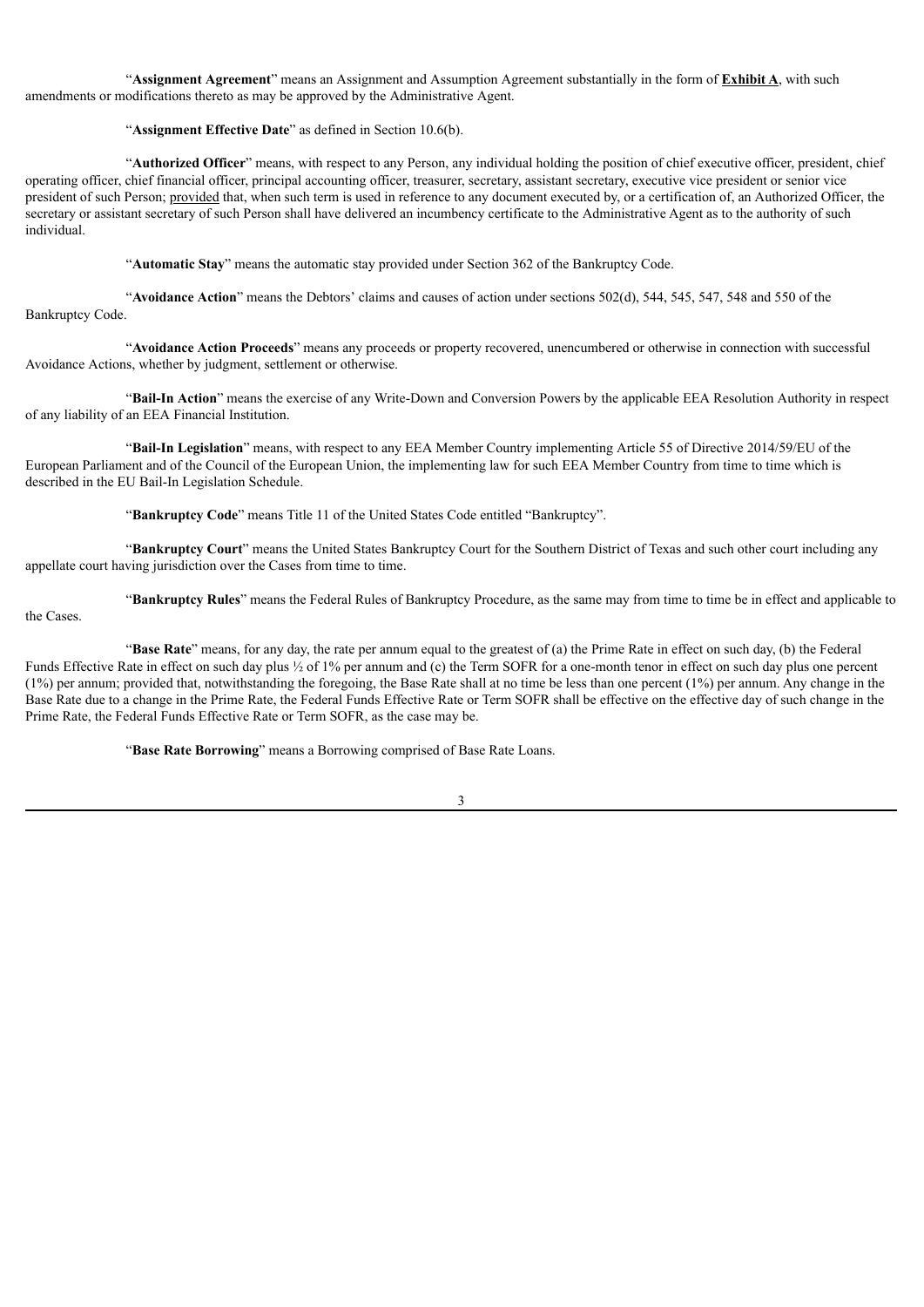"**Base Rate Loan**" means a Loan bearing interest at a rate determined by reference to the Base Rate.

"**BEN**" means, collectively, BEN Group, BEN Holdings, and Beneficient Management, L.L.C., a Delaware limited liability company.

"**BEN Group**" means The Beneficient Company Group, L.P., a Delaware limited partnership

"**BEN Holdings**" means Beneficient Company Holdings, L.P., a Delaware limited partnership.

"**Benchmark**" means, with respect to any date of determination, the greater of (i) Adjusted Term SOFR or a Benchmark Replacement Rate and (ii) the Floor. It is understood that the Benchmark shall be adjusted on a daily basis.

"**Benchmark Administration Changes**" means, with respect to the Benchmark (including any Benchmark Replacement Rate), any technical, administrative or operational changes (including without limitation changes to the timing and frequency of determining rates and making payments of interest, length of lookback periods, and other administrative matters as may be appropriate), in the sole discretion of the Administrative Agent, to reflect the adoption and implementation of such Benchmark and to permit the administration thereof by the Administrative Agent in a manner substantially consistent with market practice (or, if the Administrative Agent determines that adoption of any portion of such market practice is not administratively feasible or that no market practice for the administration of such Benchmark exists, in such other manner of administration as the Administrative Agent decides is reasonably necessary in connection with the administration of this Agreement).

"**Benchmark Replacement Rate**" means a rate determined by the Administrative Agent in accordance with Section 2.17(a) hereof.

"**Benchmark Transition Event**" as defined in Section 2.17(a).

"**Beneficial Ownership Certification**" means a certification regarding beneficial ownership or control as required by the Beneficial Ownership Regulation.

"**Beneficial Ownership Regulation**" means 31 C.F.R. § 1010.230.

"**Bi-Weekly Variance Cumulative Testing Period**" as defined in Section 6.7.

"**Bi-Weekly Variance Report**" as defined in Section 5.1(m).

"**Bi-Weekly Variance Testing Date**" as defined in Section 5.1(m).

"**Board of Governors**" means the Board of Governors of the United States Federal Reserve System.

"**Borrower**" as defined in the preamble hereto.

"**Borrower Representative**" as defined in Section 10.25.

"**Borrowing**" means Loans made, converted or continued on the same date and, in the case of Term SOFR Loans, as to which a single Interest Period is in effect.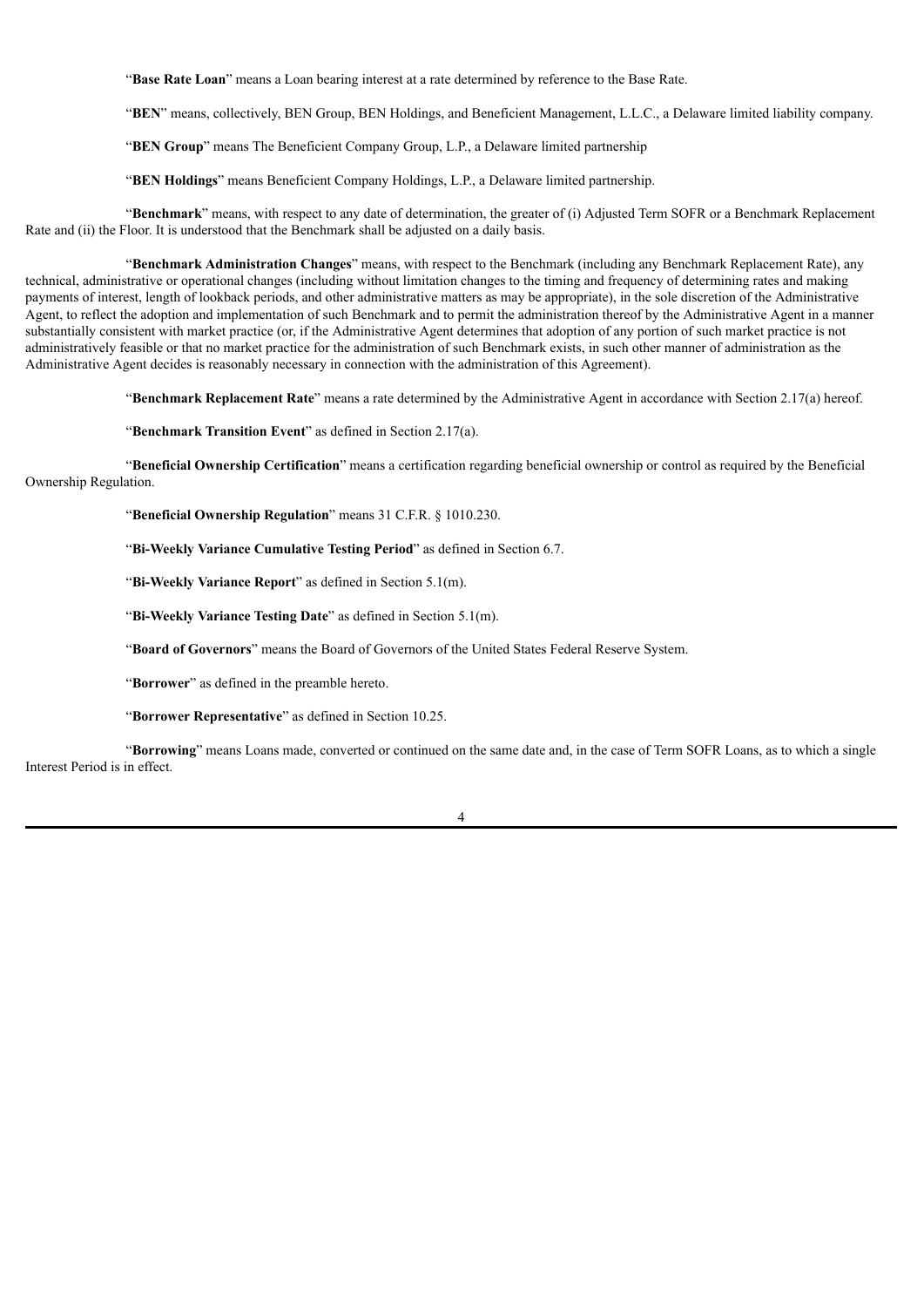"**Business Day**" means any day other than a Saturday or Sunday, a day that is a legal holiday under the laws of the State of New York or the City of Montreal, Quebec or a day on which banking institutions located in such State or City are authorized or required by law to remain closed.

"**Capital Lease Obligations**" of any Person means the obligations of such Person to pay rent or other amounts under any lease of (or other arrangement conveying the right to use) real or personal property, or a combination thereof, which obligations are required to be classified and accounted for as capital leases on a balance sheet of such Person in conformity with GAAP, subject to Section 1.2. The amount of such obligations shall be the capitalized amount thereof determined in conformity with GAAP, subject to Section 1.2, and the final maturity of such obligations shall be the date of the last payment due under such lease (or other arrangement) before such lease (or other arrangement) may be terminated by the lessee without payment of a premium or penalty. For purposes of Section 6.2, a Capital Lease Obligation shall be deemed to be secured by a Lien on the property being leased and such property shall be deemed to be owned by the lessee.

"**Carve-Out**" as defined in the Interim Order or the Final Order, as applicable.

**"Case"** and "**Cases**" as defined in the recitals to this Agreement.

"**Cash**" means money, currency or a credit balance in any demand or deposit account.

"**Cash Collateral**" as defined in the Interim Order or the Final Order, as applicable.

"**Cash Equivalents**" means, as at any date of determination, any of the following: (a) marketable securities (i) issued or directly and unconditionally guaranteed as to interest and principal by the United States of America or (ii) issued by any agency of the United States of America and backed by the full faith and credit of the United States of America, in each case maturing within one year after such date; (b) marketable direct obligations issued by any State of the United States of America or the District of Columbia or any political subdivision of any such State or District or any public instrumentality thereof, in each case maturing within one year after such date and having, at the time of the acquisition thereof, a rating of at least A-1 from S&P or at least P-1 from Moody's; (c) commercial paper maturing no more than 270 days from the date of creation thereof and having, at the time of the acquisition thereof, a rating of at least A-1 from S&P or at least P-1 from Moody's; (d) time deposits, certificates of deposit or bankers' acceptances maturing within 270 days after such date and issued or accepted by any commercial bank organized or licensed to conduct a banking business under the laws of the United States of America, any State thereof or the District of Columbia that (i) is at least "adequately capitalized" (as defined in the regulations of its primary Federal banking regulator) and (ii) has Tier 1 capital (as defined in such regulations) of not less than \$500,000,000; (e) fully collateralized repurchase agreements with a term of not more than 30 days from such date for securities described in clause (a) or clause (b) above and entered into with a financial institution satisfying the criteria described in clause (d) above; (f) shares of any money market mutual fund that (i) has substantially all its assets invested continuously in the types of investments referred to in clauses (a) through (e) above, (ii) has net assets of not less than \$5,000,000,000 and (iii) has ratings of at least AA+ from S&P or at least Aa1 from Moody's; and (g) in the case of any Foreign Subsidiary, other short-term investments that are analogous to the foregoing, are of comparable credit quality and are customarily used by companies in the jurisdiction of such Foreign Subsidiary for cash management purposes.

"**Cash Management Order**" means one or more orders of the Bankruptcy Court, including any interim and/or final orders, entered in the Cases, together with all extensions, modifications and amendments thereto, in form and substance reasonably satisfactory to the Administrative Agent, which, among other matters, authorizes the Borrower and the Guarantors to maintain their existing cash management system and open new bank accounts in accordance with this Agreement.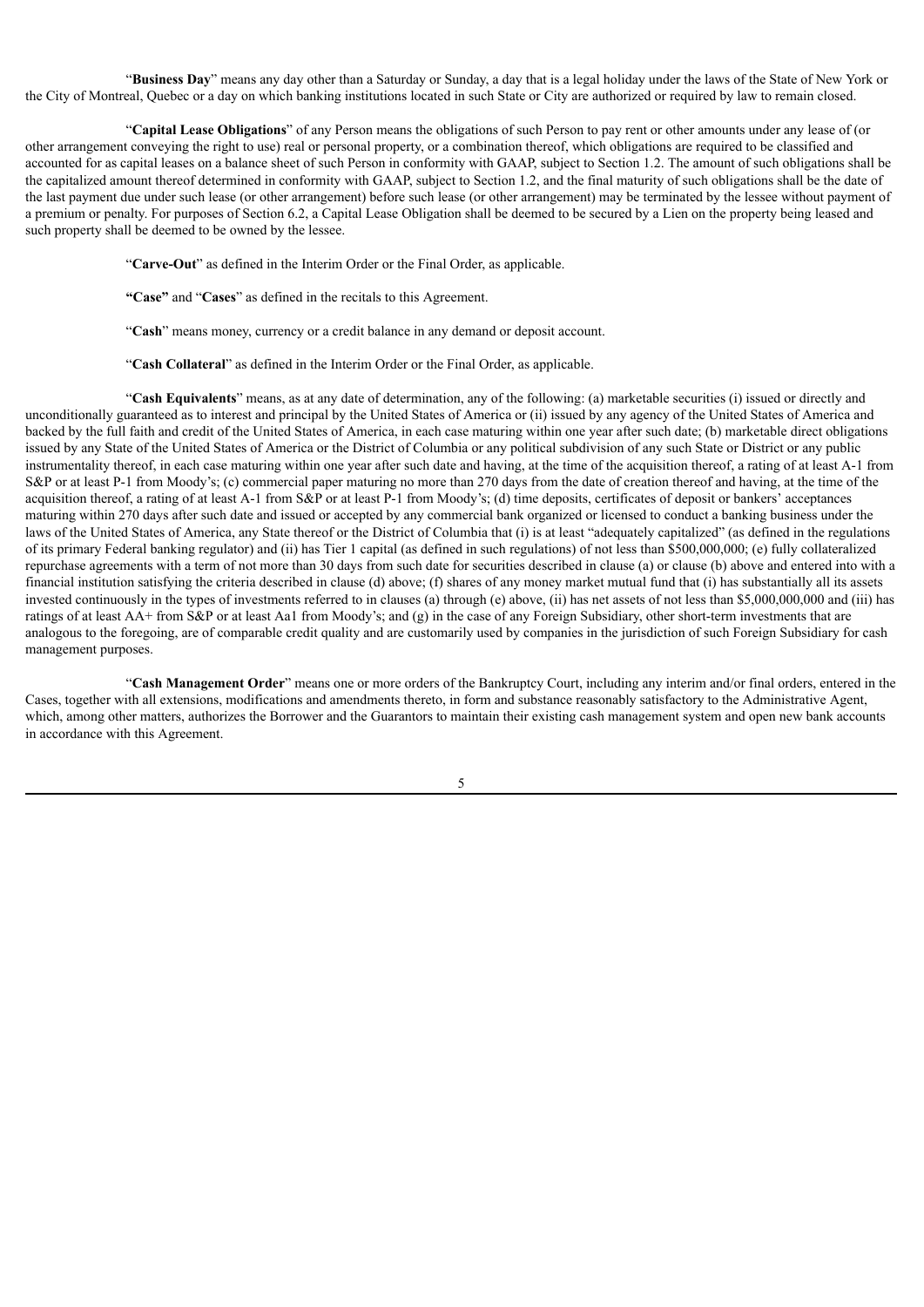"**Change in Law**" means the occurrence, after the Closing Date, of any of the following: (a) the adoption or taking effect of any rule, regulation, treaty or other law, (b) any change in any rule, regulation, treaty or other law or in the administration, interpretation, implementation or application thereof by any Governmental Authority or (c) the making or issuance of any request, rule, guideline or directive (whether or not having the force of law) by any Governmental Authority; provided that, notwithstanding anything herein to the contrary, (i) the Dodd-Frank Wall Street Reform and Consumer Protection Act and all requests, rules, guidelines or directives thereunder or issued in connection therewith and (ii) all requests, rules, guidelines or directives promulgated by the Bank for International Settlements, the Basel Committee on Banking Supervision (or any successor or similar authority) or the United States or foreign regulatory authorities, in each case pursuant to Basel III or Basel IV, as applicable, shall in each case be deemed to be a "Change in Law", regardless of the date enacted, adopted, promulgated or issued.

"**Change of Control**" means the occurrence of, any of, (i) at any time, Holdings shall cease to own and control, of record and beneficially, directly or indirectly, one hundred percent (100%) of the aggregate voting and economic power of the Equity Interests of each Subsidiary of Holdings (including GWG Life) free and clear of all Liens (except Permitted Liens); or (ii) a "change of control" occurs under any Material Indebtedness (other than the Credit Documents) of Borrower or any of its Subsidiaries.

"**Claiming Guarantor**" as defined in Section 7.2(b).

Section 10.5).

"**Closing Date**" means the date on which the conditions specified in Section 3.1 have been satisfied (or waived in accordance with

"**Closing Date Certificate**" means a Closing Date Certificate substantially in the form of **Exhibit B**.

"**Closing Fee**" has the meaning given to such term in the Administrative Agent Fee Letter.

"**Collateral**" means, collectively (i) all of the real, personal and mixed property (including Equity Interests in GWG Life, the Restricted Subsidiaries, FOXO and BEN) in which Liens are purported to be granted pursuant to the Orders or Collateral Documents as security for all or any part of the Obligations under this Agreement and the Collateral Documents, and, in each case excluding any Excluded Assets, and (ii) "DIP Collateral" or words of similar intent, as defined in any Order.

"**Collateral Agent**" means NFLP, in its capacity as collateral agent for the Secured Parties under the Credit Documents, and its successors in such capacity as provided in Section 9.

"**Collateral Documents**" means the Security Agreement and all other instruments, documents and agreements delivered by or on behalf of any Credit Party pursuant to this Agreement or any of the other Credit Documents in order to grant to, or perfect in favor of, the Collateral Agent, for the benefit of the Secured Parties, a Lien on any property of such Credit Party as security for the Obligations.

"**Commitment**" means, individually or collectively, as the context may require, the Initial Commitment, the Supplemental Initial Commitment or the Delayed Draw Commitment. The aggregate amount of the Commitments as of the Closing Date is \$65,000,000, as set forth on Schedule 2.1.

"**Commitment Schedule**" means the Schedule attached hereto as Schedule 2.1.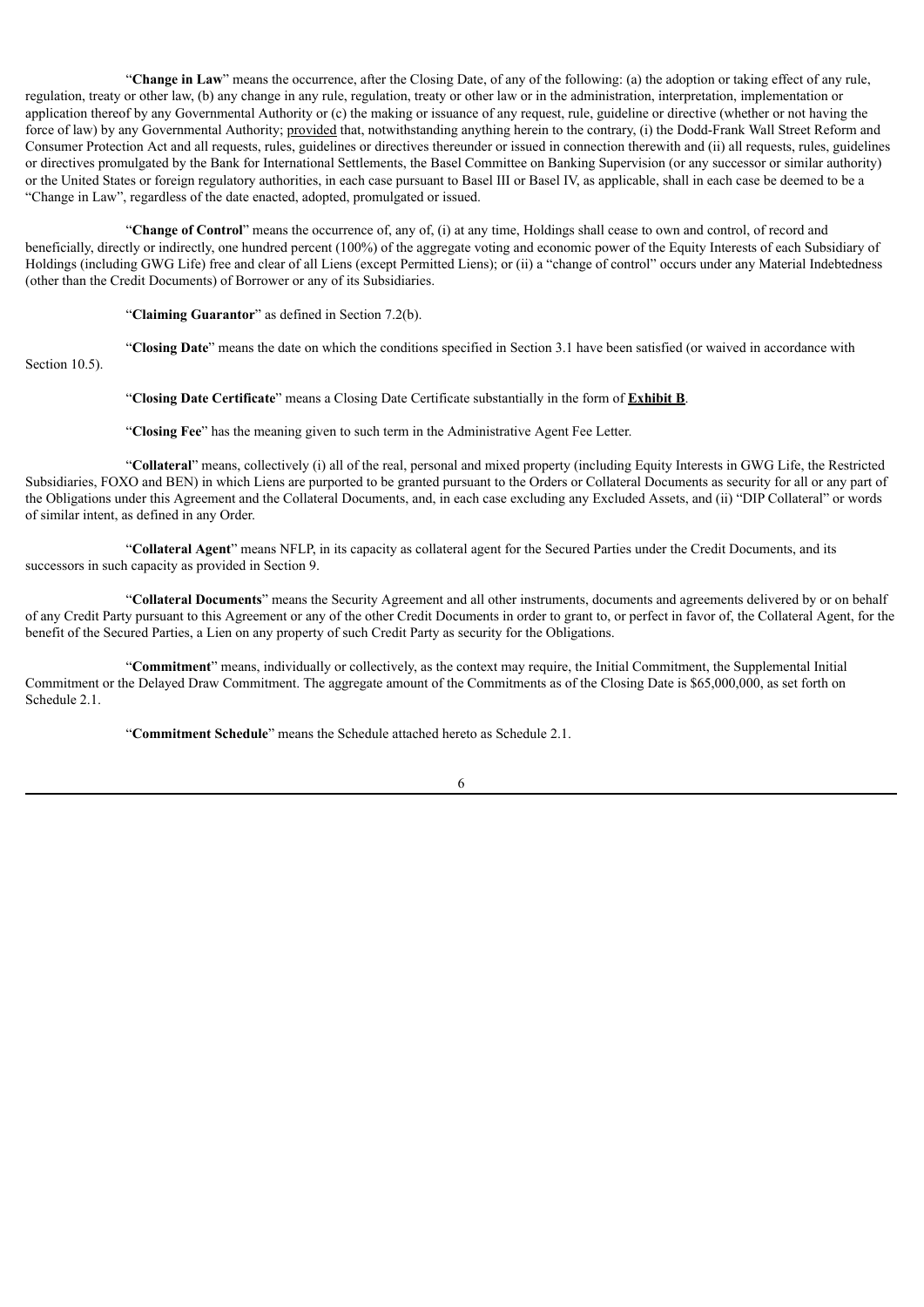"**Communication**" as defined in Section 10.23.

"**Competing Transaction**" means (i) any Investment in, financing (or refinancing) of, or direct or indirect sale, transfer, pledge, monetization or other Disposition (in any manner whatsoever) of any interest or other right of the Borrower or any Restricted Subsidiary in, or with respect to, DLP Holdings VI, DLP VI or DLP IV or (ii) any financing (or refinancing) of, or direct or indirect sale, transfer, pledge, monetization or other Disposition (in any manner whatsoever) of any interest or other right of DLP Holdings VI, DLP VI or DLP IV in, or with respect to, any property of such Person, other than (x) any such Investment, financing (or refinancing), sale, transfer, pledge, monetization or other Disposition that is with NFLP or an Affiliate thereof or (y) any capital contribution that is made by GWG Life to DLP Holdings VI or DLP IV, or by DLP Holdings VI to DLP VI, in accordance with the terms of this Agreement in each case of this clause (y).

"**Confirmation Order**" means an order of the Bankruptcy Court confirming an Approved Plan for the Debtors that is in form and substance satisfactory to the Administrative Agent in its reasonable discretion (as the same may be amended, supplemented, or modified from time to time after entry thereof in accordance with the terms thereof).

"**Connection Income Taxes**" means Other Connection Taxes that are imposed on or measured by net income (however denominated) or that are franchise Taxes or branch profits Taxes.

"**Contractual Obligation**" means, with respect to any Person, any material provision of any Security issued by such Person or any material indenture, mortgage, deed of trust, contract, undertaking or other agreement or instrument to which such Person is a party or by which such Person or any material portion of its properties is bound or to which such Person or any material portion of its properties is subject.

"**Control**" means, with respect to any Person, the possession, directly or indirectly, of the power to direct or cause the direction of the management and policies, or the dismissal or appointment of the management, of such Person, whether through the ability to exercise voting power, the ownership of Securities, by contract, or otherwise. The words "Controlling", "Controlled by" and "under common Control with" have correlative meanings.

"**Credit Date**" means the date of any Credit Extension.

"**Credit Document**" means each of this Agreement, the Collateral Documents, the Administrative Agent Fee Letter, and, except for purposes of Section 10.5, the Notes, if any, any Supplemental Collateral Questionnaire, the Orders and all other documents, certificates, instruments or agreements executed and delivered by or on behalf of any Credit Party for the benefit of any Agent or any Lender in connection herewith on or after the date hereof and which are designated as "Credit Documents" pursuant to an agreement between the Borrower and the Administrative Agent.

"**Credit Extension**" means the making of a Loan, which shall be on a Business Day.

"**Credit Parties**" means the Borrower and the Guarantor Subsidiaries.

"**Debtor**" as defined in the preamble hereto.

"**Debtor Relief Laws**" means the Bankruptcy Code and all other liquidation, conservatorship, bankruptcy, assignment for the benefit of creditors, moratorium, arrangement (including under corporate statutes), rearrangement, receivership, insolvency, reorganization or similar debtor relief laws of the United States of America or other applicable jurisdictions from time to time in effect.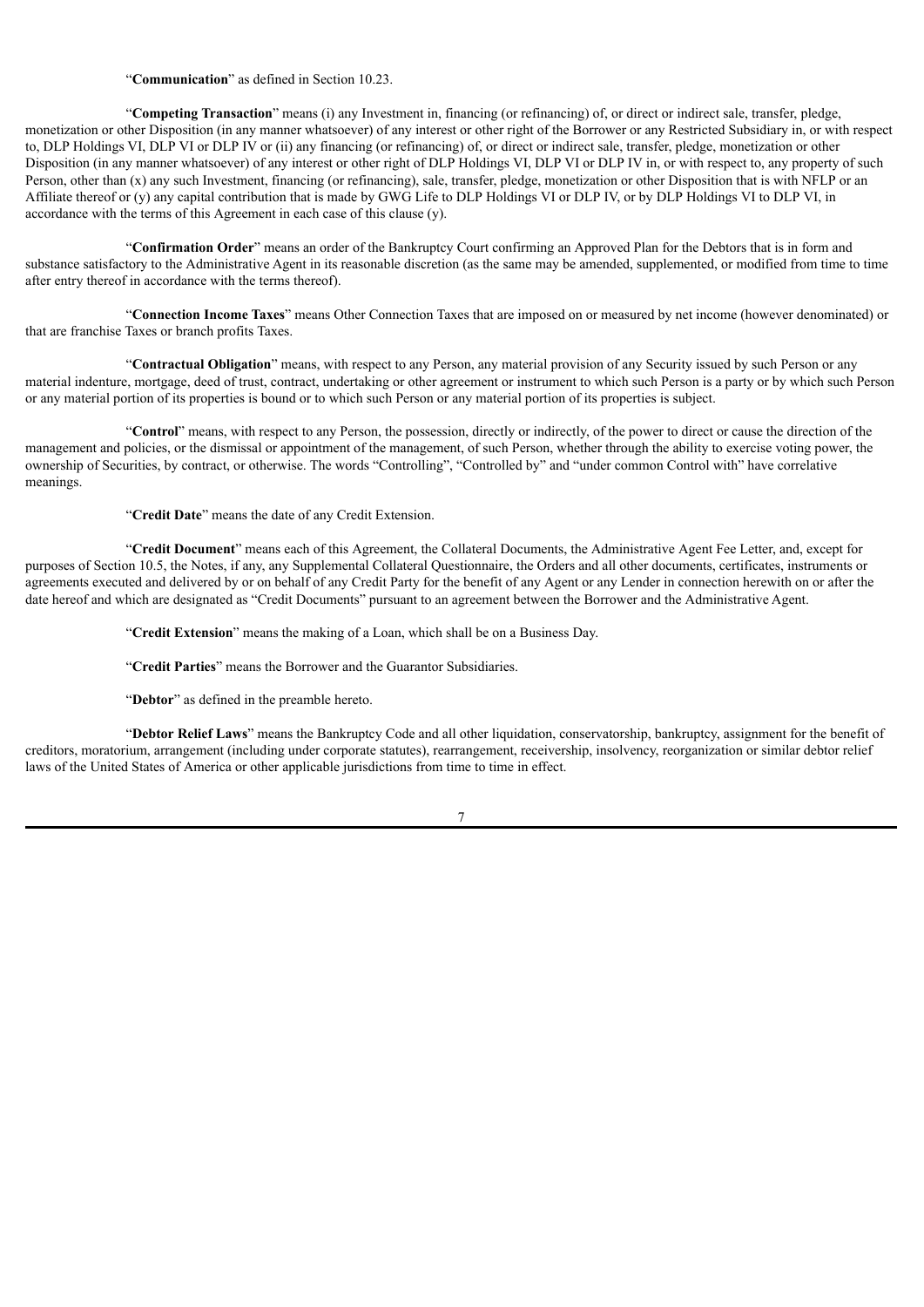"**Default**" means a condition or event that, after notice or lapse of time or both, would constitute an Event of Default.

"**Default Rate**" means the interest payable on the Loans pursuant to Section 2.7 *plus* 4.00%.

"**Defaulting Lender**" means, subject to Section 2.21(b), any Lender that (a) has failed (i) to fund all or any portion of its Loans within two Business Days of the date such Loans were required to be funded hereunder, unless such Lender notifies the Administrative Agent and the Borrower in good faith in writing that such failure is the result of such Lender's determination that one or more conditions precedent to funding (which conditions precedent, together with the applicable Default, if any, shall be specifically identified in such writing) has not been satisfied, or (ii) to pay to the Administrative Agent, the Collateral Agent or any Lender any other amount required to be paid by it hereunder within two Business Days of the date when due, (b) has notified the Borrower, the Administrative Agent in writing that it does not intend to comply with its funding obligations hereunder, or has made a public statement to that effect (unless such writing or public statement relates to such Lender's obligation to fund a Loan hereunder and states that such position is based on such Lender's determination that a condition precedent to funding (which condition precedent, together with the applicable Default, if any, shall be specifically identified in such writing or public statement) cannot be satisfied), (c) has failed, within three Business Days after written request by the Administrative Agent or the Borrower, to confirm in writing to the Administrative Agent and the Borrower that it will comply with its prospective funding obligations hereunder (provided that such Lender shall cease to be a Defaulting Lender pursuant to this clause (c) upon receipt of such written confirmation by the Administrative Agent and the Borrower), or (d) is, or a direct or indirect parent company of such Lender is, (i) the subject of a Bail-In Action, (ii) insolvent, or is generally unable to pay its debts as they become due, or admits in writing its inability to pay its debts as they become due, or makes a general assignment for the benefit of its creditors or (iii) the subject of a proceeding under any Debtor Relief Laws, or a receiver, trustee, conservator, intervenor or sequestrator or the like (including the Federal Deposit Insurance Corporation or any other state or federal regulatory authority acting in a like capacity with respect to such Lender) has been appointed for such Lender or its direct or indirect parent company, or such Lender or its direct or indirect parent company has taken any action in furtherance of or indicating its consent to or acquiescence in any such proceeding or appointment; provided that a Lender shall not be a Defaulting Lender solely by virtue of the ownership or acquisition of any Equity Interest in such Lender or any direct or indirect parent company thereof by a Governmental Authority so long as such ownership interest does not result in or provide such Lender with immunity from the jurisdiction of courts within the United States or from the enforcement of judgments or writs of attachment on its assets or permit such Lender (or such Governmental Authority) to reject, repudiate, disavow or disaffirm any contracts or agreements made with such Lender. Any determination by the Administrative Agent or the Requisite Lenders that a Lender is a Defaulting Lender under any one or more of clauses (a) through (d) above shall be conclusive and binding absent manifest error, and such Lender shall be deemed to be a Defaulting Lender (subject to Section 2.21(b)) upon delivery of written notice of such determination by the Administrative Agent or the Requisite Lenders to the Borrower and each Lender, and, if such determination is made by the Requisite Lenders, to the Administrative Agent.

"**Delayed Draw Commitment**" means, with respect to each Lender, the commitment of such Lender to make a Delayed Draw Loan to the Borrower in an aggregate principal amount not to exceed the amount set forth opposite such Lender's name on the Commitment Schedule, as applicable, as such amount may be adjusted from time to time in accordance with this Agreement; provided, that, (i) if any Supplemental Initial Loan is made, the Delayed Draw Commitment of each Lender shall be reduced by the product of  $(x)$  the principal amount of such Supplemental Initial Loan and (y) the quotient of (1) such Lender's Delayed Draw Commitment immediately prior to such reduction and (2) the aggregate amount of all of the Lenders' Delayed Draw Commitments immediately prior to such reduction, and (ii) the Delayed Draw Commitment of each Lender shall be zero dollars from and after the DLP VII Option being exercised in accordance with this Agreement. The aggregate amount of the Lenders' Delayed Draw Commitments on the Closing Date is \$47,000,000.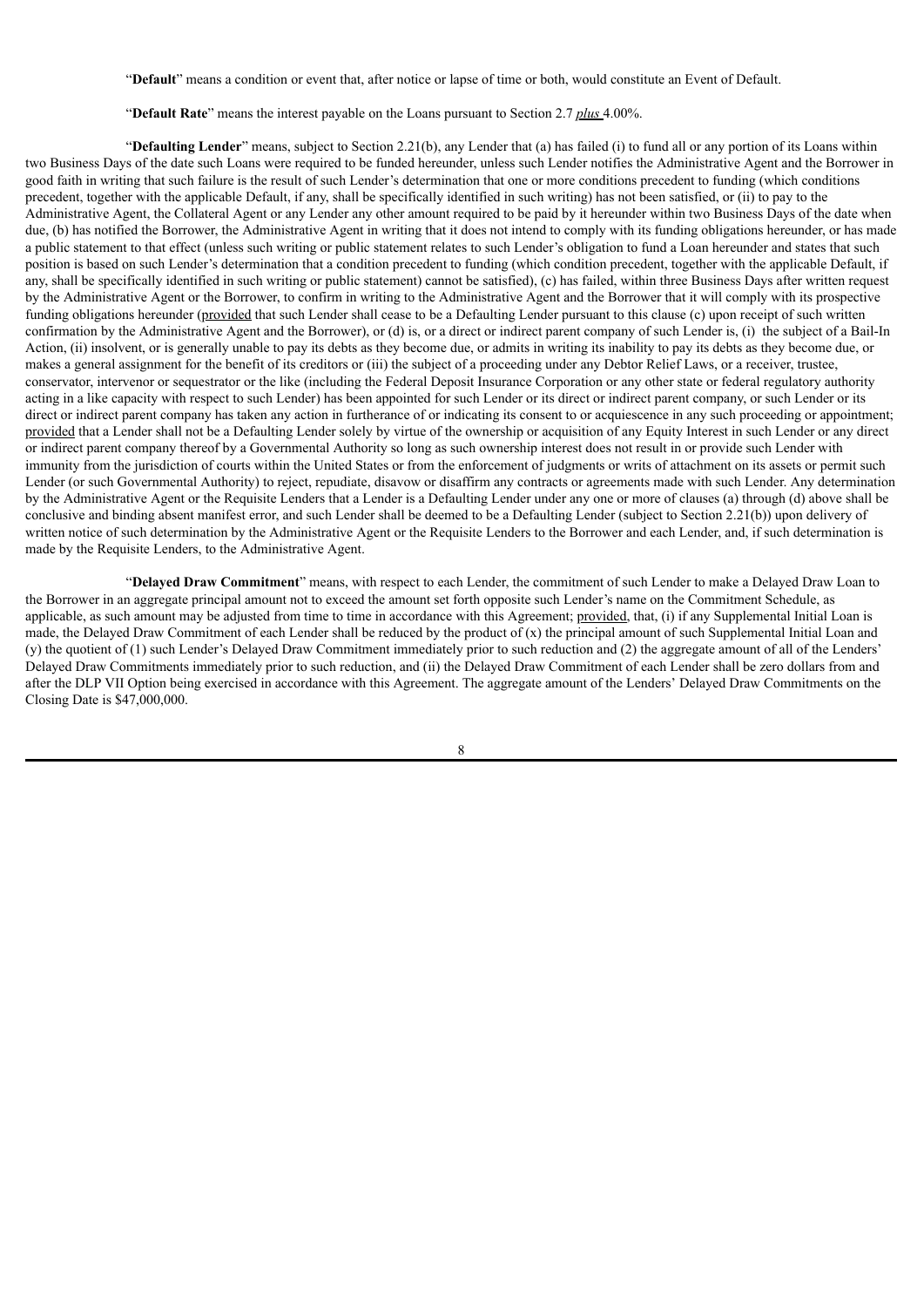"**Delayed Draw Commitment Termination Date**" means the earliest of (a) the Stated Maturity Date, (b) subject to Section 2.2, the termination of unused Commitments with respect to the DIP Facility and/or the date of acceleration of the Loans in accordance with the terms of this Agreement upon and during the continuance of an Event of Default, (c) the date of payment in full in cash of all Obligations (other than any contingent Obligations that survive the expiration or termination of this Agreement) and termination of all the Commitments pursuant to the terms herein and (d) the effective date of the Debtors' Approved Plan.

"**Delayed Draw Loan**" as defined in Section 2.1(a).

"**Delayed Draw Premium Reserve Account**" a deposit account in the name of Holdings that is maintained at Wells Fargo, Bell Bank or any other financial institution reasonably acceptable to the Administrative Agent and, in each case, subject to a blocked deposit account control agreement in form and substance reasonably satisfactory to the Collateral Agent.

"**Delayed Draw Premium Reserve Amount**" means the aggregate amount of premiums that are anticipated to be paid, during the four month period beginning on the third (3<sup>rd</sup>) Business Day following the Final Order Entry Date (the "**Calculation Date**"), on all of the life insurance policies that DLP IV owns on the Final Order Entry Date (assuming that each such policy will remain in full force through the end of such period (x) without such policy being in a state of grace or lapse pending or other similar state during such period and (y) without any insured under such policy dying during such period), as reasonably determined by the Borrower in consultation with the Administrative Agent; provided that, such amount shall be reduced by the principal amounts funded under the DLP IV Credit Agreement on or after the Calculation Date in order to pay premiums on any one or more life insurance policies owned by DLP IV (and, to the extent that the amount on deposit in the Delayed Draw Premium Reserve Account exceeds the Delayed Draw Premium Reserve Amount after giving effect to any such reduction, and subject to there being no Event of Default that has occurred and is continuing, the Administrative Agent shall release such excess from the Delayed Draw Premium Reserve Account to the DIP Facility Proceeds Account).

"**DIP Budget**" means a detailed rolling thirteen (13)-week cash flow forecast delivered on or prior to the Petition Date and at such times as required pursuant to the terms of this Agreement thereafter, setting forth forecasted (a) cash receipts of the Credit Parties, (b) cash operating disbursements of the Credit Parties, and (c) non-operating, bankruptcy-related cash disbursements of the Credit Parties, in each case on a week-by-week basis during such 13-week period (i) initially, covering the period commencing on or about the Petition Date and (ii) thereafter, covering the period commencing on the first day of the week during which such updated DIP Budget is required to be delivered pursuant to Section 5.1(m), as applicable.

"**DIP Facility**" as defined in the recitals to this Agreement.

"**DIP Facility Proceeds Account**" means a deposit account in the name of Holdings that is maintained at Bell Bank, Wells Fargo or any other financial institution reasonably acceptable to the Administrative Agent and, in each case, subject to a springing deposit account control agreement in form and substance reasonably satisfactory to the Collateral Agent.

"**DIP Termination Date**" as defined in Section 8.2.

 $\overline{Q}$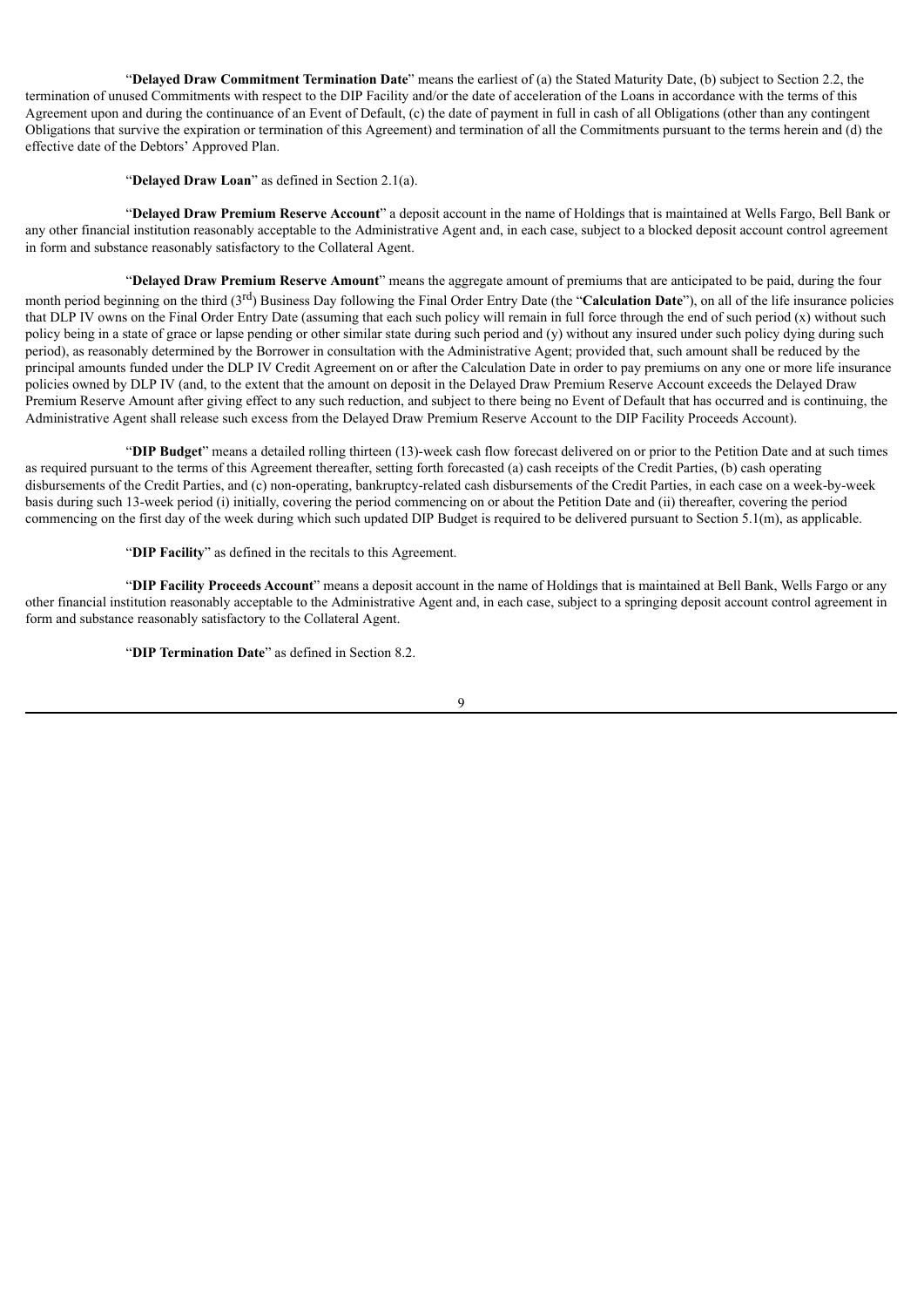## "**DIP Termination Declaration**" as defined in Section 8.2.

## "**Discretionary DIP Overadvance**" as defined in Section 2.2.

"**Disposition**" means any sale, transfer, lease, conveyance, assignment or other disposition (including any issuance of Equity Interests in a Subsidiary or Subject Entity) of any property by any Person, including any sale, transfer, lease, conveyance, assignment or other disposition, with or without recourse, of any notes or accounts receivable or any rights and claims associated therewith. "**Dispose**" has the meaning correlative thereto.

"**Disqualified Equity Interest**" means, with respect to any Person, any Equity Interest in such Person that, by its terms (or by the terms of any security or other Equity Interests into which it is convertible or for which it is exchangeable, either mandatorily or at the option of the holder thereof), or upon the occurrence of any event or condition, (a) matures or is mandatorily redeemable (other than solely for Equity Interests in such Person that are not Disqualified Equity Interests and Cash in lieu of fractional shares of such Equity Interests), whether pursuant to a sinking fund obligation or otherwise, (b) is redeemable at the option of the holder thereof (other than solely for Equity Interests in such Person that do not constitute Disqualified Equity Interests and Cash in lieu of fractional shares of such Equity Interests), in whole or in part, or is required to be repurchased by the Borrower or any Restricted Subsidiary, in whole or in part, at the option of the holder thereof (other than solely for Equity Interests in such Person that do not constitute Disqualified Equity Interests and Cash in lieu of fractional shares of such Equity Interests) or (c) is or becomes convertible into or exchangeable for, either mandatorily or at the option of the holder thereof, Indebtedness or any other Equity Interests (other than solely for Equity Interests in such Person that do not constitute Disqualified Equity Interests and Cash in lieu of fractional shares of such Equity Interests), in each case, prior to the date that is one (1) year after the Stated Maturity Date (determined as of the date of issuance thereof or, in the case of any such Equity Interests outstanding on the date hereof, the date hereof), except, in the case of clauses (a) and (b), as a result of a "change of control" or "asset sale", so long as any rights of the holders thereof upon the occurrence of such a change of control or asset sale event are subject to the prior payment in full of all Obligations described in clause (a) of the definition of "Obligations" and, if any are then in effect, the termination of the Commitments; provided that an Equity Interest in any Person that is issued to any employee or to any plan for the benefit of employees or by any such plan to such employees shall not constitute a Disqualified Equity Interest solely because it may be required to be repurchased by such Person or any of its Subsidiaries in order to satisfy applicable statutory or regulatory obligations or as a result of such employee's termination, death or disability.

"**DLP Holdings VI**" means GWG DLP Funding Holdings VI, LLC, a Delaware limited liability company.

"**DLP IV**" means GWG DLP Funding IV, LLC, a Delaware limited liability company.

"**DLP IV Credit Agreement**" means the Fifth Amended and Restated Loan and Security Agreement, dated as of December 14, 2021, among DLP IV, the financial institutions party thereto and CLMG Corp., as the administrative agent thereunder.

"**DLP V**" means GWG DLP Funding V, LLC, a Delaware limited liability company.

"**DLP V Holdings**" means GWG DLP Funding V Holdings, LLC, a Delaware limited liability company.

"**DLP VI**" means GWG DLP Funding VI, LLC, a Delaware limited liability company.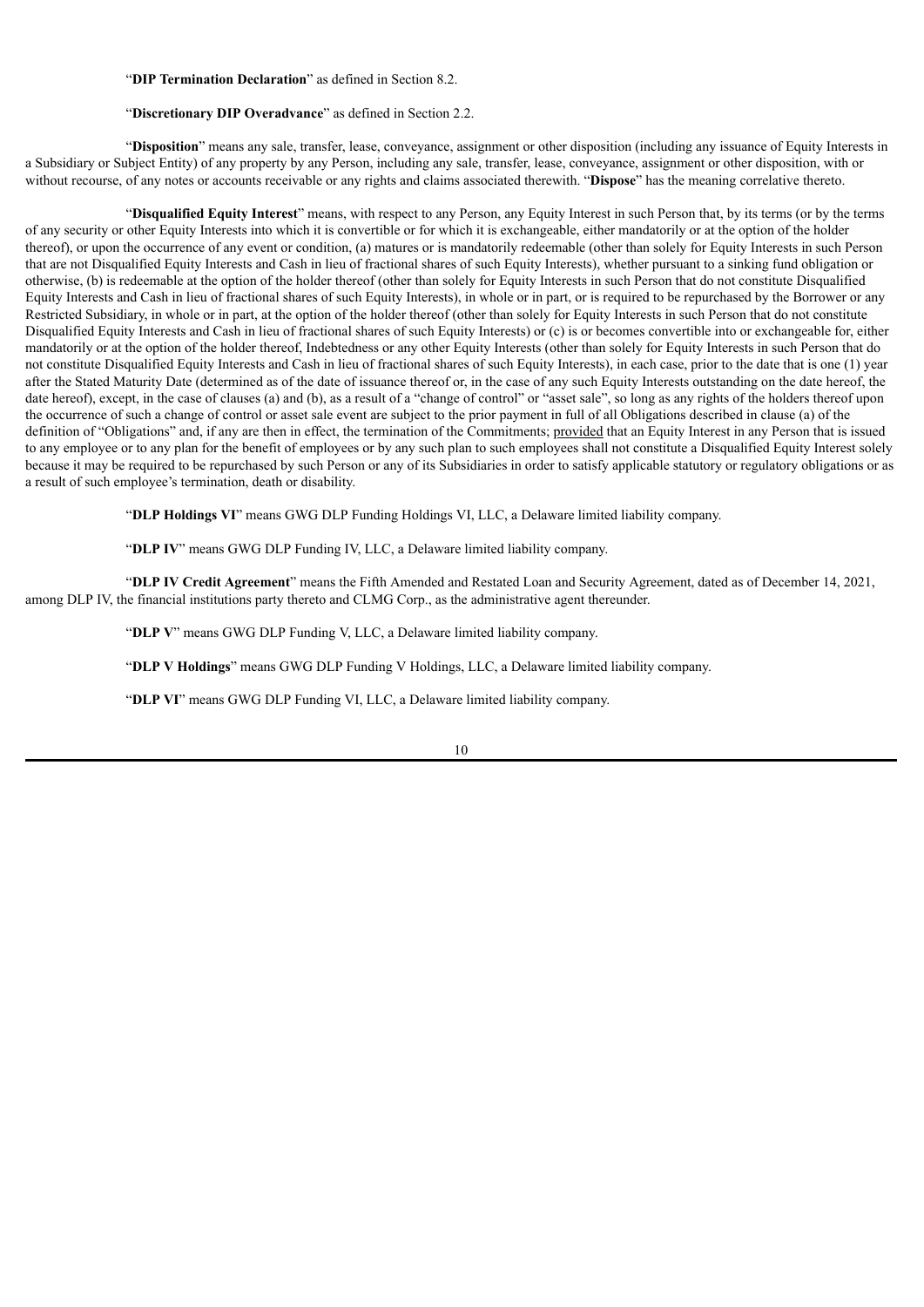"**DLP VI Credit Agreement**" means the Credit Agreement, dated as of August 11, 2021, by and among DLP VI, the lenders from time to time party thereto and National Founders LP, a Delaware limited partnership, as administrative agent.

## "**DLP VII Borrower**" as defined in **Exhibit I**.

## "**DLP VII Option**" as defined in **Exhibit I**.

"**DLP VII Option Period**" means the period beginning on the Petition Date through and including the date that is the later of (x) fortyfive (45) days thereafter and (y) five (5) Business Days after the Final Order Entry Date; provided that in no event shall the DLP VII Option Period end later than June 29, 2022 (or such later date as the Borrower and the Administrative Agent may agree in their respective reasonable discretion from time to time).

"**DLP VII Parent**" as defined in **Exhibit I**.

"**DLP VII Transaction**" as defined in **Exhibit I**.

"**Dollars**" and the sign "**\$**" mean the lawful money of the United States of America.

"**Domestic Subsidiary**" means any Subsidiary organized under the laws of the United States of America, any State thereof or the District

of Columbia.

"**EEA Financial Institution**" means (a) any credit institution or investment firm established in any EEA Member Country that is subject to the supervision of an EEA Resolution Authority, (b) any entity established in an EEA Member Country that is a parent of an institution described in clause (a) above, or (c) any financial institution established in an EEA Member Country that is a subsidiary of an institution described in clause (a) or (b) above and is subject to consolidated supervision with its parent.

"**EEA Member Country**" means any of the member states of the European Union, Iceland, Liechtenstein, and Norway.

"**EEA Resolution Authority**" means any public administrative authority or any Person entrusted with public administrative authority of any EEA Member Country (including any delegee) having responsibility for the resolution of any EEA Financial Institution.

"**Electronic Copy**" as defined in Section 10.23.

"**Electronic Record**" as defined in Section 10.23.

"**Electronic Signature**" as defined in Section 10.23.

"**Eligible Assignee**" means (a) any Lender, any Affiliate of any Lender and any Related Fund (any two or more Related Funds of any Lender being treated as a single Eligible Assignee for all purposes hereof) and (b) any commercial bank, insurance company, investment or mutual fund or other Person that is an "accredited investor" (as defined in Regulation D under the Securities Act) and that extends credit or buys loans in the ordinary course of business; provided that in no event shall any natural person (or any holding company, investment vehicle or trust for, or owned and operated for the primary benefit of, a natural person), any Defaulting Lender, the Borrower, any Subsidiary, any Subject Entity or any other Affiliate of the Borrower be an Eligible Assignee.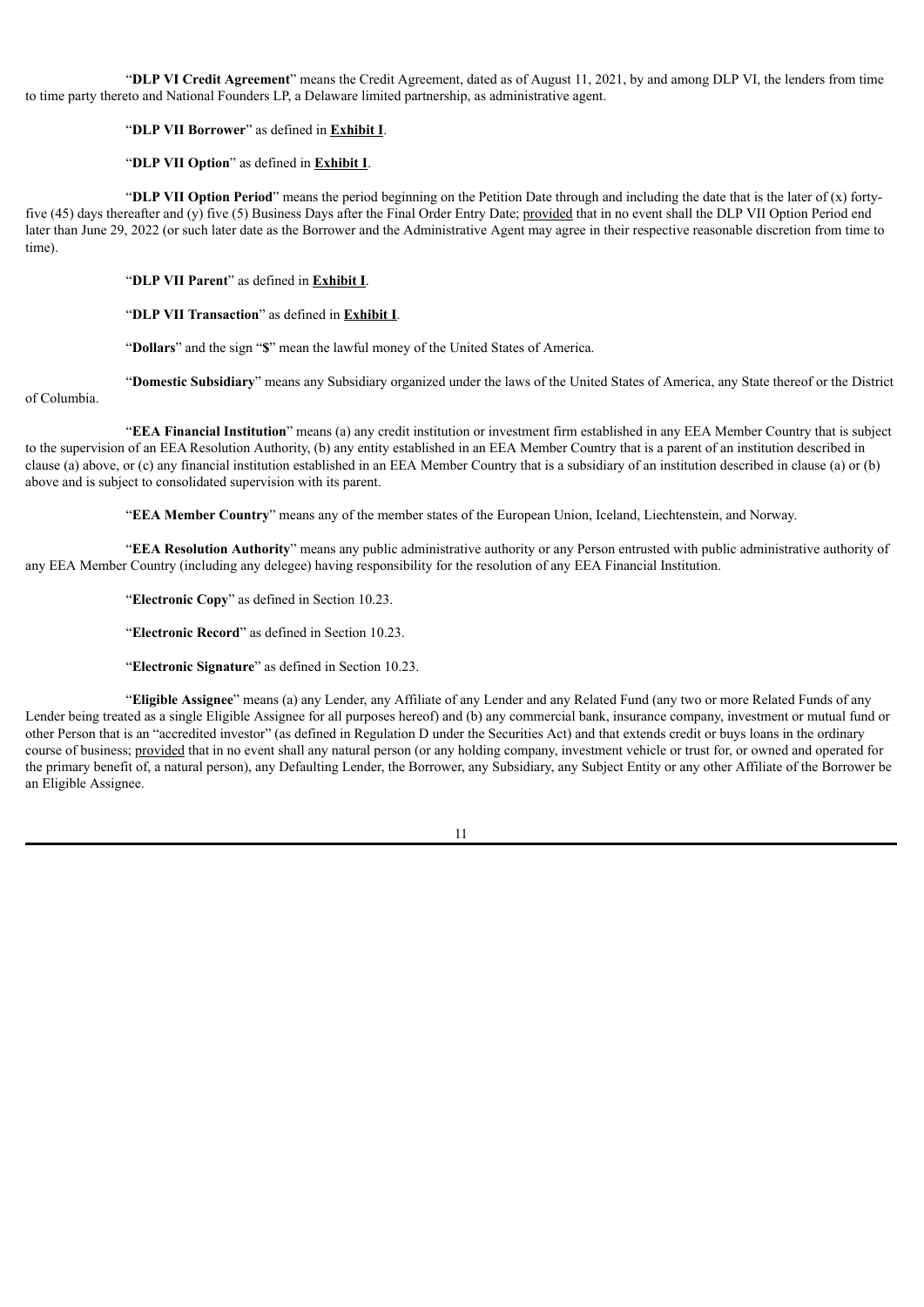"**Employee Benefit Plan**" means an "employee benefit plan", as defined in Section 3(3) of ERISA, that is subject to Parts II, III or IV of Title I of ERISA or Title IV of ERISA and that is sponsored, maintained or contributed to by, or required to be contributed to by, the Borrower or any Restricted Subsidiary, or with respect to which the Borrower or any Restricted Subsidiary may have any liability, other than a Foreign Plan.

## "**Enforcement Notice Period**" as defined in Section 8.1.

"**Environmental Laws**" means all applicable laws (including common law), statutes, ordinances, orders, rules, regulations, judgments, Governmental Authorizations or any other requirements of Governmental Authorities relating to pollution or to the protection of the environment, natural resources, threatened or endangered species or human health and safety.

"**Environmental Liability**" means all liabilities, obligations, damages, losses, claims, actions, suits, judgments, orders, fines, penalties, fees, expenses and costs, (including administrative oversight costs, natural resource damages, monitoring and remediation costs and reasonable fees and expenses of attorneys and consultants), whether contingent or otherwise, arising out of or relating to: (a) compliance or non-compliance with any Environmental Law, (b) the generation, use, handling, transportation, storage, treatment, recycling, disposal (or arrangement for such activities) of any Hazardous Materials, (c) exposure to any Hazardous Materials, (d) the presence or Release of any Hazardous Materials or (e) any contract, agreement or other consensual arrangement pursuant to which liability is assumed or imposed with respect to any of the foregoing.

"**Equity Interests**" means any and all shares, interests, participations or other equivalents (however designated) of capital stock of a corporation, any and all equivalent ownership interests in a Person (other than a corporation), including partnership interests and membership interests, and any and all warrants, rights or options to purchase or acquire any of the foregoing or subscribe for any of the foregoing (other than, prior to the date of such conversion, Indebtedness that is convertible into any such Equity Interests).

"**ERISA**" means the Employee Retirement Income Security Act of 1974 and the rules and regulations promulgated thereunder.

"**ERISA Affiliate**" means, with respect to any Person, (a) any corporation that is a member of a controlled group of corporations within the meaning of Section 414(b) of the Internal Revenue Code of which such Person is a member, (b) any trade or business (whether or not incorporated) that is a member of a group of trades or businesses under common control within the meaning of Section 414(c) of the Internal Revenue Code of which such Person is a member and (c) any member of an affiliated service group within the meaning of Section 414(m) or 414(o) of the Internal Revenue Code of which such Person, any corporation described in clause (a) above or any trade or business described in clause (b) above is a member. Any Person that was, but has since ceased to be, an ERISA Affiliate (within the meaning of the previous sentence) of the Borrower or any Restricted Subsidiary shall continue to be considered an ERISA Affiliate of the Borrower or such Restricted Subsidiary within the meaning of this definition with respect to the period such Person was an ERISA Affiliate of the Borrower or such Restricted Subsidiary and with respect to liabilities arising after such period for which the Borrower or such Restricted Subsidiary could be liable under the Internal Revenue Code or ERISA.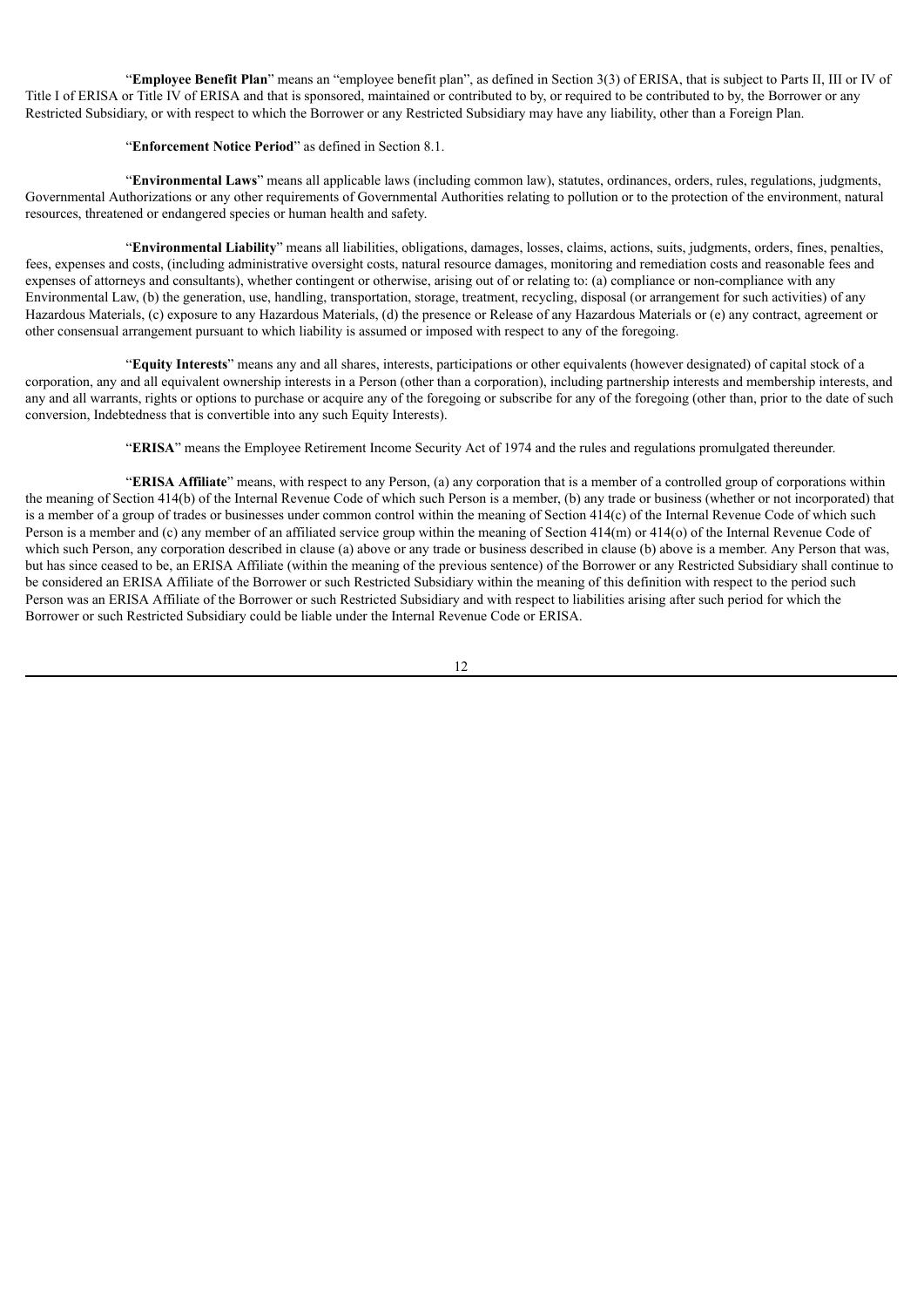"**ERISA Event**" means (a) the occurrence of a "reportable event" within the meaning of Section 4043 of ERISA and the regulations issued thereunder with respect to any Pension Plan (excluding those for which the provision for 30 day notice to the PBGC has been waived by regulation), (b) the failure of the Borrower, any Restricted Subsidiary or any of their respective ERISA Affiliates to meet the minimum funding standard of Section 412 of the Internal Revenue Code or Section 302 of ERISA with respect to any Pension Plan (whether or not waived in accordance with Section 412(c) of the Internal Revenue Code) or the failure to make by its due date a required installment under Section 430(j) of the Internal Revenue Code with respect to any Pension Plan or the failure of the Borrower, any Restricted Subsidiary or any of their respective ERISA Affiliates to make any required contribution to a Multiemployer Plan, (c) the filing pursuant to Section 412(c) of the Internal Revenue Code or Section 302(c) of ERISA of an application for a waiver of the minimum funding standard with respect to any Pension Plan, (d) the provision by the administrator of any Pension Plan pursuant to Section 4041(a)(2) of ERISA of a notice of intent to terminate such plan in a distress termination described in Section 4041(c) of ERISA, (e) the withdrawal by the Borrower, any Restricted Subsidiary or any of their respective ERISA Affiliates from any Pension Plan with two or more contributing sponsors or the termination of any such Pension Plan resulting in liability to the Borrower, any Restricted Subsidiary or any of their respective Affiliates pursuant to Section 4063 or 4064 of ERISA during a plan year in which such entity was a "substantial employer" as defined in Section 4001(a)(2) of ERISA, (f) the institution by the PBGC of proceedings to terminate any Pension Plan, or the appointment of a trustee to administer, any Pension Plan, (g) the incurrence by the Borrower, any Restricted Subsidiary or any of their respective ERISA Affiliates of any liability with respect to the withdrawal or partial withdrawal from any Pension Plan, (h) the imposition of liability on the Borrower, any Restricted Subsidiary or any of their respective ERISA Affiliates pursuant to Section 4062(e) or 4069 of ERISA, (i) the withdrawal of the Borrower, any Restricted Subsidiary or any of their respective ERISA Affiliates in a complete or partial withdrawal (within the meaning of Sections 4203 and 4205 of ERISA) from any Multiemployer Plan if there is any liability therefor, (j) the receipt by the Borrower, any Restricted Subsidiary or any of their respective ERISA Affiliates of notice from any Multiemployer Plan (i) that such Multiemployer Plan is in insolvency pursuant to Section 4245 of ERISA, (ii) that such Multiemployer Plan is in "endangered" or "critical" status (within the meaning of Section 432 of the Internal Revenue Code or Section 305 of ERISA) or (iii) that such Multiemployer Plan intends to terminate or has terminated under Section 4041A or 4042 of ERISA, (k) a determination that any Pension Plan is in "at risk" status (as defined in Section 430(i)(4) of the Internal Revenue Code or Section 303(i)(4) of ERISA) with respect to any plan year, (1) the occurrence of an act or omission that could reasonably be expected to give rise to the imposition on the Borrower or any Restricted Subsidiary of material fines, penalties, taxes or related charges under Chapter 43 of the Internal Revenue Code or under Section 409, Section 502(c), 502(i) or 502(l), or Section 4071 of ERISA in respect of any Employee Benefit Plan, (m) the assertion of a claim (other than routine claims for benefits) against any Employee Benefit Plan other than a Multiemployer Plan or the assets thereof, or against the Borrower, any Restricted Subsidiary or any of their respective ERISA Affiliates in connection with any Employee Benefit Plan, (n) receipt from the IRS of notice of the failure of any Pension Plan (or any other Employee Benefit Plan intended to be qualified under Section 401(a) of the Internal Revenue Code) to qualify under Section 401(a) of the Internal Revenue Code, or the failure of any trust forming part of any Pension Plan to qualify for exemption from taxation under Section 501(a) of the Internal Revenue Code, (o) the imposition of a Lien pursuant to Section 430(k) of the Internal Revenue Code or Section 303(k) of ERISA or a violation of Section 436 of the Internal Revenue Code or (p) the occurrence of a non-exempt "prohibited transaction" (as defined in Section 4975 of the Internal Revenue Code or Section 406 of ERISA) with respect to which the Borrower, any Restricted Subsidiary or any of their respective ERISA Affiliates is a "disqualified person" (within the meaning of Section 4975 of the Internal Revenue Code) or a "party in interest" (within the meaning of Section 406 of ERISA).

"**EU Bail-In Legislation Schedule**" means the EU Bail-In Legislation Schedule published by the Loan Market Association (or any successor Person), as in effect from time to time.

"**Event of Default**" means any condition or event set forth in Section 8.1.

"**Exchange Act**" means the Securities Exchange Act of 1934.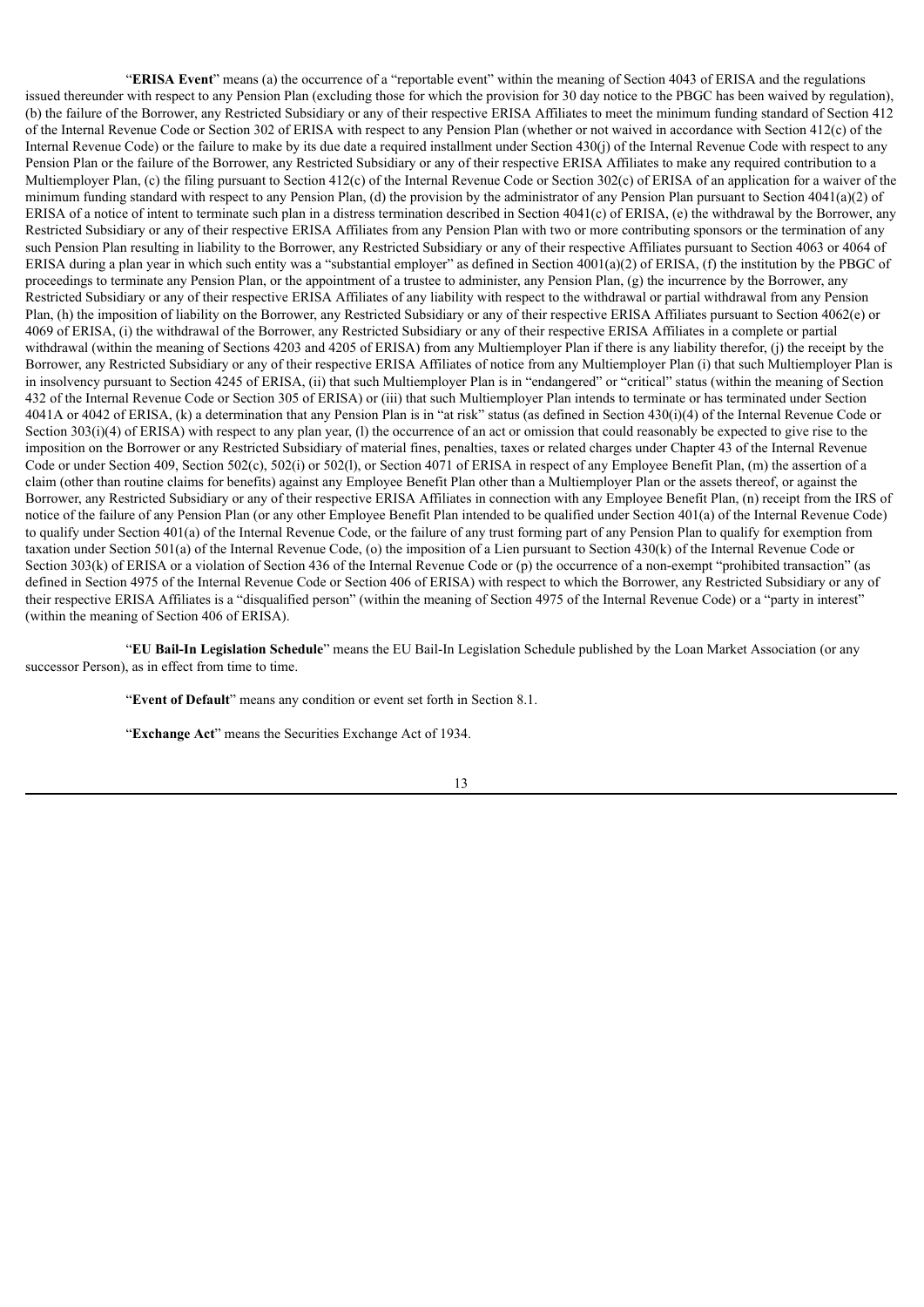## "**Excluded Asset**" as defined in the Security Agreement.

"**Excluded Taxes**" means any of the following Taxes imposed on or with respect to a Recipient or required to be withheld or deducted from a payment to a Recipient: (a) Taxes imposed on or measured by net income (however denominated), franchise Taxes and branch profits Taxes, in each case, (i) imposed as a result of such Recipient being organized under the laws of, or having its principal office or, in the case of any Lender, its applicable lending office located in, the jurisdiction imposing such Tax (or any political subdivision thereof) or (ii) that are Other Connection Taxes, (b) in the case of a Lender, U.S. federal withholding Taxes imposed on amounts payable to or for the account of such Lender with respect to an applicable interest in a Loan or Commitment pursuant to a law in effect on the date on which (i) such Lender acquires such interest in the Loan or Commitment (other than pursuant to an assignment requested by the Borrower under Section 2.22) or (ii) such Lender changes its lending office, except in each case to the extent that, pursuant to Section 2.19, amounts with respect to such Taxes were payable either to such Lender's assignor immediately before such Lender acquired the applicable interest in such Loan or Commitment or to such Lender immediately before it changed its lending office, (c) Taxes attributable to such Recipient's failure to comply with Section 2.19(f) and (d) any withholding Taxes imposed under FATCA.

"**Exit Fee**" has the meaning given to such term in the Administrative Agent Fee Letter.

"**Extraordinary Receipts**" means any cash, consideration or other amounts received by or paid to or for the account of any Credit Party not in the ordinary course of business (and not consisting of proceeds described in any of Section 2.13(a), (b) and (c)), including without limitation foreign, United States, state or local tax refunds, pension plan reversions, settlement proceeds, any insurance proceeds, including any life insurance proceeds, and any purchase price adjustment, net working capital or similar adjustment received in connection with any purchase agreement, merger agreement, contribution agreement or similar agreement, in an aggregate amount exceeding \$250,000.

"**Fair Market Value**" means the value that would be paid by a willing buyer to an unaffiliated willing seller in a transaction not involving distress of either party, determined in good faith by the Borrower's chief executive officer, chief financial officer or responsible accounting or financial officer of the Borrower.

"**Fair Share**" as defined in Section 7.2(b).

## "**Fair Share Contribution Amount**" as defined in Section 7.2(b).

"**FATCA**" means Sections 1471 through 1474 of the Internal Revenue Code, effective as of the date hereof (or any amended or successor version that is not materially more onerous to comply with), any current or future regulations or official interpretations thereof, any agreements entered into pursuant to Section 1471(b)(1) of the Internal Revenue Code and any fiscal or regulatory legislation, rules or practices adopted pursuant to any intergovernmental agreement, treaty or convention among Governmental Authorities and implementing such Sections of the Internal Revenue Code.

"**Federal Funds Effective Rate**" means, for any day, the rate per annum equal to the weighted average of the rates on overnight Federal Funds transactions with members of the Federal Reserve System on such day, as published by the Federal Reserve Bank of New York on the Business Day next succeeding such day; provided that (a) if such day is not a Business Day, the Federal Funds Effective Rate for such day shall be such rate on such transactions on the next preceding Business Day as so published on the next succeeding Business Day, and (b) if no such rate is so published on such next succeeding Business Day, the Federal Funds Effective Rate for such day shall be the rate per annum equal to the average (rounded upwards, if necessary to the next 1/100th of 1%) of the quotations for the day for such transactions received by the Administrative Agent from two federal funds brokers of recognized standing selected by it. Notwithstanding the foregoing, if the Federal Funds Effective Rate, determined as above, would otherwise be less than zero, then the Federal Funds Effective Rate shall be deemed to be zero for all purposes of this Agreement.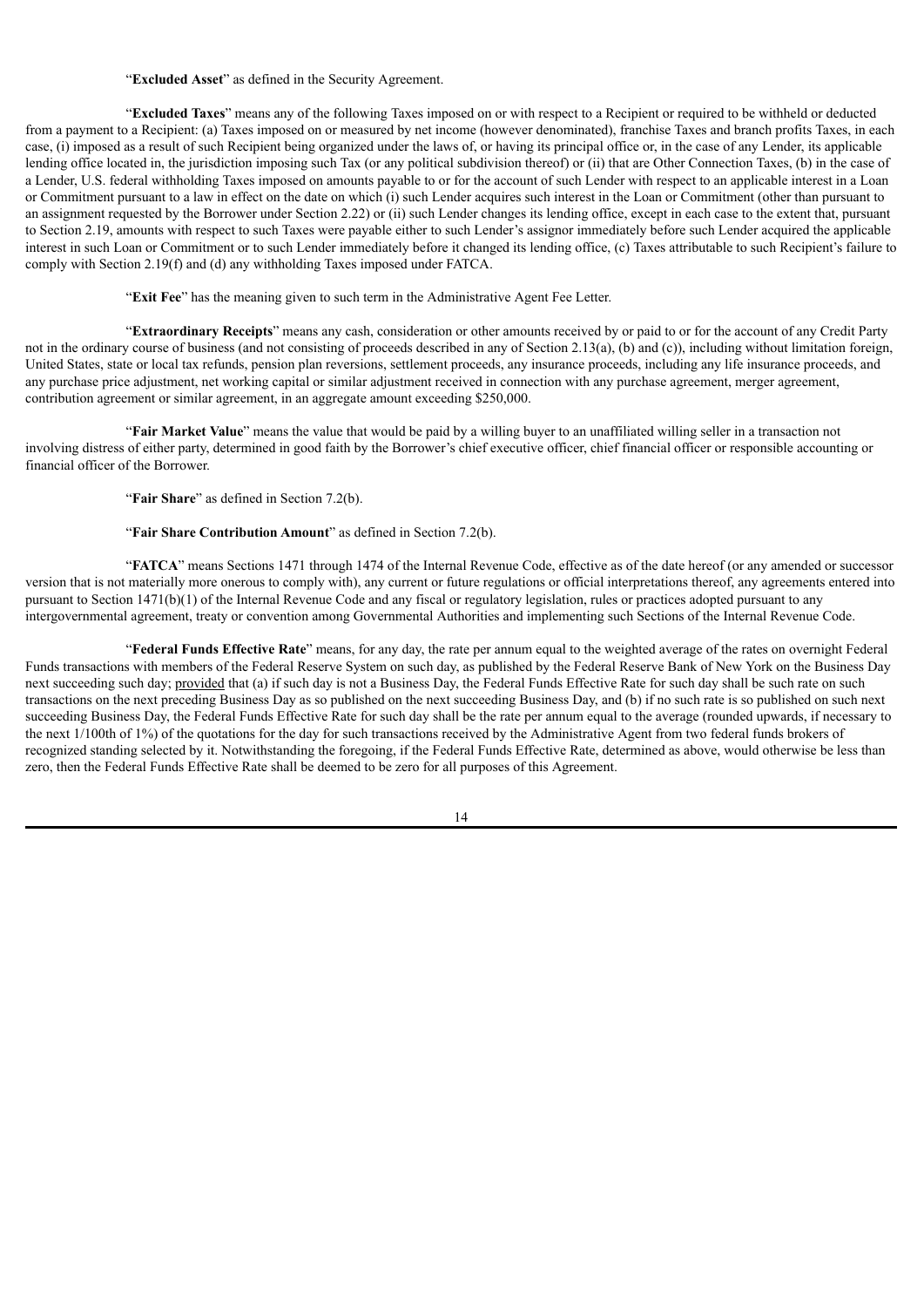"**Final Order**" means an order of the Bankruptcy Court authorizing and approving on a final basis, among other things, the DIP Facility and the Transactions contemplated by this Agreement in the form of the Interim Order (with only (i) such modifications thereto as are necessary, advisable or customary to convert the Interim Order to a final order and to implement any changes to the structure of the DLP VII Option and the DLP VII Transaction in accordance with Section 5.17 and (ii) such other modifications as are satisfactory to the Requisite Lenders in their reasonable discretion) (as the same may be amended, supplemented, or modified from time to time after entry thereof with the consent of the Requisite Lenders in their reasonable discretion) as to which no stay has been entered.

"**Final Order Deadline**" means the thirty-fifth (35<sup>th</sup>) day following the entry of the Interim Order, as such deadline may be extended in accordance with Section 5.17.

"**Final Order Entry Date**" means the date on which the Final Order is entered by the Bankruptcy Court.

"**Financed DLP IV/VI Death Benefit Amount**" means, with respect to any policy that is owned by DLP IV or DLP VI, the amount equal to (i) the net death benefit payable under such policy minus (ii) any portion of the net death benefit of such policy that is payable to a Person other than DLP IV or its securities intermediary (if such policy is owned by DLP IV) or DLP VI or its securities intermediary (if such policy is owned by DLP VI) minus (iii) without duplication of any amount described in clause (ii), any portion of the net death benefit of such policy that is payable to, or for the account of, the administrative agent or any lender under either SPV Credit Facility.

"**Financial Officer Certification**" means, with respect to any consolidated financial statements of any Person, a certificate of the chief financial officer of such Person stating that such financial statements present fairly the consolidated financial position of such Person and its Subsidiaries as of the dates indicated and the consolidated results of their operations for the periods indicated in conformity with GAAP applied on a consistent basis (except as otherwise disclosed in such financial statements), subject to changes resulting from normal year-end audit adjustments and the absence of footnotes.

"**Fiscal Year**" means the fiscal year of the Borrower and the Subsidiaries ending on December 31 of each calendar year.

"**Floor**" means a rate of interest equal to one percent (1%).

"**Foreign Lender**" means a Lender that is not a U.S. Person.

"**Foreign Plan**" means any plan that would be an Employee Benefit Plan but for the fact that it is not subject to United States law and that is maintained or contributed to by the Borrower, any Restricted Subsidiary or, to the extent that the Borrower or any Restricted Subsidiary shall have liability with respect to such Employee Benefit Plan, any of their respective ERISA Affiliates, for or on behalf of its employees whose principal place of employment is outside of the United States.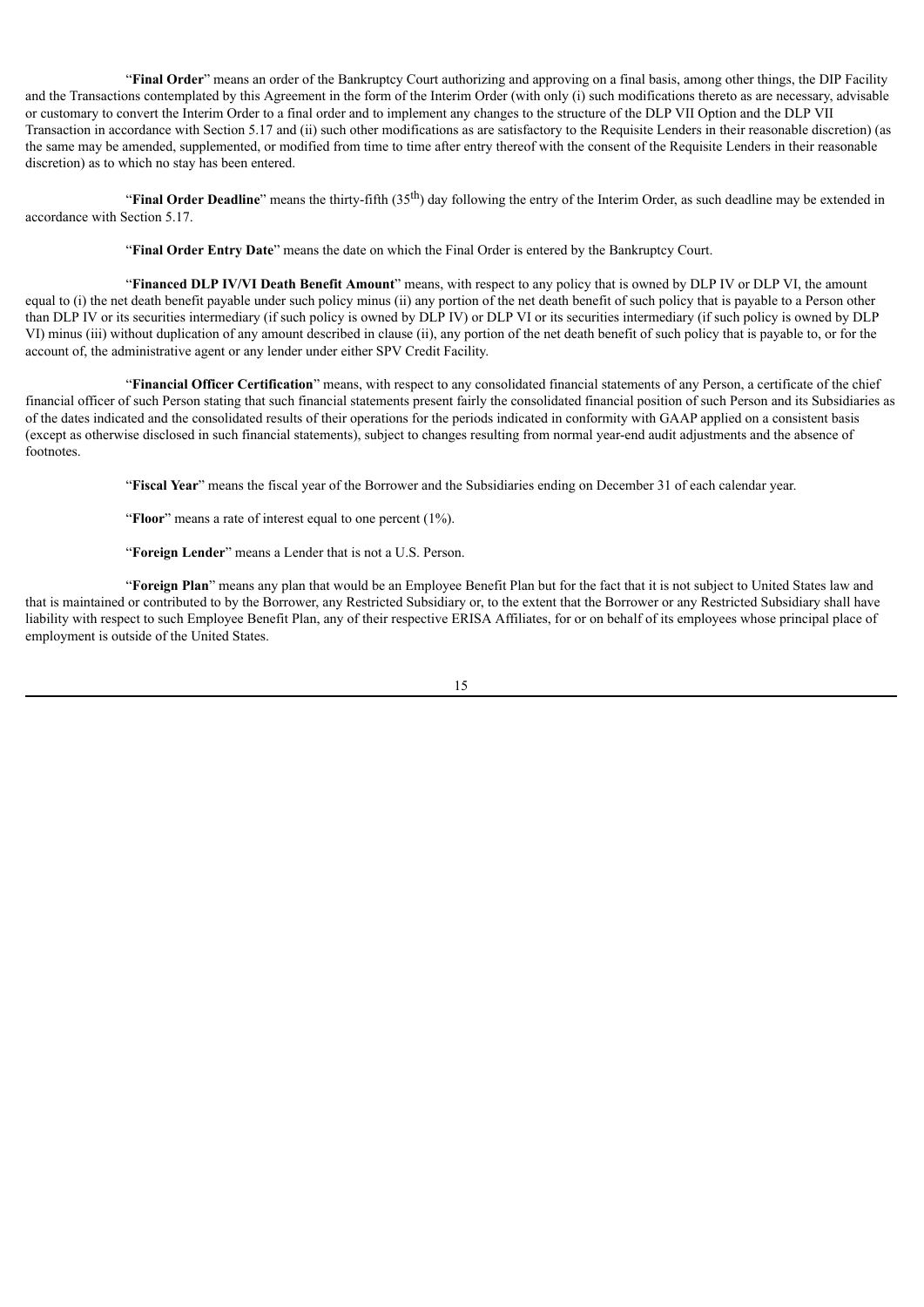"**Foreign Plan Event**" means, with respect to any Foreign Plan, (a) the failure to make or, if applicable, accrue in accordance with reasonable accounting practices, any employer or employee contributions required by applicable laws or by the terms of such Foreign Plan, (b) the existence of unfunded liabilities in excess of the amount permitted under any applicable law, or in excess of the amount that would be permitted absent a waiver from the applicable Governmental Authority, (c) the receipt of a notice from a Governmental Authority relating to the intention to terminate any such Foreign Plan, or alleging the insolvency of any such Foreign Plan, or alleging the insolvency of the Borrower or any Restricted Subsidiary that sponsors, contributes to or participates in such Foreign Plan, (d) the initiation of any action or filing by the Borrower or any Restricted Subsidiary to voluntarily terminate or wind up in whole or in part any Foreign Plan where any such Foreign Plan is not fully funded and that would result in the incurrence of a liability by the Borrower or any Restricted Subsidiary, (e) the incurrence of liability by the Borrower or any Restricted Subsidiary under applicable law on account of the complete or partial termination of such Foreign Plan or the complete or partial withdrawal of any participating employer therein, (f) the failure to timely register or loss of good standing with applicable Governmental Authorities of any such Foreign Plan required to be so registered or maintain such standing if such failure to register or loss of such standing would result in the incurrence of a liability by the Borrower or any Restricted Subsidiary or (g) the failure of any Foreign Plan to comply with any material provisions of applicable laws or with the material terms of such Foreign Plan if such failure would result in the incurrence of a liability by the Borrower or any Restricted Subsidiary.

"**Foreign Subsidiary**" means any Subsidiary that is not a Domestic Subsidiary.

"**FOXO**" means FOXO Technologies, Inc., a Delaware corporation.

"**FTI**" means FTI Consulting, Inc., a Maryland corporation.

"**Funding Notice**" means a notice substantially in the form of **Exhibit D**.

"**GAAP**" means, at any time, subject to Section 1.2, United States generally accepted accounting principles as in effect at such time, applied in accordance with the consistency requirements thereof.

"**Governmental Authority**" means any federal, state, municipal, national, supranational or other government, governmental department, commission, board, bureau, court, agency or instrumentality or political subdivision thereof or any entity, officer or examiner exercising executive, legislative, judicial, regulatory or administrative functions of or pertaining to any government or any court, in each case whether associated with the United States of America, any State thereof or the District of Columbia or a foreign entity or government (including any supra-national body exercising such powers or functions, such as the European Union or the European Central Bank).

"**Governmental Authorization**" means any permit, license, registration, approval, exemption, authorization, plan, directive, binding agreement, consent order or consent decree made to, or issued, promulgated or entered into by or with, any Governmental Authority.

"**Guarantee**" of or by any Person (the "**guarantor**") means any obligation, contingent or otherwise, of the guarantor guaranteeing or having the economic effect of guaranteeing any Indebtedness or other obligation of any other Person (the "**primary obligor**") in any manner, whether directly or indirectly, and including any obligation of the guarantor, direct or indirect, (a) to purchase or pay (or advance or supply funds for the purchase or payment of) such Indebtedness or other obligation or to purchase (or to advance or supply funds for the purchase of) any security for the payment thereof, (b) to purchase or lease property, Securities or services for the purpose of assuring the owner of such Indebtedness or other obligation of the payment thereof, (c) to maintain working capital, equity capital or any other financial statement condition or liquidity of the primary obligor so as to enable the primary obligor to pay such Indebtedness or other obligation or (d) as an account party in respect of any letter of credit or letter of guaranty issued to support such Indebtedness or other obligation; provided that the term "Guarantee" shall not include (i) endorsements for collection or deposit in the ordinary course of business or (ii) customary indemnity obligations entered into in connection with any Acquisition or any Disposition permitted hereunder (other than any such obligations with respect to Indebtedness). The amount, as of any date of determination, of any Guarantee shall be the principal amount outstanding on such date of Indebtedness or other obligation guaranteed thereby (or, in the case of (A) any Guarantee the terms of which limit the monetary exposure of the guarantor or (B) any Guarantee of an obligation that does not have a principal amount, the maximum monetary exposure as of such date of the guarantor under such Guarantee (as determined, in the case of clause (A), pursuant to such terms or, in the case of clause (B), reasonably and in good faith by the chief financial officer of the Borrower)).

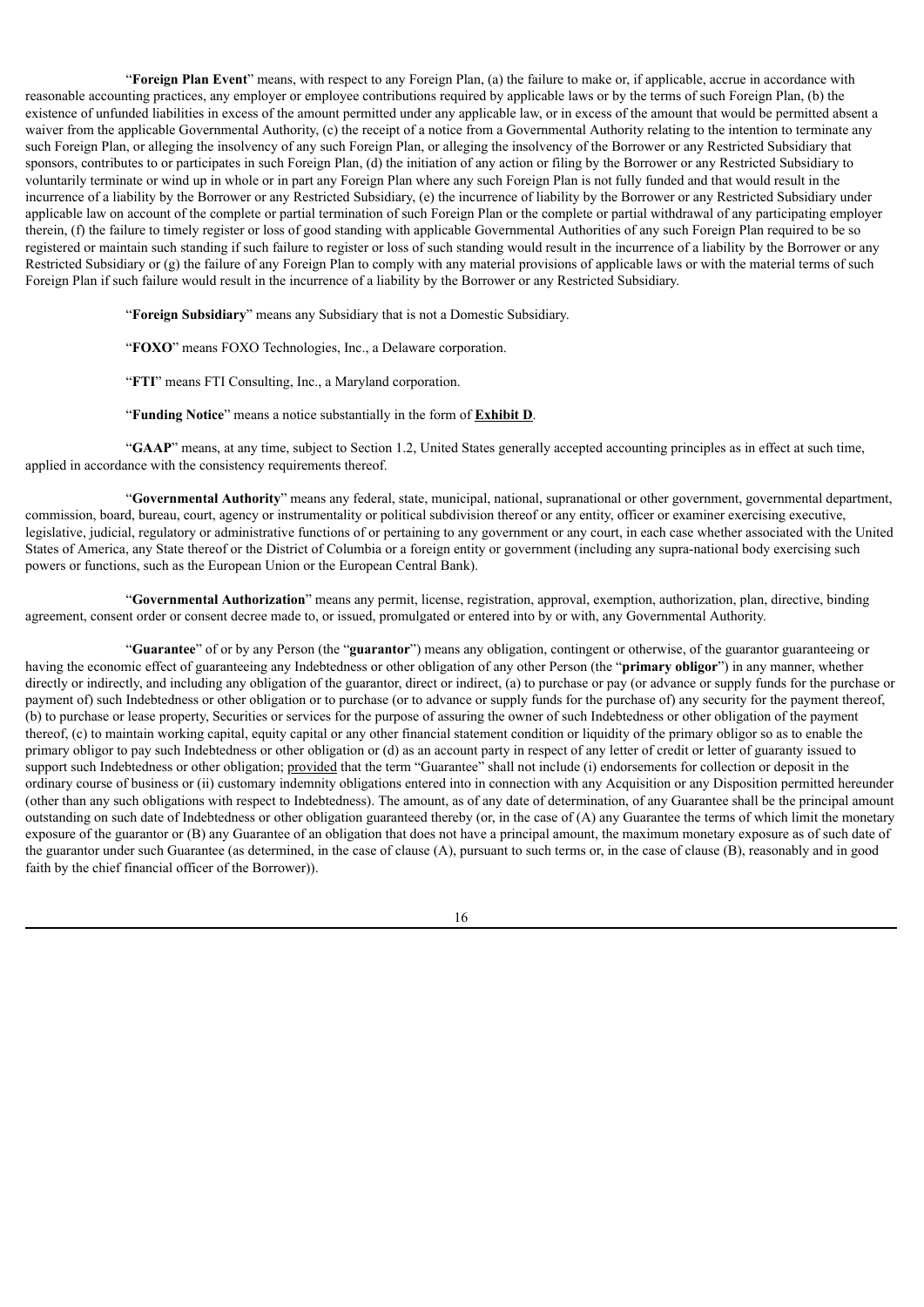"**Guarantor Subsidiary**" means each Domestic Subsidiary that is a party hereto as a "Guarantor" and a party to the Security Agreement as a "Grantor" thereunder. As of the Closing Date, GWG Life USA, DLP V Holdings, DLP V and GWG MCA Capital shall be the only Guarantor Subsidiaries.

"**Guarantors**" means each Guarantor Subsidiary; provided that the term "Guarantors" shall also include the Borrower solely for purposes of the Guarantee of Obligations of the other Credit Parties pursuant to Section 7.

"**GWG Life**" as defined in the preamble hereto.

"**GWG Life USA**" as defined in the preamble hereto.

"**GWG MCA Capital**" means GWG MCA Capital, Inc., a Delaware corporation.

"**Hazardous Materials**" means any petroleum or petroleum products, radioactive materials or wastes, asbestos in any form, polychlorinated biphenyls, hazardous or toxic substances and any other chemical, material, waste or substance that is prohibited, limited or regulated, or that could result in liability, under any Environmental Law.

"**Hedge Agreement**" means any agreement with respect to any swap, forward, future or derivative transaction, or any option or similar agreement, involving, or settled by reference to, one or more rates, currencies, commodities, prices of equity or debt securities or instruments, or economic, financial or pricing indices or measures of economic, financial or pricing risk or value, or any similar transaction or combination of the foregoing transactions; provided that no phantom stock, stock option, stock appreciation right or similar plan or right providing for payments only on account of services provided by current or former directors, officers, employees or consultants of the Borrower or the Subsidiaries shall be a Hedge Agreement.

"**Highest Lawful Rate**" means the maximum lawful interest rate, if any, that at any time or from time to time may be contracted for, charged, or received under the laws applicable to any Lender that are presently in effect or, to the extent allowed by law, under such applicable laws that may hereafter be in effect and that allow a higher maximum non-usurious interest rate than applicable laws now allow.

"**incur**" means to create, incur, assume or, in the case of any Indebtedness, otherwise become liable with respect to such Indebtedness.

"**Indebtedness**" means, with respect to any Person, without duplication, (a) all obligations of such Person for borrowed money, (b) all obligations of such Person evidenced by bonds, debentures, notes or similar instruments, (c) all obligations of such Person under conditional sale or other title retention agreements relating to property acquired by such Person (excluding trade accounts payable incurred in the ordinary course of business), (d) all obligations of such Person in respect of deferred purchase price of property or services (excluding trade accounts payable incurred in the ordinary course of business), (e) all Capital Lease Obligations of such Person, (f) the maximum aggregate amount (determined after giving effect to any prior drawings or reductions that have been reimbursed) of all letters of credit and letters of guaranty in respect of which such Person is an account party, (g) the principal component of all obligations, contingent or otherwise, of such Person in respect of bankers' acceptances, (h) all Indebtedness of others secured by any Lien on any property owned or acquired by such Person, whether or not the Indebtedness secured thereby has been assumed by such Person, (i) all Guarantees by such Person of Indebtedness of others and (j) all Disqualified Equity Interests in such Person. The Indebtedness of any Person shall include the Indebtedness of any other Person (including any partnership in which such Person is a general partner) to the extent such Person is liable therefor as a result of such Person's ownership interest in or other relationship with such other Person, except to the extent the terms of such Indebtedness provide that such Person is not liable therefor.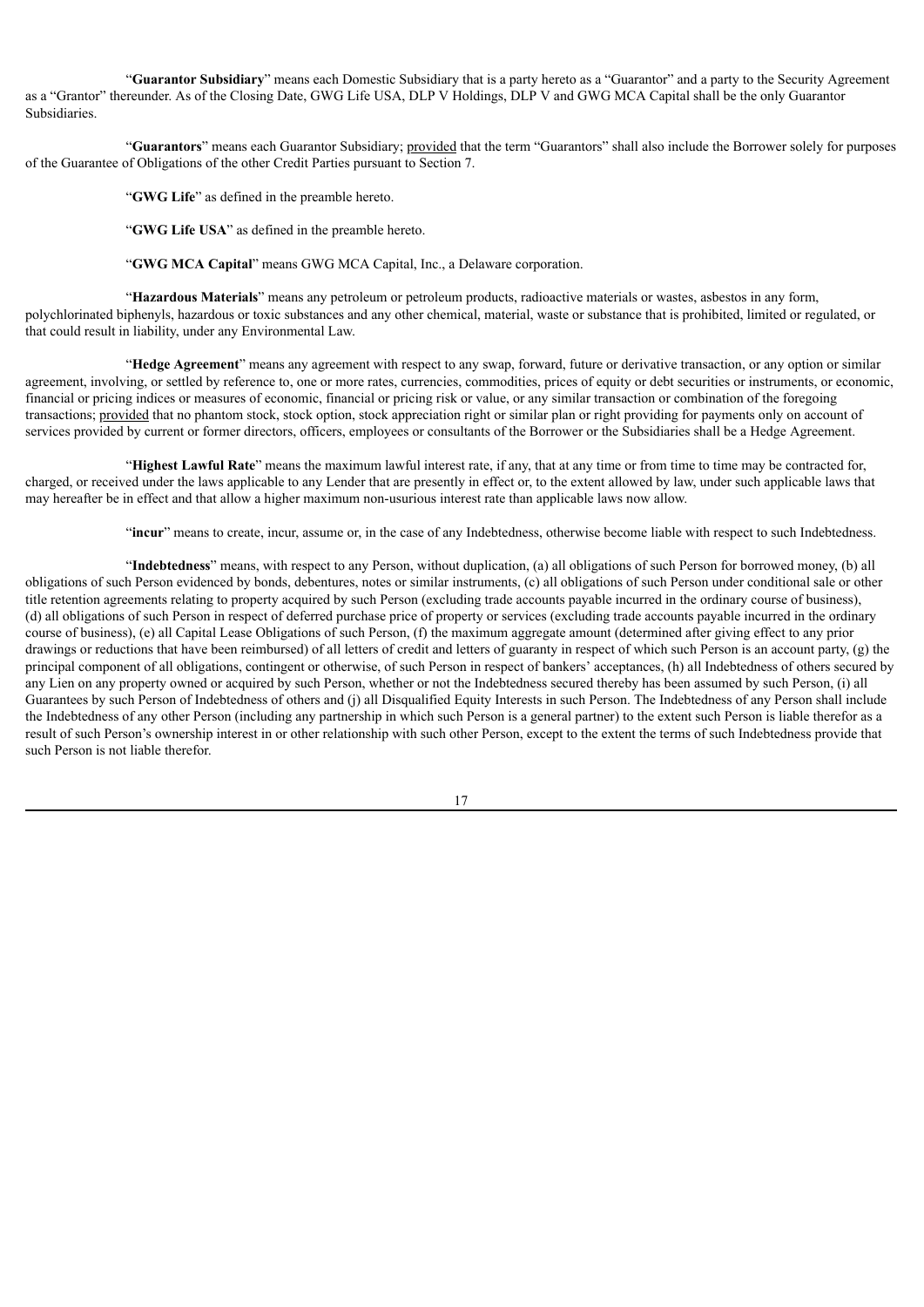"**Indemnified Liabilities**" means any and all liabilities (including Environmental Liabilities), obligations, losses, damages (including natural resource damages), penalties, claims, actions, judgments, suits, costs (including the costs of any investigation, study, sampling, testing, abatement, cleanup, removal, remediation or other response action necessary to remove, remediate, clean up or abate any Hazardous Materials), expenses and disbursements of any kind or nature whatsoever (including the reasonable and documented out-of-pocket fees, expenses and other charges of counsel and consultants but limited to the fees, expenses and charges of a single counsel for all Indemnitees taken as a whole and, solely in the case of an actual or perceived conflict of interest, one additional counsel for any Indemnitee to the extent necessary), and any fees or expenses incurred by the Indemnitees in enforcing this indemnity, whether direct, indirect, special, consequential or otherwise and whether based on any federal, state or foreign laws, statutes, rules or regulations (including securities and commercial laws, statutes, rules or regulations and Environmental Laws), on common law or equitable causes of action or on contract or otherwise, that may be imposed on, incurred by or asserted against any such Indemnitee, in any manner relating to, resulting from or arising out of (a) this Agreement or the other Credit Documents or the transactions contemplated hereby or thereby (including the Lenders' agreement to make Credit Extensions, the syndication of the credit facilities provided for herein or the use or intended use of the proceeds thereof, the execution, delivery and administration of this Agreement and the other Credit Documents, any amendments, waivers or consents with respect to any provision of this Agreement or any of the other Credit Documents, or any enforcement of any of the Credit Documents (including any sale of, collection from, or other realization upon any of the Collateral or the enforcement of the Obligations Guarantee)) or (b) any actual or alleged presence or Release of Hazardous Materials on, at or under or from any property currently or formerly owned, leased or operated by the Borrower or any Affiliate or any Environmental Liability related in any way to the Borrower or any Affiliate, including but not limited, in each case, to such amounts that may arise in connection with investigating, preparing to defend or defending against, or participating in, or providing evidence in or preparing to serve or serving as a witness with respect to, any of the foregoing or any proceeding relating thereto, whether or not any such Indemnitee shall be designated as a party or a potential party to such proceeding, and regardless of whether such proceeding is brought by the Credit Parties or any other Person, and whether or not any transactions contemplated hereby or by any other Credit Document are consummated.

"**Indemnified Taxes**" means (a) Taxes, other than Excluded Taxes, imposed on or with respect to any payment made by or on account of any obligation of any Credit Party under any Credit Document and (b) to the extent not otherwise described in clause (a), Other Taxes.

## "**Indemnitee**" as defined in Section 10.3.

"**Indenture**" means the Amended and Restated Indenture, dated as of October 23, 2017, among the Borrower and Bank of Utah, as trustee, with respect to the issuance of debt securities.

"**Indenture Documents**" means the Indenture and the "Collateral Documents" as defined in the Indenture.

"**Initial Commitment**" means, with respect to each Lender, the commitment of such Lender to make an Initial Loan to the Borrower in an aggregate principal amount not to exceed the amount set forth opposite such Lender's name on the Commitment Schedule, as such amount may be adjusted from time to time in accordance with this Agreement. The aggregate amount of the Lenders' Initial Commitments on the Closing Date is \$18,000,000.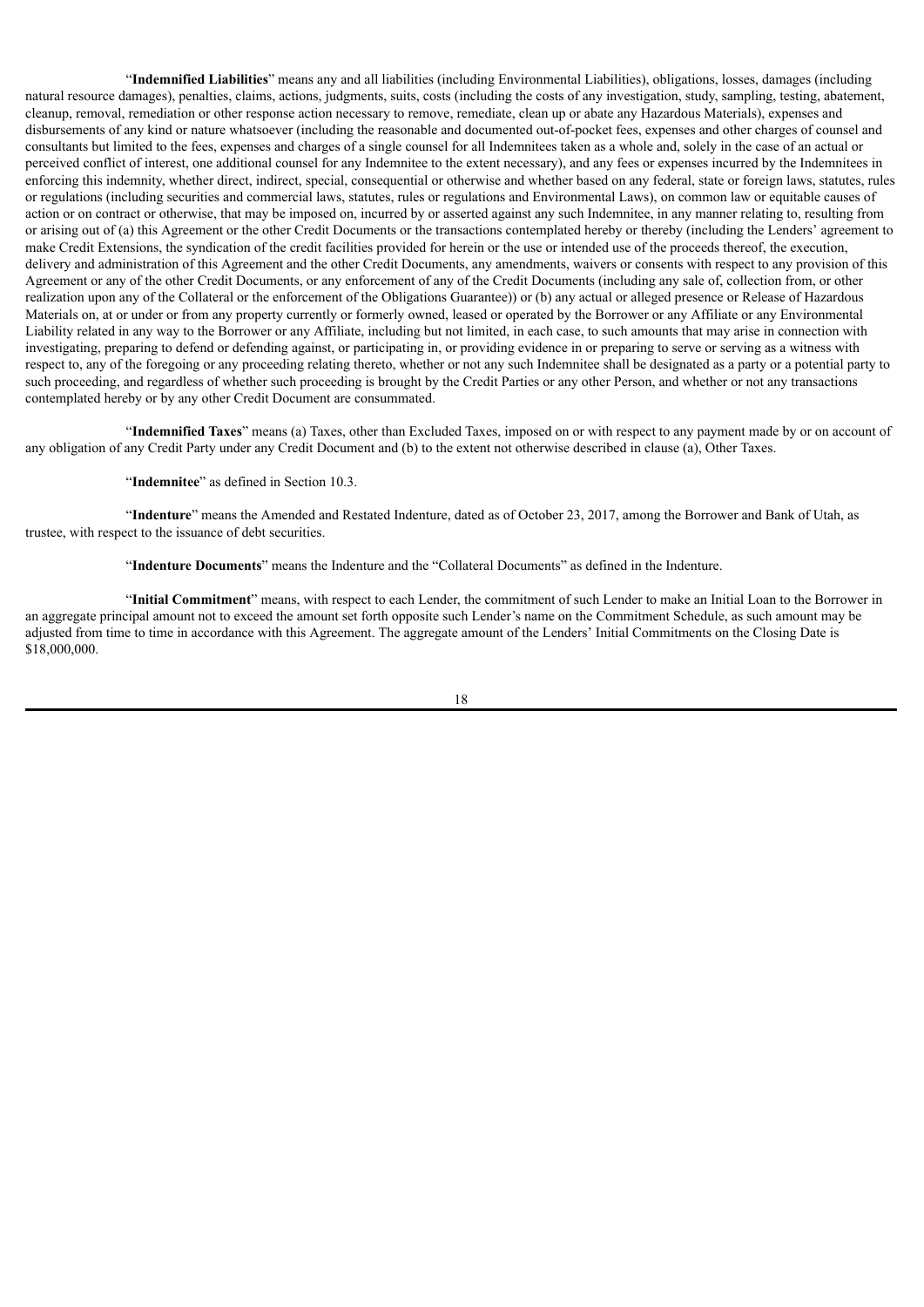"**Initial DIP Budget**" means the DIP Budget delivered prior to the Petition Date.

"**Initial Loan**" as defined in Section 2.1(a).

"**Initial Reporting Date**" as defined in Section 5.1(m).

"**Insurance Event**" means any casualty or other insured damage to all or any part of any assets of the Borrower or any Restricted

Subsidiary.

"**Intellectual Property**" as defined in the Security Agreement.

"**Intercompany Notes**" means, collectively, the (i) Unconditional Demand Note, dated as of September 7, 2021, by GWG Life in favor of DLP IV in the original principal amount of \$30,000,000 and (ii) Unconditional Demand Note, dated as of December 14, 2021, by GWG Life in favor of DLP IV in the original principal amount of \$20,000,000.

"**Interest Payment Date**" means (a) with respect to any Base Rate Loan, the last Business Day of each calendar month, commencing on the first such date to occur after the Closing Date and (b) with respect to any Term SOFR Loan, the last day of each Interest Period applicable to such Loan.

"**Interest Period**" means, with respect to any Term SOFR Borrowing, the period commencing on the date of such Borrowing and ending on the numerically corresponding day in the calendar month that is one month (or, such longer period thereafter as shall have been consented to by each Lender and notified in writing by each Lender to the Administrative Agent); provided that (a) if an Interest Period would otherwise end on a day that is not a Business Day, such Interest Period shall be extended to the next succeeding Business Day unless no succeeding Business Day occurs in such month, in which case such Interest Period shall end on the immediately preceding Business Day, (b) any Interest Period that commences on the last Business Day of a calendar month (or on a day for which there is no numerically corresponding day in the calendar month at the end of such Interest Period) shall, subject to clause (c) below, end on the last Business Day of the last calendar month of such Interest Period and (c) notwithstanding anything to the contrary in this Agreement, no Interest Period shall extend beyond the Stated Maturity Date. For purposes hereof, the date of a Term SOFR Borrowing shall initially be the date on which such Borrowing is made and thereafter shall be the effective date of the most recent continuation of such Borrowing.

"**Interim Order**" means an order of the Bankruptcy Court, in the form set forth in **Exhibit E** authorizing on an interim basis, among other things, the DIP Facility and the Transactions contemplated by this Agreement (other than the DLP VII Transaction), with only such modifications as are satisfactory to the Administrative Agent in its sole discretion (as the same may be amended, supplemented, or modified from time to time after entry thereof with the consent of the Administrative Agent in its sole discretion) as to which no stay has been entered.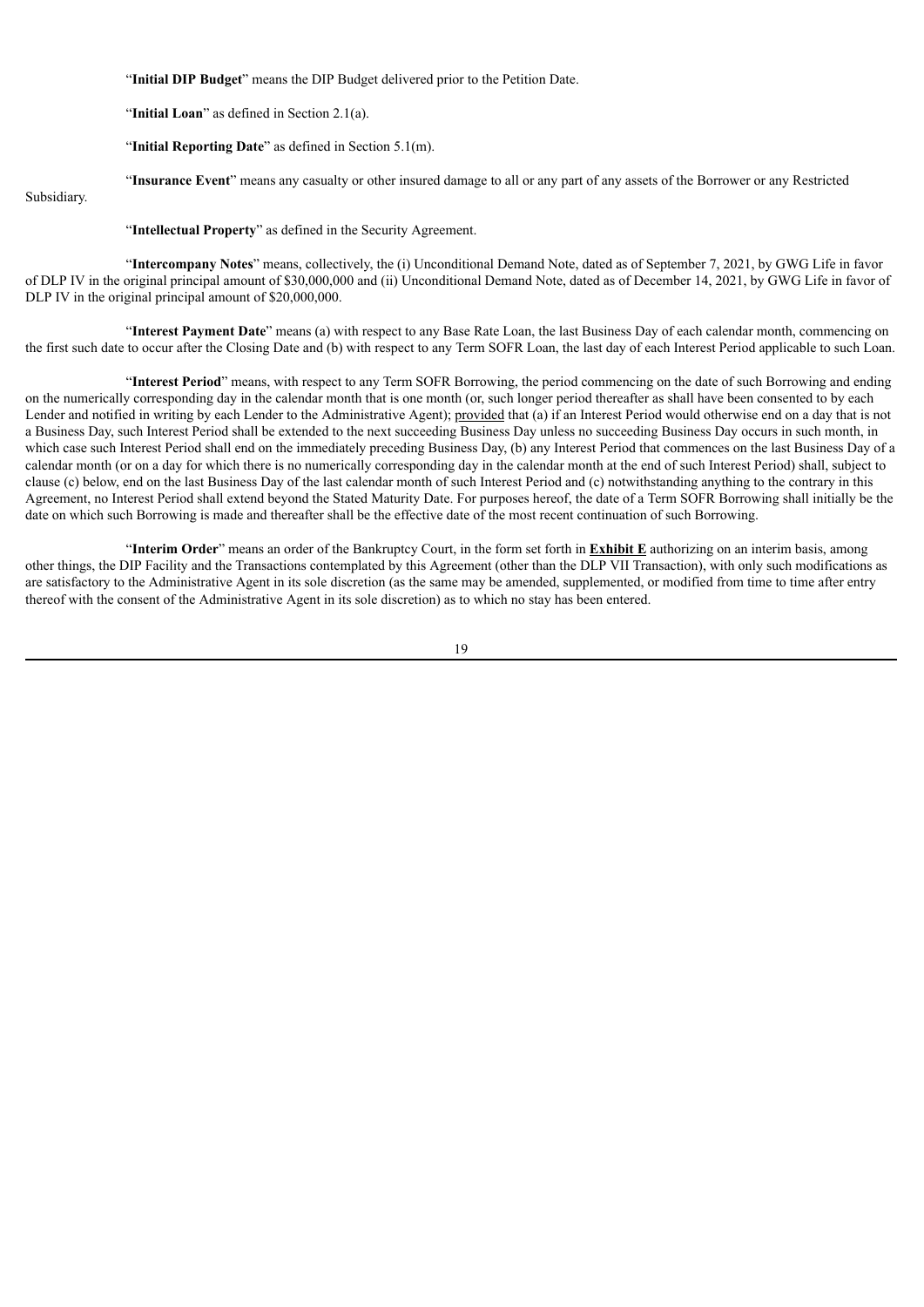"**Interim Order Entry Date**" means the date on which the Interim Order is entered by the Bankruptcy Court.

#### "**Internal Revenue Code**" means the U.S. Internal Revenue Code of 1986, as amended.

"**Investment**" means, with respect to a specified Person, (i) any Equity Interests, evidences of Indebtedness or other Securities (including any option, warrant or other right to acquire any of the foregoing) of, (ii) any capital contributions, loans or advances (other than trade advances made by and among the Credit Parties in the ordinary course of business that would be recorded as accounts receivable on the balance sheet of the specified Person prepared in conformity with GAAP) to, (iii) the making or any deposit with, (iv) any Guarantees of any Indebtedness of (including any such Guarantees arising as a result of the specified Person being a co-maker of any note or other instrument or a joint and several co-applicant with respect to any letter of credit or letter of guaranty), or  $(v)$  any other investments in (including any investment in the form of transfer of property for consideration that is less than the fair value thereof), any other Person that are held or made by the specified Person. The amount, as of any date of determination, of (a) any Investment in the form of a loan or an advance shall be the aggregate principal amount thereof made on or prior to such date of determination, minus the amount, as of such date of determination, of any Returns with respect thereto, but without any adjustment for write-downs or write-offs (including as a result of forgiveness of any portion thereof) with respect to such loan or advance after the date thereof, (b) any Investment in the form of a Guarantee shall be determined in accordance with the definition of the term "Guarantee", (c) any Investment in the form of a purchase or other acquisition for value of any Equity Interests, evidences of Indebtedness or other Securities of any Person shall be the fair value of the consideration therefor (including any Indebtedness assumed in connection therewith), plus the fair value (as so determined) of all additions, as of such date of determination, thereto, and minus the amount, as of such date of determination, of any Returns with respect thereto, but without any other adjustment for increases or decreases in value of, or write-ups, write-downs or write-offs with respect to, such Investment after the time of such Investment, (d) any Investment (other than any Investment referred to in clause (a), (b) or (c) above) in the form of a transfer of Equity Interests or other property by the investor to the investee, including any such transfer in the form of a capital contribution, shall be the fair value of such Equity Interests or other property as of the time of such transfer (less, in the case of any investment in the form of transfer of property for consideration that is less than the fair value thereof, the fair value (as so determined) of such consideration as of the time of the transfer), minus the amount, as of such date of determination, of any Returns with respect thereto, but without any other adjustment for increases or decreases in value of, or write-ups, write-downs or write-offs with respect to, such Investment after the time of such transfer, and (e) any Investment (other than any Investment referred to in clause (a), (b), (c) or (d) above) in any Person resulting from the issuance by such Person of its Equity Interests to the investor shall be the fair value of such Equity Interests at the time of the issuance thereof.

"**IRS**" means the U.S. Internal Revenue Service.

"**Junior Indebtedness**" means any Indebtedness that is subordinated in right of payment to the Obligations or secured on a junior basis with respect to the Collateral securing the Obligations.

"**Key Person**" as defined in the definition of Key Person Event.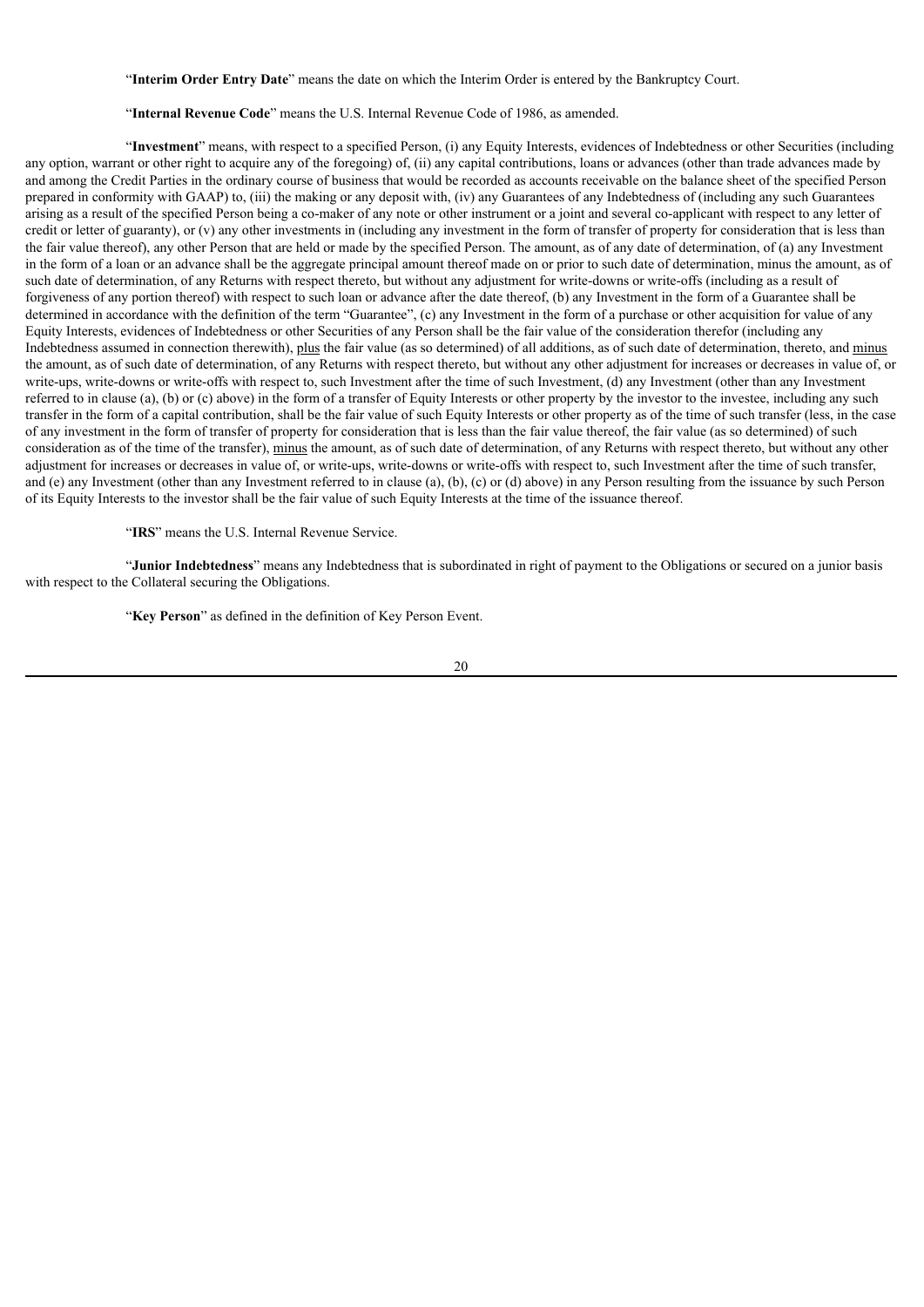"**Key Person Event**" means any event or circumstance that results in any of Brian Bailey, Tim Evans or Murray Holland (each, a "**Key Person**") no longer being actively involved in the day-to-day business of the Credit Parties and their Subsidiaries with at least the same level of responsibility as such individual possesses during the previous calendar quarter or no longer devoting substantially all of such individual's business time and attention to the business of the Credit Parties and their Subsidiaries; provided that such event shall not be a Key Person Event unless the Credit Parties shall have failed to appoint a replacement of any such Key Person who is reasonably acceptable to the Administrative Agent within thirty (30) days of such event or circumstance, with the Administrative Agent's approval not to be unreasonably withheld, delayed or conditioned; provided, further, that in the event that  $(x)$  the Credit Parties fail to propose any such Person or  $(y)$  any such Person proposed by the Credit Parties is not approved by the Administrative Agent within such thirty (30) day period, the Administrative Agent shall have an additional fifteen (15) day period to offer at least five (5) potential chief restructuring officer candidates who shall be employees of FTI, AlixPartners, LLP, Alvarez & Marsal Holdings, LLC and/or Ankura Consulting Group, LLC, in which case it shall not be a Key Person Event if the Credit Parties accept the appointment of such Person as chief restructuring officer promptly thereafter.

"**Lender**" means each Person listed on the signature pages hereto as a Lender, and any other Person that shall have become a party hereto in accordance with the terms hereof pursuant to an Assignment Agreement, other than any such Person that shall have ceased to be a party hereto pursuant to an Assignment Agreement.

"**Lien**" means any lien, mortgage, pledge, assignment, security interest, hypothecation, charge or encumbrance of any kind (including any conditional sale or other title retention agreement, and any lease or license in the nature thereof) and any option, trust or other preferential arrangement having the practical effect of any of the foregoing.

"**Loan**" means a Term Loan.

"**Margin Stock**" as defined in Regulation U.

"**Material Adverse Effect**" means a material adverse effect on (a) the business, results of operations, assets, financial condition or prospects of the Borrower, (b) the ability of the Credit Parties to fully and timely perform their obligations under the Credit Documents, (c) the legality, validity, binding effect or enforceability against the Credit Parties of any Credit Documents to which they are party or (d) the rights, remedies and benefits available to, or conferred upon, any Agent, any Lender or any Secured Party under the Credit Documents (other than, in each case, (i) as a result of the events leading up to the commencement of the Cases and those events or circumstances customarily resulting from the commencement of the Cases, in each case, taking into account the effect of the automatic stay under the Bankruptcy Code, and (ii) as a result of the existing proceeding or investigation described on **Schedule 4.9** as of the Petition Date, but excluding any subsequent adverse developments, proceedings or actions related thereto based upon facts and circumstances which were not otherwise disclosed to the Administrative Agent by the Borrower on or before the Petition Date).

"**Material Indebtedness**" means Indebtedness (other than the Loans and Guarantees under the Credit Documents), or obligations in respect of one or more Hedge Agreements, of any one or more of the Borrower and the Restricted Subsidiaries in an aggregate principal amount of \$1,000,000 or more and shall include, without limitation, Indebtedness under the Indenture Documents. In the case of any Material Indebtedness that is a Guarantee of any other Indebtedness, each reference to "Material Indebtedness" shall be deemed to include a reference to such Guaranteed Indebtedness. For purposes of determining Material Indebtedness, the "principal amount" of the obligations of the Borrower or any Restricted Subsidiary in respect of any Hedge Agreement at any time shall be the maximum aggregate amount (giving effect to any netting agreements) that the Borrower or such Restricted Subsidiary would be required to pay if such Hedge Agreement were terminated at such time.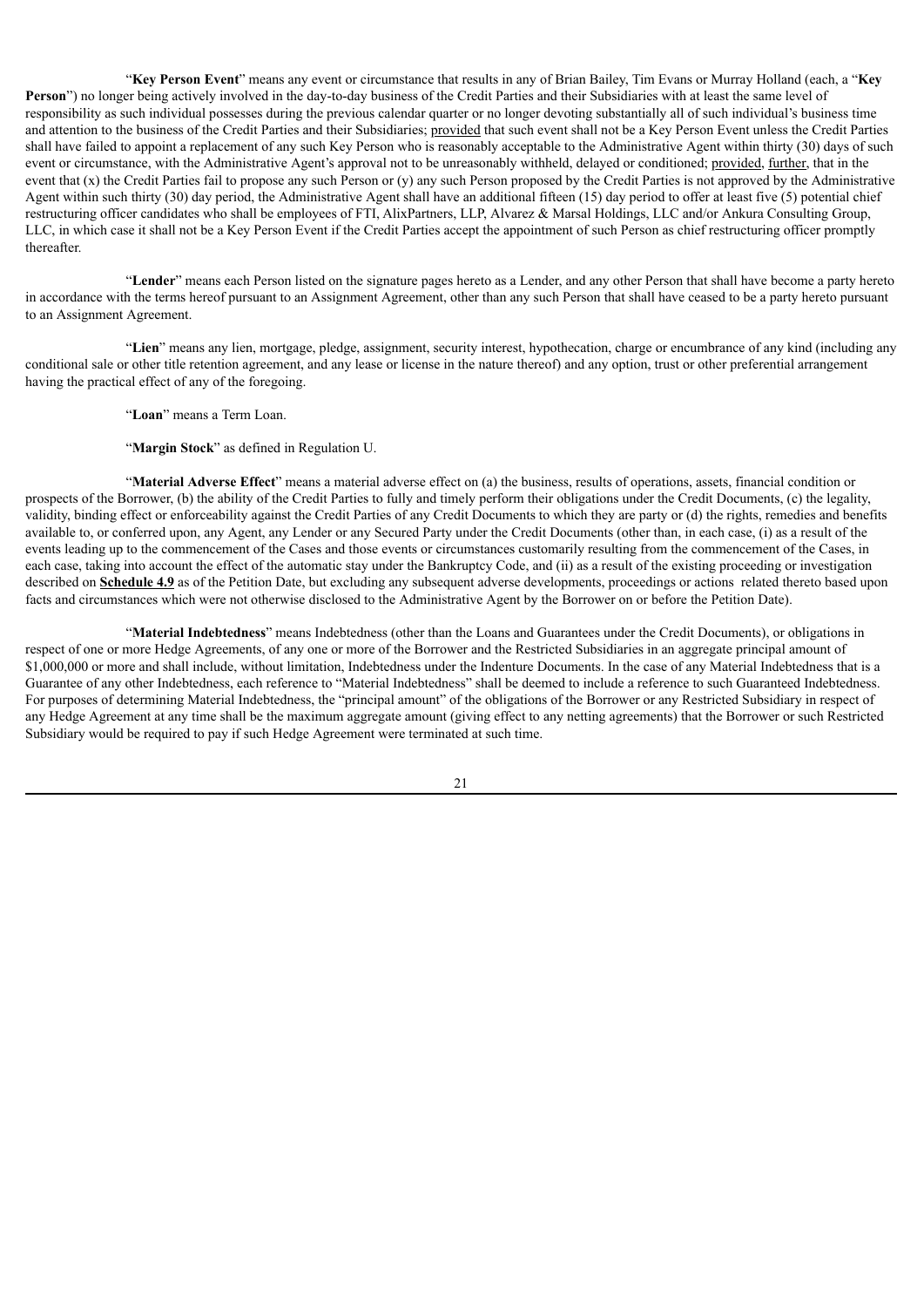"**Moody's**" means Moody's Investors Service, Inc., or any successor to its rating agency business.

"**Multiemployer Plan**" means any Employee Benefit Plan that is a "multiemployer plan" as defined in Section 3(37) of ERISA.

"**Net Proceeds**" means, with respect to any event, (a) the Cash (which term, for purposes of this definition, shall include Cash Equivalents) proceeds received in respect of such event, including any Cash received in respect of any noncash proceeds, but only as and when received, net of (b) the sum, without duplication, of (i) all reasonable fees and out-of-pocket expenses (including any underwriting discounts and commissions) paid in connection with such event by the Borrower or any Restricted Subsidiary to Persons that are not Subject Entities or Affiliates of the Borrower or any Restricted Subsidiary, and (ii) in the case of any Asset Sale or Insurance Event, (A) the amount of all payments (including in respect of principal, accrued interest and premiums) required to be made by the Borrower and the Restricted Subsidiaries as a result of such event to repay Indebtedness of the Borrower or the Restricted Subsidiaries of the types referred to in clauses (a) through (e) of the definition of "Indebtedness" secured by the assets subject thereto, and (B) the amount of all Taxes paid (or reasonably estimated to be payable) by the Borrower or any Restricted Subsidiary, and the amount of any reserves established by the Borrower or any Restricted Subsidiary in conformity with GAAP to fund purchase price adjustment, indemnification and similar contingent liabilities reasonably estimated to be payable that are, in each case, directly attributable to the occurrence of such event.

"**New-Money Loans**" means the Initial Loans, the Supplemental Initial Loans and the Delayed Draw Loans.

"**NFLP**" as defined in the preamble hereto.

"Note" means a promissory note issued to any Lender pursuant to Section 2.6(c).

"**Obligations**" means all obligations of every nature of each Credit Party under this Agreement and the other Credit Documents, whether for principal, interest (including default interest accruing pursuant to Section 2.9 and interest (including such default interest) that would continue to accrue pursuant to the Credit Documents on any such obligation after the commencement of any proceeding under the Debtor Relief Laws with respect to any Credit Party, whether or not such interest is allowed or allowable against such Credit Party in any such proceeding), fees (including prepayment fees), expenses, indemnification or otherwise.

"**Obligations Guarantee**" means the Guarantee of the Obligations created under Section 7.

"**OFAC**" means the United States Treasury Department Office of Foreign Assets Control.

"**Orders**" means the Interim Order and the Final Order, as applicable, in each case upon entry thereof by the Bankruptcy Court.

"**Organizational Documents**" means (a) with respect to any corporation or company, its certificate or articles of incorporation, organization or association, as amended, and its bylaws, as amended, (b) with respect to any limited partnership, its certificate or declaration of limited partnership, as amended, and its partnership agreement, as amended, (c) with respect to any general partnership, its partnership agreement, as amended, and (d) with respect to any limited liability company, its certificate of formation or articles of organization, as amended, and its operating agreement, as amended. In the event any term or condition of this Agreement or any other Credit Document requires any Organizational Document to be certified by a secretary of state or similar governmental official, the reference to any such "Organizational Document" shall only be to a document of a type customarily certified by such governmental official.

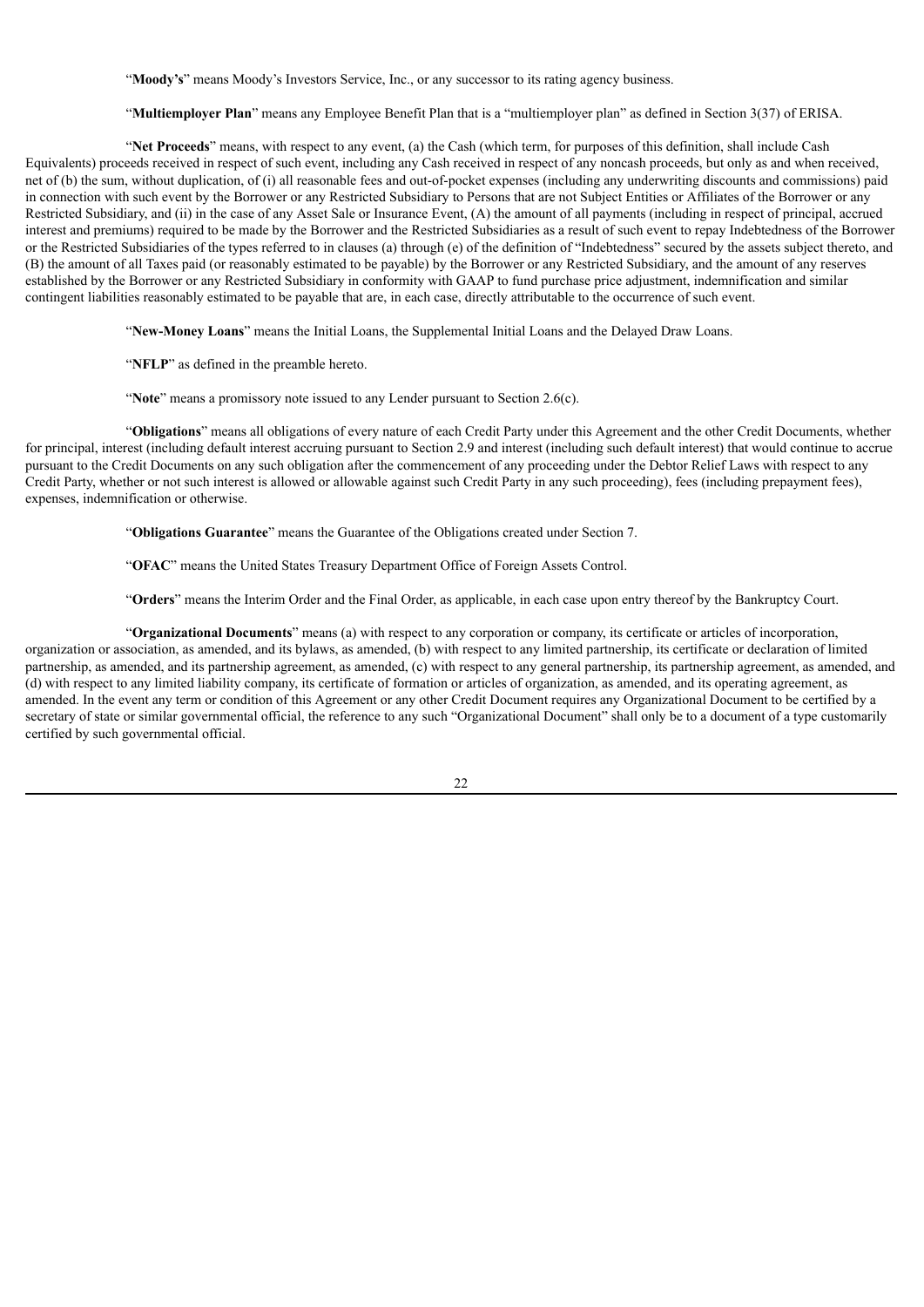"**Other Connection Taxes**" means, with respect to any Recipient, Taxes imposed as a result of a present or former connection between such Recipient and the jurisdiction imposing such Tax (other than connections arising from such Recipient having executed, delivered, become a party to, performed its obligations under, received payments under, received or perfected a security interest under, engaged in any other transaction pursuant to or enforced any Credit Document, or sold or assigned an interest in any Loan or Credit Document).

"**Other Taxes**" means any and all present or future stamp, court or documentary, intangible, recording, filing or similar Taxes that arise from any payment made under, from the execution, delivery, performance, enforcement or registration of, from the receipt or perfection of a security interest under, or otherwise with respect to, this Agreement or any other Credit Document, except any such Taxes that are Other Connection Taxes imposed with respect to an assignment (other than an assignment made pursuant to Section 2.22).

"**Participant Register**" as defined in Section 10.6(g).

"**PATRIOT Act**" means the Uniting and Strengthening America by Providing Appropriate Tools Required to Intercept and Obstruct Terrorism Act (Title III of Pub. L. 107-56).

"**PBGC**" means the Pension Benefit Guaranty Corporation.

"**Pension Plan**" means any Employee Benefit Plan, other than a Multiemployer Plan, that is subject to Section 412 of the Internal Revenue Code or Section 302 of ERISA.

"**Permitted Lien**" means any Lien permitted by Section 6.2.

"**Person**" means any natural person, corporation, limited partnership, general partnership, limited liability company, limited liability partnership, joint stock company, joint venture, association, company, trust, bank, trust company, land trust, business trust or other organization, whether or not a legal entity, and any Governmental Authority.

"**Petition Date**" as defined in the preamble hereto.

"**PJT**" means PJT Partners LP, a Delaware limited partnership.

"**Prime Rate**" means the rate of interest per annum last quoted by *The Wall Street Journal* as the "Prime Rate" in the U.S. or, if *The Wall Street Journal* ceases to quote such rate, the highest per annum interest rate published by the Federal Reserve Board in Federal Reserve Statistical Release H.15 (519) (Selected Interest Rates) as the "bank prime loan" rate or, if such rate is no longer quoted therein, any similar rate quoted therein (as determined by the Administrative Agent) or any similar release by the Federal Reserve Board (as determined by the Administrative Agent). Any change in the Prime Rate shall take effect at the opening of business on the day such change is publicly announced or quoted as being effective.

"**Private-Side Information**" means any information with respect to the Borrower and the Subsidiaries that is not Public-Side Information.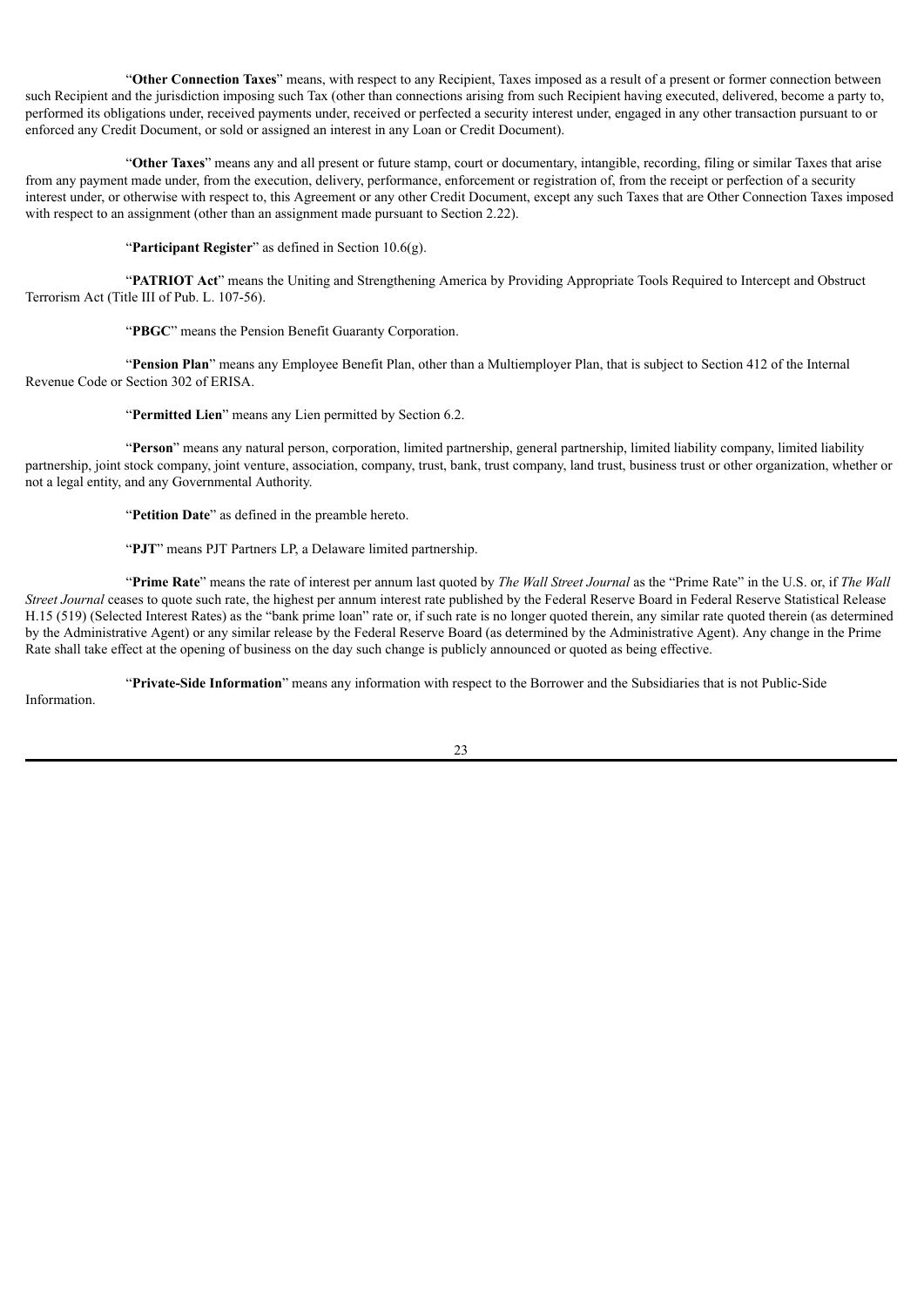"**Pro Rata Share**" means, with respect to any Lender, at any time, the percentage obtained by dividing (i) the Term Loan Exposure of such Lender at such time by (ii) the aggregate Term Loan Exposure of all the Lenders at such time.

"**Proposed Budget**" as defined in Section 5.1(m).

"**Public Lenders**" means Lenders that do not wish to receive Private-Side Information.

"**Public-Side Information**" means information that is either (a) available to all holders of Traded Securities of the Borrower or any Subsidiary or (b) not material non-public information (for purposes of United States federal, state or other applicable securities laws).

"**Recipient**" means any Agent and any Lender.

"**Register**" as defined in Section 2.6(b).

"**Regulation D**" means Regulation D of the Board of Governors.

"**Regulation T**" means Regulation T of the Board of Governors.

"**Regulation U**" means Regulation U of the Board of Governors.

"**Regulation X**" means Regulation X of the Board of Governors.

"**Related Fund**" means, with respect to any Lender that is an investment fund, any other investment fund that invests in commercial loans and that is managed or advised by the same investment advisor as such Lender or by an Affiliate of such investment advisor.

"**Related Parties**" means, with respect to any Person, such Person's Affiliates and the directors, officers, partners, members, trustees, employees, controlling persons, agents, administrators, managers, representatives and advisors of such Person and of such Person's Affiliates.

"**Release**" means any release, spill, emission, leaking, dumping, injection, pouring, deposit, disposal, discharge, dispersal, leaching or migration into or through the environment or from, under, within or upon any building, structure, facility or fixture.

"**Released DIP Parties**" as defined in Section 2.23.

"**Releasing Parties**" as defined in Section 2.23.

"**Requisite Lenders**" means, at any time, two or more Lenders (counting for purposes of this definition Lenders that are Affiliates or are under common management as one single Lender) having or holding Term Loan Exposure representing more than 50% of the sum of the Term Loan Exposure of all the Lenders at such time. For purposes of this definition, the amount of Term Loan Exposure shall be determined by excluding the Term Loan Exposure of any Defaulting Lender.

"**Restricted Junior Payment**" means (a) any dividend or other distribution, direct or indirect (whether in Cash, Securities or other property), with respect to any Equity Interests in the Borrower or any Restricted Subsidiary, (b) any payment or distribution, direct or indirect (whether in Cash, Securities or other property), including any sinking fund or similar deposit, on account of any direct or indirect redemption, retirement, purchase, acquisition, exchange, conversion, cancelation or termination of, or any other return of capital with respect to, any Equity Interests in the Borrower or any Restricted Subsidiary, (c) any payment or other distribution, direct or indirect (whether in Cash, Securities or other property) of or in respect of principal of or interest or premium on any other Indebtedness, or any payment or other distribution (whether in Cash, Securities or other property), including any sinking fund or similar deposit, on account of the redemption, retirement, purchase, acquisition, defeasance (including in-substance or legal defeasance), exchange, conversion, cancelation or termination of any other Indebtedness or (d) any payment or other distribution, direct or indirect (whether in Cash, Securities or other property), to any Subject Entity.

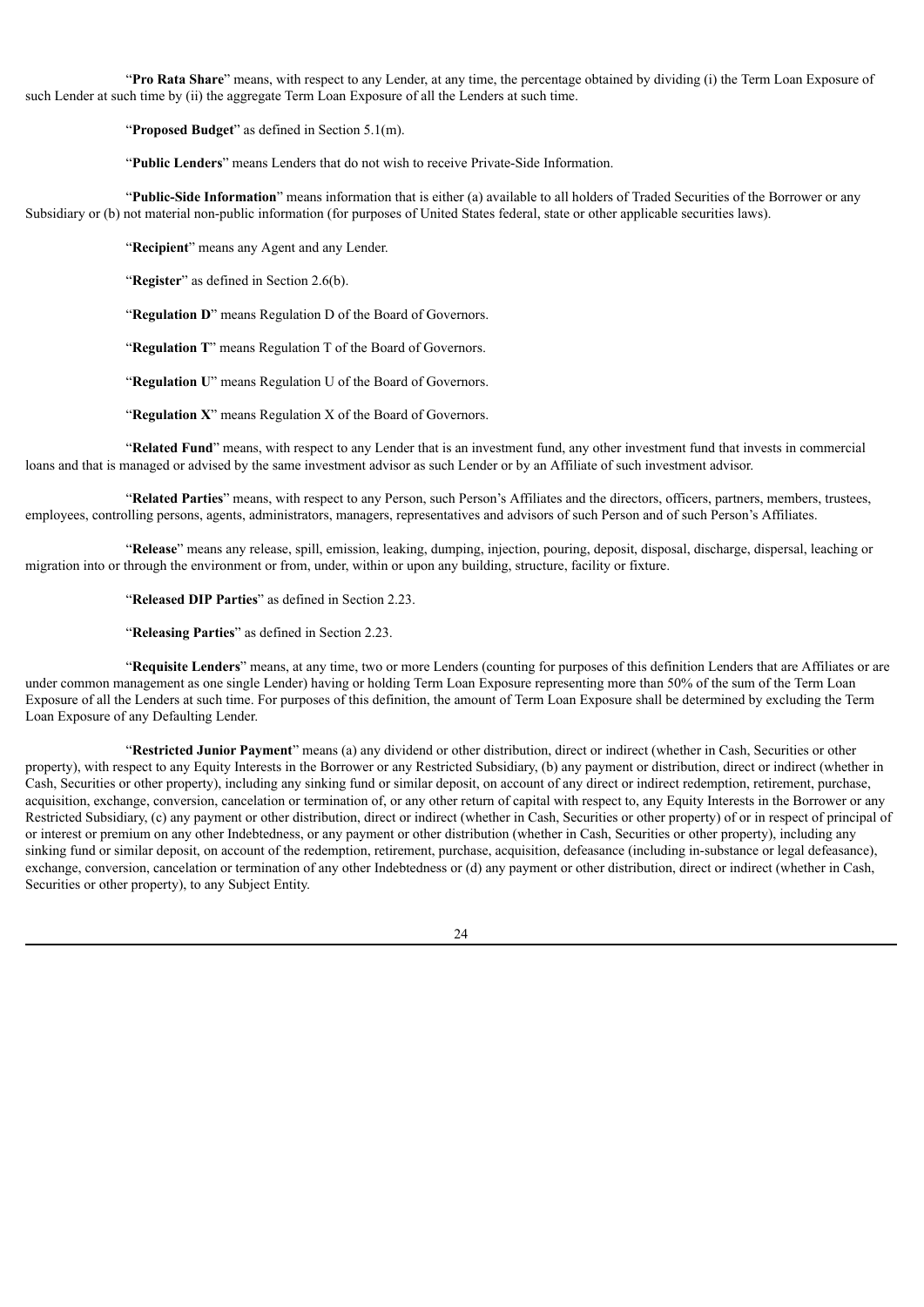"**Restricted Subsidiary**" means any Subsidiary of Holdings (other than GWG Life), including, without limitation, GWG Life USA, GWG MCA Capital, Inc., DLP IV, GWG DLP Funding V Holdings, LLC, GWG DLP Funding V, LLC, DLP Holdings VI and DLP VI; provided, that no Subject Entity shall constitute a Restricted Subsidiary for purposes of this Agreement.

"**Returns**" means (a) with respect to any Investment in the form of a loan or advance, the repayment to the investor in Cash or Cash Equivalents of principal thereof and (b) with respect to any other Investment, any return of capital received by the investor in Cash or Cash Equivalents in respect of such Investment.

"**S&P**" means S&P Global Ratings, or any successor to its rating agency business.

"**Sale Leaseback Transaction**" means an arrangement relating to property owned by the Borrower or any Restricted Subsidiary whereby the Borrower or such Restricted Subsidiary Disposes of such property to any Person and the Borrower or any Restricted Subsidiary leases such property, or other property that it intends to use for substantially the same purpose or purposes as the property Disposed of, from such Person or its Affiliates.

"**Sanctioned Country**" means, at any time, a country, region or territory that is itself the subject or target of any Sanctions (at the date of this Agreement, the so-called Donetsk People's Republic, the so-called Luhansk People's Republic, Cuba, Crimea region of Ukraine, Iran, North Korea, Syria and Venezuela).

"**Sanctioned Person**" means, at any time, (a) any Person listed in any Sanctions-related list of designated Persons maintained by the US Department of State, the US Department of Treasury (including OFAC), the United Nations Security Council, the European Union, any European Union member state, Her Majesty's Treasury of the United Kingdom or the Department of Foreign Affairs, Trade and Development (Canada), (b) any Person operating, organized or resident in a Sanctioned Country or (c) any Person controlled or 50% or more owned by any such Person or Persons described in clause (a) or (b) above.

"**Sanctions**" as defined in Section 4.21.

"**Sanctions Laws**" as defined in Section 4.21.

"**SEC**" means the United States Securities and Exchange Commission.

"**Secured Parties**" means the collective reference to the Administrative Agent, the Collateral Agent and the Lenders.

"**Securities**" means any stock, shares, partnership interests, voting trust certificates, certificates of interest or participation in any profitsharing agreement or arrangement, options, warrants, bonds, debentures, notes or other evidences of indebtedness, secured or unsecured, convertible, subordinated or otherwise, or in general any instruments commonly known as "securities" or any certificates of interest, shares or participations in temporary or interim certificates for the purchase or acquisition of, or any right to subscribe to, purchase or acquire, any of the foregoing.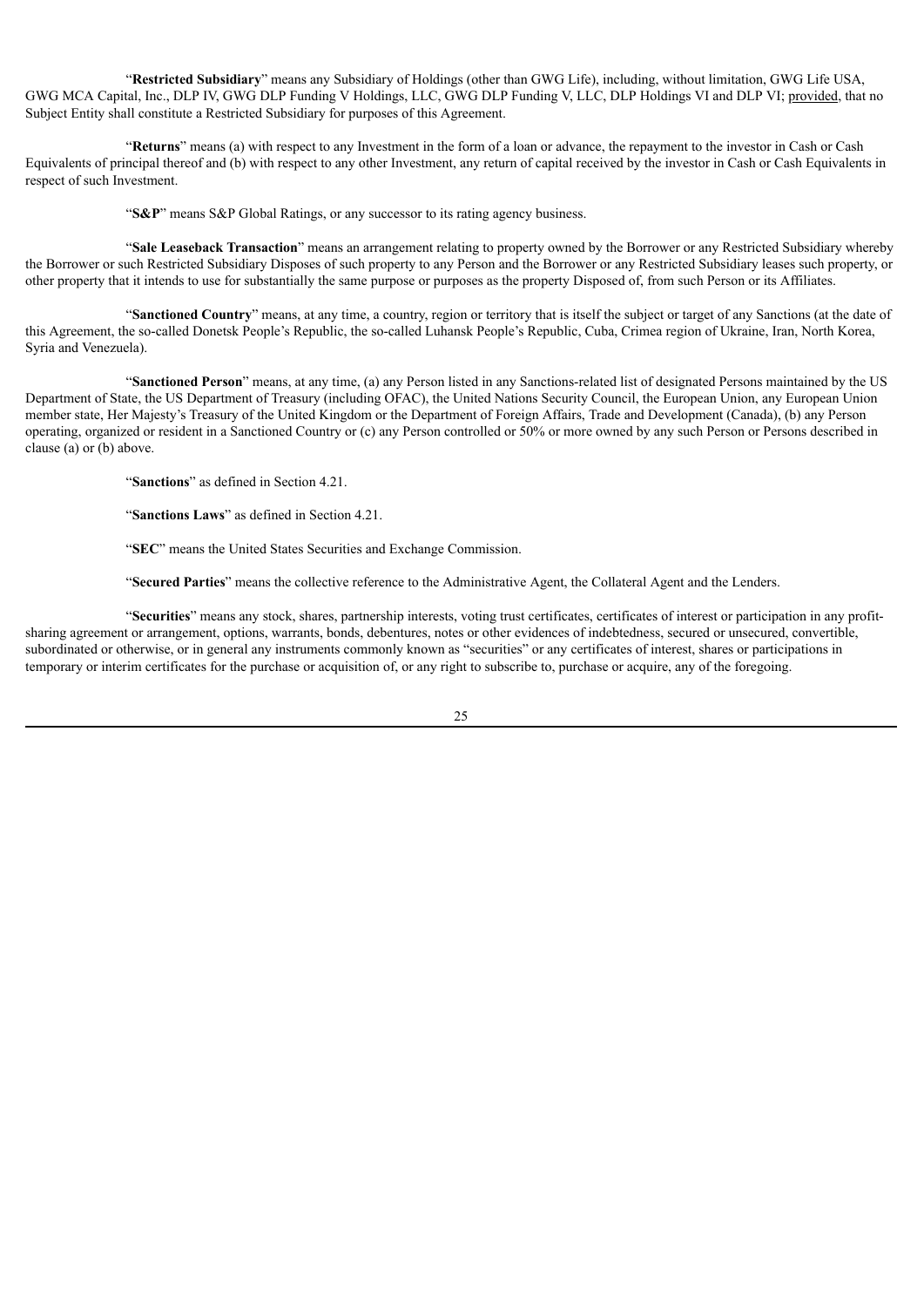"**Securities Act**" means the Securities Act of 1933.

"**Security Agreement**" means the Debtor-In-Possession Security Agreement, dated as of the date hereof, among the Borrower, the other Credit Parties and the Collateral Agent.

"**Shared Services Agreement**" means the Shared Services Agreement, dated as of May 27, 2020 and effective as of January 1, 2020, between BEN and Holdings.

"**SOFR**" means a rate per annum equal to the secured overnight financing rate as administered by the Federal Reserve Bank of New York (or a successor administrator of the secured overnight financing rate) on its website.

"**SPV Credit Facilities**" means (i) the DLP IV Credit Agreement and (ii) the DLP VI Credit Agreement.

"**Stated Maturity Date**" means October 20, 2022.

"**Stay Relief Hearing**" as defined in Section 8.2.

"**Stay Remedy Order**" as defined in Section 8.2.

"**Subject Entities**" means FOXO, BEN and their respective Subsidiaries.

"**Subsidiary**" means, with respect to any Person (the "**parent**") at any date, (a) any Person the accounts of which would be consolidated with those of the parent in the parent's consolidated financial statements if such financial statements were prepared in conformity with GAAP as of such date and (b) any other Person of which Equity Interests representing more than 50% of the equity value or more than 50% of the ordinary voting power or, in the case of a partnership, more than 50% of the general partnership interests are, as of such date, owned, controlled or held, by the parent or one or more subsidiaries of the parent or by the parent and one or more subsidiaries of the parent. Unless otherwise specified, all references herein to Subsidiaries shall be deemed to refer to the Subsidiaries of the Borrower. For purposes of certainty, no Subject Entity shall constitute a Subsidiary of Holdings for purposes of this Agreement.

"**Superpriority Claim**" as defined in Section 4.23(b).

"**Supplemental Collateral Questionnaire**" means a certificate providing additional information as may be required to create, perfect or enforce any Liens on any Collateral in a form approved by the Requisite Lenders, acting reasonably.

"**Supplemental Initial Commitment**" means, with respect to each Lender, the commitment of such Lender to make a Supplemental Initial Loan to the Borrower in an aggregate principal amount not to exceed the product of  $(x)$  the Aggregate Supplemental Initial Commitment and  $(y)$ such Lender's Pro Rata Share immediately prior to the determination of the Aggregate Supplemental Initial Commitment in accordance with the definition thereof, as such aggregate principal amount may be adjusted from time to time in accordance with this Agreement.

"**Supplemental Initial Loan**" as defined in Section 2.1(a).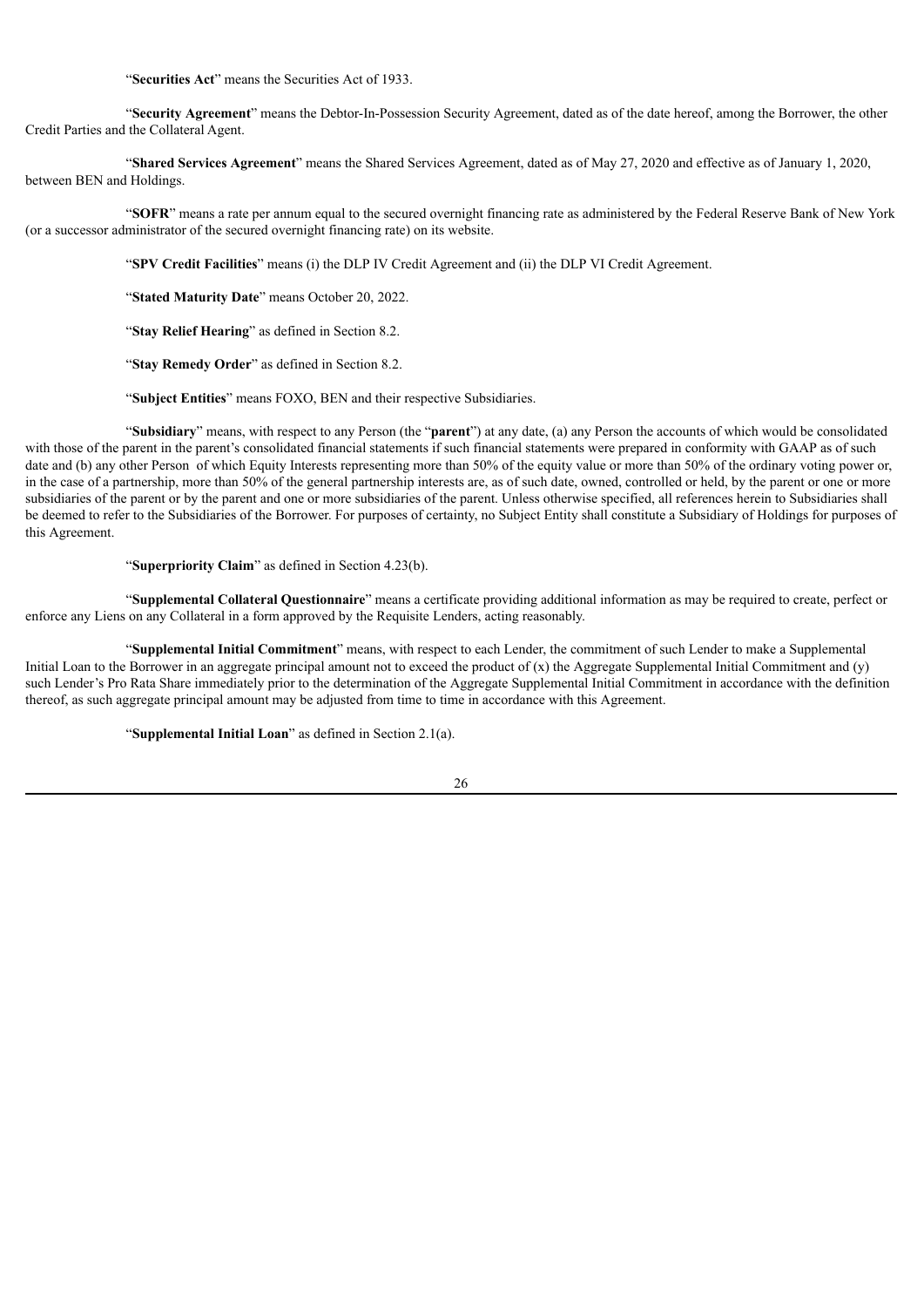"**Tax**" means all present or future taxes, levies, imposts, duties, deductions, withholdings (including backup withholding), assessments, fees or other charges imposed by any Governmental Authority, including any interest, additions to tax or penalties applicable thereto.

"**Term Borrowing**" means a Borrowing comprised of Term Loans.

"**Term Loan**" means any of (i) an Initial Loan made by a Lender to the Borrower, (ii) a Supplemental Initial Loan made by a Lender to the Borrower and (iii) a Delayed Draw Loan made by a Lender to the Borrower.

"**Term Loan Exposure**" means, with respect to any Lender at any time, the sum of (a) the unused Initial Commitment, the unused Supplemental Initial Commitment and the unused Delayed Draw Commitment of such Lender at such time and (b) the aggregate principal amount of the Term Loans of such Lender outstanding at such time; provided, that the Term Loan Exposure shall not at any time exceed \$65,000,000 in the aggregate, plus any Discretionary DIP Overadvances.

"**Term Loan Lender Advisors**" means (w) Sidley Austin LLP, (x) ArentFox Schiff LLP, (y) Institutional Life Services, LLC and its Affiliates and (z) any other financial advisor, auditor, attorney, accountant, appraiser, auditor, business valuation expert, environmental engineer or consultant, turnaround consultant, and other consultants, professionals and experts reasonably retained by the Lenders.

"**Term SOFR**" means the forward-looking term rate based on SOFR as published by the Term SOFR Administrator for a one-month period on the Term SOFR Determination Day as such rate is published by the TERM SOFR Administrator; provided that, if the Administrative Agent determines that any such lookback or other conventions for this rate selected is not administratively, operationally, or technically feasible for the Administrative Agent, then the Administrative Agent may establish another convention in its sole discretion.

"**Term SOFR Administrator**" means CME Group Benchmark Administration Limited (CBA) as administrator of the forward-looking Term SOFR (or a successor administrator selected by the Administrative Agent in its sole discretion).

"**Term SOFR Determination Day**" means the day that is two (2) U.S. Government Securities Business Days prior to the first day of such Interest Period, as such rate is published by the Term SOFR Administrator.

"**Term SOFR Loan**" means a Loan bearing interest at a rate determined by reference to Adjusted Term SOFR.

"**Termination Date**" means the earliest of (a) the Stated Maturity Date, (b) the termination of unused Commitments with respect to the DIP Facility and/or the date of acceleration of the Loans in accordance with the terms of this Agreement upon and during the continuance of an Event of Default, (c) the date of payment in full in cash of all Obligations (other than any contingent Obligations that survive the expiration or termination of this Agreement) and termination of all of the Commitments pursuant to the terms herein or (d) the effective date of the Debtors'Approved Plan.

"**Traded Securities**" means any debt or equity Securities issued pursuant to a public offering registered under the Securities Act or Rule 144A offering or other similar private placement.

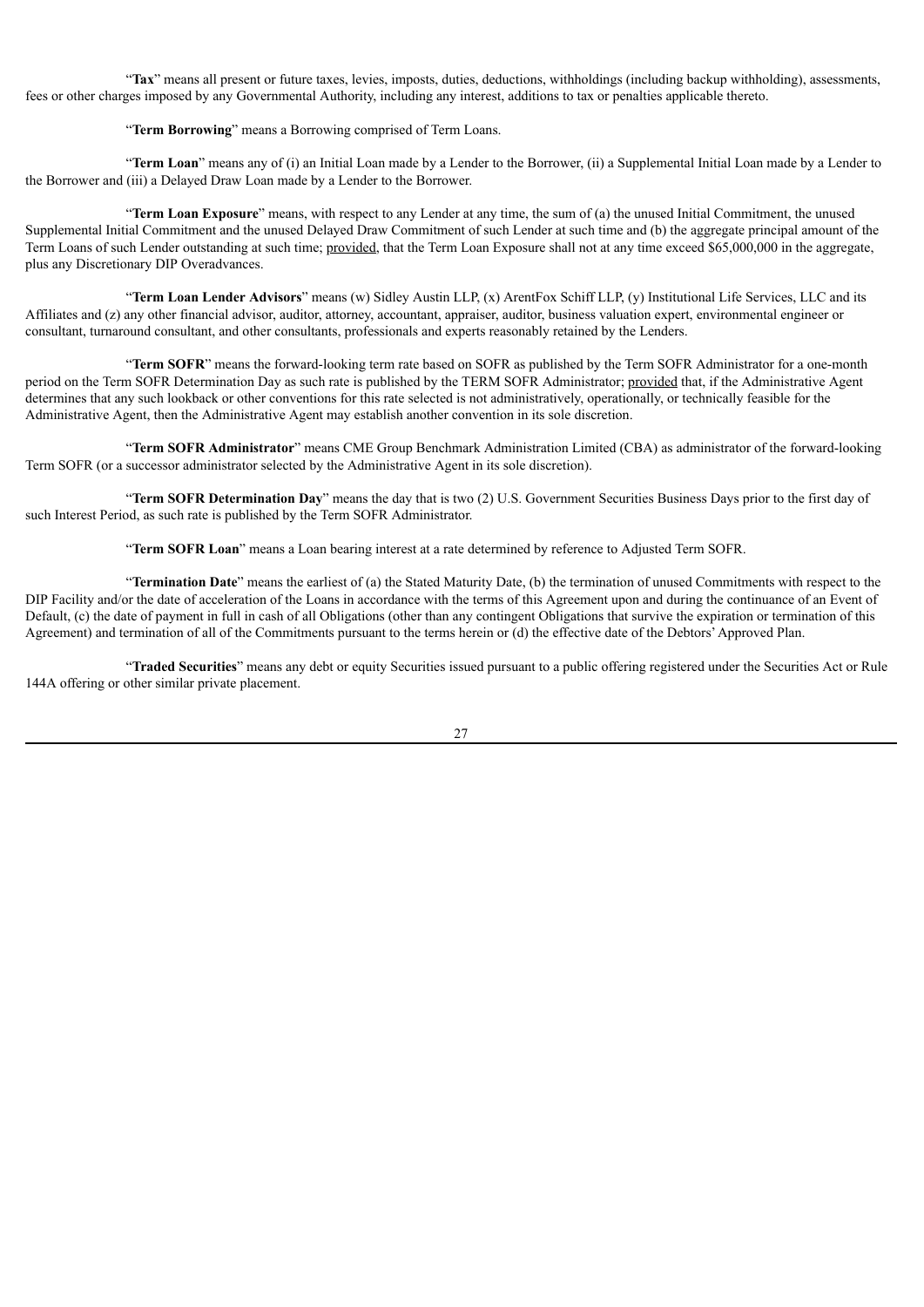"**Transactions**" means the execution and delivery of this Agreement and the other Credit Documents and the transactions contemplated hereby and thereby and the payment of fees and expenses in connection with the foregoing.

"**Type**" when used in reference to any Loan or Borrowing, refers to whether the rate of interest on such Loan, or on the Loans comprising such Borrowing, is determined by reference to Adjusted Term SOFR or the Base Rate.

"**UCC**" means the Uniform Commercial Code (or any similar or equivalent legislation) as in effect from time to time in any applicable jurisdiction.

"**U.S. Government Securities Business Day**" means any day except for (i) a Saturday, (ii) a Sunday and (iii) a day on which the Securities Industry and Financial Markets Association recommends that the fixed income departments of its members be closed for the entire day for purposes of trading in United States government securities.

"**U.S. Person**" means any Person that is a "United States Person" as defined in Section 7701(a)(30) of the Internal Revenue Code and any disregarded entity (for U.S. federal income tax purposes) owned by such Person.

"**U.S. Tax Compliance Certificate**" as defined in Section 2.19(f)(ii)(B)(3).

"**Variance Limit**" as defined in Section 6.7.

"**Wells Fargo**" as defined in Section 3.1(n).

"**wholly owned**", when used in reference to a Subsidiary of any Person, means that all the Equity Interests in such Subsidiary (other than directors' qualifying shares and other nominal amounts of Equity Interests that are required to be held by other Persons under applicable law) are owned, beneficially and of record, by such Person, another wholly owned Subsidiary of such Person or any combination thereof.

"**Write-Down and Conversion Powers**" means, with respect to any EEA Resolution Authority, the write-down and conversion powers of such EEA Resolution Authority from time to time under the Bail-In Legislation for the applicable EEA Member Country, which write-down and conversion powers are described in the EU Bail-In Legislation Schedule.

1.2. **Accounting Terms**. Except as otherwise expressly provided herein, all terms of an accounting or financial nature used herein shall be construed in conformity with GAAP as in effect from time to time; provided that (i) if the Borrower, by notice to the Administrative Agent, shall request an amendment to any provision hereof to eliminate the effect of any change occurring after the date hereof in GAAP or in the application thereof on the operation of such provision (or if the Administrative Agent or the Requisite Lenders, by notice to the Borrower, shall request an amendment to any provision hereof for such purpose), regardless of whether any such notice is given before or after such change in GAAP or in the application thereof, then such provision shall be interpreted on the basis of GAAP as in effect and applied immediately before such change shall have become effective until such notice shall have been withdrawn or such provision amended in accordance herewith and (ii) notwithstanding any other provision contained herein, all terms of an accounting or financial nature used herein shall be construed, and all computations of amounts and ratios referred to herein shall be made, (A) without giving effect to any election under Financial Accounting Standards Board Accounting Standards Codification 825 (or any other Accounting Standards Codification or Financial Accounting Standard having a similar result or effect) (and related interpretations) to value any Indebtedness or other liabilities of the Borrower or any Subsidiary at "fair value", as defined therein, (B) without giving effect to any treatment of Indebtedness in respect of convertible debt instruments under Accounting Standards Codification 470-20 (or any other Accounting Standards Codification or Financial Accounting Standard having a similar result or effect) to value any such Indebtedness in a reduced or bifurcated manner as described therein, and such Indebtedness shall at all times be valued at the full stated principal amount thereof, and (C) without giving effect to any change to GAAP occurring after the date hereof as a result of the adoption of any proposals set forth in the *Proposed Accounting Standards Update, Leases (Topic 842)*, issued by the Financial Accounting Standards Board on May 16, 2013, or any other proposals issued by the Financial Accounting Standards Board in connection therewith, in each case if such change would require treating any lease (or similar arrangement conveying the right to use) as a capital lease where such lease (or similar arrangement) was not required to be so treated under GAAP as in effect on December 31, 2017.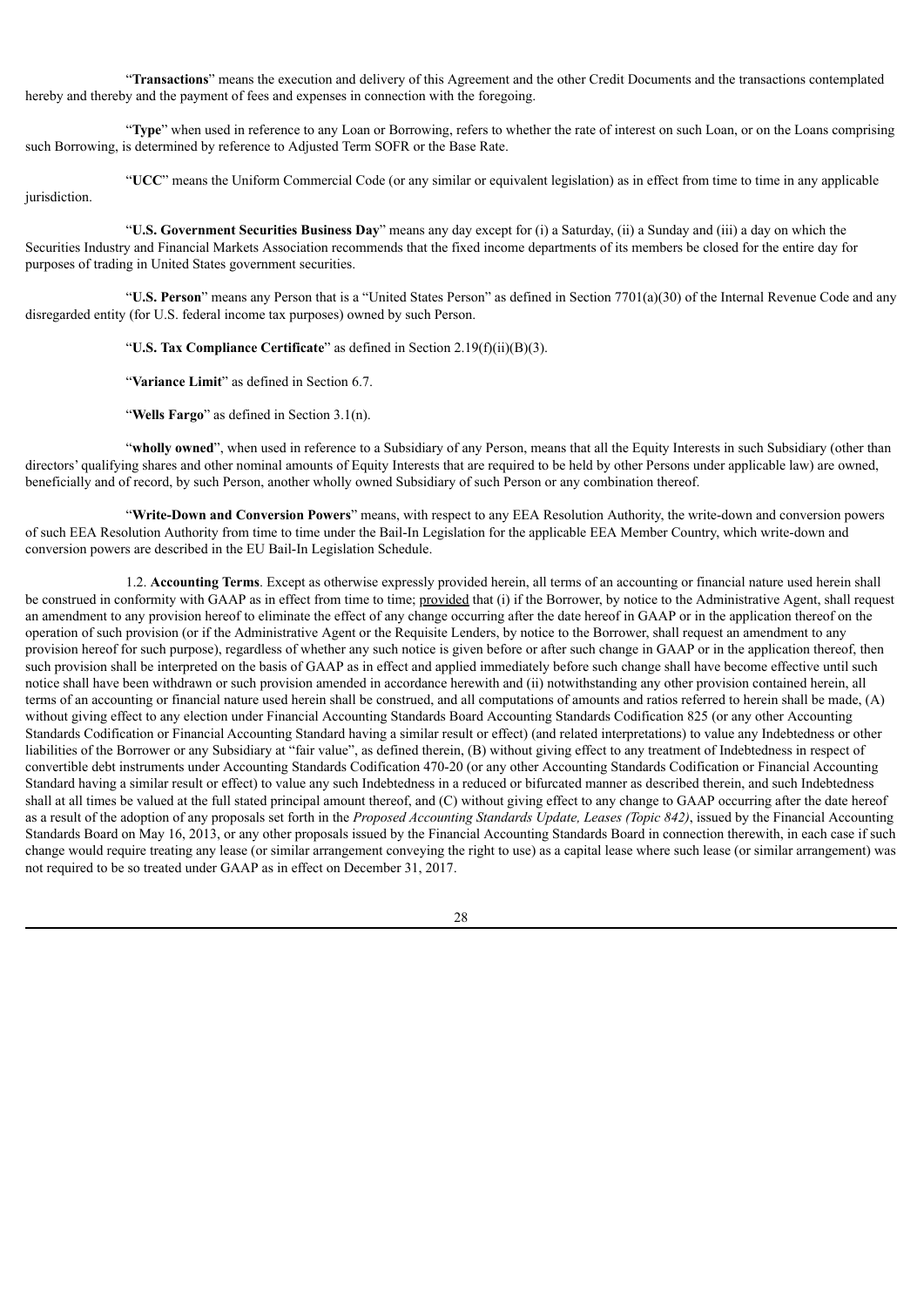1.3. **Interpretation, Etc.** Any of the terms defined herein may, unless the context otherwise requires, be used in the singular or the plural, depending on the reference. References herein to any Article, Section, Schedule or Exhibit shall be to an Article or a Section of, or a Schedule or an Exhibit to, this Agreement, unless otherwise specifically provided. The words "include", "includes" and "including" shall be deemed to be followed by the phrase "without limitation". The word "will" shall be construed to have the same meaning and effect as the word "shall". The words "asset" and "property" shall be construed to have the same meaning and effect and to refer to any and all real and personal, tangible and intangible assets and properties, including Cash, Securities, accounts and contract rights. The word "law" shall be construed as referring to all statutes, rules, regulations, codes and other laws (including official rulings and interpretations thereunder having the force of law or with which affected Persons customarily comply), and all judgments, orders, writs and decrees, of all Governmental Authorities. The words "not otherwise applied", and words of similar import, when used with reference to any amount of Net Proceeds of any issuance or sale of Equity Interests that is proposed to be applied to any particular use, payment or transaction, shall be construed to mean that such amount was not previously applied, or is not simultaneously being applied, to any other use, payment or transaction other than such particular use, payment or transaction. Except as otherwise expressly provided herein and unless the context requires otherwise, (a) any definition of or reference to any agreement, instrument or other document (including this Agreement and the other Credit Documents) shall be construed as referring to such agreement, instrument or other document, as the case may be, as amended, restated, amended and restated, supplemented. waived or otherwise modified from time to time in accordance with its terms (including on or prior to the date hereof), subject to any restriction on any such amendment, restatement, amendment and restatement, supplement. waiver or otherwise modified or other modification set forth herein, (b) any definition of or reference to any statute, rule or regulation shall be construed as referring thereto as from time to time amended, supplemented or otherwise modified (including by succession of comparable successor laws), and all references to any statute shall be construed as referring to all rules, regulations, rulings and official interpretations promulgated or issued thereunder, (c) any reference herein to any Person shall be construed to include such Person's successors and assigns (subject to any restrictions on assignment set forth herein) and, in the case of any Governmental Authority or any self-regulating entity, any other Governmental Authority or entity that shall have succeeded to any or all functions thereof, and (d) the words "herein", "hereof" and "hereunder", and words of similar import, shall be construed to refer to this Agreement in its entirety and not to any particular provision hereof. Terms defined in the UCC as in effect in the State of New York on the Closing Date and not otherwise defined herein shall, unless the context otherwise indicates, have the meanings provided by those definitions. Unless the context otherwise requires, any reference herein to DLP IV or DLP VI owning a life insurance policy shall include any life insurance policy that is held in a securities account for the benefit of DLP IV or DLP VI, as applicable.

1.4. **Classification of Loans and Borrowings** . For purposes of this Agreement, Loans and Borrowings may be classified and referred to by Type (e.g., a "Term SOFR Loan" or "Base Rate Loan", a "Term SOFR Borrowing" or "Base Rate Borrowing").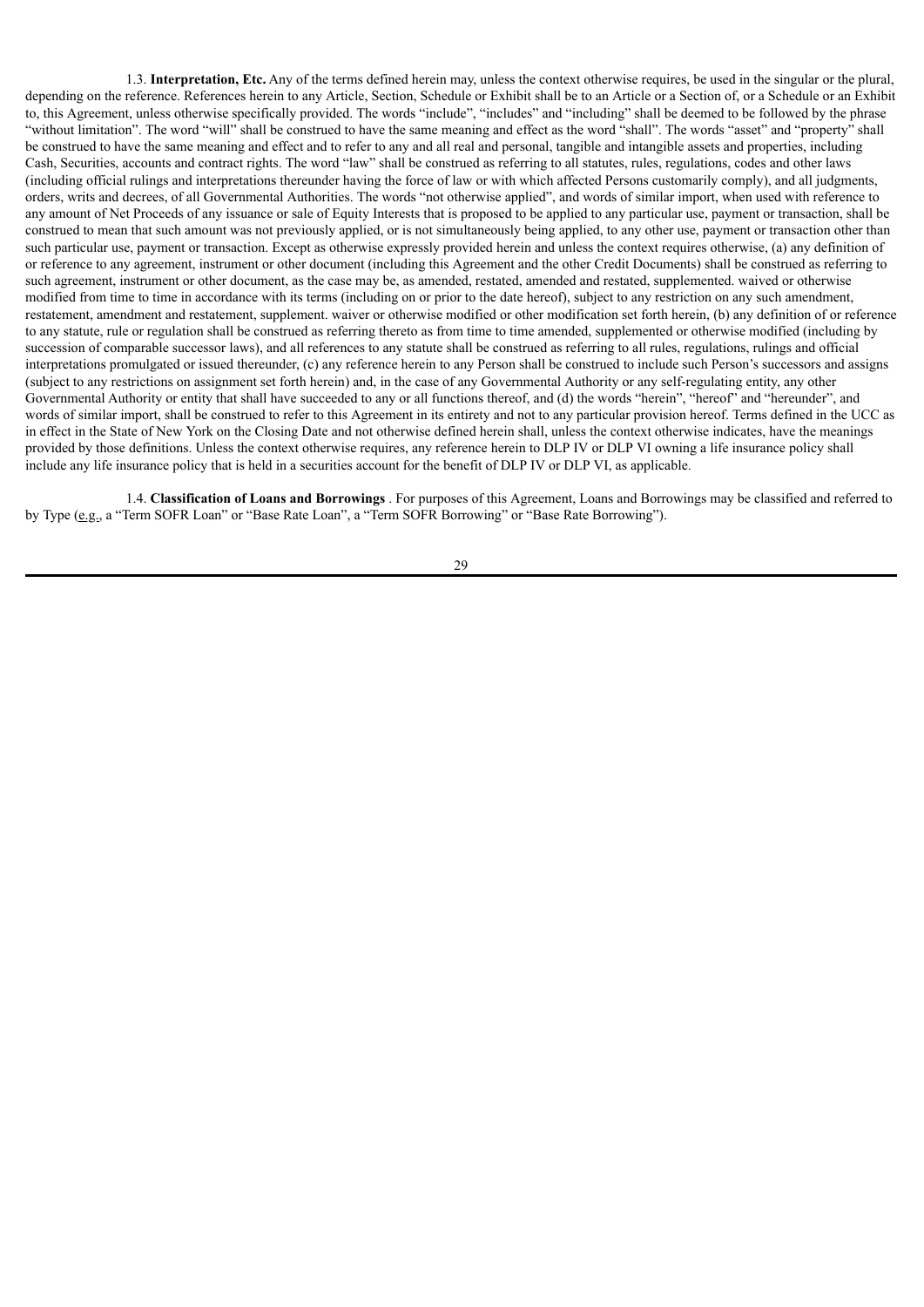## **SECTION 2. LOANS**

2.1. **Loans**. (a) Commitments. Subject to the terms and conditions hereof and in the Orders, each Lender agrees to (i) following the Interim Order Entry Date and upon the satisfaction of the conditions to Borrowing set forth in Sections 3.1 and 3.4, make a term loan to the Borrower in a single Borrowing on the Closing Date in a principal amount in Dollars not to exceed such Lender's Initial Commitment (the "**Initial Loan**"), (ii) upon the satisfaction of the conditions to Borrowing set forth in Sections 3.2 and 3.4, make a term loan to the Borrower in a single Borrowing, on the sixth  $(6<sup>th</sup>)$ Business Day following the Final Order Deadline, unless the Final Order Entry Date has occurred prior to such sixth  $(6<sup>th</sup>)$  Business Day, in a principal amount in Dollars not to exceed such Lender's Supplemental Initial Commitment (the "**Supplemental Initial Loan**") and (iii) following the Final Order Entry Date and upon the satisfaction of the conditions to Borrowing set forth in Sections 3.3 and 3.4, to make additional delayed draw term loans to the Borrower from time to time during the period commencing on the Final Order Entry Date and ending on the Delayed Draw Commitment Termination Date (but in any event, not more frequently than once per week) (the "**Delayed Draw Loans**") in an aggregate principal amount for all such Borrowings under this clause (iii) not to exceed such Lender's Delayed Draw Commitment. Following the making of the Initial Loan by a Lender, the Initial Commitment of such Lender shall terminate, and following the making of the Supplemental Initial Loan by a Lender, the Supplemental Initial Commitment of such Lender shall terminate. Following the making of any Delayed Draw Loans by a Lender, the Delayed Draw Commitment of such Lender shall be reduced by the amount of such Delayed Draw Loans so made. To the extent not terminated earlier, each Lender's Supplemental Initial Commitment and Delayed Draw Commitment shall terminate immediately and without further action on the Termination Date. Once funded, each Initial Loan, Supplemental Initial Loan and Delayed Draw Loan shall be a "Loan", a "New-Money Loan" and a "Term Loan" for all purposes under this Agreement and the other Credit Documents.

Amounts borrowed, deemed borrowed or exchanged under Section 2.1(a) and repaid or prepaid may not be reborrowed.

### (b) Borrowing Mechanics for Loans.

(i) Each Term Loan shall be made as part of a Borrowing consisting of Term Loans of the same Type made by the Lenders proportionately to their applicable Pro Rata Shares. At the commencement of each Interest Period for any Term SOFR Term Borrowing, such Borrowing shall be in an aggregate amount of \$1,000,000 or an integral multiple of \$500,000 in excess of such amount (or such different amount that constitutes the full amount of the Term Loans outstanding); provided that a Term SOFR Term Borrowing that results from an automatic continuation of an outstanding Term SOFR Term Borrowing may be in an aggregate amount that is equal to the amount of such outstanding Borrowing.

(ii) To request a Term Borrowing, the Borrower Representative shall deliver to the Administrative Agent and the Lenders' financial advisor a fully completed and executed Funding Notice (A) in the case of a Term SOFR Term Borrowing, not later than 11:00 a.m. (New York City time) at least three Business Days in advance of the proposed Credit Date (which shall be a Business Day) and (B) in the case of a Base Rate Borrowing on and after the date that the Administrative Agent determines in its sole discretion that (i) a Benchmark Transition Event has occurred or Term SOFR is otherwise unavailable and (ii) Base Rate Borrowings are permitted hereunder, not later than 11:00 a.m. (New York City time) at least one Business Day in advance of the proposed Credit Date (which shall be a Business Day). Promptly upon receipt by the Administrative Agent of a Funding Notice in accordance with this paragraph, the Administrative Agent shall notify each Lender of the details thereof and of the amount of such Lender's Term Loan to be made as part of the requested Term Borrowing. Following delivery of a Funding Notice for a Term SOFR Term Borrowing, any failure to make such Borrowing shall be subject to Section 2.17(c).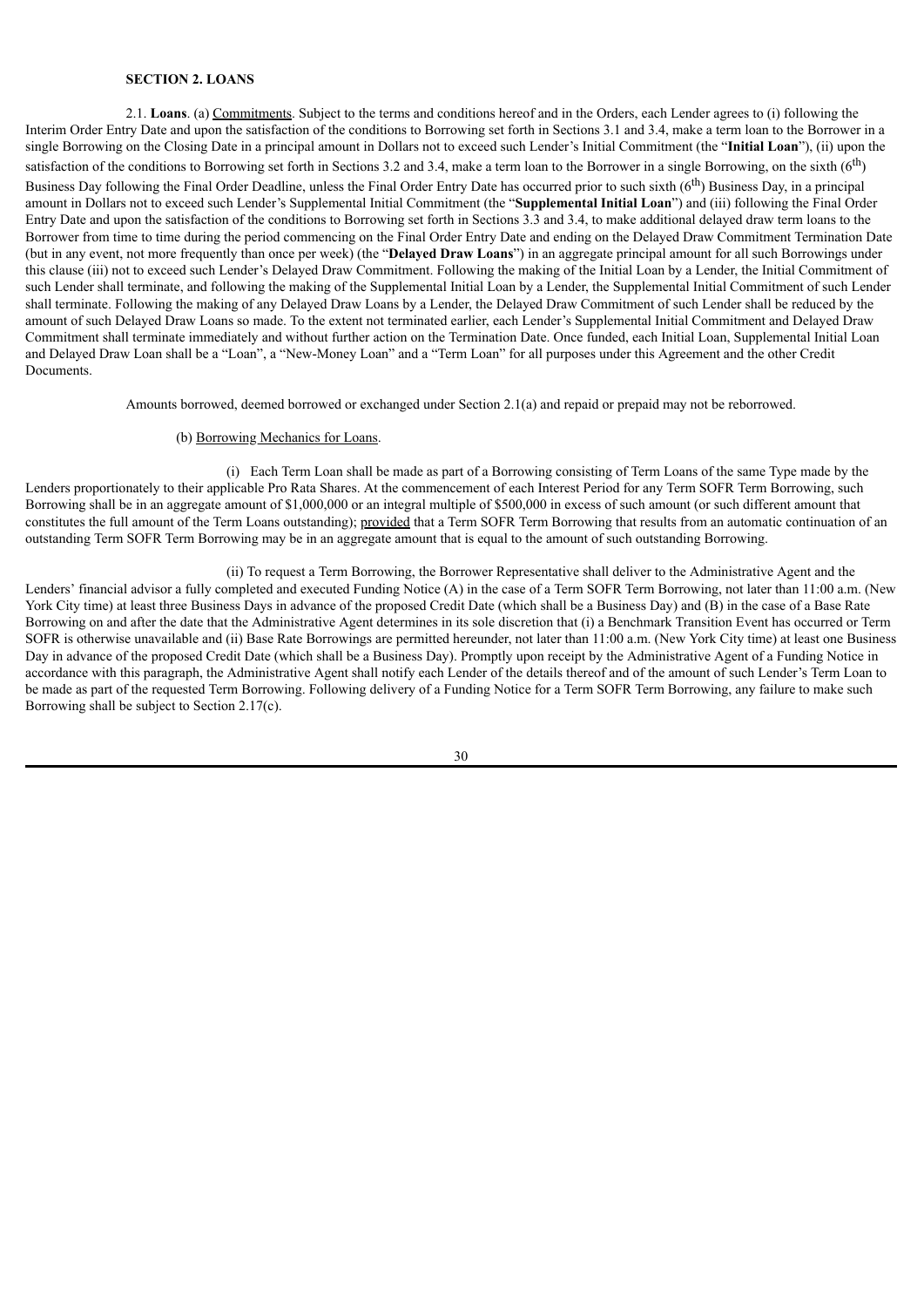(iii) Each Lender shall make the principal amount of each Term Loan required to be made by it hereunder on any Credit Date available to the Administrative Agent not later than 12:00 p.m. (New York City time) on such Credit Date by wire transfer of same day funds in Dollars to the account of the Administrative Agent most recently designated by it for such purpose by notice to the Lenders. Upon satisfaction or waiver of the applicable conditions precedent specified herein and receipt by the Administrative Agent of all of the proceeds of the Loans, the Administrative Agent will make each such Term Loan available to the Borrower by promptly remitting the amounts so received, in like funds, to the DIP Facility Proceeds Account, except in the case of a Delayed Draw Loan, amounts so received shall be remitted, in like funds, to the Delayed Draw Premium Reserve Account until the aggregate amount remitted to the Delayed Draw Premium Reserve Account pursuant to this Section 2.1(b)(iii) in respect of any one or more Delayed Draw Loans equals the Delayed Draw Premium Reserve Amount (and, thereafter, to the DIP Facility Proceeds Account).

(iv) Upon the written request of the Borrower to release funds in the Delayed Draw Premium Reserve Account for use in accordance with Section  $5.14(c)$ , so long as an Event of Default shall not have occurred and be continuing (unless the Administrative Agent agrees in its reasonable discretion), the Administrative Agent shall promptly instruct the applicable depositary bank to release or transfer such funds to the applicable account of DLP IV as so requested by the Borrower.

2.2. **Discretionary DIP Overadvances** . Notwithstanding anything to the contrary contained in this Agreement, Administrative Agent shall be exclusively authorized, in its reasonable discretion, to make any Delayed Draw Loan in excess of the Delayed Draw Commitment (each, a "**Discretionary DIP Overadvance**") in an aggregate amount not to exceed \$10,000,000 outstanding at any time, if the Administrative Agent deems such additional Delayed Draw Loans to be necessary or desirable to preserve or protect any Collateral (or any portion thereof) or to enhance the likelihood of repayment of the Obligations; provided, that any Discretionary DIP Overadvance shall not reduce the Commitment, the Initial Commitment, the Supplemental Initial Commitment or the Delayed Draw Commitment. If a Discretionary DIP Overadvance is made, or permitted to remain outstanding, pursuant to the preceding sentence, then all Lenders shall be bound to make, or permit to remain outstanding, such Discretionary DIP Overadvance based upon their Pro Rata Share in accordance with the terms of this Agreement, regardless of whether the conditions to lending set forth in Section 3.2, 3.3 or 3.4 have been met. The obligation of each Lender to participate in each Discretionary DIP Overadvance shall be absolute and unconditional and shall not be affected by any circumstance, including (i) any setoff, counterclaim, recoupment, defense or other right which such Person may have against any other Credit Party, the Borrower or any other Person for any reason whatsoever, (ii) the occurrence or continuance of a Default or an Event of Default, or (iii) any other occurrence, event or condition. The making of any such Discretionary DIP Overadvance on any one occasion shall not obligate the Administrative Agent or any Lender to make or permit any Discretionary DIP Overadvance on any other occasion. No funding of a Discretionary DIP Overadvance shall constitute a waiver by the Administrative Agent or the Lenders of any Default or Event of Default. In no event shall Borrower or any other Credit Party be deemed a beneficiary of this Section 2.2 nor authorized to enforce any of its terms. All Discretionary DIP Overadvances (including any interest thereon) shall be payable by the Borrower on demand by the Administrative Agent or the Requisite Lenders. All Discretionary DIP Overadvances shall constitute a Delayed Draw Loan subject to Interest and Default Interest pursuant to this Agreement and for all purposes be Obligations secured by the Collateral and entitled to all benefits of this Agreement and the other Credit Documents. Amounts borrowed, deemed borrowed or exchanged under Section 2.2 and repaid or prepaid may not be reborrowed.

## 2.3. **[Reserved].**

2.4. **Pro Rata Shares; Obligations Several; Availability of Funds**. (a) All Loans on the occasion of any Borrowing shall be made by the Lenders in proportion to their applicable Pro Rata Shares. The failure of any Lender to make any Loan shall not relieve any other Lender of its obligations hereunder; provided that the Commitments and other obligations of the Lenders hereunder are several, and no Lender shall be responsible for the failure of any other Lender to make any Loan or to satisfy any of its other obligations hereunder.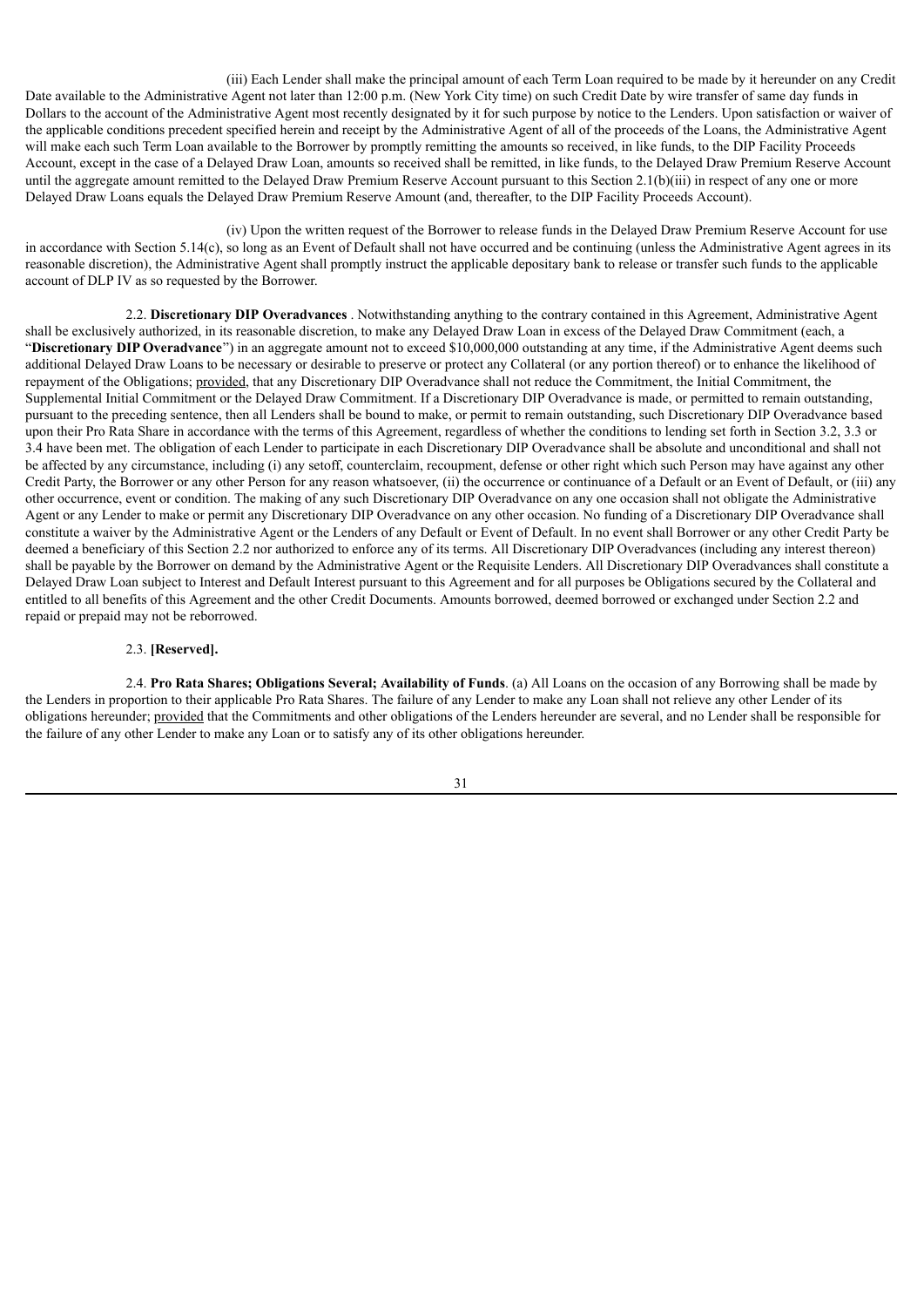(b) Unless the Administrative Agent shall have been notified by a Lender prior to the applicable Credit Date that such Lender does not intend to make available to the Administrative Agent the amount of such Lender's Loan requested to be made on such Credit Date, the Administrative Agent may assume that such Lender has made such amount available to the Administrative Agent on such Credit Date and may, in its sole discretion, but shall not be obligated to, make available to the Borrower a corresponding amount. In such event, if a Lender has not in fact made the amount of its Loan available to the Administrative Agent, then such Lender and the Borrower severally agree to pay to the Administrative Agent forthwith on demand, such corresponding amount, with interest thereon for each day from and including the date such amount is made available to the Borrower to but excluding the date of such payment to the Administrative Agent, at (i) in the case of a payment to be made by such Lender, (A) at any time prior to the third Business Day following the date such amount is made available to the Borrower, the Federal Funds Effective Rate and (B) thereafter, the Base Rate or (ii) in the case of a payment to be made by the Borrower, the interest rate applicable hereunder to Base Rate Loans. If the Borrower and such Lender shall both pay such interest to the Administrative Agent for the same or an overlapping period, the Administrative Agent shall promptly remit to the Borrower the amount of such interest paid by the Borrower for such period. If such Lender pays such amount to the Administrative Agent, then such amount shall constitute such Lender's Loan included in the applicable Borrowing.

2.5. **Use of Proceeds**. The Borrower will use the proceeds of any Borrowing (as well as any Cash Collateral) solely in accordance with the Approved Budget (subject to the Variance Limit) and the Orders, for (a) working capital and general corporate purposes of the Borrower, (b) current interest, fees and expenses under this Agreement and the other Credit Documents, (c) costs, fees and expenses approved under the Orders, (d) capital contributions to certain non-debtor subsidiaries to the extent permitted under Section 6.6(c) and (e) administrative costs and expenses related to the administration of the Cases, in each case, not in contravention of any applicable law and not in violation of this Agreement or the other Credit Documents. Except to the extent set forth in the Orders, no proceeds of the DIP Facility, any Collateral or any Cash Collateral may be used for any fees or expenses incurred in connection with the investigation, initiation or prosecution of any claims, causes of action, adversary proceedings or other litigation against (i) the Administrative Agent or the Lenders or (ii) in connection with challenging, invalidating, disallowing, recharacterizing, setting aside, avoiding, subordinating, in whole or in part, or taking or attempting to take any other action to render unenforceable, the liens, claims, interests and adequate protection of the Administrative Agent and the Lenders, including for the avoidance of doubt, objecting to or contesting the validity, extent, amount, perfection, priority, or enforceability of the obligations under the DIP Facility or the Liens securing the Obligations.

2.6. **Evidence of Debt; Register; Notes**. (a) Lenders' Evidence of Debt. Each Lender shall maintain records evidencing the Obligations of the Borrower owing to such Lender, including the principal amount of the Loans made by such Lender and each repayment and prepayment in respect thereof. Such records maintained by any Lender shall be prima facie evidence thereof, absent manifest error; provided that the failure to maintain any such records, or any error therein, shall not in any manner affect the obligation of the Borrower to pay any amounts due hereunder in accordance with the terms hereof; provided further that in the event of any inconsistency between the records maintained by any Lender and the records maintained by the Administrative Agent, the records maintained by the Administrative Agent shall govern and control.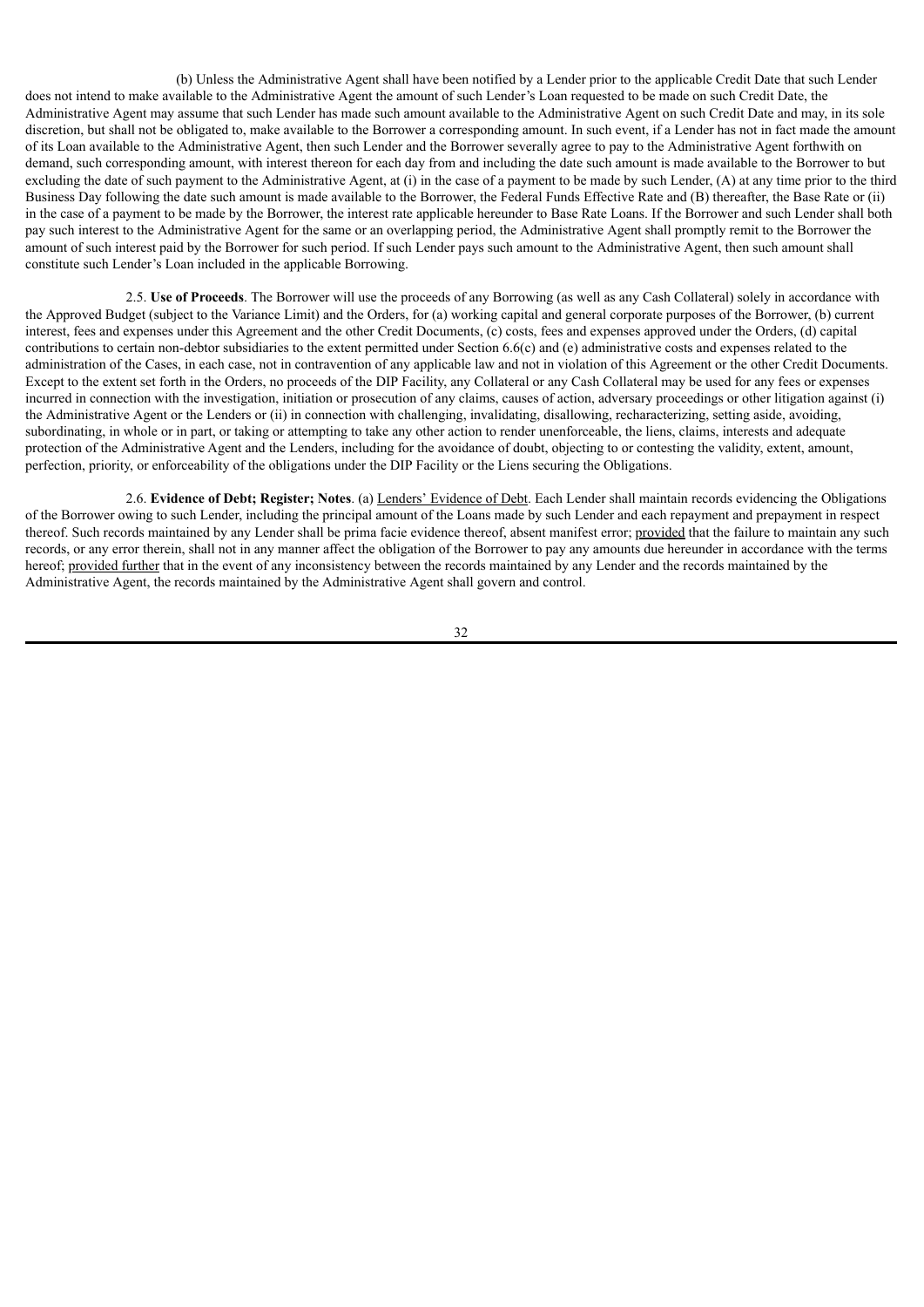(b) Register. The Administrative Agent shall maintain records of the name and address of, and the Commitments of and the principal amount of and stated interest on the Loans owing to, each Lender from time to time (the "**Register**"). The entries in the Register shall be prima facie evidence thereof, absent manifest error; provided that the failure to maintain the Register, or any error therein, shall not in any manner affect the obligation of any Lender to make a Loan or other payment hereunder or the obligation of the Borrower to pay any amounts due hereunder, in each case in accordance with the terms of this Agreement. The Register shall be available for inspection by the Borrower or any Lender (but, in the case of a Lender, only with respect to (i) any entry relating to such Lender's Commitments or Loans and (ii) the identity of the other Lenders (but not information as to such other Lenders' Commitments or Loans)) at any reasonable time and from time to time upon reasonable prior notice. The Borrower hereby designates the Person serving as the Administrative Agent to serve as the Borrower's non-fiduciary agent solely for purposes of maintaining the Register as provided in this Section 2.6(b) and agrees that, in consideration of such Person serving in such capacity, such Person and its Related Parties shall constitute "Indemnitees".

(c) Notes. Upon the request of any Lender by written notice to the Borrower (with a copy to the Administrative Agent), the Borrower shall promptly prepare, execute and deliver to such Lender a promissory note payable to such Lender (or, if requested by such Lender, to such Lender and its registered assigns) to evidence such Lender's Loans, which shall be substantially in the form attached hereto as **Exhibit F**.

2.7. **Interest on Loans**. (a) Subject to Section 2.9, each Loan shall bear interest on the outstanding principal amount thereof from the date made or deemed made through repayment (whether by acceleration or otherwise) thereof as follows:

- (i) if a Base Rate Loan, at the Base Rate plus the Applicable Rate with respect to Loans; or
- (ii) if a Term SOFR Loan, at Adjusted Term SOFR plus the Applicable Rate with respect to Loans.

The applicable Base Rate or Adjusted Term SOFR shall be determined by the Administrative Agent, and such determination shall be conclusive and binding on the parties hereto, absent manifest error.

(b) The basis for determining the rate of interest with respect to any Loan, and the Interest Period with respect to any Term SOFR Borrowing, shall be selected by the Borrower Representative pursuant to the applicable Funding Notice delivered in accordance herewith.

(c) All Loans shall be Term SOFR Loans unless the Administrative Agent determines in its sole discretion that a Benchmark Transition Event has occurred or Term SOFR is otherwise unavailable and the Administrative Agent has affirmatively elected in its sole discretion to cause all Loans to be treated as Base Rate Loans.

(d) Interest payable pursuant to Section 2.7(a) shall be computed (i) in the case of Base Rate Loans, on the basis of a 360-day year (or, in the case of Base Rate Loans determined by reference to the Prime Rate, a 365-day or 366-day year, as applicable), and (ii) in the case of Term SOFR Loans, on the basis of a 360-day year, in each case for the actual number of days elapsed in the period during which such interest accrues. In computing interest on any Loan, the date of the making of such Loan or the first day of an Interest Period applicable to such Loan or, with respect to a Base Rate Loan being converted from a Term SOFR Loan on and after the date that the Administrative Agent determines in its sole discretion that (i) a Benchmark Transition Event has occurred or Term SOFR is otherwise unavailable and (ii) Base Rate Loans are permitted hereunder, the date of conversion of such Term SOFR Loan to such Base Rate Loan, as the case may be, shall be included, and the date of payment of such Loan or the expiration date of an Interest Period applicable to such Loan or, with respect to a Base Rate Loan being converted to a Term SOFR Loan, the date of conversion of such Base Rate Loan to such Term SOFR Loan, as the case may be, shall be excluded; provided that if a Loan is repaid on the same day on which it is made, one day's interest shall accrue on such Loan.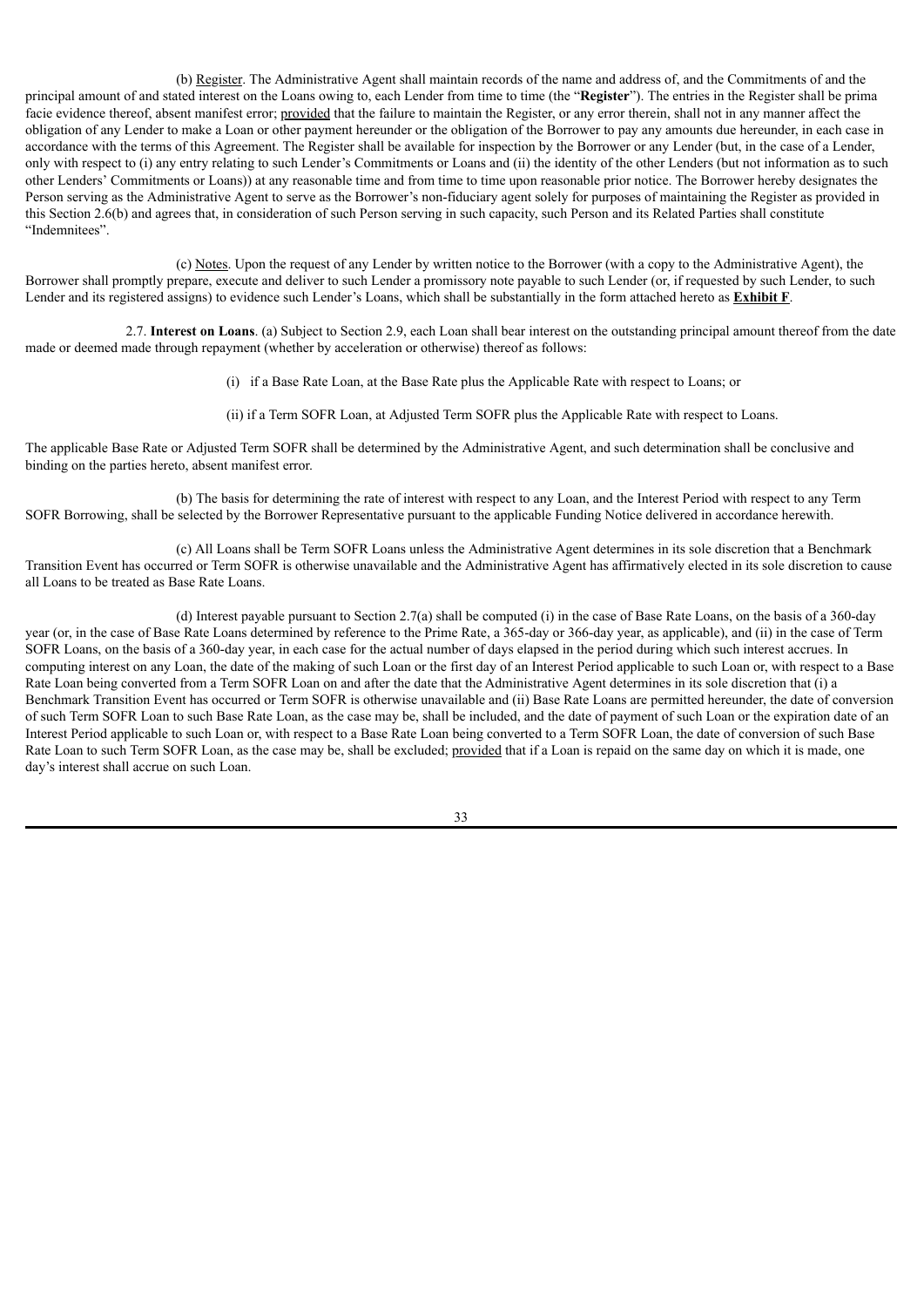(e) Except as otherwise set forth herein, accrued interest on each Loan shall be payable in arrears (i) on each Interest Payment Date applicable to such Loan, (ii) upon any voluntary or mandatory repayment or prepayment of such Loan, to the extent accrued on the amount being repaid or prepaid, (iii) on the Termination Date and (iv) in the event of any conversion of a Term SOFR Loan prior to the end of the Interest Period then applicable thereto as a result of the Administrative Agent determining in its sole discretion that a Benchmark Transition Event has occurred or Term SOFR is otherwise unavailable, on the effective date of such conversion.

(f) In connection with the use or administration of Term SOFR, the Administrative Agent will have the right to make Benchmark Administration Changes from time to time and, notwithstanding anything to the contrary herein or in any other Credit Document, any amendments implementing such Benchmark Administration Changes will become effective without any further action or consent of any other party to this Agreement or any other Credit Document. The Administrative Agent will promptly notify the Borrower and the Lenders of the effectiveness of any Benchmark Administration Changes in connection with the use or administration of Term SOFR.

2.8. **Continuation**. Unless the Administrative Agent has notified the Borrower Representative that a Benchmark Transition Event has occurred or Term SOFR is otherwise unavailable, all outstanding Term SOFR Borrowings shall automatically continue, at the end of the Interest Period applicable to such Term SOFR Borrowing, as a Term SOFR Borrowing of the same Interest Period.

2.9. **Default Interest**. If any amount of principal of any Loan is not paid when due, whether at stated maturity, by acceleration or otherwise, such amount shall thereafter bear interest at an interest rate per annum at all times equal to the Default Rate to the fullest extent permitted by applicable Laws. If any amount (other than principal of any Loan) payable by the Borrower under any Credit Document is not paid when due, whether at stated maturity, by acceleration or otherwise, then following any applicable cure period and upon the request of the Requisite Lenders, such amount shall thereafter bear interest at an interest rate per annum at all times equal to the Default Rate to the fullest extent permitted by applicable Laws and shall continue to bear interest at such rate until but excluding the date on which such Event of Default is cured or waived. Upon the request of the Requisite Lenders, while any Event of Default exists (other than as a result of the immediately preceding two sentences), the Borrower shall pay interest on the principal amount of all outstanding Obligations hereunder at an interest rate per annum at all times equal to the Default Rate to the fullest extent permitted by applicable Laws. Accrued and unpaid interest on past due amounts (including interest on past due interest) shall be due and payable upon demand. Payment or acceptance of the increased rates of interest provided for in this Section 2.9 is not a permitted alternative to timely payment and shall not constitute a waiver of any Event of Default or otherwise prejudice or limit any rights or remedies of the Administrative Agent or any Lender.

2.10. **Fees**. (a) The Borrower agrees to pay to the Administrative Agent and the Collateral Agent, for their own account, the fees in the amounts and at the times separately agreed upon (including pursuant to the Administrative Agent Fee Letter) in respect of the credit facilities provided herein. Such fees will be in addition to the payment of the Agents' fees, costs and expenses pursuant to Sections 10.2 and 10.3 hereof.

(b) [Reserved].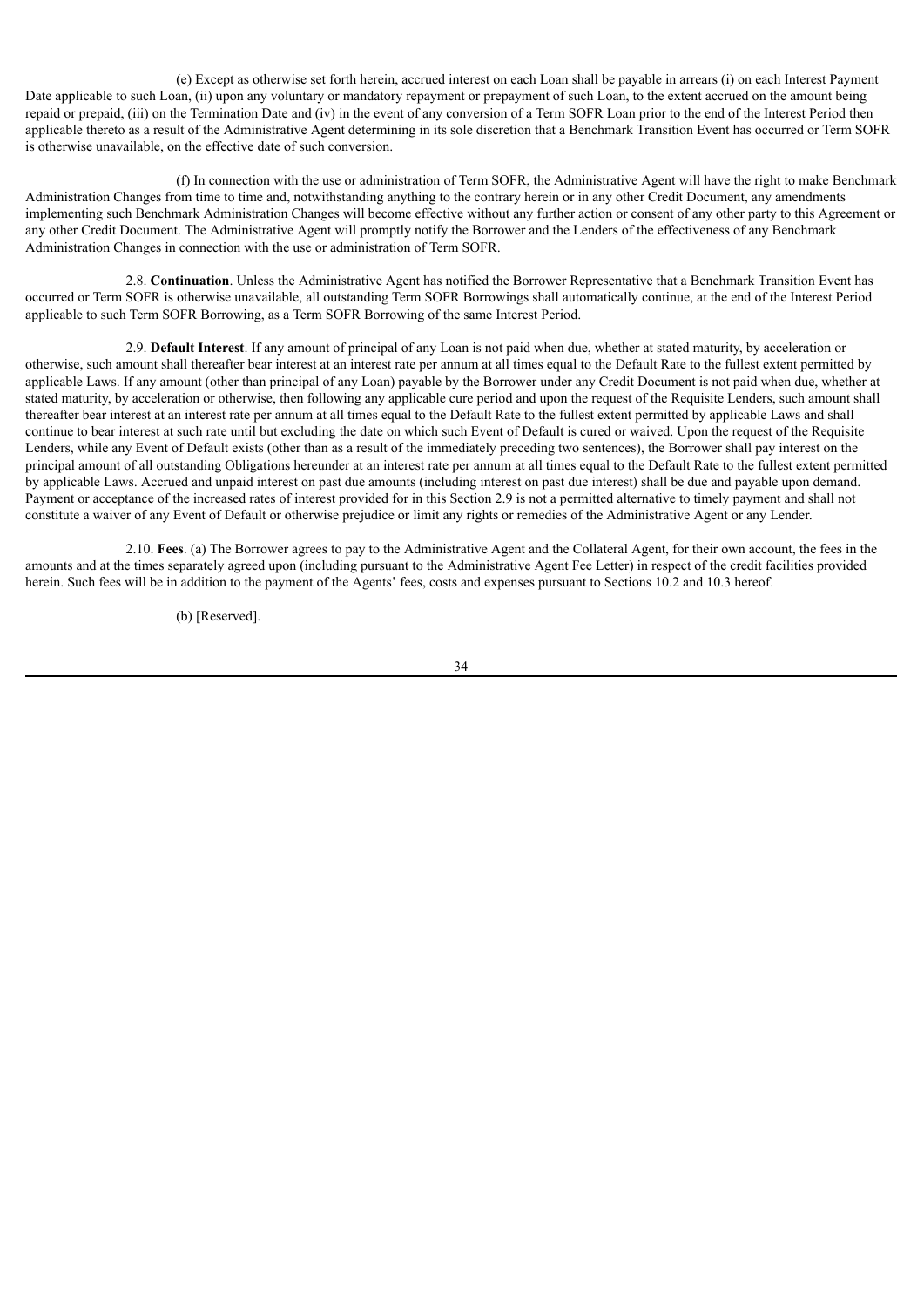## (c) [Reserved].

(d) The Borrower agrees to pay to the Administrative Agent for the account of each Lender a ticking fee, which shall accrue at 0.50% on the daily undrawn amount of the Lender's Delayed Draw Commitment, commencing on the Closing Date, and continuing through and including the Delayed Draw Commitment Termination Date. Accrued ticking fees shall be payable in arrears on each Interest Payment Date and on the Delayed Draw Commitment Termination Date, commencing on the first such date to occur after the date hereof. All ticking fees shall be computed on the basis of a year of 360 days and shall be payable for the actual number of days elapsed (including the first day but excluding the last day).

(e) Fees paid hereunder and pursuant to the Administrative Agent Fee Letter shall be fully earned when due. Such fees shall not be refundable or creditable under any circumstances except as may be expressly agreed in writing by the party to whom such fees are or are to be paid.

2.11. **Repayment on Maturity Date**. (a) To the extent not previously paid, all Term Loans and any applicable Exit Fee shall be due and payable on the Termination Date.

(b) Each repayment of a Borrowing shall be allocated among the Lenders holding Loans comprising such Borrowing in accordance with their applicable Pro Rata Shares.

2.12. **Voluntary Prepayments**. (a) Voluntary Prepayments. (i) At any time, the Borrower may, without premium or penalty (other than the Exit Fee) but subject to compliance with the conditions set forth in this Section 2.12(a) and with Section 2.24, prepay any Term Borrowing in whole or in part; provided that each such partial voluntary prepayment of any Borrowing shall be in an aggregate principal amount of \$1,000,000 or an integral multiple of \$500,000 in excess of such amount (or such lesser amount that constitutes the full amount of the Term Loans outstanding).

(ii) To make a voluntary prepayment pursuant to Section 2.12(a)(i), the Borrower shall notify the Administrative Agent in writing not later than 11:00 a.m. (New York City time) at least three Business Days prior to the date of prepayment. Each such notice shall specify the prepayment date (which shall be a Business Day), the principal amount of each Borrowing or portion thereof to be prepaid and the applicable Exit Fee, and shall be given in writing. Each such notice shall be irrevocable, and the principal amount of each Borrowing specified therein shall become due and payable on the prepayment date specified therein; provided that a notice of prepayment of any Borrowing pursuant to Section 2.12(a)(i) may state that such notice is conditioned upon the occurrence of one or more events specified therein, in which case such notice may be rescinded by the Borrower (by notice to the Administrative Agent on or prior to the specified date of prepayment) if such condition is not satisfied. Promptly following receipt of any such notice, the Administrative Agent shall advise the Lenders of the details thereof. Each voluntary prepayment of a Borrowing shall be allocated among the Lenders holding Loans comprising such Borrowing in accordance with their applicable Pro Rata Shares.

2.13. **Mandatory Prepayments**. (a) Asset Sales. On the date of receipt by the Borrower or any Restricted Subsidiary of any Net Proceeds in respect of any Asset Sale or any payments or distributions on account of any interest (including any Equity Interest) or other right (including under any debt or other security) that it holds in a Person (including any Subsidiary or Subject Entity), the Borrower shall prepay the Term Borrowings (and pay any applicable Exit Fee) in an aggregate amount equal to 100% of such Net Proceeds or such payments or distributions.

(b) Insurance Events. On the date of receipt by the Borrower or any Restricted Subsidiary, or by the Collateral Agent as loss payee, of any Net Proceeds in respect of any Insurance Event, the Borrower shall prepay the Term Borrowings in an aggregate amount equal to 100% of such Net Proceeds.

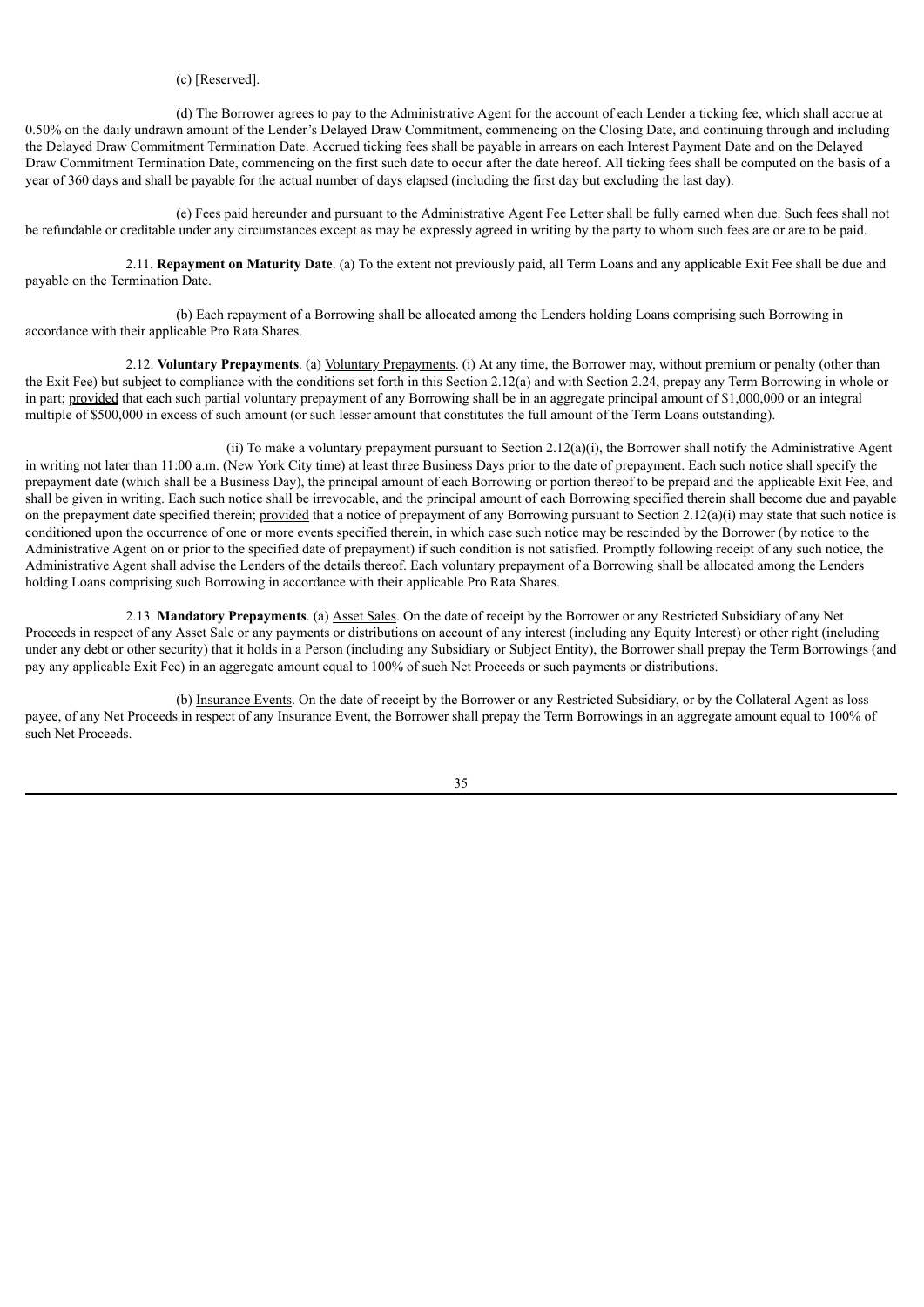(c) Issuance of Debt. On the date of receipt by the Borrower or any Restricted Subsidiary of any Net Proceeds from the incurrence of any Indebtedness (other than any Indebtedness permitted to be incurred pursuant to Section 6.1), the Borrower shall prepay the Term Borrowings in an aggregate amount equal to 100% of such Net Proceeds.

(d) Extraordinary Receipts. On the date of receipt by the Borrower or any Restricted Subsidiary of any Extraordinary Receipts, the Borrower shall prepay the Term Borrowings in an aggregate amount equal to one hundred percent (100%) of such Extraordinary Receipts.

(e) Notice and Certificate. At least one Business Day prior to any mandatory prepayment pursuant to this Section 2.13, the Borrower (i) shall notify the Administrative Agent in writing of such prepayment and (ii) shall deliver to the Administrative Agent a certificate of an Authorized Officer of the Borrower setting forth the calculation of the amount of the applicable prepayment. Each such notice shall be irrevocable and shall specify the prepayment date and the principal amount of each Borrowing or portion thereof to be prepaid and shall be given in writing. Promptly following receipt of any such notice, the Administrative Agent shall advise the Lenders of the details thereof. Each mandatory prepayment of any Borrowing shall be allocated among the Lenders holding Loans comprising such Borrowing in accordance with their applicable Pro Rata Shares.

2.14. **Waivable Mandatory Prepayments**. Notwithstanding anything herein to the contrary, any Lender may elect, by written notice to the Administrative Agent at least one Business Day (or such shorter period as may be established by the Administrative Agent in its sole discretion) prior to the required prepayment date, to decline all or any portion of any mandatory prepayment of its Term Loans pursuant to Section 2.13.

2.15. **General Provisions Regarding Payments**. (a) All payments by the Borrower or any other Credit Party of principal, interest, fees and other amounts required to be made hereunder or under any other Credit Document shall be made by wire transfer of same day funds in Dollars, without defense, recoupment, set-off or counterclaim, free of any restriction or condition, to the account of the Administrative Agent in the United States of America most recently designated by it for such purpose and received by the Administrative Agent not later than 2:00 p.m. (New York City time) on the date due for the account of the Persons entitled thereto; provided that payments made pursuant to Sections 2.18, 2.19, 2.24, 10.2 and 10.3 shall be made directly to the Persons entitled thereto. The Administrative Agent shall distribute any payment received by it hereunder for the account of any other Person to the appropriate recipient promptly following receipt thereof.

(b) All payments in respect of the principal amount of any Loan shall be accompanied by payment of accrued interest on the principal amount being repaid or prepaid, and all such payments (and, in any event, any payments in respect of any Loan on a date when interest is due and payable with respect to such Loan) shall be applied to the payment of interest then due and payable before application to principal.

(c) Subject to the proviso set forth in the definition of "Interest Period", whenever any payment to be made hereunder with respect to any Loan shall be stated to be due on a day that is not a Business Day, such payment shall be made on the next succeeding Business Day, and such extension of time shall be included in the computation of the payment of interest hereunder.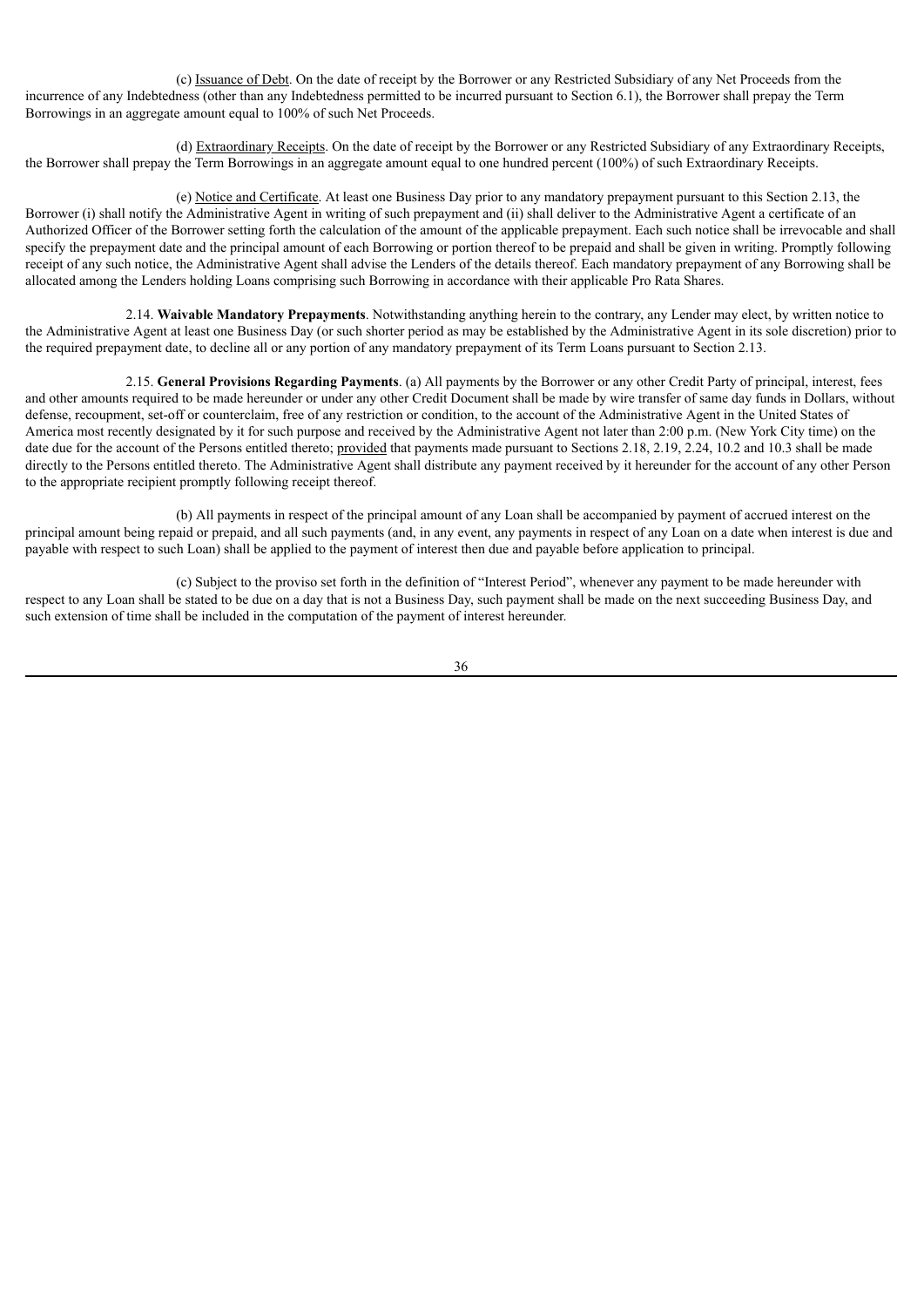(d) Any payment hereunder by or on behalf of the Borrower to the Administrative Agent that is not received by the Administrative Agent in same day funds prior to 2:00 p.m. (New York City time) on the date due shall, unless the Administrative Agent shall determine otherwise, be deemed to have been received, for purposes of computing interest and fees hereunder (including for purposes of determining the applicability of Section 2.9), on the Business Day immediately following the date of receipt (or, if later, the Business Day immediately following the date the funds received become available funds).

(e) If an Event of Default shall have occurred and the maturity of the Loans shall have been accelerated pursuant to Section 8.1, all payments or proceeds received by the Administrative Agent or the Collateral Agent in respect of any of the Obligations, or from any sale of, collection from or other realization upon all or any part of the Collateral, shall be applied in accordance with the application arrangements set forth in this Agreement and the Security Agreement.

(f) Unless the Administrative Agent shall have been notified by the Borrower prior to the date on which any payment is due to the Administrative Agent for the account of the Lenders hereunder that the Borrower will not make such payment, the Administrative Agent may assume that the Borrower has made such payment on such date in accordance herewith and may, in its sole discretion, but shall not be obligated to, distribute to the Lenders the amount due. In such event, if the Borrower has not in fact made such payment, then each of the Lenders severally agrees to pay to the Administrative Agent forthwith on demand the amount so distributed to such Lender with interest thereon, for each day from and including the date such amount is distributed to it to but excluding the date of payment to the Administrative Agent (i) at any time prior to the third Business Day following the date such amount is distributed to it, the customary rate set by the Administrative Agent for the correction of errors among banks and (ii) thereafter, the Base Rate.

2.16. **Ratable Sharing**. The Lenders hereby agree among themselves that if any Lender shall, whether through the exercise of any right of set-off or banker's lien, by counterclaim or cross action or by the enforcement of any right under the Credit Documents or otherwise, or as adequate protection of a deposit treated as cash collateral under the Bankruptcy Code, receive payment of a portion of the aggregate amount of any principal, interest and fees owing to such Lender hereunder or under the other Credit Documents (collectively, the "**Aggregate Amounts Due**" to such Lender) resulting in such Lender receiving payment of a greater proportion of the Aggregate Amounts Due to such Lender than the proportion received by any other Lender in respect of the Aggregate Amounts Due to such other Lender, then the Lender receiving such proportionately greater payment shall (a) notify the Administrative Agent and each other Lender in writing of the receipt of such payment and (b) apply a portion of such payment to purchase (for cash at face value) participations in the Aggregate Amounts Due to the other Lenders so that all such payments of Aggregate Amounts Due shall be shared by all the Lenders ratably in accordance with the Aggregate Amounts Due to them; provided that, if all or part of such proportionately greater payment received by any purchasing Lender is thereafter recovered from such Lender upon the bankruptcy or reorganization of any Credit Party or otherwise, such purchase shall be rescinded and the purchase price paid for such participation shall be returned to such purchasing Lender ratably to the extent of such recovery, but without interest. Each Credit Party expressly consents to the foregoing arrangements and agrees that any holder of a participation so purchased may exercise any and all rights of banker's lien, consolidation, set-off or counterclaim with respect to any and all monies owing by such Credit Party to such holder with respect thereto as fully as if such holder were owed the amount of the participation held by such holder. The provisions of this Section 2.16 shall not be construed to apply to (i) any payment made by the Borrower pursuant to and in accordance with the express terms of this Agreement, including the application of funds arising from the existence of a Defaulting Lender or any payment made by the Borrower pursuant to Section 2.22, or (ii) any payment obtained by any Lender as consideration for the assignment of or sale of a participation in Loans or other Obligations owing to it pursuant to and in accordance with the express terms of this Agreement.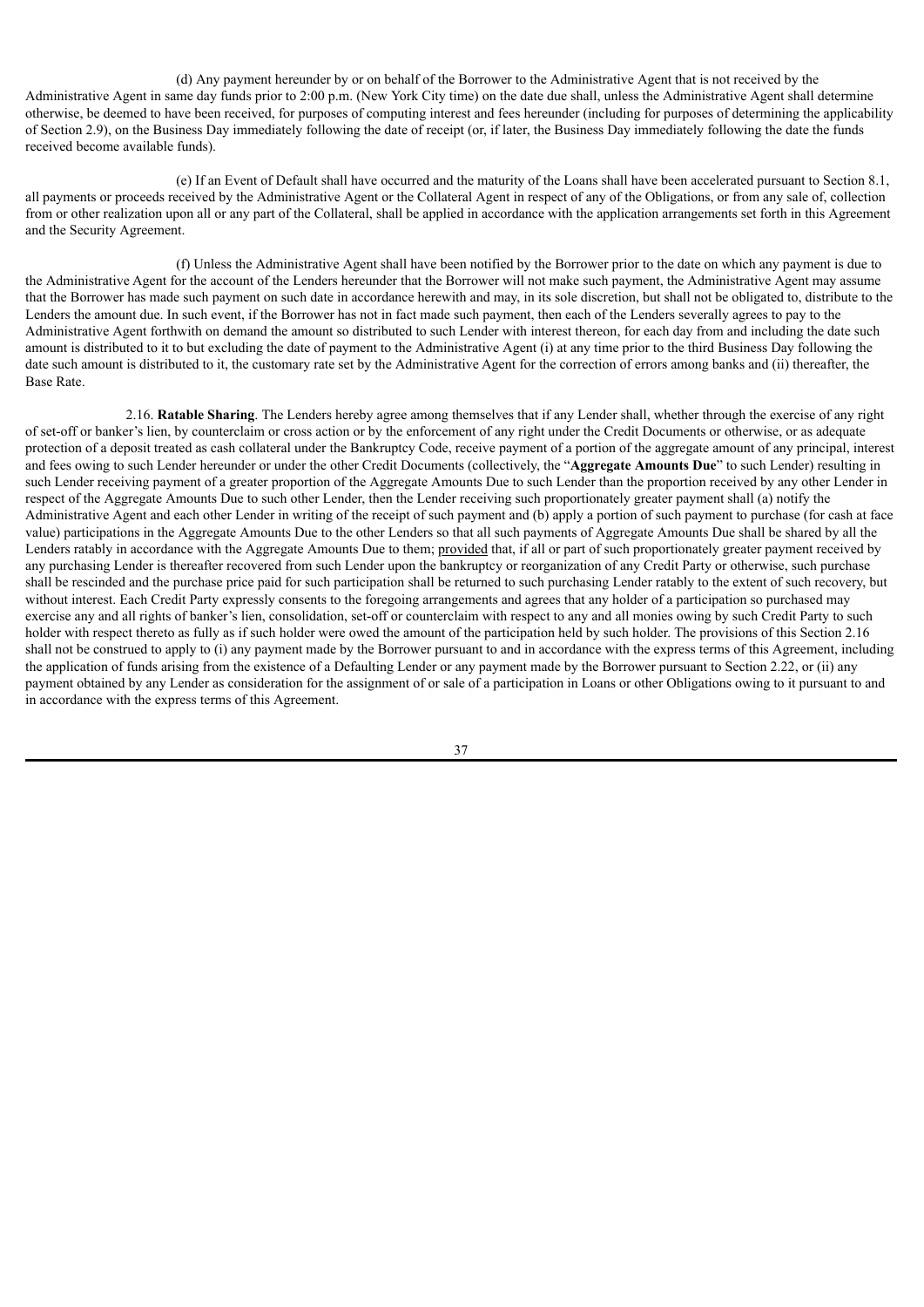#### 2.17. **Administration of the Benchmark**.

(a) If prior to any Interest Payment Date, the Administrative Agent determines in its sole discretion that, by reason of circumstances affecting the relevant market, (i) adequate and reasonable means do not exist for ascertaining the Benchmark, (ii) the applicable Benchmark is no longer in existence, (iii) continued implementation of the Benchmark is no longer administratively feasible or no significant market practice for the administration of the Benchmark exists, (iv) the Benchmark will not adequately and fairly reflect the cost to the Lenders of making or maintaining the Loans or (v) the administrator of the applicable Benchmark or a Governmental Authority having jurisdiction over the administrator of the applicable Benchmark has made a public statement identifying a specific date after which the Benchmark shall no longer be made available or used for determining the interest rate of loans (each, a "**Benchmark Transition Event**"), the Administrative Agent may give notice thereof to the Borrower Representative, whereupon the rate that will replace the Benchmark for the accrual period immediately succeeding such Interest Payment Date, and for all subsequent accrual periods until such notice has been withdrawn by the Administrative Agent, shall be the greater of (i) an alternative benchmark rate (including any mathematical or other adjustments to such benchmark rate (if any) incorporated therein) and (ii) the Floor, in lieu of the then-applicable Benchmark, together with any proposed Benchmark Administration Changes, as determined by the Administrative Agent in its sole discretion.

(b) Subject to the following sentence, the Administrative Agent will have the right to make Benchmark Administration Changes from time to time with respect to the Benchmark (including any Benchmark Replacement Rate) and will notify the Borrower of the effectiveness of any such changes.

### 2.18. **Increased Costs; Capital Adequacy and Liquidity**. (a) Increased Costs Generally. If any Change in Law shall:

(i) (i) impose, modify or deem applicable any reserve (including pursuant to regulations issued from time to time by the Federal Reserve Board for determining the maximum reserve requirement (including any emergency, special, supplemental or other marginal reserve requirement) with respect to eurocurrency funding (currently referred to as "Eurocurrency liabilities" in Regulation D)), special deposit, compulsory loan, insurance charge or similar requirement against assets of, deposits with or for the account of, or credit extended or participated in by, any Lender;

(ii) subject any Recipient to any Taxes (other than (A) Indemnified Taxes, (B) Taxes described in clauses (b) through (d) of the definition of "Excluded Taxes" and (C) Connection Income Taxes) on its loans, loan principal, letters of credit, commitments or other obligations, or its deposits, reserves, other liabilities or capital attributable thereto; or

(iii) impose on any Lender or the London interbank market any other condition, cost or expense (other than Taxes) affecting this Agreement or any Loan made by such Lender or participation therein;

and the result of any of the foregoing shall be to increase the cost to such Lender or such other Recipient of making, converting to, continuing or maintaining any Loan or of maintaining its obligation to make any such Loan or to reduce the amount of any sum received or receivable by such Lender or other Recipient hereunder (whether of principal, interest or any other amount) then, from time to time upon request of such Lender or other Recipient, the Borrower will pay to such Lender or other Recipient, as the case may be, such additional amount or amounts as will compensate such Lender or other Recipient, as the case may be, for such additional costs incurred or reduction suffered.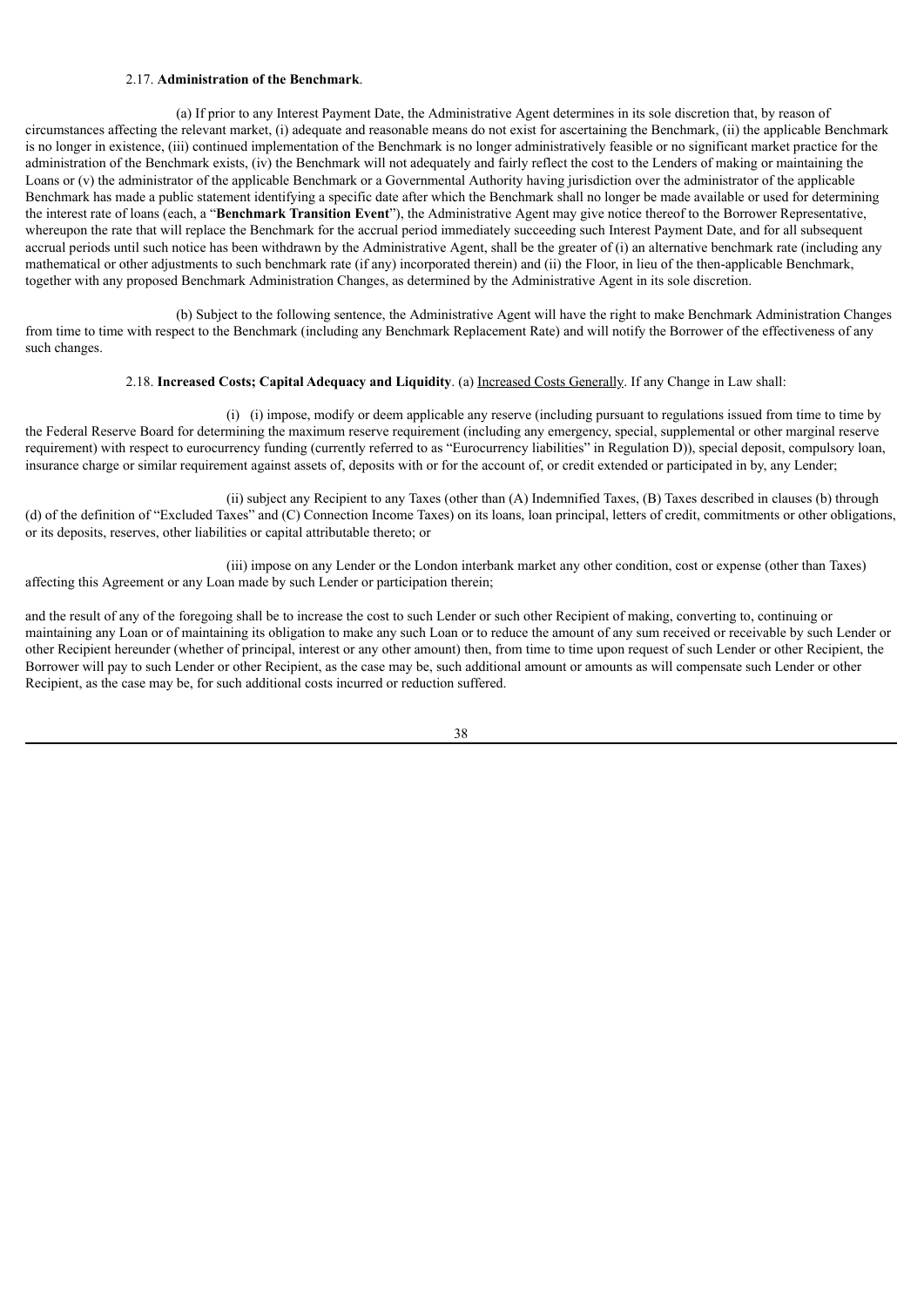(b) Capital and Liquidity Requirements. If any Lender determines that any Change in Law affecting such Lender or any lending office of such Lender or such Lender's holding company, if any, regarding capital or liquidity requirements, has had or would have the effect of reducing the rate of return on such Lender's capital or on the capital of such Lender's holding company, if any, as a consequence of this Agreement, the Commitments of such Lender or the Loans made by such Lender to a level below that which such Lender or such Lender's holding company could have achieved but for such Change in Law (taking into consideration such Lender's policies and the policies of such Lender's holding company with respect to capital adequacy or liquidity), then from time to time upon request of such Lender, the Borrower will pay to such Lender such additional amount or amounts as will compensate such Lender or such Lender's holding company for any such reduction suffered.

(c) Certificates for Reimbursement. A certificate of a Lender setting forth the amount or amounts necessary to compensate such Lender or its holding company, as the case may be, as specified in Section 2.18(a) or 2.18(b) and delivered to the Borrower (with a copy to the Administrative Agent), shall be conclusive absent manifest error. The Borrower shall pay such Lender, as the case may be, the amount shown as due on any such certificate within 30 days after receipt thereof.

(d) Delay in Requests. Failure or delay on the part of any Lender to demand compensation pursuant to this Section 2.18 shall not constitute a waiver of such Lender's right to demand such compensation; provided that the Borrower shall not be required to compensate a Lender pursuant to this Section 2.18 for any increased costs incurred or reductions suffered more than 120 days prior to the date that such Lender, as the case may be, notifies the Borrower of the Change in Law giving rise to such increased costs or reductions, and of such Lender's intention to claim compensation therefor (except that, if the Change in Law giving rise to such increased costs or reductions is retroactive, then the 120-day period referred to above shall be extended to include the period of retroactive effect thereof).

(e) Certain Limitations. Notwithstanding any other provision of this Section to the contrary, no Lender shall request, or be entitled to receive, any compensation pursuant to this Section unless it shall be the general policy or practice of such Lender to seek compensation in similar circumstances under comparable provisions of other credit agreements, if any.

### 2.19. **Taxes; Withholding, Etc.**

(a) Payments Free of Taxes. Any and all payments by or on account of any obligation of any Credit Party under any Credit Document shall be made without deduction or withholding for any Taxes, except as required by applicable law. If any applicable law (as determined in the good faith discretion of an applicable withholding agent) requires the deduction or withholding of any Tax from any such payment by a withholding agent, then the applicable withholding agent shall be entitled to make such deduction or withholding and shall timely pay the full amount deducted or withheld to the relevant Governmental Authority in accordance with applicable law and, if such Tax is an Indemnified Tax, then the sum payable by the applicable Credit Party shall be increased as necessary so that after such deduction or withholding has been made (including such deductions and withholdings applicable to additional sums payable under this Section 2.19) the applicable Recipient receives an amount equal to the sum it would have received had no such deduction or withholding been made.

(b) Payment of Other Taxes by the Credit Parties. Each Credit Party shall timely pay to the relevant Governmental Authority in accordance with applicable law, or at the option of the Administrative Agent timely reimburse it for the payment of, any Other Taxes.

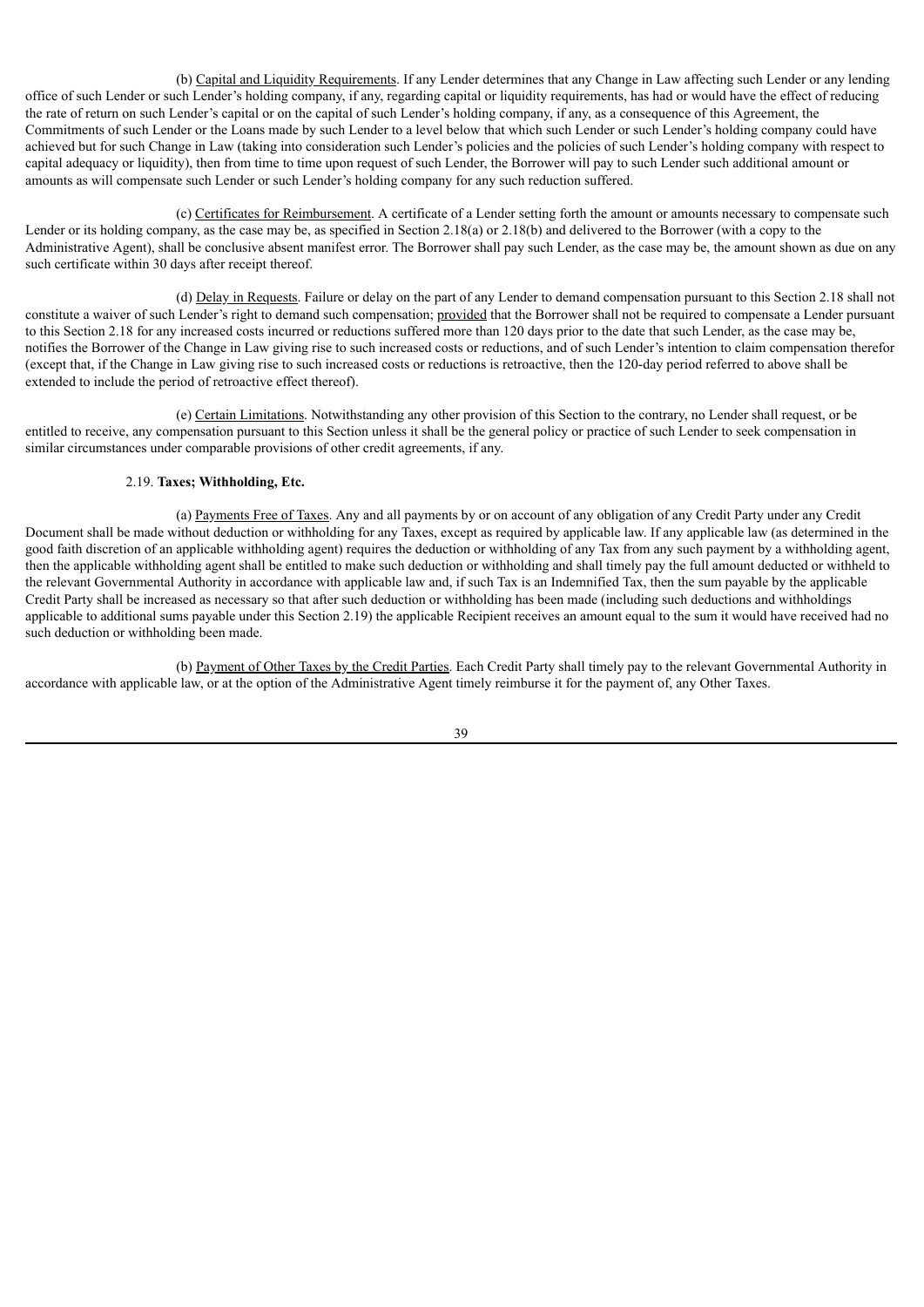(c) Indemnification by the Credit Parties. The Credit Parties shall jointly and severally indemnify each Recipient, within 30 days after written demand therefor, for the full amount of any Indemnified Taxes (including Indemnified Taxes imposed or asserted on or attributable to amounts payable under this Section 2.19) payable or paid by such Recipient or required to be withheld or deducted from a payment to such Recipient and any reasonable expenses arising therefrom or with respect thereto, whether or not such Indemnified Taxes were correctly or legally imposed or asserted by the relevant Governmental Authority. A certificate as to the amount of such payment or liability delivered to the Borrower by a Lender (with a copy to the Administrative Agent), or by the Administrative Agent on its own behalf (including in its capacity as the Collateral Agent) or on behalf of a Lender, shall be conclusive absent manifest error.

(d) Indemnification by the Lenders. Each Lender shall severally indemnify the Administrative Agent, within 30 days after demand therefor, for (i) any Indemnified Taxes attributable to such Lender (but only to the extent that no Credit Party has already indemnified the Administrative Agent for such Indemnified Taxes and without limiting the obligation of the Credit Parties to do so), (ii) any Taxes attributable to such Lender's failure to comply with the provisions of Section 10.6(g) relating to the maintenance of a Participant Register and (iii) any Excluded Taxes attributable to such Lender, in each case, that are payable or paid by the Administrative Agent in connection with any Credit Document, and any reasonable expenses arising therefrom or with respect thereto, whether or not such Taxes were correctly or legally imposed or asserted by the relevant Governmental Authority. A certificate as to the amount of such payment or liability delivered to any Lender by the Administrative Agent shall be conclusive absent manifest error. Each Lender hereby authorizes the Administrative Agent to set-off and apply any and all amounts at any time owing to such Lender under any Credit Document or otherwise payable by the Administrative Agent to the Lender from any other source against any amount due to the Administrative Agent under this Section 2.19(d).

(e) Evidence of Payments. As soon as practicable after any payment of Taxes by any Credit Party to a Governmental Authority pursuant to this Section 2.19, such Credit Party shall deliver to the Administrative Agent the original or a certified copy of a receipt issued by such Governmental Authority evidencing such payment, a copy of the return reporting such payment or other evidence of such payment reasonably satisfactory to the Administrative Agent or the relevant Lender, as applicable.

(f) Status of Lenders. (i) Any Lender that is entitled to an exemption from or reduction of withholding Tax with respect to payments made under any Credit Document shall deliver to the Borrower and the Administrative Agent, at the time or times reasonably requested by the Borrower or the Administrative Agent, such properly completed and executed documentation reasonably requested by the Borrower or the Administrative Agent as will permit such payments to be made without withholding or at a reduced rate of withholding. In addition, any Lender, if reasonably requested by the Borrower or the Administrative Agent, shall deliver such other documentation prescribed by applicable law or reasonably requested by the Borrower or the Administrative Agent as will enable the Borrower or the Administrative Agent to determine whether or not such Lender is subject to backup withholding or information reporting requirements. Notwithstanding anything to the contrary in the preceding two sentences, the completion, execution and submission of such documentation (other than such documentation set forth in Section 2.19(f)(ii)(A), (ii)(B) and (ii)(D) below) shall not be required if in the Lender's judgment such completion, execution or submission would subject such Lender to any material unreimbursed cost or expense or would materially prejudice the legal or commercial position of such Lender.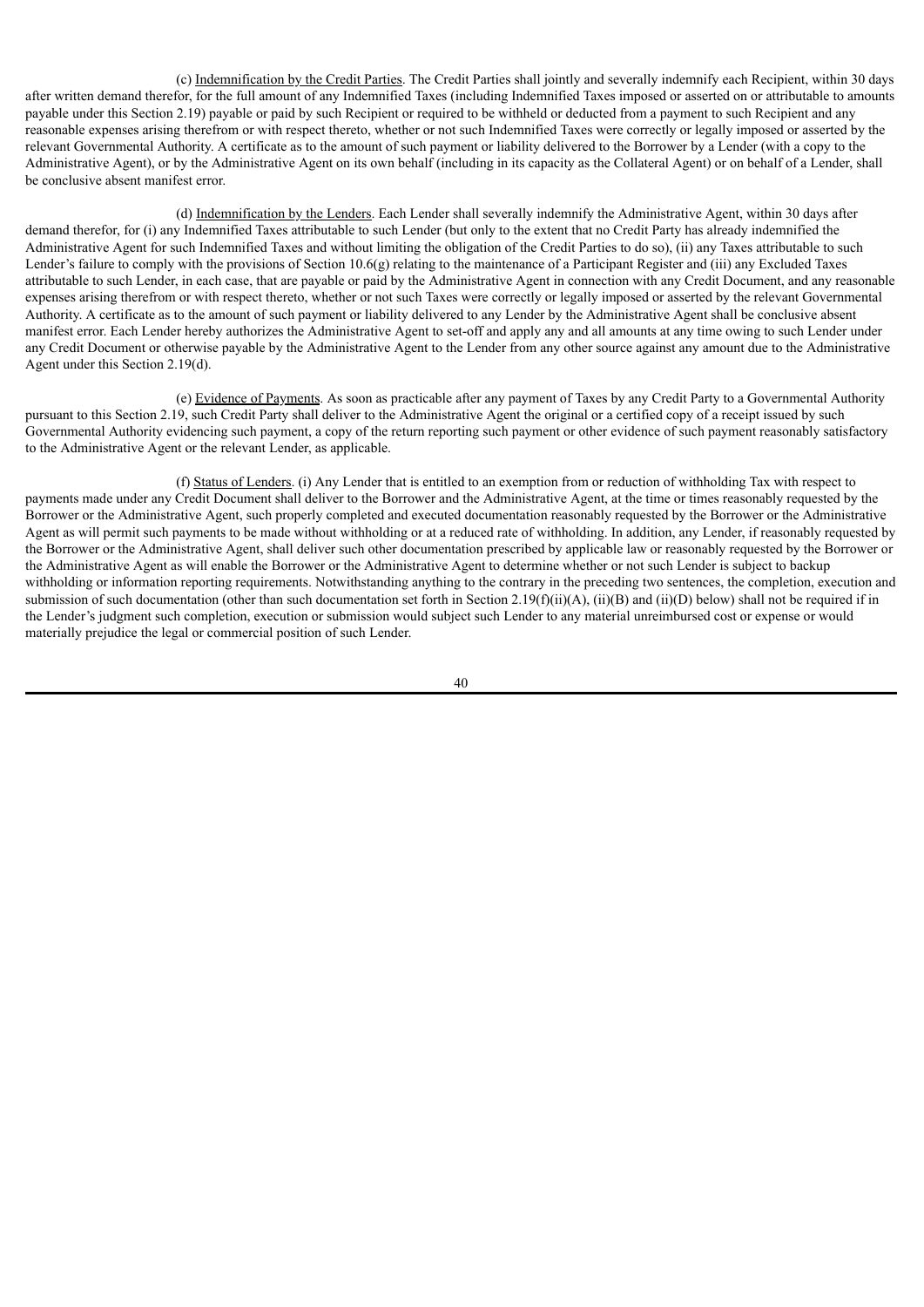(ii) Without limiting the generality of the foregoing:

(A) Any Lender that is a U.S. Person shall deliver to the Borrower and the Administrative Agent on or prior to the date on which such Lender becomes a Lender under this Agreement (and from time to time thereafter upon the reasonable request of the Borrower or the Administrative Agent), executed copies of IRS Form W-9 certifying that such Lender is exempt from U.S. federal backup withholding tax.

(B) Any Foreign Lender shall, to the extent it is legally entitled to do so, deliver to the Borrower and the Administrative Agent (in such number of copies as shall be requested by the recipient) on or prior to the date on which such Foreign Lender becomes a Lender under this Agreement (and from time to time thereafter upon the reasonable request of the Borrower or the Administrative Agent), whichever of the following is applicable:

(1) in the case of a Foreign Lender claiming the benefits of an income tax treaty to which the United States is a party (x) with respect to payments of interest under any Credit Document, executed copies of IRS Form W-8BEN or W-8BEN-E, as applicable, establishing an exemption from, or reduction of, U.S. federal withholding Tax pursuant to the "interest" article of such tax treaty and (y) with respect to any other applicable payments under any Credit Document, IRS Form W-8BEN or W-8BEN-E, as applicable, establishing an exemption from, or reduction of, US federal withholding Tax pursuant to the "business profits" or "other income" article of such tax treaty;

### (2) executed copies of IRS Form W-8ECI;

(3) in the case of a Foreign Lender claiming the benefits of the exemption for portfolio interest under Section 881(c) of the Internal Revenue Code, (x) a certificate substantially in the form of **Exhibit G-1** to the effect that such Foreign Lender is not a "bank" within the meaning of Section 881(c)(3)(A) of the Internal Revenue Code, a "10 percent shareholder" of the Borrower within the meaning of Section  $881(c)(3)(B)$  of the Internal Revenue Code, or a "controlled foreign corporation" described in Section  $881(c)(3)(C)$  of the Internal Revenue Code (a "**U.S. Tax Compliance Certificate**") and (y) executed copies of IRS Form W-8BEN or W-8BEN-E, as applicable; or

(4) to the extent a Foreign Lender is not the beneficial owner, executed copies of IRS Form W-8IMY, accompanied by IRS Form W-8ECI, IRS Form W-8BEN or W-8BEN-E, as applicable, a U.S. Tax Compliance Certificate substantially in the form of **Exhibit G-2** or **Exhibit G-3**, IRS Form W-9, and/or other certification documents from each beneficial owner, as applicable; provided that if the Foreign Lender is a partnership and one or more direct or indirect partners of such Foreign Lender are claiming the portfolio interest exemption, such Foreign Lender may provide a U.S. Tax Compliance Certificate substantially in the form of **Exhibit G-4** on behalf of each such direct and indirect partner.

(C) Any Foreign Lender shall, to the extent it is legally entitled to do so, deliver to the Borrower and the Administrative Agent (in such number of copies as shall be requested by the recipient) on or prior to the date on which such Foreign Lender becomes a Lender under this Agreement (and from time to time thereafter upon the reasonable request of the Borrower or the Administrative Agent), executed copies of any other form prescribed by applicable law as a basis for claiming exemption from or a reduction in US federal withholding Tax, duly completed, together with such supplementary documentation as may be prescribed by applicable law to permit the Borrower or the Administrative Agent to determine the withholding or deduction required to be made.

(D) If a payment made to a Lender under any Credit Document would be subject to U.S. federal withholding Tax imposed by FATCA if such Lender were to fail to comply with the applicable reporting requirements of FATCA (including those contained in Section 1471(b) or 1472(b) of the Internal Revenue Code, as applicable), such Lender shall deliver to the Borrower and the Administrative Agent at the time or times prescribed by law and at such time or times reasonably requested by the Borrower or the Administrative Agent such documentation prescribed by applicable law (including as prescribed by Section  $1471(b)(3)(C)(i)$  of the Internal Revenue Code) and such additional documentation reasonably requested by the Borrower or the Administrative Agent as may be necessary for the Borrower and the Administrative Agent to comply with their obligations under FATCA and to determine that such Lender has complied with such Lender's obligations under FATCA or to determine the amount to deduct and withhold from such payment. Solely for purposes of this clause (D), "FATCA" shall include any amendments made to FATCA after the date of this Agreement. For purposes of this Section 2.19, the term "applicable law" includes FATCA.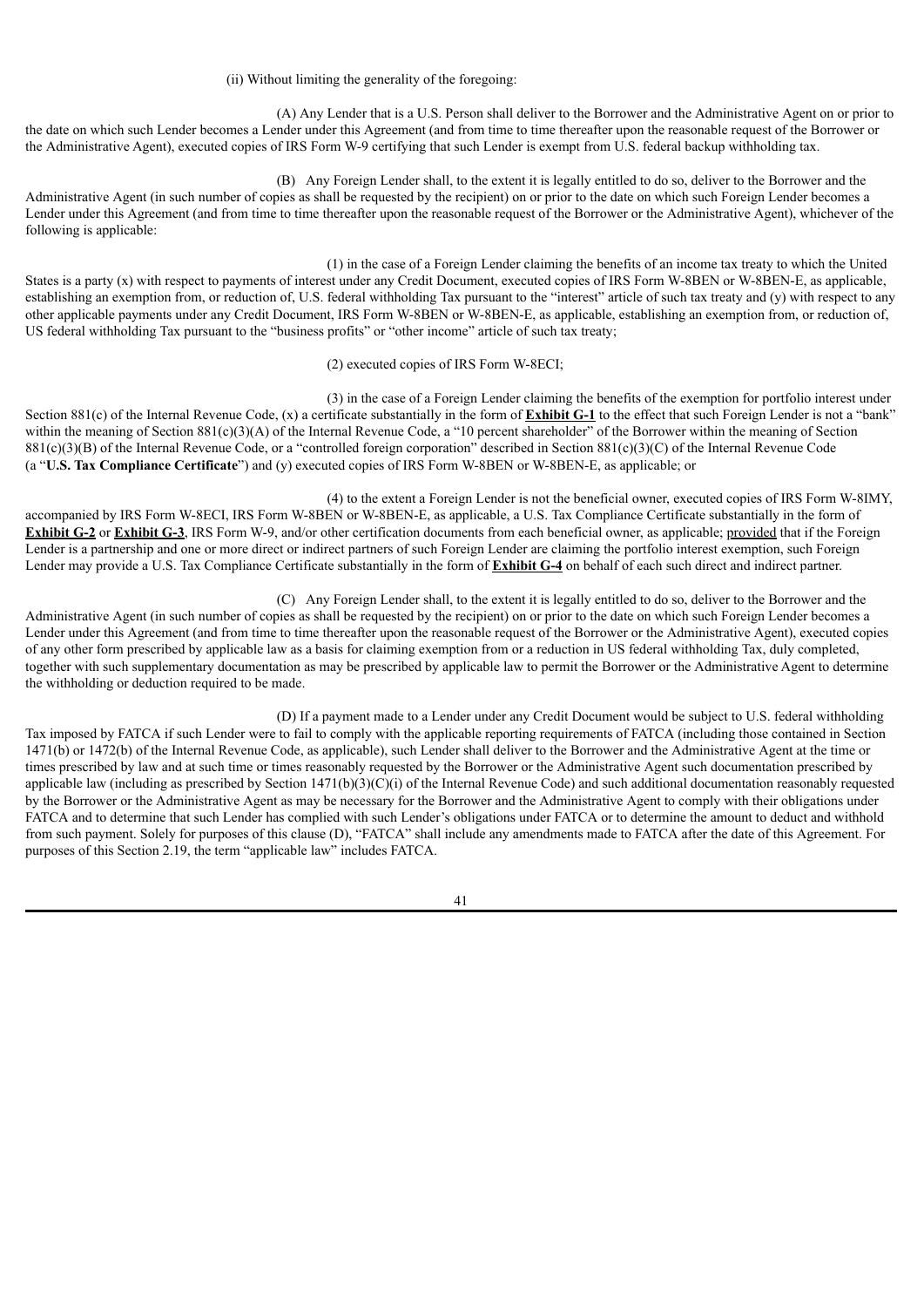(iii) Each Lender agrees that if any form or certification it previously delivered expires or becomes obsolete or inaccurate in any respect, it shall update such form or certification or promptly notify the Borrower and the Administrative Agent in writing of its legal inability to do so.

(g) Treatment of Certain Refunds. If any party determines, in its sole discretion exercised in good faith, that it has received a refund of any Taxes as to which it has been indemnified pursuant to this Section 2.19 (including by the payment of additional amounts pursuant to this Section 2.19), it shall pay to the indemnifying party an amount equal to such refund (but only to the extent of indemnity payments made under this Section 2.19 with respect to the Taxes giving rise to such refund), net of all out-of-pocket expenses (including Taxes) of such indemnified party and without interest (other than any interest paid by the relevant Governmental Authority with respect to such refund). Such indemnifying party, upon the request of such indemnified party, shall repay to such indemnified party the amount paid over pursuant to this Section  $2.19(g)$  (plus any penalties, interest or other charges imposed by the relevant Governmental Authority) in the event that such indemnified party is required to repay such refund to such Governmental Authority. Notwithstanding anything to the contrary in this Section 2.19(g), in no event will the indemnified party be required to pay any amount to an indemnifying party pursuant to this Section 2.19(g) the payment of which would place the indemnified party in a less favorable net after-Tax position than the indemnified party would have been in if the Tax subject to indemnification and giving rise to such refund had not been deducted, withheld or otherwise imposed and the indemnification payments or additional amounts giving rise to such refund had never been paid. This Section 2.19(g) shall not be construed to require any indemnified party to make available its Tax returns (or any other information relating to its Taxes that it deems confidential) to the indemnifying party or any other Person.

(h) Survival. Each party's obligations under this Section 2.19 shall survive the resignation or replacement of the Administrative Agent or any assignment of rights by, or the replacement of, a Lender, the termination of the Commitments and the repayment, satisfaction or discharge of all obligations under any Credit Document.

2.20. **Obligation to Mitigate**. If any Lender requests compensation under Section 2.18, or if the Borrower is required to pay any Indemnified Taxes or additional amount to any Lender or to any Governmental Authority for the account of any Lender pursuant to Section 2.19, then such Lender shall (at the request of the Borrower) use reasonable efforts to designate a different lending office for funding or booking its Loans hereunder or to assign and delegate its rights and obligations hereunder to another of its offices, branches or Affiliates if, in the judgment of such Lender, such designation or assignment and delegation (a) would eliminate or reduce amounts payable pursuant to Section 2.18 or 2.19, as the case may be, in the future and (b) would not subject such Lender to any unreimbursed cost or expense and would not otherwise be disadvantageous to such Lender. The Borrower hereby agrees to pay all reasonable costs and expenses incurred by any Lender in connection with any such designation or assignment and delegation.

2.21. **Defaulting Lenders**. (a) Defaulting Lender Adjustments. Notwithstanding anything to the contrary contained in this Agreement, if any Lender becomes a Defaulting Lender, then, until such time as such Lender is no longer a Defaulting Lender, to the extent permitted by applicable law:

(i) Defaulting Lender Waterfall. Any payment of principal, interest, fees or other amounts received by the Administrative Agent for the account of such Defaulting Lender (whether voluntary or mandatory, at maturity, pursuant to Section 8 or otherwise) or received by the Administrative Agent from a Defaulting Lender pursuant to Section 10.4 shall be applied at such time or times as may be determined by the Administrative Agent as follows: *first*, to the payment of any amounts owing by such Defaulting Lender to the Administrative Agent or the Collateral Agent under the Credit Documents; *second*, as the Borrower may request (so long as no Default or Event of Default shall have occurred and be continuing), to the funding of any Loan in respect of which such Defaulting Lender has failed to fund its portion thereof as required by this Agreement, as determined by the Administrative Agent; *third*, if so determined by the Administrative Agent and the Borrower, to be held in a deposit account and released pro rata in order to satisfy such Defaulting Lender's potential future funding obligations with respect to Loans under this Agreement; *fourth*, to the payment of any amounts owing to the Borrower as a result of any judgment of a court of competent jurisdiction obtained by the Borrower against such Defaulting Lender as a result of such Defaulting Lender's breach of its obligations under this Agreement; and *fifth*, to such Defaulting Lender or as otherwise directed by a court of competent jurisdiction. Any payments, prepayments or other amounts paid or payable to a Defaulting Lender that are applied (or held) to pay amounts owed by a Defaulting Lender or to post Cash Collateral pursuant to this Section 2.21(a)(i) shall be deemed paid to and redirected by such Defaulting Lender, and each Lender irrevocably consents hereto.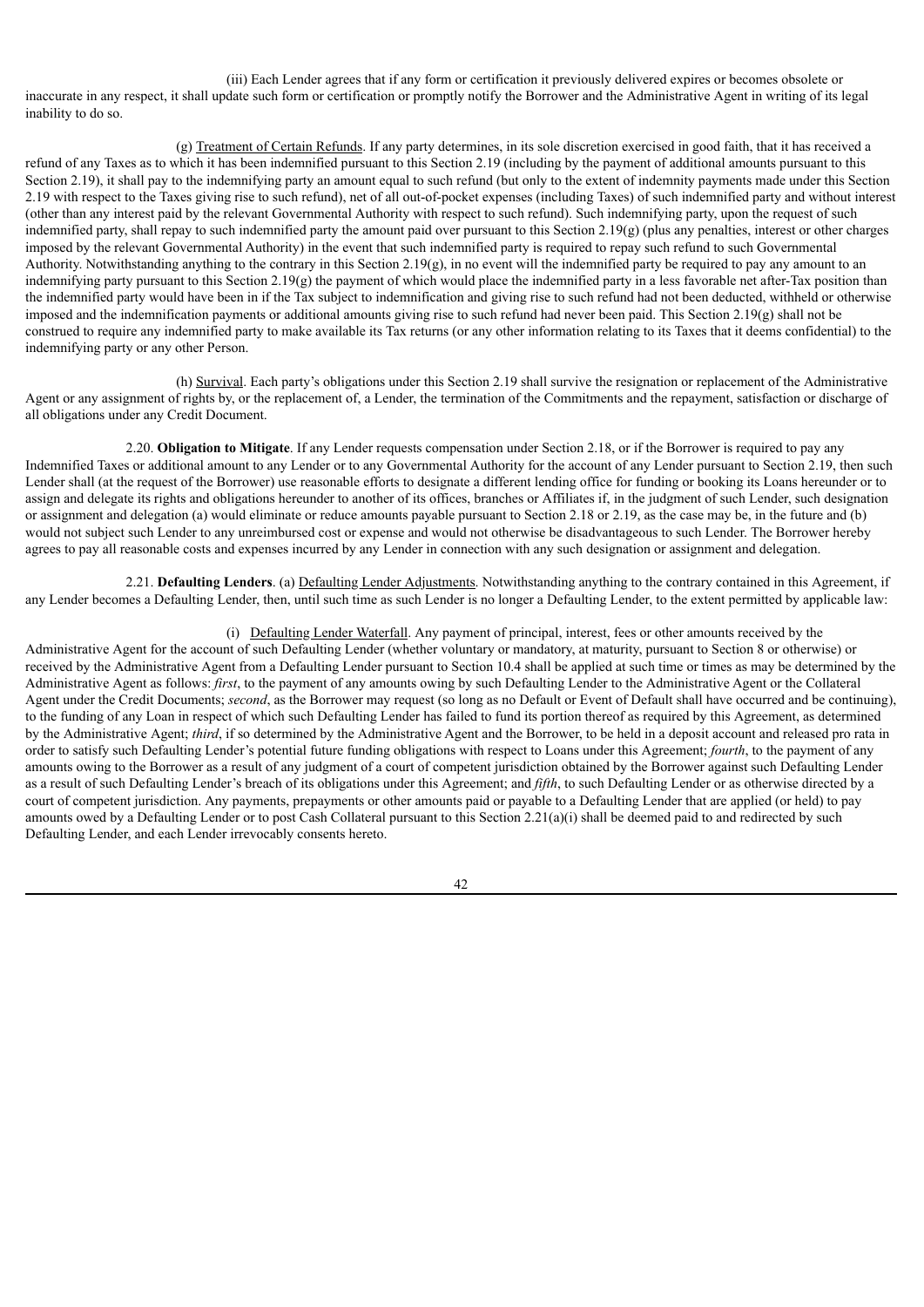(ii) Participation as Requisite Lender. The Commitments and Loans of such Defaulting Lender shall not be included in determining whether the Requisite Lenders or any other requisite Lenders have taken or may take any action hereunder or under any other Credit Document (including any consent to any amendment, waiver or other modification pursuant to Section 10.5); provided that any amendment, waiver or other modification that under clauses (i), (ii), (iii), (iv), (v) or (vi) of Section 10.5(b) requires the consent of all Lenders affected thereby shall require the consent of such Defaulting Lender in accordance with the terms thereof.

(b) Defaulting Lender Cure. If the Borrower and the Administrative Agent agree in writing that a Lender is no longer a Defaulting Lender, the Administrative Agent will so notify the parties hereto, whereupon as of the effective date specified in such notice and subject to any conditions set forth therein, such Lender will, to the extent applicable, purchase at par that portion of outstanding Loans of the other Lenders or take such other actions as the Administrative Agent may determine to be necessary to cause the Loans to be held by the Lenders in accordance with their respective applicable Pro Rata Shares, whereupon such Lender will cease to be a Defaulting Lender; provided that no adjustments will be made retroactively with respect to fees accrued or payments made by or on behalf of the Borrower while such Lender was a Defaulting Lender.

2.22. **Replacement of Lenders**. If (a) any Lender requests compensation under Section 2.18, (b) the Borrower is required to pay any Indemnified Taxes or additional amount to any Lender or any Governmental Authority for the account of any Lender pursuant to Section 2.19 or (c) any Lender fails to consent to a proposed waiver, amendment or other modification of any Credit Document, or to any departure of any Credit Party therefrom, that under Section 10.5 requires the consent of all the Lenders (or all the affected Lenders or all the Lenders) and with respect to which the Requisite Lenders shall have granted their consent, in each case of immediately preceding clauses (a), (b) and (c), solely so long as such Lender has declined or is unable to designate a different lending or issuing office in accordance with this Agreement, then the Administrative Agent may, at Borrower's sole expense, upon notice to such Lender and the Borrower Representative, require such Lender to assign and delegate, without recourse (in accordance with and subject to the restrictions contained in Section 10.6, including the consent requirements set forth therein), all its interests, rights and obligations under this Agreement and the other Credit Documents (other than existing rights to payment under Sections 2.18, 2.19 and 2.24) (or, in the case of any such assignment and delegation resulting from a failure to provide a consent, all such interests, rights and obligations under this Agreement and the other Credit Documents as a Lender) to an Eligible Assignee that shall assume such obligations (which may be another Lender, if a Lender accepts such assignment and delegation); provided that (i) the Borrower shall have caused to be paid to the Administrative Agent the registration and processing fee referred to in Section 10.6(d), (ii) such Lender shall have received payment of an amount equal to the outstanding principal of its Loans, accrued interest thereon and accrued fees and all other amounts payable to it hereunder, (iii) such assignment and delegation does not conflict with applicable law, (iv) in the case of any such assignment and delegation resulting from a claim for compensation under Section 2.18 or payments required to be made pursuant to Section 2.19, such assignment will result in a reduction in such compensation or payments thereafter and (v) in the case of any such assignment and delegation resulting from the failure to provide a consent, the assignee shall have given such consent. A Lender shall not be required to make any such assignment and delegation if, prior thereto, as a result of a waiver or consent by such Lender or otherwise, the circumstances entitling the Borrower to require such assignment and delegation have ceased to apply. Each party hereto agrees that an assignment and delegation required pursuant to this Section 2.22 may be effected pursuant to an Assignment Agreement executed by the Borrower, the Administrative Agent and the assignee and that the Lender required to make such assignment and delegation need not be a party thereto.

2.23. **Release**. Each of the Borrower and the Guarantors hereby acknowledge effective upon entry of the Final Order, and subject to the terms thereof, that the Borrower, the Guarantors and any of their Subsidiaries have no defense, counterclaim, offset, recoupment, claim or demand of any kind or nature whatsoever that can be asserted to reduce or eliminate all of any part of the Borrower's, the Guarantors' or their respective Subsidiaries' liability to repay the Administrative Agent or any Lender as provided in this Agreement or to seek affirmative relief or damages of any kind or nature from the Administrative Agent or any Lender. Upon entry of the Final Order, the Borrower and the Guarantors, each in their own right and on behalf of their bankruptcy estates, and on behalf of all their successors, assigns, Subsidiaries and any Affiliates and any Person acting for and on behalf of, or claiming through them, (collectively, the "Releasing Parties"), hereby fully, finally and forever release and discharge the Administrative Agent and Lenders and all of Administrative Agent's and Lenders' officers, directors, servants, agents, attorneys, assigns, heirs, parents, subsidiaries, and each Person acting for or on behalf of any of them, each solely in their capacity as such (collectively, the "Released DIP Parties") of and from any and all actions, causes of action, demands, suits, claims, liabilities, Liens, lawsuits, adverse consequences, amounts paid in settlement, costs, damages, debts, deficiencies, diminution in value, disbursements, expenses, losses and other obligations of any kind or nature whatsoever, in each case, existing at the time of entry of the Final Order, whether in law, equity or otherwise (including, without limitation, those arising under sections 541 through 550 of the Bankruptcy Code and interest or other carrying costs, penalties, legal, accounting and other professional fees and expenses, and incidental, consequential and punitive damages payable to third parties), directly or indirectly arising out of, connected with or relating to this Agreement, the Interim Order, the Final Order and the transactions contemplated hereby, and all other agreements, certificates, instruments and other documents and statements (whether written or oral) related to any of the foregoing.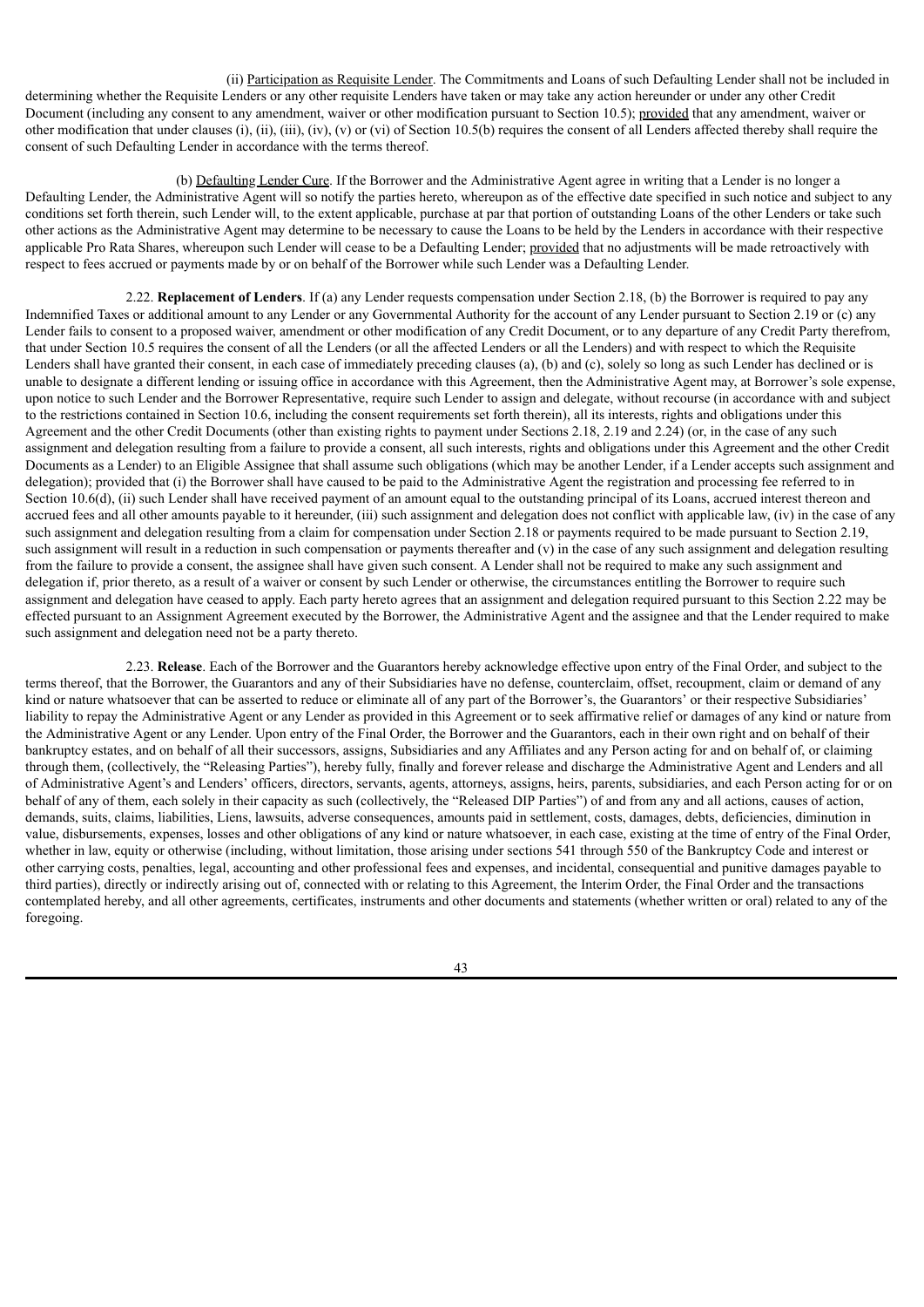2.24. **Compensation for Losses**. In the event of (a) the payment of any principal of any Term SOFR Loan other than on the last day of the Interest Period applicable thereto (including as a result of an Event of Default), (b) the conversion of any Term SOFR Loan other than on the last day of the Interest Period applicable thereto (including as a result of an Event of Default), (c) the failure to borrow, convert, continue or prepay any Term SOFR Loan on the date specified in any notice delivered pursuant hereto, or (d) the assignment of any Term SOFR Loan other than on the last day of the Interest Period applicable thereto as a result of a request by the Borrower pursuant to Section 2.20, then, in any such event, the Borrower shall compensate each Lender for any loss, cost and expense attributable to such event, including any loss, cost or expense arising from the liquidation or redeployment of funds or from any fees payable. A certificate of any Lender setting forth any amount or amounts that such Lender is entitled to receive pursuant to this Section shall be delivered to the Borrower and shall be conclusive absent manifest error. The Borrower shall pay such Lender the amount shown as due on any such certificate within thirty (30) days after receipt thereof.

## 2.25. **[Reserved]**.

### 2.26. **Collateral; Guarantees.**

(a) Priority and Liens. The parties hereto acknowledge and agree that, upon entry of the Interim Order (and when entered, the Final Order) and the delivery and execution of this Agreement, the Obligations shall at all times be secured and perfected pursuant to, and have the superpriority claims and Liens in all of the DIP Collateral (as defined in the applicable Order), but in any case, excluding any Excluded Assets, now existing or hereafter acquired, as set forth in the Orders and herein.

(b) Payment of Obligations. Subject to the Orders, on the Termination Date, the Lenders shall be entitled to immediate payment of all Obligations without further application to, or order of, the Bankruptcy Court.

(c) No Discharge; Survival of Claims. Each Debtor agrees that, unless otherwise agreed to by the Administrative Agent (at the direction of the Requisite Lenders) (a) any Confirmation Order entered in the Cases shall not discharge or otherwise affect in any way any of the Obligations, other than after or upon the payment in full in cash to the Secured Parties of all Obligations and termination of the Commitments on or before the effective date of an Approved Plan and (b) to the extent the Obligations are not satisfied in full, (i) the Obligations shall not be discharged by the entry of a Confirmation Order (and each Debtor, pursuant to Section 1141(d)(4) of the Bankruptcy Code, hereby waives any such discharge) and (ii) the Superpriority Claim granted to the Agents and the Secured Parties pursuant to the Orders and the Liens granted to the Collateral Agent pursuant to the Orders shall not be affected in any manner by the entry of a Confirmation Order.

(d) Perfection and Protection of Security Interests and Liens; Insurance Premiums. Each Debtor will from time to time deliver to the Agents all financing statements, amendments, assignments and continuation statements, extension agreements and other documents, properly completed and executed (and acknowledged when required) by each Debtor in form and substance satisfactory to the Agents in their reasonable discretion, in each case, which the Agents request for the purpose of confirming or protecting its lien and security interest in Collateral for the purpose of securing the Obligations. Each Credit Party hereby confirms and acknowledges that, pursuant to the Interim Order (and, when entered, the Final Order), the Liens in favor of the Collateral Agent on behalf of and for the benefit of the Secured Parties in all of the Collateral shall be created and perfected, to the maximum extent permitted by law, without the execution or the recordation or filing in any land records or filing offices of, any assignment, security agreements, mortgages, springing control agreements (other than the Delayed Draw Premium Reserve Account), pledge agreements, financing statements or other similar documents, or the possession or control by the Collateral Agent of, or over, any Collateral, as set forth in the Interim Order (and, when entered, the Final Order). Each Credit Party authorizes the Collateral Agent (and its counsel and agents) to file or record, at any time and from time to time, financing statements and other filing or recording documents or instruments, and any amendments, continuations or terminations thereof, with respect to the Collateral, without notice to any Credit Party and without the signature of such Credit Party (unless such signature is required by applicable Law), in such form and in such offices as the Collateral Agent determines in its reasonable discretion is necessary or appropriate to perfect or protect, or continue to perfect or protect, the security interests of the Collateral Agent created under the Credit Documents. Each Credit Party authorizes the Collateral Agent to use the collateral description "all personal property", "all assets", "all assets of the debtor, whether now owned or existing or at any time hereafter acquired or arising and wheresoever located, and all proceeds and products thereof" or words of similar effect, or as being of an equal or lesser scope, or with greater detail, all in the Collateral Agent's discretion, regardless of whether any particular asset comprised in the Collateral falls within the scope of Article 9 of the UCC, in any such financing statements. Each Credit Party hereby ratifies and authorizes the filing by the Collateral Agent (and its counsel and agents) of any financing statement with respect to the Collateral made prior to the date hereof.

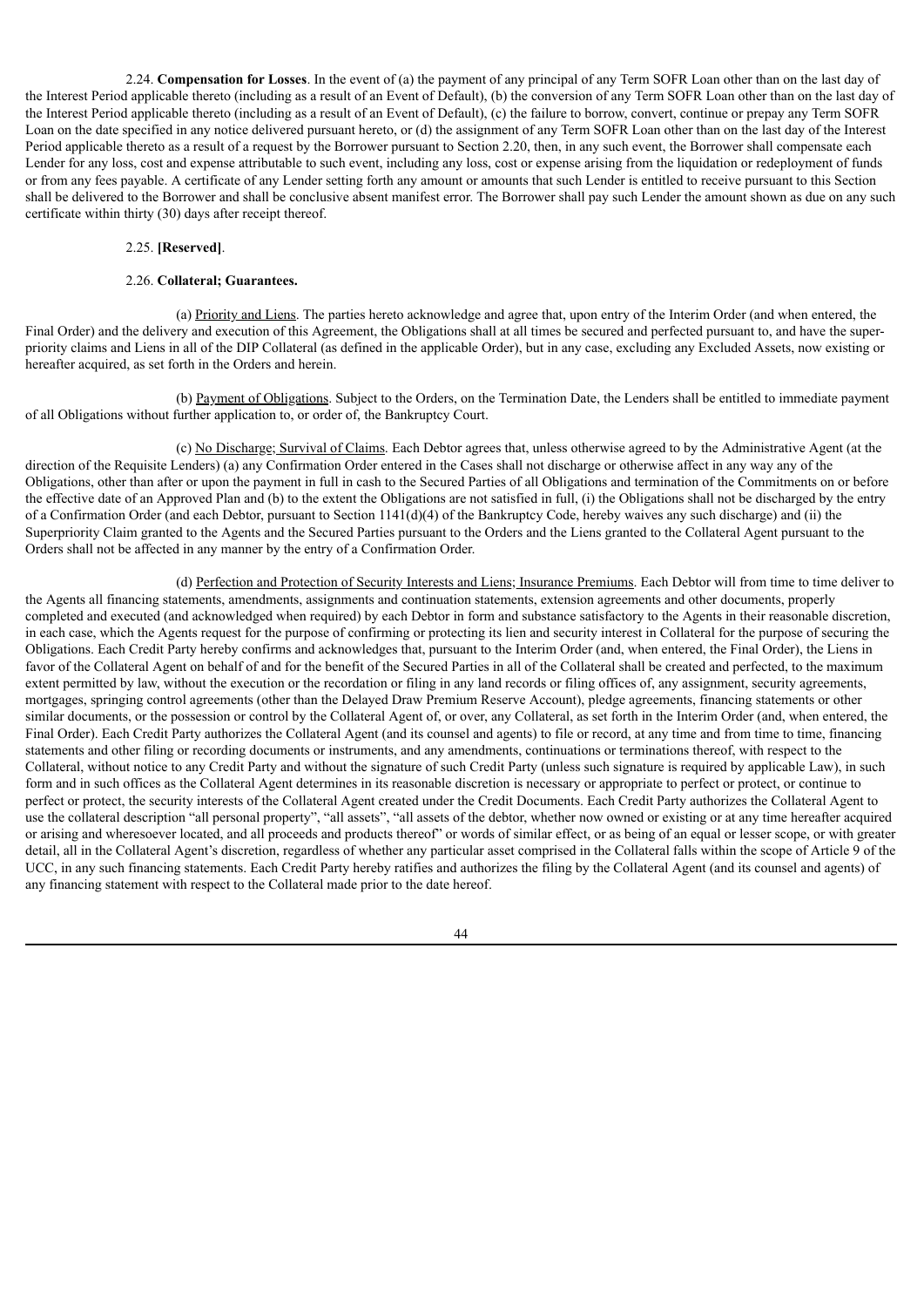(e) Offset. Subject to the terms and conditions set forth in the applicable Order, in addition to any other rights and remedies of the Lenders upon the occurrence and during the continuation of any Events of Default and subject to the Enforcement Notice Period, each Lender is authorized to set-off and apply, without notice to any Debtor (other than as required in the applicable Order) (i) any and all monies, securities or other property (and the proceeds therefrom) of any Debtor now or hereafter held or received by or in transit to such Lender from or for the account of any Debtor, whether for safekeeping, custody, pledge, transmission, collection or otherwise, any and all deposits (general or special, time or demand, provisional or final) of any Debtor with such Lender, and (ii) any other credits and claims of any Debtor at any time existing against the such Lender, including claims under certificates of deposit. During the existence of any Event of Default, but subject to the Enforcement Notice Period any Agent or any Lender is hereby authorized to foreclose upon, offset, appropriate, and apply, at any time and from time to time, without notice to any Debtor, any and all items hereinabove referred to against the Obligations then due and payable.

(f) Value. The direct or indirect value of the consideration received and to be received by each Guarantor (if any) in connection herewith is reasonably worth at least as much as the liability and obligations of each Guarantor hereunder (if any) and under the other Credit Documents, and the incurrence of such liability and obligations in return for such consideration may reasonably be expected to benefit each Guarantor, directly or indirectly.

(g) Collateral. Upon the entry of, and subject to, the Interim Order (and, when entered, the Final Order), all Obligations of the Debtors to the Lenders under the Credit Documents, including all Loans made under the DIP Facility, shall, subject to the Carve-Out and Liens of the type described in Sections 6.2(e), (f) and (j), at all times:

Case;

(i) pursuant to Bankruptcy Code section  $364(c)(1)$ , be entitled to joint and several Superpriority Claim status in the

(ii) pursuant to Bankruptcy Code section  $364(c)(2)$ , be secured by a perfected first priority Lien on the Collateral to the extent that such Collateral is not subject to valid, perfected and non-avoidable Liens as of the Petition Date or Liens that were in existence immediately prior to the Petition Date that become perfected subsequent to the Petition Date as permitted by Section 546(b) of the Bankruptcy Code, including, subject to the entry of the Final Order, the Avoidance Action Proceeds;

(iii) pursuant to Bankruptcy Code section  $364(c)(3)$ , be secured by a perfected junior lien on all assets of the Debtors, to the extent that such assets are subject to a valid, perfected and non-avoidable Liens as of the Petition Date or Liens that were in existence immediately prior to the Petition Date that are perfected as permitted by Section 546(b) of the Bankruptcy Code (in each case, other than (x) Liens securing Indebtedness permitted by Section 6.1(c) and (y) Excluded Assets); and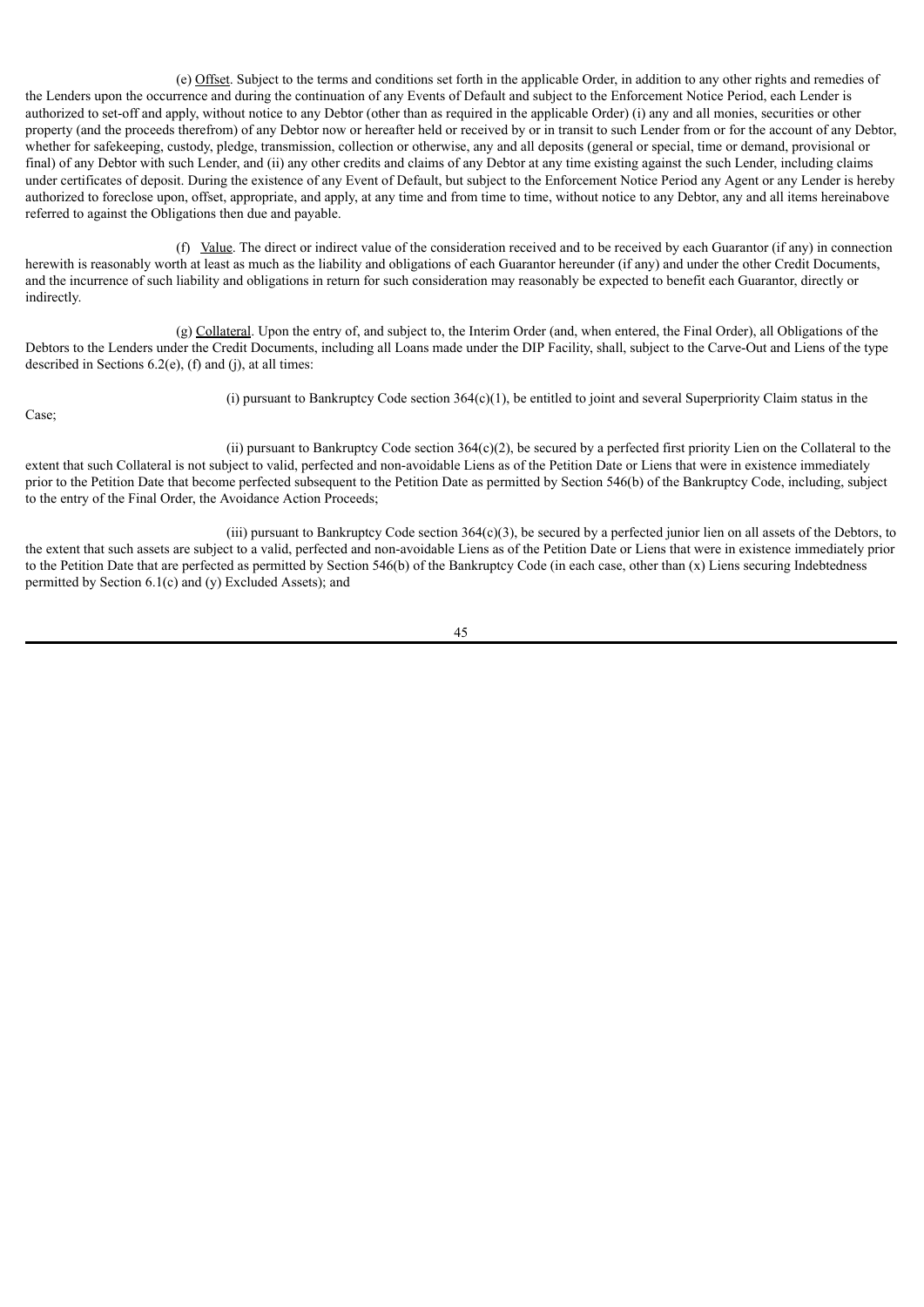(iv) pursuant to Bankruptcy Code section 364(d), be secured by a perfected super-priority priming Lien on all Collateral to the extent that such Collateral is subject to valid, perfected and non-avoidable liens in favor of third parties as of the commencement of the Case, including, all accounts receivable, inventory, real and personal property, plant and equipment of the Debtors, whether now existing or hereafter acquired or arising, that secure Indebtedness permitted by Section 6.1(c).

## **SECTION 3. CONDITIONS PRECEDENT**

3.1. **Closing Date**. This Agreement and the obligation of each Lender to make any Credit Extension shall not become effective until the date on which each of the following conditions shall be satisfied (or waived in accordance with Section 10.5):

(a) Credit Agreement. The Administrative Agent shall have received from the Borrower and each other party hereto a counterpart of this Agreement signed on behalf of such party.

(b) Organizational Documents; Incumbency. The Administrative Agent and the Lenders shall have received, in respect of the Borrower and any Guarantor, a certificate of such Person, dated the Closing Date, and executed by the secretary or an assistant secretary or manager of such Person, attaching (i) a copy of each Organizational Document of such Person, which shall be certified as of the Closing Date or a recent date prior thereto by the appropriate Governmental Authority, (ii) signature and incumbency certificates of the officers/manager or general partner of such Person executing each Credit Document, (iii) resolutions of the Board of Managers, Board of Directors or similar governing body of such Person approving and authorizing the execution, delivery and performance of this Agreement and the other Credit Documents to which it is a party, certified as of the Closing Date by such secretary or assistant secretary or manager as being in full force and effect without modification or amendment, and (iv) a good standing certificate from the applicable Governmental Authority of such Person's jurisdiction of organization or incorporation, dated the Closing Date or a recent date prior thereto.

(c) Collateral Requirement. The Administrative Agent shall have received from the Borrower and each other party thereto a counterpart of the Security Agreement signed on behalf of such party and the Collateral Agent shall have been granted a first priority Lien on the Collateral. The Collateral Agent and the Lenders shall have received the results of searches of the UCC (or equivalent) filings made with respect to the Credit Parties reasonably satisfactory to the Requisite Lenders and copies of the financing statements (or similar documents) disclosed by such searches and evidence reasonably satisfactory to the Requisite Lenders that the Liens indicated by such financing statements (or similar documents) are Permitted Liens or have been, or substantially contemporaneously with the initial funding of Loans on the Closing Date will be, released.

(d) Evidence of Insurance. The Collateral Agent and the Lenders shall have received a certificate from the Borrower's insurance broker or other evidence reasonably satisfactory to the Requisite Lenders that the insurance required to be maintained pursuant to Section 5.5 is in full force and effect.

(e) Evidence of the DLP IV Credit Agreement. The Administrative Agent shall have received all documentation or information it shall request in relation to DLP IV Credit Agreement, including any amendments and notifications delivered to the lender(s) and the borrower(s) thereunder.

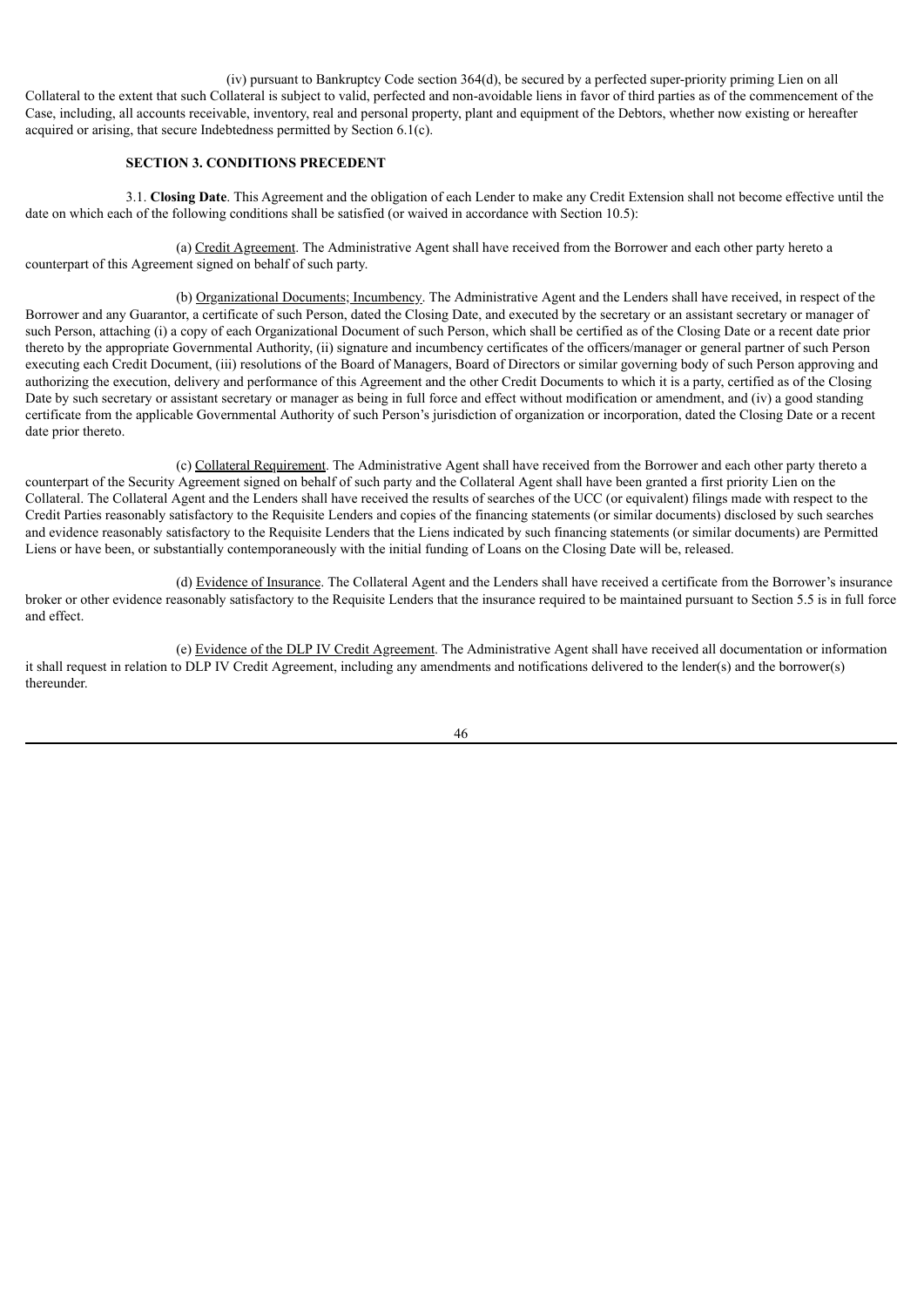(f) Fees and Expenses. The Borrower shall have paid to the Administrative Agent and the Lenders all fees and expenses (including the Closing Fee, all legal fees and expenses and recording fees) and other amounts due and payable on or prior to the Closing Date pursuant to the Credit Documents and the Administrative Agent Fee Letter. The Administrative Agent shall have received a fully executed copy of the Administrative Agent Fee Letter.

(g) Closing Date Certificate. The Administrative Agent and the Lenders shall have received the Closing Date Certificate, dated the Closing Date and signed by an Authorized Officer of the Borrower, together with all attachments thereto.

(h) PATRIOT Act. At least one (1) day prior to the Closing Date, the Lenders and the Administrative Agent shall have received all documentation and other information that the Administrative Agent and/or any Lender reasonably determines is required by bank regulatory authorities under applicable "know-your-customer" and anti-money laundering rules and regulations, including the PATRIOT Act, to the extent requested at least two (2) days prior to the Closing Date, and any Borrower that qualifies as a "legal entity customer" under the Beneficial Ownership Regulation shall deliver a Beneficial Ownership Certification in relation to such Borrower, to the extent requested at least two (2) days prior to the Closing Date.

(i) Initial DIP Budget. At least two days prior to the Closing Date, the Administrative Agent shall have received (i) the Initial DIP Budget, in form, scope and substance satisfactory to the Administrative Agent in its sole discretion and (ii) such other additional information (financial or otherwise) as may be reasonably requested by the Administrative Agent or the Requisite Lenders.

(j) Funding Notice. The Administrative Agent and the Lenders' financial advisor shall have received a fully completed and executed Funding Notice.

(k) Petition Date. The Petition Date shall have occurred, and the Borrower and each Guarantor shall be a debtor and debtor-inpossession in the Cases.

(l) Bankruptcy Related Items.

Bankruptcy Code.

(i) The Cases of any of the Debtors shall have not been dismissed or converted to cases under Chapter 7 of the

(ii) A motion, in form and substance satisfactory to the Requisite Lenders in their sole discretion, seeking approval of the DIP Facility, shall have been filed on the Petition Date.

(iii) Each "first day" order and related pleading that affects any right or duty of the Administrative Agent or any Lender, including the Cash Management Order, shall have been entered by the Bankruptcy Court and be acceptable in form and substance to the Administrative Agent in its reasonable discretion, and all other "first day" orders and related pleadings (including any motion related to cash management or any critical vendor or supplier motion) intended to be entered on or prior to the Interim Order Entry Date shall have been entered by the Bankruptcy Court.

(iv) The Debtors shall have made no payments after the Petition Date on account of any Indebtedness arising prior to the Petition Date unless such payment is made (i) in accordance with the Approved Budget, (ii) with the consent of the Requisite Lenders in their reasonable discretion or (iii) pursuant to "first day" orders acceptable to the Requisite Lenders in their sole discretion.

the Cases.

(v) No trustee under Chapter 7 or Chapter 11 of the Bankruptcy Code or examiner shall have been appointed in any of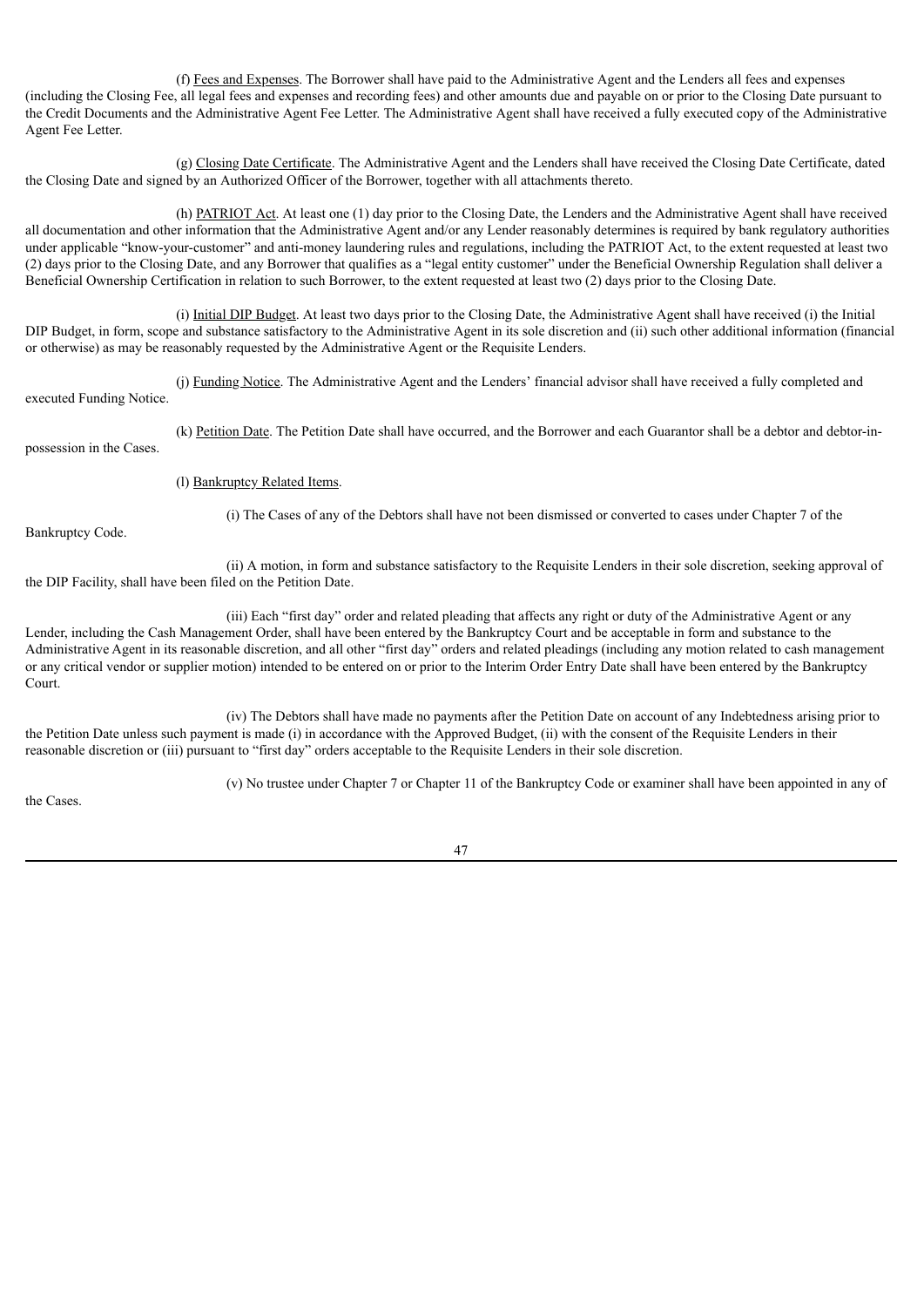(vi) The Collateral Agent, for the benefit of the Secured Parties, shall have a valid, perfected and enforceable first priority or superpriority priming, as applicable, lien on the Collateral to the extent set forth in the Interim Order, subject only to the Carve-Out and Liens of the type described in Section  $6.2(e)$ ,  $(f)$  and  $(i)$ .

(m) Required Amendments and Consents. The Administrative Agent shall have received fully executed copies of the following, each in form and substance reasonably satisfactory to the Administrative Agent: (i) an agreement from the general partner of BEN Group consenting to (A) the pledge of the Credit Parties' limited partnership interests in BEN Group under the Credit Documents and (B) any transfer of such limited partnership interests, in whole or in part, by or on behalf of the Credit Parties (including by or through any Agent) in connection with any enforcement by any Agent of its rights and remedies under the Credit Documents and the admission of the transferee thereof as a limited partner of BEN Group; (ii) an amendment to or waiver of Section 4.11 of the limited partnership agreement of BEN Group providing that a pledge or transfer described in clause (i)(A) or (B) above does not apply to the restrictions in such section of such limited partnership agreement; (iii) a consent from all of the holders of FOXO's class B common stock to (A) the pledge of the Credit Parties' preferred stock of FOXO under the Credit Documents and (B) any transfer of such stock, in whole or in part, by or on behalf of the Credit Parties (including by or through any Agent) in connection with any enforcement by any Agent of its rights and remedies under the Credit Documents; and (iv) an agreement from the general partner of BEN Holdings consenting to (A) the pledge of the Credit Parties' units in BEN Holdings under the Credit Documents and (B) any transfer of such units, in whole or in part, by or on behalf of Credit Parties (including by or through any Agent) in connection with any enforcement by any Agent of its rights and remedies under the Credit Documents and the admission of the transferee thereof as a limited partner of BEN Holdings.

(n) Wells Fargo Directions. The Administrative Agent shall have received copies of directions that shall have been delivered from DLP IV to Wells Fargo Bank, National Association ("**Wells Fargo**"), in form and substance satisfactory to the Administrative Agent in its reasonable discretion, in which DLP IV shall have directed Wells Fargo to (i) deliver to the Administrative Agent all reports and notices and (ii) provide the Administrative Agent with "read only" access to each account, in each case in relation to the DLP IV Credit Agreement.

(o) Interim Order. The Interim Order Entry Date shall have occurred not later than five (5) calendar days following the Petition Date, and the Interim Order shall be in full force and effect and shall not have been vacated or reversed, shall not be subject to a stay or appeal, and shall not have been modified or amended in any respect without the prior written consent of the Administrative Agent. The Interim Order shall approve and authorize the use of Cash Collateral and the DIP Facility, all provisions thereof and the priorities and liens granted under Sections 364(c) and (d), as applicable, of the Bankruptcy Code, and be in form and substance satisfactory to the Administrative Agent and the Requisite Lenders in their reasonable discretion. The Credit Parties shall be in compliance with the terms of the Interim Order.

(p) Representations and Warranties. The representations and warranties of each Credit Party set forth in the Credit Documents shall be true and correct in all respects on and as of the Closing Date, except in the case of any such representation and warranty that expressly relates to an earlier date, in which case such representation and warranty shall be so true and correct on and as of such earlier date.

(q) No Default. No Default or Event of Default shall exist, or would result from such Borrowing or from the application of the

proceeds thereof.

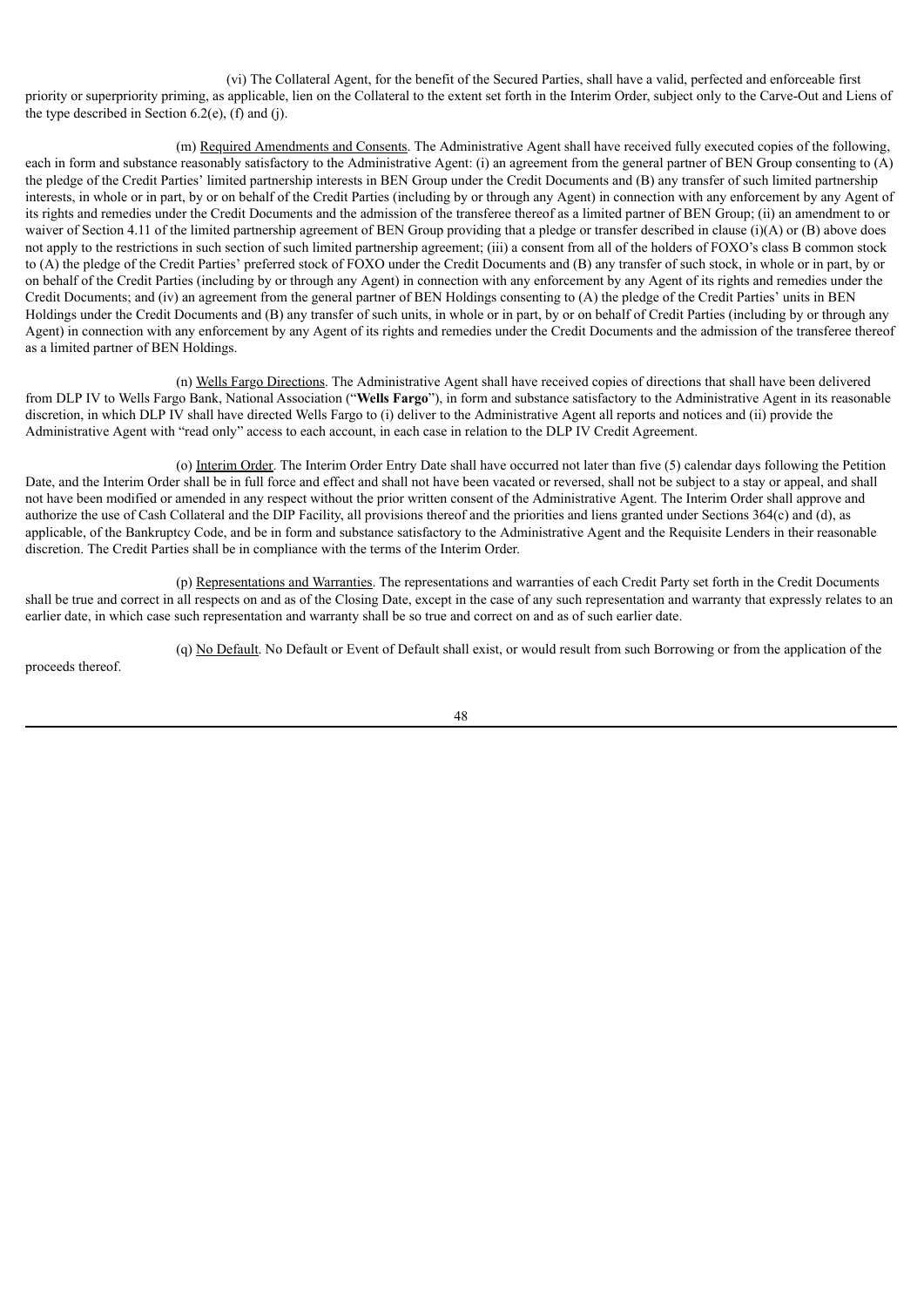(r) Additional Deliverables. Administrative Agent shall have received, in form and substance satisfactory to it, duly executed copies of each of the other closing deliverables described in the closing checklist attached as **Exhibit H**.

Each Lender, by delivering its signature page to this Agreement, and funding its Loans on the Closing Date, shall be deemed to have acknowledged receipt of, and consented to and approved or accepted or to be satisfied with, each Credit Document and each other document required to be approved by, acceptable or satisfactory to any Agent, the Requisite Lenders or any other Lenders, as applicable, on the Closing Date.

3.2. **Supplemental Initial Loan Borrowing.** The obligations of the Lenders to make a Supplemental Initial Loan hereunder shall not become effective until the date on which each of the following conditions is satisfied (or waived in accordance with Section 10.5):

(a) the Closing Date shall have occurred;

(b) the date of any Supplemental Initial Loan Borrowing shall not be earlier than the thirty-sixth (36th) day after the Petition

Date;

(c) the Final Order Entry Date shall not have occurred;

(d) the Borrower shall have paid to the Administrative Agent and the Lenders all fees and expenses and other amounts then due and payable pursuant to the Credit Documents; and

(e) all conditions set forth in Section 3.4 shall have been satisfied.

3.3. **Delayed Draw Loan Borrowing.** The obligations of the Lenders to make a Delayed Draw Loan hereunder shall not become effective until the date on which each of the following conditions is satisfied (or waived in accordance with Section 10.5):

(a) the Closing Date shall have occurred;

(b) the Final Order Entry Date shall have occurred;

(c) the Borrower shall have paid to the Administrative Agent and the Lenders all fees and expenses and other amounts then due and payable on or prior to the Final Order Entry Date pursuant to the Credit Documents;

(d) all "second day orders" approving on a final basis any first day orders intended to be entered on or prior to the Final Order Entry Date shall have been entered by the Bankruptcy Court, shall be in form and substance acceptable to the Administrative Agent and the Requisite Lenders in their reasonable discretion, shall be in full force and effect, shall not have been vacated or reversed, shall not be subject to a stay and shall not have been modified or amended other than as acceptable to the Administrative Agent in its sole discretion;

(e) an order approving the Administrative Agent's option to consummate the DLP VII Transaction shall have been entered by the Bankruptcy Court, in form and substance acceptable to the Administrative Agent and Requisite Lenders in their reasonable discretion, shall be in full force and effect, shall not have been vacated or reversed, shall not be subject to a stay and shall not have been modified or amended other than as acceptable to the Administrative Agent in its sole discretion; and

(f) all conditions set forth in Section 3.4 shall have been satisfied.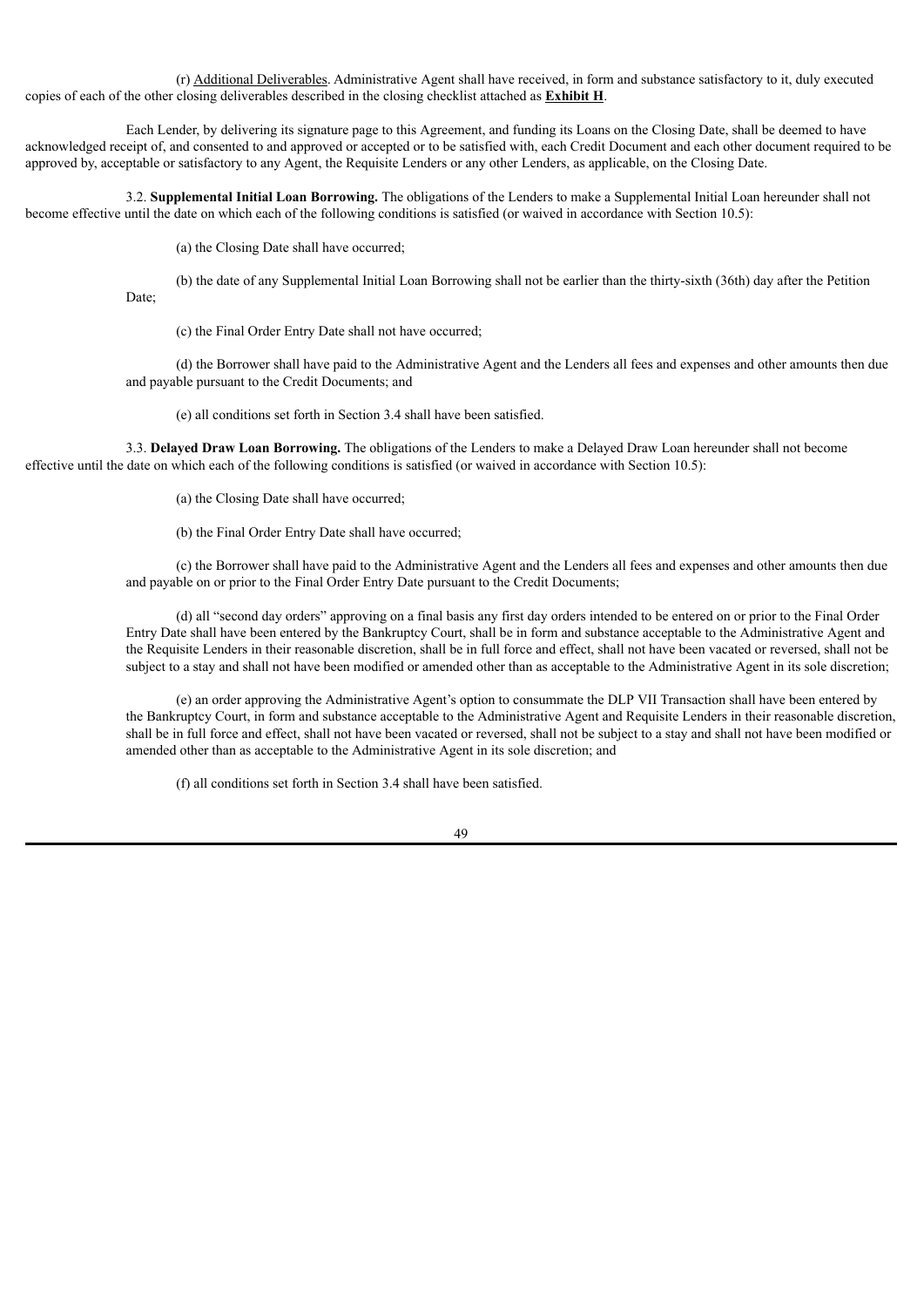3.4. **Each Credit Extension.** The obligation of each Lender to make any Credit Extension on any Credit Date, including the Closing Date and the date of any Borrowing of a Delayed Draw Loan, is subject to the satisfaction (or waiver in accordance with Section 10.5) of the following conditions precedent:

> (a) the Administrative Agent shall have received a fully completed and executed Funding Notice and an executed certificate of an Authorized Officer of the Borrower certifying, among other things, that the conditions precedent in Section 3.1 and this Section 3.4 and, as applicable in the case of a Supplemental Initial Loan or Delayed Draw Loan Sections 3.2 or Section 3.3, as applicable, have been satisfied with respect to such requested Credit Extension;

> (b) for any Credit Extension made after the Closing Date, the representations and warranties of the Borrower and each other Credit Party contained in Section 4 and in each other Credit Document shall be true and correct in all material respects on and as of such Credit Date; provided that, to the extent that such representations and warranties specifically refer to an earlier date, they shall be true and correct in all respects as of such earlier date and to the extent such representations and warranties are already qualified by materiality, they shall be true and correct in all respects;

(c) at the time of and immediately after giving effect to such Credit Extension, no Default or Event of Default shall have occurred and be continuing or would result therefrom;

(d) (i) with regard to any Initial Loan, the Interim Order Entry Date shall have occurred and the Interim Order shall be in full force and effect, shall not have been vacated or reversed, and shall not be subject to any stay and (ii) with regard to any Delayed Draw Loans, the Final Order Entry Date shall have occurred and the Final Order shall be in full force and effect, shall not have been vacated or reversed, and shall not be subject to any stay;

(e) the Credit Parties shall be in compliance with the terms of the Interim Order or the Final Order, as applicable;

(f) for any Credit Extension made after the Closing Date, the Delayed Draw Premium Reserve Account shall have been established and be subject to a blocked deposit account control agreement in form and substance reasonably satisfactory to the Collateral Agent;

(g) the Borrower shall have paid (or will pay with the proceeds of such disbursement) to the Administrative Agent and the Lenders all fees and expenses (including legal fees and expenses and recording fees) and other amounts then due and payable on or prior to the date of such Credit Extension pursuant to the Credit Documents and the Administrative Agent Fee Letter; and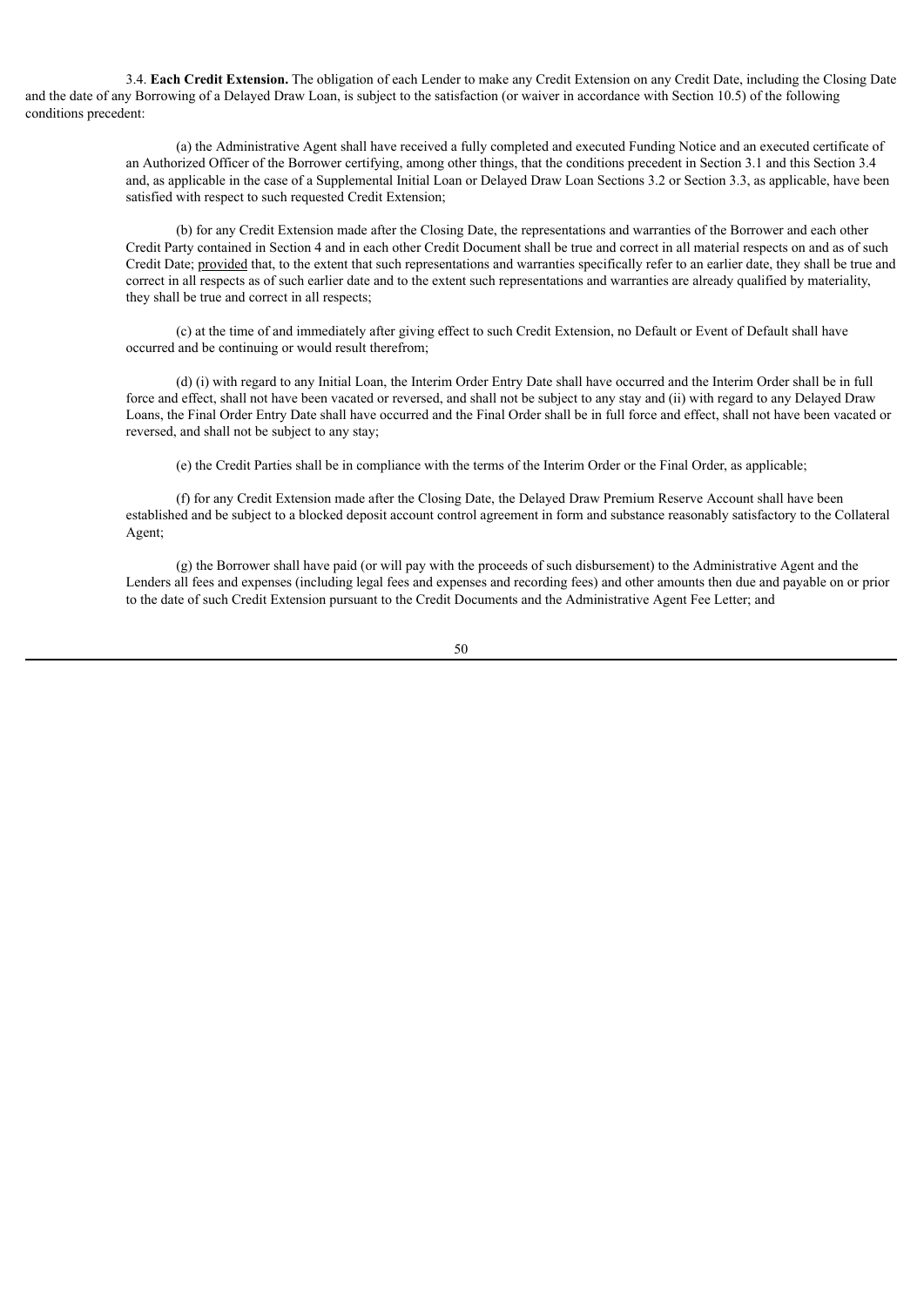(h) no action shall be pending or threatened (to the knowledge of the Lenders or the Credit Parties) against the Lenders or the Administrative Agent or Collateral Agent arising out of, in connection with, or otherwise related to this Agreement, any of the other Credit Documents and/or any Transaction.

On the date of any Credit Extension, the Borrower shall be deemed to have represented and warranted that the conditions specified in paragraphs (b) through (h) above have been satisfied. Notwithstanding anything to the contrary contained herein, the funding of any Delayed Draw Loan shall be further conditioned upon the Bankruptcy Court entering the Final Order on or prior to the Final Order Deadline.

## **SECTION 4. REPRESENTATIONS AND WARRANTIES**

In order to induce the Agents and the Lenders to enter into this Agreement and to make each Credit Extension to be made thereby, each Credit Party represents and warrants to each Agent, each Lender on the Closing Date and on each Credit Date as follows:

4.1. **Organization; Requisite Power and Authority; Qualification**. Each of the Borrower and the Restricted Subsidiaries (a) is duly organized, validly existing and in good standing under the laws of its jurisdiction of organization, (b) subject to the entry of the Orders and the terms thereof, has all requisite power and authority (i) to own and operate its properties and to carry on its business and operations as now conducted and (ii) in the case of the Credit Parties, subject to the entry of the Orders and the terms thereof, to execute and deliver the Credit Documents to which it is a party and to perform the other Transactions to be performed by it and (c) is qualified to do business and in good standing under the laws of every jurisdiction where its assets are located or where such qualification is necessary to carry out its business and operations; except in each case referred to in clause (b)(i) or (c), to the extent that failure to do so could not reasonably be expected to be materially adverse to the Borrower or any Restricted Subsidiary in any respect.

4.2. **Equity Interests and Ownership**. **Schedule 4.2** sets forth, as of the Closing Date, the name and jurisdiction of organization of, and the percentage of each class of Equity Interests owned by the Borrower or any Subsidiary in, (a) each Subsidiary and (b) each joint venture and other Person in which the Borrower or any Subsidiary owns any Equity Interests. The Equity Interests owned by any Credit Party in any Subsidiary or Subject Entity have been duly authorized and validly issued and, to the extent such concept is applicable, are fully paid and non-assessable. Except as set forth on **Schedule 4.2**, as of the Closing Date (i) there are no Equity Interests in any Restricted Subsidiary outstanding that upon exercise, conversion or exchange would require the issuance by any Restricted Subsidiary of any additional Equity Interests or other Securities exercisable for, convertible into, exchangeable for or evidencing the right to subscribe for or purchase any Equity Interests in any Restricted Subsidiary and (ii) there are no existing options, warrants, calls, rights, commitments or other agreements to which the Borrower or any Restricted Subsidiary is a party requiring the issuance by any Restricted Subsidiary of any additional Equity Interests or other Securities exercisable for, convertible into, exchangeable for or evidencing the right to subscribe for or purchase any Equity Interests in any Restricted Subsidiary.

4.3. **Due Authorization**. Subject to the entry of the Orders and the terms thereof, the Transactions to be entered into by each Credit Party have been duly authorized by all necessary corporate or other organizational and, if required, stockholder, shareholder or other equityholder action on the part of such Credit Party.

4.4. **No Conflict**. The Transactions do not and will not (a) other than violations arising as a result of the commencement of the Cases, subject to the entry of the Orders and the terms thereof, and except as otherwise excused by the Bankruptcy Code, violate any applicable law, including any order of any Governmental Authority, (b) violate the Organizational Documents of the Borrower or any Restricted Subsidiary, (c) other than violations arising as a result of the commencement of the Cases and except as otherwise excused by the Bankruptcy Code, violate or result (alone or with notice or lapse of time, or both) in a default under any Contractual Obligation of the Borrower or any Restricted Subsidiary, or give rise to a right thereunder to require any payment, repurchase or redemption to be made by the Borrower or any Restricted Subsidiary, or give rise to a right of, or result in, any termination, cancelation or acceleration or right of renegotiation of any obligation thereunder, or (d) except for Liens created under the Credit Documents, result in or require the creation or imposition of any Lien on any asset of the Borrower or any Restricted Subsidiary.

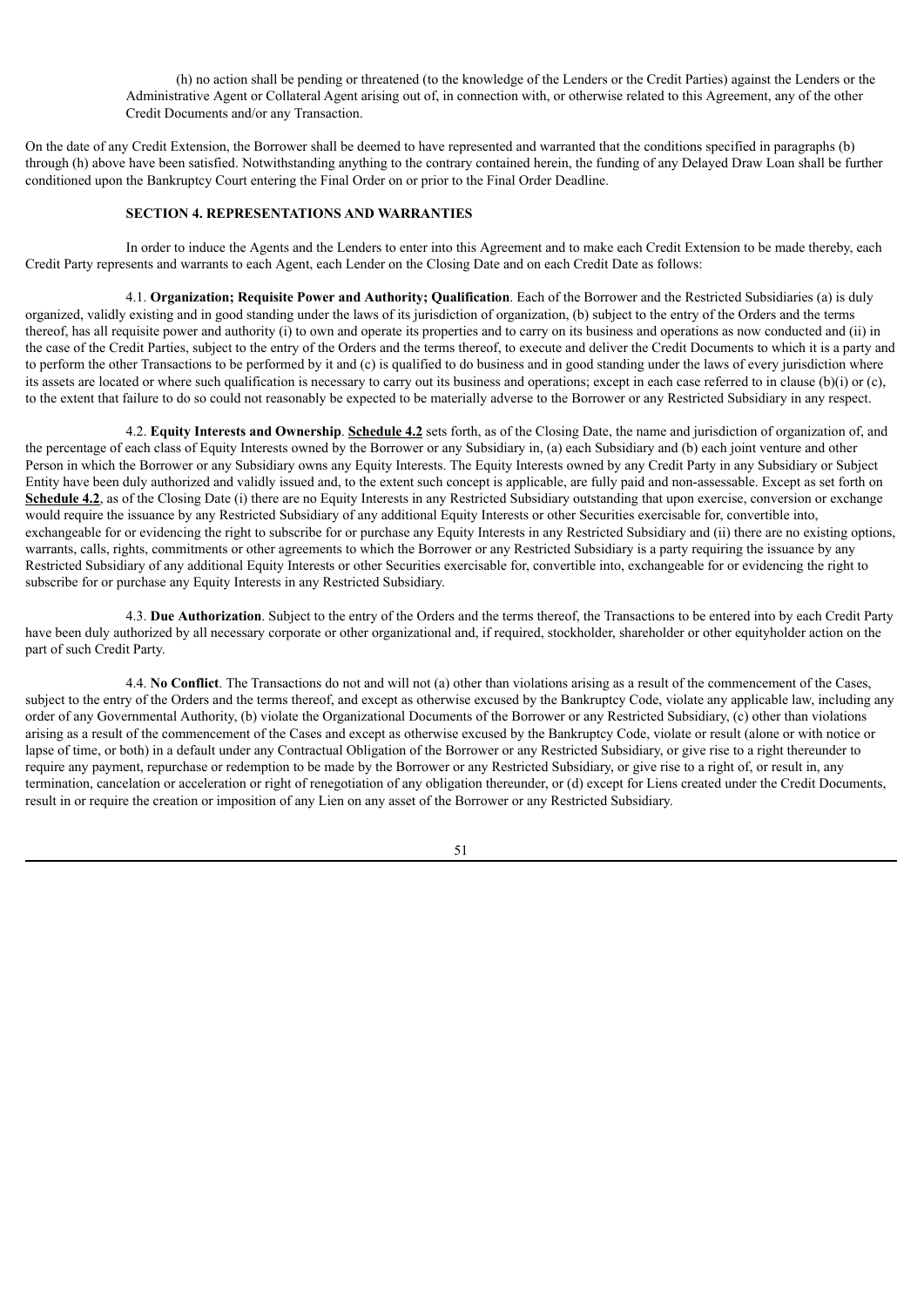4.5. **Governmental Approvals**. Subject to the Orders and the terms thereof, the Transactions do not and will not require any registration with, consent or approval of, notice to, or other action by any Governmental Authority, except (a) such as have been obtained or made and are in full force and effect, (b) filings and recordings with respect to the Collateral necessary to perfect Liens created under the Credit Documents or (c) as could not reasonably be expected to be materially adverse to the Borrower or any Restricted Subsidiary in any respect.

4.6. **Binding Obligation**. Subject to the Orders and the terms thereof, each Credit Document has been duly executed and delivered by each Credit Party that is a party thereto and is, subject to the Orders and the terms thereof, the legally valid and binding obligation of such Credit Party, enforceable against such Credit Party in accordance with its terms, except as enforceability may be limited by bankruptcy, insolvency, reorganization, moratorium or similar laws relating to or limiting creditors' rights generally or by equitable principles relating to enforceability (other than with respect to the Debtors).

## 4.7. **[Reserved]**.

4.8. **No Material Adverse Effect**. Since the Petition Date, there has been no event or condition that has had, or would reasonably be expected to have, individually or in the aggregate, a Material Adverse Effect, other than events and conditions disclosed to the Lenders in writing prior to the Closing Date.

4.9. **Adverse Proceedings**. Except for the Cases and as set forth on **Schedule 4.9**, there are no Adverse Proceedings that (a) either individually or in the aggregate could reasonably be expected to result in a Material Adverse Effect or are not otherwise subject to the automatic stay as a result of the Cases or (b) in any manner question the validity or enforceability of, or otherwise involve, (i) any of the Credit Documents (including questioning the validity or enforceability of any Lien purported to be granted thereunder) or the Transactions or (ii) either (x) any "Transaction Document" (as defined in the DLP IV Credit Agreement), including questioning the validity or enforceability of any Lien purported to be granted thereunder, or any of the transactions thereunder or (y) any "Loan Document" (as defined in the DLP VI Credit Agreement), including questioning the validity or enforceability of any Lien purported to be granted thereunder, or any of the transactions thereunder, unless in the case of this clause (ii), such an Adverse Proceeding could not reasonably be expected to result in an adverse determination.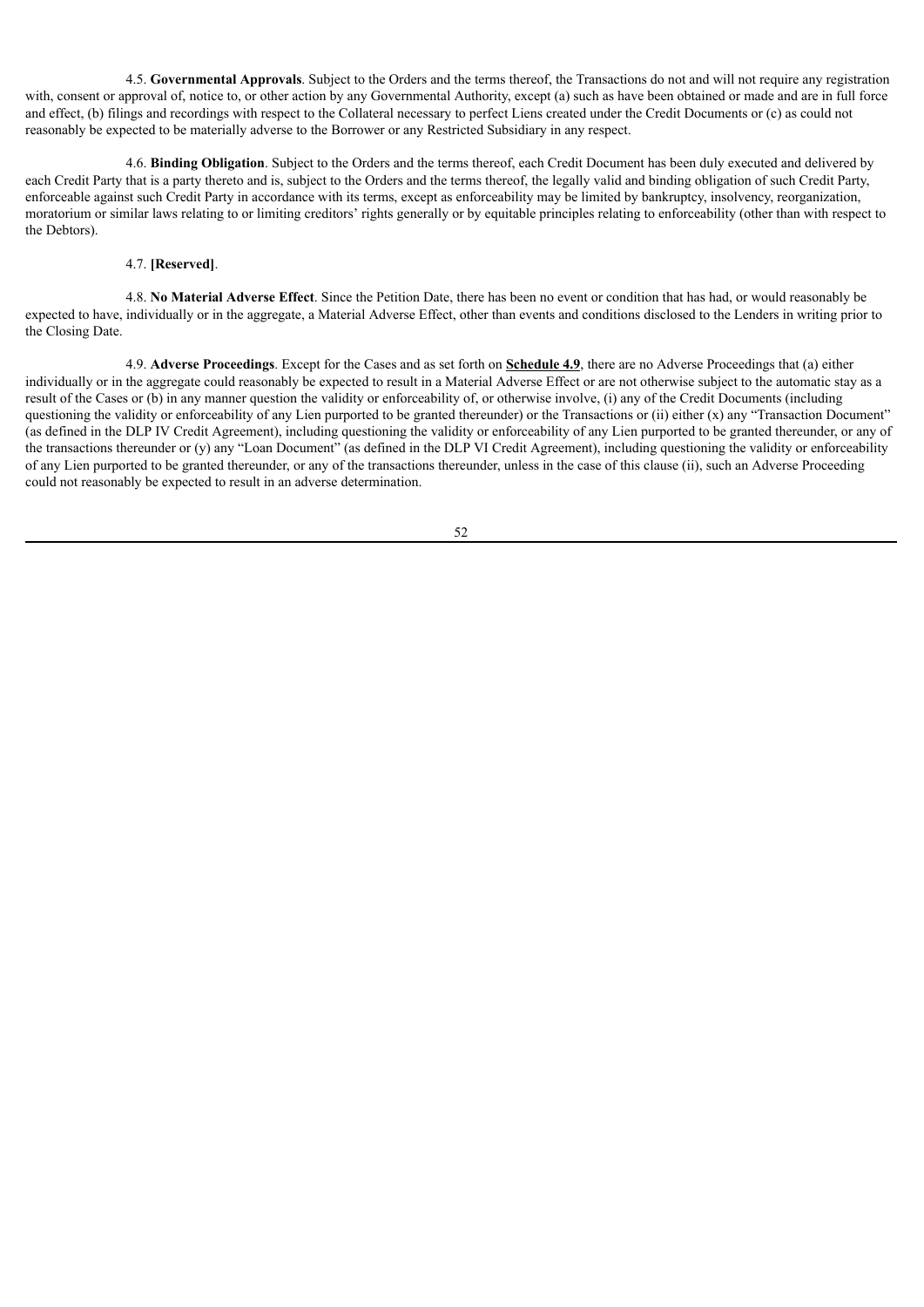4.10. **Payment of Taxes**. Except as otherwise permitted under Section 5.3, all federal and other Tax returns and reports of the Borrower and its Subsidiaries required to be filed by any of them have been timely filed, and all federal and other Taxes (whether or not shown on such Tax returns to be due and payable), and all assessments, fees and other governmental charges upon the Borrower and the Subsidiaries and upon their properties, income, businesses and franchises that are due and payable, have been paid when due and payable, and there are no claims being asserted in writing with respect to any Taxes, except (a) Taxes that are being contested in good faith by appropriate proceedings and for which the Borrower or such Subsidiary, as applicable, has set aside on its books adequate reserves with respect thereto to the extent required by GAAP, (b) Taxes that need not be paid pursuant to an order of the Bankruptcy Court or pursuant to the Bankruptcy Code or (c) Taxes that do not individually or in the aggregate exceed \$500,000.

4.11. **Properties**. The Borrower and each Restricted Subsidiary has good, sufficient and marketable title to, or valid licensed rights in (in the case of Intellectual Property), all of their assets, in each case except (a) assets disposed of as permitted by this Agreement and (b) Permitted Liens. As of the Closing Date, no Credit Party or any Subsidiary thereof owns any real property located in the United States.

#### 4.12. **[Reserved]**.

4.13. **No Defaults**. No Default or Event of Default has occurred and is continuing.

4.14. **Investment Company Act**. None of the Credit Parties is required to be registered as an "investment company" under the Investment Company Act of 1940.

4.15. **Federal Reserve Regulations**. (a) None of the Borrower or the Subsidiaries is engaged principally, or as one of its important activities, in the business of purchasing or carrying Margin Stock or extending credit for the purpose of purchasing or carrying Margin Stock.

(b) No portion of the proceeds of any Credit Extension will be used, directly or indirectly, for any purpose that entails a violation (including on the part of any Lender) of any of the regulations of the Board of Governors, including Regulations U and X.

4.16. **Employee Benefit Plans**. (a) The Borrower, each Restricted Subsidiary and each of their respective ERISA Affiliates is in compliance in all material respects with all applicable provisions and requirements of ERISA and the Internal Revenue Code and the regulations and published interpretations thereunder with respect to each Employee Benefit Plan, and has performed in all material respects all its obligations under each Employee Benefit Plan, and (b) each Employee Benefit Plan which is intended to qualify under Section 401(a) of the Internal Revenue Code has received a favorable determination letter or opinion letter from the IRS indicating that such Employee Benefit Plan is so qualified. No ERISA Event or Foreign Plan Event has occurred or is reasonably expected to occur that have had, or could reasonably be expected to result, individually or in the aggregate, in material liability to the Borrower or any Restricted Subsidiary. None of the Borrower or any of its Subsidiaries is an entity deemed to hold "plan assets" (within the meaning of 29 CFR § 2510.3-101, as modified by Section 3(42) of ERISA).

## 4.17. **[Reserved]**.

4.18. **Compliance with Laws**. Except as excused by the Bankruptcy Code or could not reasonably be expected to result in a Material Adverse Effect, the Borrower and each Subsidiary is in compliance with all applicable laws, including all orders and other restrictions imposed by any Governmental Authority, in respect of the conduct of its business and the ownership and operation of its properties (including compliance with all applicable Environmental Laws).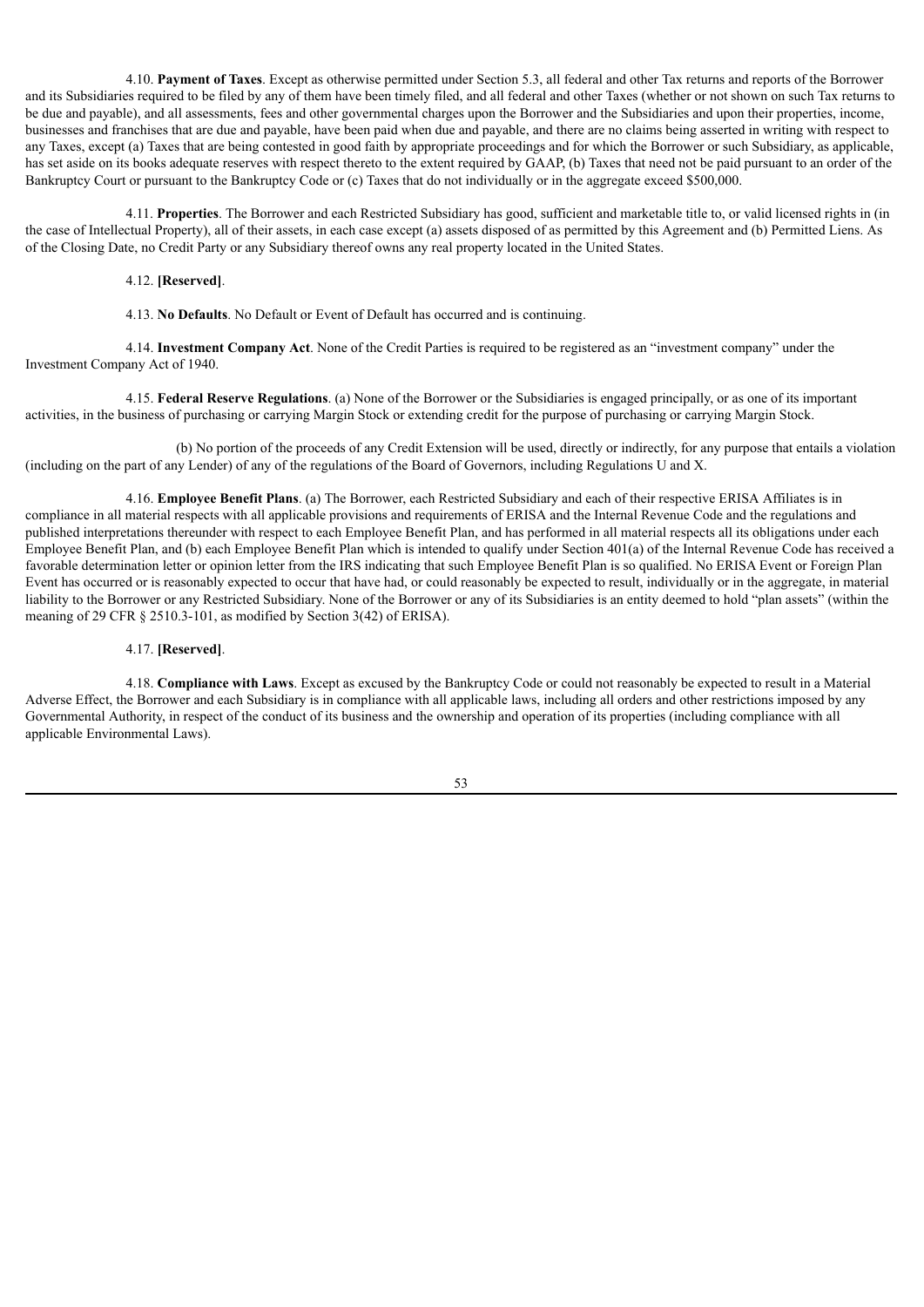4.19. **Disclosure**. None of the Initial DIP Budget, any other documents, certificates or statements or any other written information (other than financial projections (including financial estimates, budgets, forecasts and other forward-looking information) and information of general economic or industry-specific nature) furnished to any Agent or any Lender by or on behalf of the Borrower or any Subsidiary in connection with the negotiation of or pursuant to this Agreement or any other Credit Document or otherwise in connection with the transactions contemplated hereby or thereby, when taken as a whole, contains any untrue statement of a material fact or omits to state a material fact necessary in order to make the statements contained therein not materially misleading in light of the circumstances under which they were made (after giving effect to all supplements theretofore provided); provided that, (a) with respect to financial projections, financial estimates, budgets, forecasts and other forward-looking information, the Credit Parties represent only that such information was prepared in good faith based upon estimates and assumptions believed by the Credit Parties to be reasonable at the time such information is so furnished (it being understood that such information is not a guarantee of financial or other performance and actual results may differ therefrom and that such differences may be material) and (b) the Credit Parties are not providing any representations or warranties on the accuracy of any premium payments included on any policy illustration or generated by any actuarial model or the likelihood of increases in any premium payments, any life expectancy estimates contained in life expectancy reports or otherwise, or any other information prepared or provided by third parties (including an insured person, an insured person's physician, or an insurer). Prior to the date of this Agreement, the Borrower has provided the Administrative Agent with a true, complete and correct copy of each engagement letter that the Borrower is a party to with PJT or FTI. There are no facts known to the Borrower or any Subsidiary (other than matters of a general economic or industry specific nature) that, individually or in the aggregate, would reasonably be expected to have a Material Adverse Effect and that have not been disclosed in such documents, certificates, statements or other information.

### 4.20. **[Reserved]**.

4.21. **Sanctioned Persons; Anti-Corruption Laws; PATRIOT Act**. None of the Borrower or any of its Subsidiaries or any of their respective directors, officers or, to the knowledge of the Borrower, employees or Affiliates is a Sanctioned Person. Each of the Borrower and its Subsidiaries and their respective directors, officers, and, to the knowledge of the Borrower, employees or Affiliates is in compliance, in all material respects, with (a) all Sanctions, (b) the United States Foreign Corrupt Practices Act of 1977, the Bribery Act 2010 of the United Kingdom and any other applicable anti-bribery or anti-corruption laws, rules, regulations and orders (collectively, "**Anti-Corruption Laws**") and (c) the PATRIOT Act and any other applicable terrorism and money laundering laws, rules, regulations and orders. No part of the proceeds of the Loans will be used, directly or indirectly, (i) for the purpose of financing any activities or business of or with any Person or in any country or territory that at such time is the subject of any Sanctions, (ii) for any payments to any governmental official or employee, political party, official of a political party, candidate for political office, or anyone else acting in an official capacity, in order to obtain, retain or direct business or obtain any improper advantage, in each case in violation of any Anti-Corruption Law or (iii) in any manner that would result in the violation of any Sanctions applicable to any party hereto.

4.22. **Policies; DLP IV Credit Agreement**. (a) Except as set forth on **Schedule 4.22(a)-1**, to the knowledge of the Borrower or any of its Subsidiaries, none of the life insurance policies owned by DLP IV or DLP VI is in a state of grace or lapse pending or a similar state, or has lapsed, in each case as of the Petition Date. None of the life insurance policies owned by DLP IV is subject to a collateral assignment in favor of any Person other than the administrative agent and/or lenders under the DLP IV Credit Agreement. No Person is an irrevocable beneficiary of any life insurance policy owned by DLP IV, other than as set forth on **Schedule 4.22(a)-2** or the administrative agent and/or lenders under the DLP IV Credit Agreement as set forth in the Letter Agreement (as defined in the DLP IV Credit Agreement), a true, correct and complete copy of which the Borrower provided to the Administrative Agent prior to the Petition Date.

(b) The aggregate principal amount of Indebtedness outstanding under the DLP IV Credit Agreement as of the Petition Date was \$[\_\_\_\_\_]. The amount that DLP IV would have been required to pay to satisfy all of its obligations under the "Transaction Document" (as defined in the DLP IV Credit Agreement as in effect at the time that this Agreement is executed) as of the Petition Date is not greater than  $[$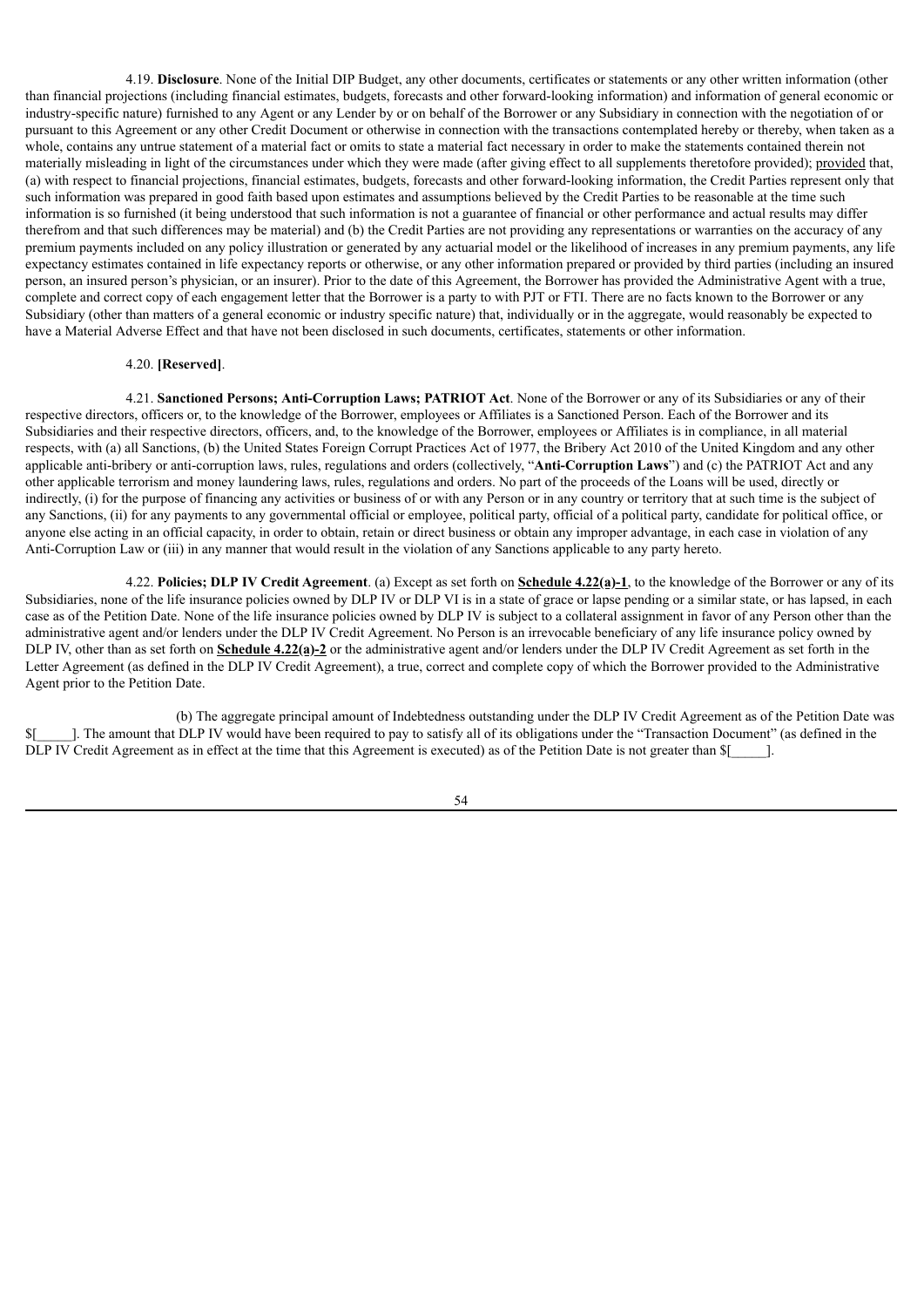### 4.23. **Cases; Orders.**

(a) The Cases were commenced on the Petition Date in accordance with applicable laws and notice thereof was given for (i) the motion seeking approval of the Credit Documents and the Interim Order and, when applicable, Final Order, (ii) the hearing for the entry of the Interim Order, and (iii) the hearing for the entry of the Final Order (provided that notice of the final hearing will be given as soon as reasonably practicable after such hearing has been scheduled).

(b) After the entry of the Interim Order, and pursuant to and to the extent permitted in the Interim Order and the Final Order, (i) the Obligations will constitute allowed superpriority administrative expense claims in the Cases having priority over any and all other administrative expenses and claims of any kind or nature whatsoever, specified in or ordered pursuant to Section 105, 326, 327, 328, 330, 331, 361, 362, 363, 364, 365, 503, 506, 507(a), 507(b), 546, 552, 726, 1113 or 1114 or any other provisions of the Bankruptcy Code or otherwise, as provided under Section 364(c)(1) of the Bankruptcy Code, and having full recourse against all assets of the Debtors, including, subject to the Final Order, Avoidance Action Proceeds, subject only to the Carve-Out (the "**Superpriority Claims**") and (ii) in respect of any property owned by any Debtor other than Excluded Assets, to the maximum extent permitted by law, the Obligations will be secured by a valid, binding, continuing, enforceable, fully-perfected Lien on all of the Collateral pursuant to Sections 364(c)(2), (c)(3) and (d), subject only to the Carve-Out and Liens of the type described in Sections 6.2(e), (f) and (j).

(c) The Interim Order (with respect to the period on and after entry of the Interim Order and prior to entry of the Final Order) or the Final Order (with respect to the period on and after entry of the Final Order), as the case may be, is in full force and effect and has not been reversed, stayed (whether by statutory stay or otherwise), vacated, or, without the Administrative Agent's consent, modified or amended. The Credit Parties are in compliance in all respects with the Interim Order (with respect to the period on and after entry of the Interim Order and prior to entry of the Final Order) or the Final Order (with respect to the period on and after entry of the Final Order).

(d) Notwithstanding the provisions of Section 362 of the Bankruptcy Code, and subject to the applicable provisions of the Interim Order or the Final Order, as the case may be, upon the Termination Date (whether by acceleration or otherwise) of any of the Obligations, the Administrative Agent and Lenders shall be entitled to immediate payment of such Obligations and to enforce the remedies provided for hereunder or under applicable laws.

correct in all respects.

(e) To the best of the Credit Parties' knowledge, the stipulations of the Credit Parties in each of the Orders are true, accurate and

(f) Subject to the applicable provisions of the Interim Order or the Final Order, as the case may be, the Obligations shall not be subject to setoff or recoupment or any such rights under Bankruptcy Code section 553 or otherwise with respect to any claim the Credit Parties may have against the Lenders arising on or before the Petition Date.

4.24. **Approved Budget**. The Debtors have not failed to disclose to the Administrative Agent and the Lenders any material assumptions with respect to the Approved Budget and, as of the Closing Date, affirms the reasonableness of the assumptions in the Approved Budget.

4.25. **Senior Debt**. The Obligations constitute "Senior Debt" as defined in the Indenture.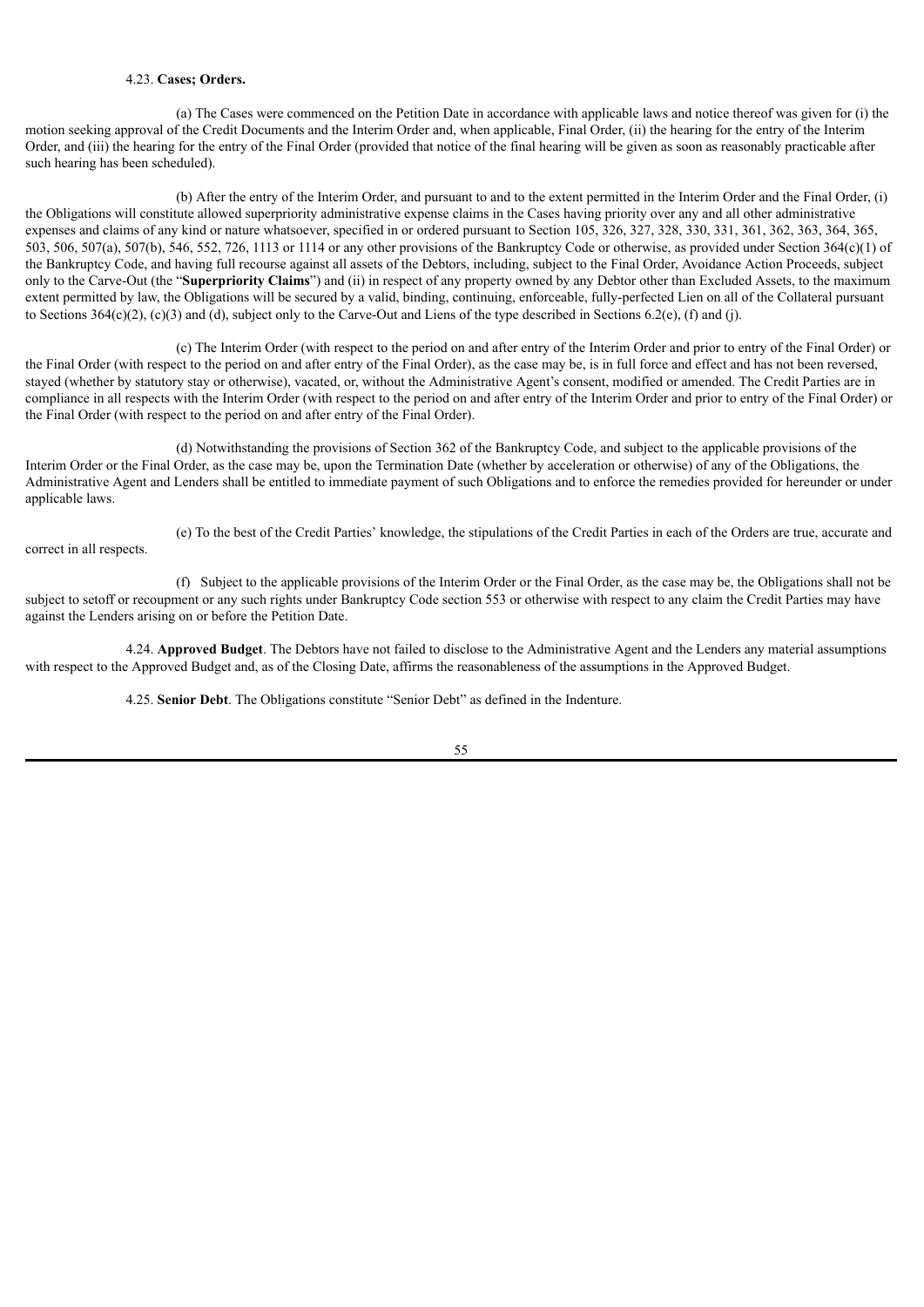## **SECTION 5. AFFIRMATIVE COVENANTS**

Until the Commitments shall have expired or been terminated and the principal of and interest on each Loan and all fees payable hereunder shall have been paid in full, each Credit Party covenants and agrees with the Agents and the Lenders that:

5.1. **Financial Statements and Other Reports**. The Borrower will deliver to the Administrative Agent and, where applicable, to the

Lenders:

(a) Monthly Financial Statements. As soon as available, and in any event within thirty (30) days after the end of each fiscal month (beginning with the fiscal month ended April 30, 2022), the consolidated balance sheet of the Borrower and its Subsidiaries as of the end of such fiscal month and the related consolidated statements of income or operations of the Borrower and its Subsidiaries for such fiscal month and (in the case of statements of income or operations) for the period from the beginning of the then current Fiscal Year to the end of such fiscal month, setting forth in each case in comparative form the corresponding figures for the corresponding periods of (or, in the case of the balance sheet, as of the end of) the previous Fiscal Year, together with a Financial Officer Certification with respect thereto;

(b) Statements of Reconciliation after Change in Accounting Principles. If, as a result of any change in GAAP or in the application thereof since the date of the most recent balance sheet delivered pursuant to Section 5.1(a), the consolidated financial statements of the Borrower delivered pursuant to Section 5.1(a) will differ in any material respect from the consolidated financial statements that would have been delivered pursuant to such Section had no such change occurred, then, together with the first delivery of such financial statements after such change, one or more statements of reconciliation specifying in reasonable detail the effect of such change on such financial statements, including those for the prior period;

(c) Notice of Default and Material Adverse Effect. Promptly upon any officer of the Borrower or any Restricted Subsidiary obtaining knowledge of any event or condition set forth below, a certificate of an Authorized Officer of the Borrower setting forth the details of such event or condition and any action the Borrower or any Restricted Subsidiary has taken, is taking or proposes to take with respect thereto:

(i) the occurrence of any Default or Event of Default; or

(ii) any event or condition that has had, or could reasonably be expected to have, individually or in the aggregate, a

Material Adverse Effect;

(d) Notice of Adverse Proceedings. Promptly upon any officer of the Borrower or any Restricted Subsidiary obtaining knowledge of (i) any Adverse Proceeding, whether pending or threatened in writing, or (ii) any material and adverse development in any pending or threatened Adverse Proceeding referred to in clause (i) above, in each case where such development has not previously been disclosed in writing by the Borrower to the Administrative Agent and the Lenders, a certificate of an Authorized Officer of the Borrower setting forth the details of such pending or threatened Adverse Proceeding or development;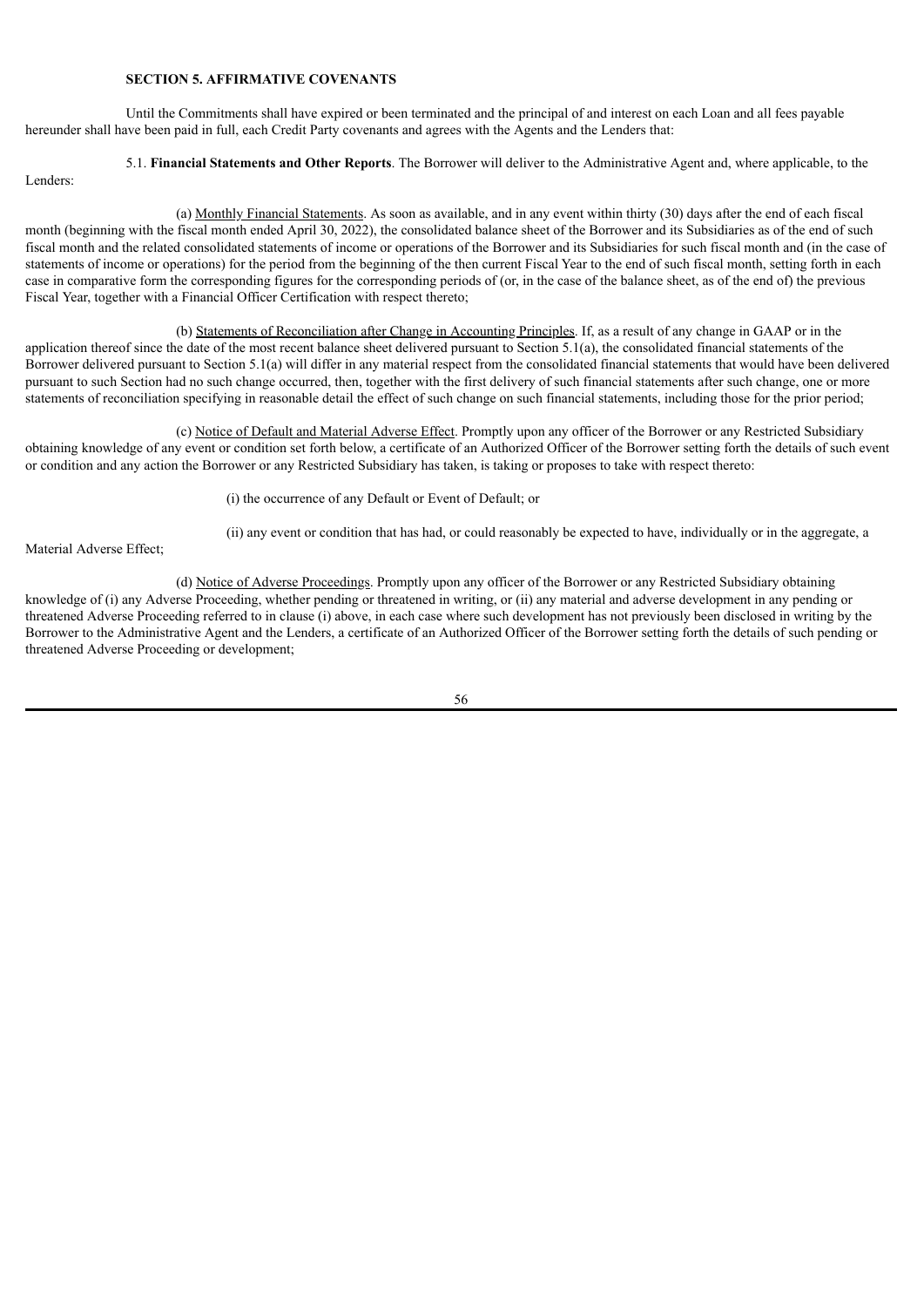(e) Shared Services Agreement. Prompt written notice of the occurrence of (i) any failure of Ben or its designee to provide Services (as defined in the Shared Services Agreement) as and when required under the Shared Services Agreement, (ii) any failure of GWG to pay the Service Fee (as defined in the Shared Services Agreement) as and when due under the Shared Services Agreement, (iii) any Audit (as defined in the Shared Services Agreement) under the Shared Services Agreement, (iv) the termination (or the giving of notice to terminate) the Shared Services Agreement or (v) any other material development, change or default under the Shared Services Agreement.

(f) SPV Credit Facilities Reporting and Notices. (i) Simultaneously with the delivery of any report or notice under (A) Sections 6.1, 6.2 and 6.3 of the DLP VI Credit Agreement or (A) Section 9.1(d) of the DLP IV Credit Agreement, copies of any such report or notice, (ii) simultaneously upon the receipt of any written notice given under, or otherwise in connection with, the DLP IV Credit Agreement (including, without limitation, (x) any notice or other communication from any Person that services any policy owned by DLP IV and (y) default notices, reservation of rights letters and similar correspondence), copies of any such notice and (iii) with respect to each account relating to the DLP IV Credit Agreement or otherwise of DLP IV, unless the Administrative Agent then has "read only" or other access to such account, (A) a copy of a cash balance or other similar report with respect to such account, on each Business Day, and (B) a copy of a monthly transaction history report with respect to such account, on the first Business Day following the end of each month on which such report is available;

(g) Wells Notice. Promptly upon the issuance by the SEC of a Wells Notice to any Credit Party or Restricted Subsidiary or any of their respective shareholders, a copy of such notice;

(h) Information Regarding Credit Parties and Collateral. Thirty (30) days prior written notice of any change in (i) any Credit Party's legal name, (ii) any Credit Party's form of organization, (iii) any Credit Party's jurisdiction of organization or incorporation, (iv) the location of the chief executive office of any Credit Party and (v) any Credit Party's Federal Taxpayer Identification Number or state organizational identification number;

## (i) [Reserved];

(j) Filed or Distributed Information. Promptly upon their becoming available, copies of all regular and periodic reports and all registration statements and prospectuses, if any, filed by the Borrower or any Restricted Subsidiary with the SEC or any Governmental Authority performing similar functions;

(k) Notice of Modifications of Junior Indebtedness Documents. Promptly upon the effectiveness thereof, notice of any execution and delivery of any credit agreement, indenture or other agreement or instrument evidencing or governing the rights of the holders of any Junior Indebtedness or of any amendment, waiver or other modification of any such credit agreement, indenture or other agreement or instrument, together with a copy thereof;

(l) Other Information. Promptly after any request therefor, such other information regarding the business, operations, assets, liabilities (including contingent liabilities) and condition (financial or otherwise) of the Borrower, any Subsidiary or any Subject Entity, or compliance with the terms of any Credit Document, including access to the Borrower's books, records, personnel and advisors, in each case, as the Administrative Agent or any Lender (through the Administrative Agent) may reasonably request; and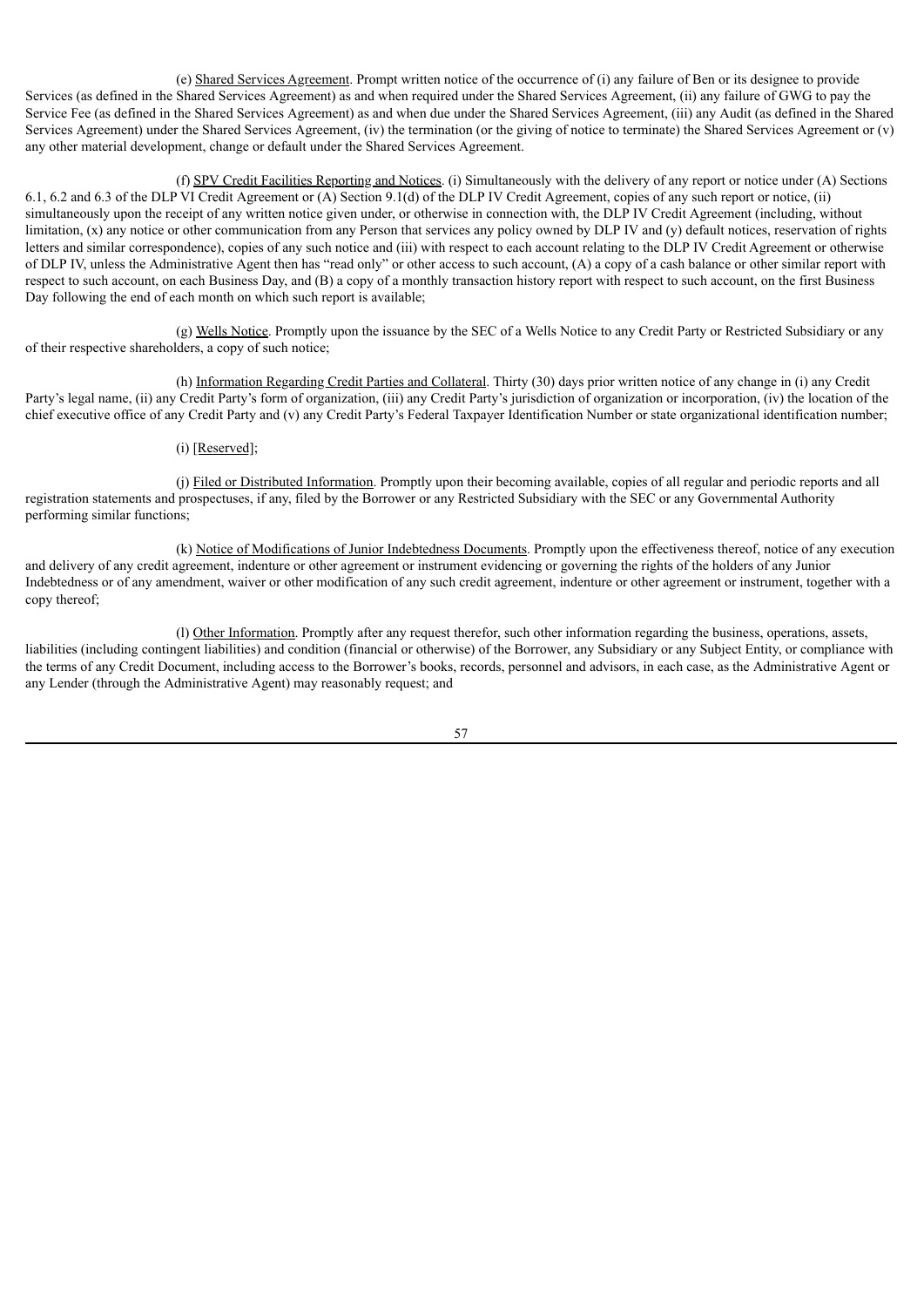## (m) Updated DIP Budget.

(i) Beginning on the Thursday after the end of the fourth full calendar week following the Petition Date (the "**Initial Reporting Date**") and on the corresponding Thursday following the end of every fourth calendar week following the Initial Reporting Date, the Borrower shall deliver to the Administrative Agent an updated DIP Budget (each, a "**Proposed Budget**"), together with a reconciliation for the periods included in the prior Approved Budget which such updated DIP Budget shall be in form and substance satisfactory to the Administrative Agent in its reasonable discretion; provided that the Administrative Agent shall have five (5) Business Days to approve any revised Proposed Budget and upon such approval, it shall become the Approved Budget; provided, further, that the Administrative Agent shall be deemed to have approved such Proposed Budget and such Proposed Budget shall become the Approved Budget unless the Administrative Agent shall have objected to such Proposed Budget prior to 11:59 p.m. on the fifth Business Day succeeding the delivery of such Proposed Budget on the basis of such Proposed Budget not being based on reasonable assumptions, as being inconsistent with the terms, conditions and/or covenants of the Loan or it being based on information that is incorrect in any material respect, in which case the Approved Budget will be as agreed reasonably and in good faith by the Administrative Agent and the Borrower.

(ii) Beginning on the Initial Reporting Date, and on each Thursday thereafter that is the two (2)-week anniversary of the Initial Reporting Date (each such date, the "**Bi-Weekly Variance Testing Date**" and each such two (2)-week period the "**Bi-Weekly Variance Testing Period**"), the Borrower shall deliver to the Administrative Agent a variance report detailing, by line item, (A) the actual disbursements of the Borrower and actual receipts (on an aggregated basis) and operating disbursements (on an aggregated basis for all operating disbursement line items and excluding payment of professional fees, and Obligations made pursuant to the Loan including fees and expenses of Term Loan Lender Advisors) for each four-week period prior to the Bi-Weekly Variance Testing Date for such period as reflected in the applicable Approved Budget for such Bi-Weekly Variance Testing Period, as set forth in the applicable Approved Budget (a "**Bi-Weekly Variance Report**").

5.2. **Existence, Licenses, Etc.** The Borrower and each Restricted Subsidiary will at all times preserve and keep in full force and effect (a) its existence and (b) all material rights, franchises, licenses and permits necessary for the ordinary conduct of the business of the Borrower and the Restricted Subsidiaries; provided that the foregoing shall not prohibit any transaction permitted under Section 6.8.

5.3. **Payment of Taxes**. In accordance with the Bankruptcy Code and subject to any required approval by the Bankruptcy Court (it being understood that no Debtor shall be obligated to make any payments hereunder that may, in its reasonable judgment, result in a violation of any applicable law, including the Bankruptcy Code, without an order of the Bankruptcy Court authorizing such payments), the Borrower and each Subsidiary will file all material Tax returns, and pay all federal and other material post-petition Taxes imposed upon it or any of its properties prior to the time when any penalty or fine shall be incurred with respect thereto; provided that no such Tax need be paid solely to the extent that it is being contested in good faith by appropriate proceedings promptly instituted and diligently conducted, except that such exception shall apply solely so long as an adequate reserve or other appropriate provision, as shall be required in conformity with GAAP, shall have been made therefor, and in the case of a Tax that has or may become a Lien against any of the Collateral, such contest proceedings conclusively operate to stay the sale of any portion of the Collateral to satisfy such Tax.

5.4. **[Reserved]**.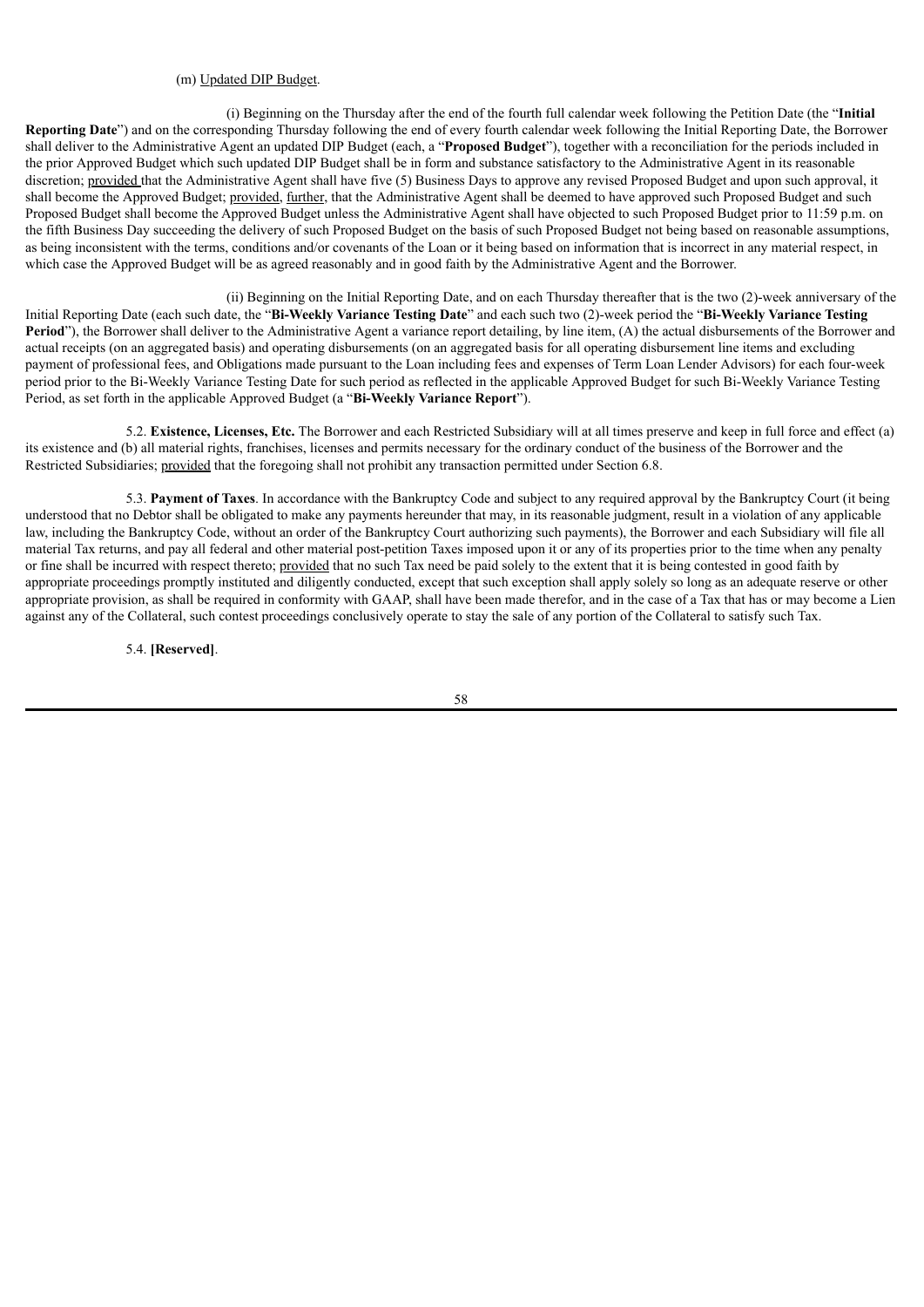5.5. **Insurance**. The Borrower and the Restricted Subsidiaries will maintain or cause to be maintained, with financially sound and reputable insurance companies, such public liability insurance, third-party property damage insurance, business interruption insurance and casualty insurance with respect to liabilities, losses or damage in respect of the assets and businesses of the Borrower and the Restricted Subsidiaries (x) as may customarily be carried or maintained under similar circumstances by Persons of established reputation engaged in the same or similar businesses operating in the same or similar locations, in each case in such amounts (with no greater risk retention), covering such risks and otherwise on such terms and conditions as shall be customary for such Persons and (y) as may otherwise be required by the Administrative Agent acting in its commercially reasonable judgment. Each such policy of insurance maintained by or on behalf of the Credit Parties shall (a) in the case of liability insurance policies, name the Collateral Agent, for the benefit of the Secured Parties, as an additional insured thereunder and (b) in the case of casualty insurance policies, contain a lender's loss payable clause or endorsement, reasonably satisfactory to the Administrative Agent, that names the Collateral Agent, for the benefit of the Secured Parties, as the lender's loss payee thereunder, and shall provide that it shall not be canceled or not renewed (i) by reason of nonpayment of premium upon not less than ten days' prior written notice thereof by the insurer to the Collateral Agent (giving the Collateral Agent the right to cure defaults in the payment of premiums) or (ii) for any other reason upon not less than thirty days' (or such shorter number of days as may be agreed to by the Collateral Agent or as may be the maximum number of days permitted by applicable law) prior written notice thereof by the insurer to the Collateral Agent.

5.6. **Books and Records; Inspections**. The Borrower and each Restricted Subsidiary will keep proper books of record and accounts in which full, true and correct entries in conformity in all respects with GAAP and all other applicable law are made of all dealings and transactions in relation to its business and activities. The Borrower and each Restricted Subsidiary will permit the Administrative Agent or any Lender (pursuant to a request made through the Administrative Agent) (or their authorized representatives, agents or advisors) to visit and inspect any of its properties, to examine, copy and make extracts from its financial and accounting records and to discuss its business, operations, assets, liabilities (including contingent liabilities) and condition (financial or otherwise) with its officers and independent registered public accounting firm, all upon reasonable notice and at such reasonable times during normal business hours and as often as may reasonably be requested; provided, however, that, so long as no Event of Default has occurred and is continuing, the Borrower's obligation to reimburse the Administrative Agent for expenses incurred in connection with the inspections performed by the Administrative Agent of the Credit Parties in any single calendar year, including expenses incurred in the review of the books and records of the Credit Parties in connection therewith, shall not exceed \$50,000; provided, further, that so long as no Event of Default has occurred and is continuing, the Administrative Agent shall not perform audits more frequently than twice in any twelve-month period. Notwithstanding anything to the contrary in this Section 5.6, the Borrower shall not be required to disclose, permit the inspection, examination or making copies or abstracts of, or discussion of, any document, information or other matter that (i) constitutes non-financial trade secrets or non-financial proprietary information, (ii) in respect of which disclosure to the Administrative Agent or the Lender (or their respective representatives or independent contractors) is prohibited by applicable law or (iii) is subject to attorney-client or similar privilege or constitutes attorney work-product.

### 5.7. **[Reserved]**.

5.8. **Compliance with Laws**. The Borrower and each Restricted Subsidiary will comply with all applicable laws (including all Environmental Laws and all orders of any Governmental Authorities) except in such instances in which (i) such requirement of law is being contested in good faith by appropriate proceedings diligently conducted or (ii) failure to comply with such requirements could not reasonably be expected to have, individually or in the aggregate, a Material Adverse Effect.

> 5.9. **[Reserved]**. 5.10. **[Reserved]**.

> 5.11. **[Reserved]**.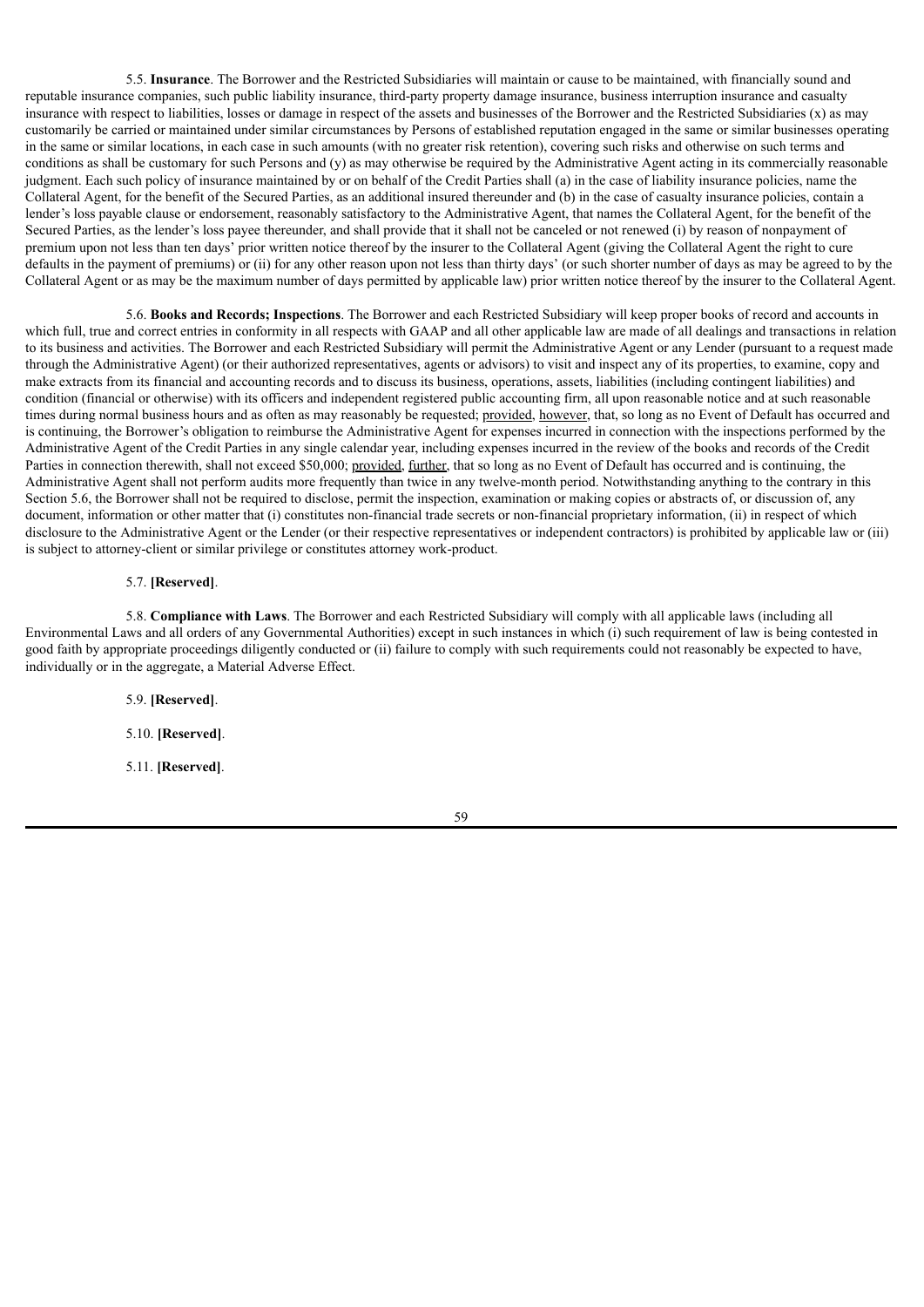5.12. **Further Assurances**. Each Credit Party will execute any and all further documents, financing statements, agreements and instruments, and take any and all further actions that may be required under any applicable law, or that the Administrative Agent, the Collateral Agent or the Requisite Lenders may reasonably request, to effectuate the provisions of the Credit Documents, all at the expense of the Credit Parties. Any afteracquired assets shall automatically be subject to fully perfected first priority Liens on, and security interests in, all right, title and interest of the Credit Parties, pursuant to and as described in Section 2.26 and the Interim Order or the Final Order, as applicable. The Borrower will provide to the Administrative Agent, the Collateral Agent and the Requisite Lenders, from time to time upon request, evidence reasonably satisfactory to the Administrative Agent, the Collateral Agent or the Requisite Lenders, as applicable, as to the perfection and priority of the Liens created or intended to be created by the Collateral Documents.

5.13. **Delayed Draw Premium Reserve Account**. The Borrower and the Restricted Subsidiaries shall, prior to any Borrowing of any Delayed Draw Loan and at all times thereafter, cause any Delayed Draw Premium Reserve Account to be subject to a blocked deposit account control agreement that is in form and substance reasonably satisfactory to the Collateral Agent. It is agreed that the Borrower shall be restricted from using funds in the Delayed Draw Premium Reserve Account for any purpose other than paying premiums on policies owned by DLP IV in accordance with the Approved Budget (with funds being transferred from the Delayed Draw Premium Reserve Account directly to the applicable account at DLP IV).

5.14. **Use of Proceeds**. (a) The Borrower and the other Restricted Subsidiaries will use the proceeds of the Loans made hereunder solely for the purposes set forth in Section 2.5 and in compliance with Section 4.15(b).

(b) The Borrower will not request any Loans and no part of the proceeds of the Loans will be used, directly or indirectly, (i) for the purpose of financing any activities or business of or with any Person or in any country or territory that at such time is the subject of any Sanctions, (ii) for any payments to any governmental official or employee, political party, official of a political party, candidate for political office, or anyone else acting in an official capacity, in order to obtain, retain or direct business or obtain any improper advantage, in violation of any Anti-Corruption Law or (iii) in any manner that would result in the violation of any Sanctions Laws applicable to any party hereto.

(c) The Borrower shall make capital contributions to DLP IV under Section 6.6(c) using the funds in the Delayed Draw Premium Reserve Account and shall cause DLP IV to use such funds to pay premiums that are required to be paid, or that otherwise are paid in accordance with the Approved Budget, on the life insurance policies that DLP IV owns.

5.15. **Post-Closing Matters**. The Credit Parties shall satisfy each of the requirements set forth in **Schedule 5.15** on or before the date specified in **Schedule 5.15** for each such requirement, or such later date as may be agreed to by the Administrative Agent in its reasonable discretion.

# 5.16. **Bankruptcy Related Matters**. The Borrower will and will cause each of the Guarantors and Restricted Subsidiaries to

(a) cause all proposed (i) "first day" orders, (ii) "second day" orders, (iii) orders related to or affecting the Loans and the Credit Documents, any other financing or use of Cash Collateral, any sale or other disposition of Collateral outside the ordinary course, cash management, adequate protection, any plan of reorganization and/or any disclosure statement related thereto, (iv) orders concerning the financial condition of the Borrower or any of its Subsidiaries or other Indebtedness of the Credit Parties or seeking relief under section 363, 365, 1113 or 1114 of the Bankruptcy Code or section 9019 of the Bankruptcy Rules, and (v) orders establishing procedures for administration of the Cases or approving significant transactions submitted to the Bankruptcy Court, in each case, proposed by the Debtors to be in accordance with and permitted by the terms of this Agreement and reasonably acceptable to the Requisite Lenders in all respects, it being understood and agreed that the forms of orders approved by the Requisite Lenders prior to the Petition Date are in accordance with and permitted by the terms of this Agreement and are reasonably acceptable in all respects;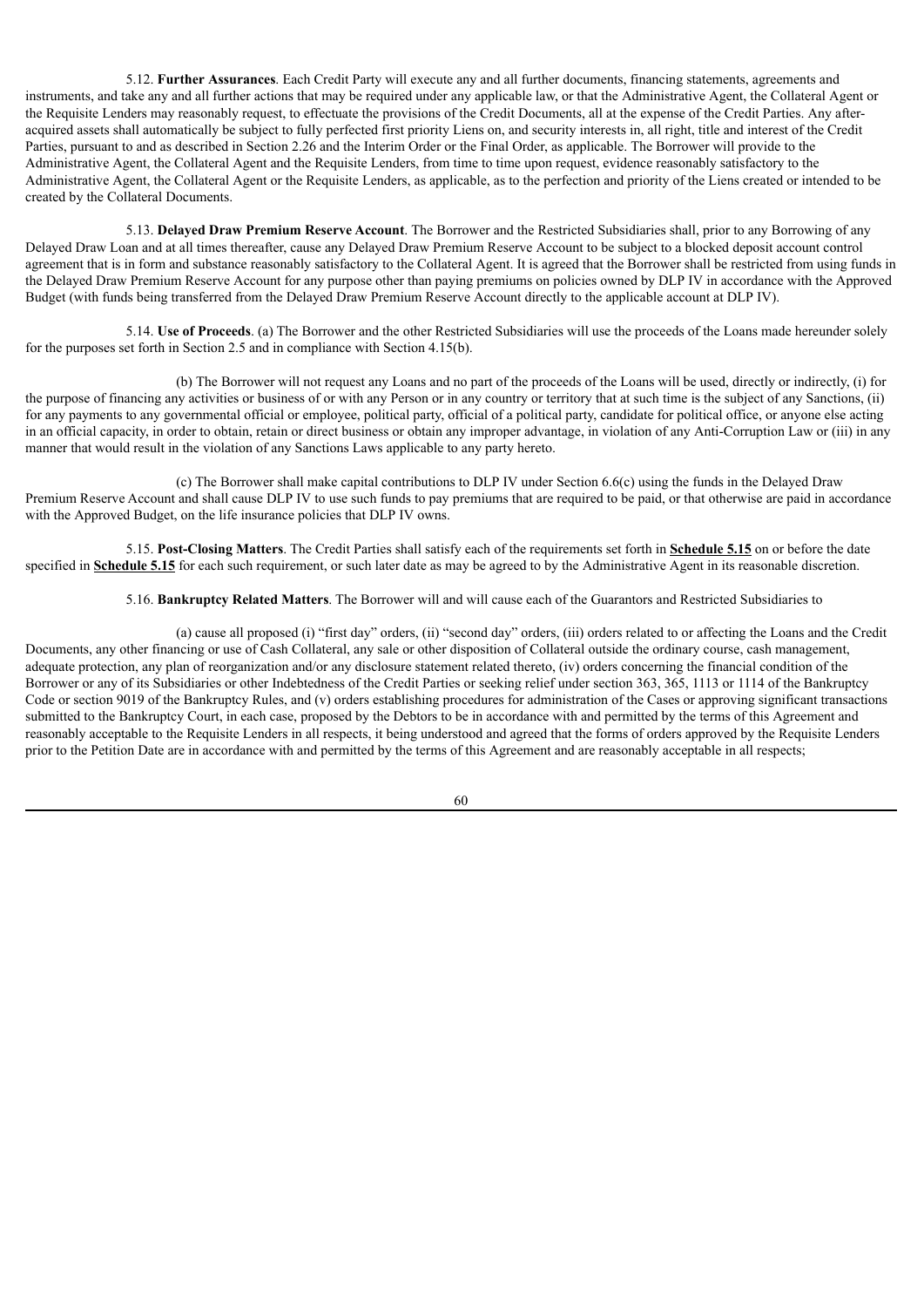(b) comply in all respects with each order entered by the Bankruptcy Court in connection with the Cases;

(c) comply in a timely manner in all material respects with their obligations and responsibilities as debtors-in-possession under the Bankruptcy Code, the Bankruptcy Rules, the Interim Order and the Final Order, as applicable, and any other order of the Bankruptcy Court;

(d) [reserved];

(e) provide the Administrative Agent and the Lenders with reasonable access to non-privileged information (including historical information) and relevant personnel regarding strategic planning, cash and liquidity management, operational and restructuring activities;

(f) (i) deliver to the Administrative Agent (for distribution to the Lenders) and to counsel to the Administrative Agent promptly as soon as available but not later than two (2) Business Days (or as soon as reasonably practicable) prior to filing, copies of pleadings, motions, applications, orders, financial information and other documents to be filed by or on behalf of the Credit Parties with the Bankruptcy Court in the Cases, or distributed by or on behalf of the Credit Parties to any official or unofficial committee appointed or appearing in the Cases or any other party in interest related to a plan, a disclosure statement, plan exclusivity, assumption or rejection of executory contracts and unexpired leases, key employee incentive or retention plans, and each such pleading motion (provided that, in the case of the Cash Management Order, the Final Order, or in connection with this Agreement and the DIP Facility, such copies shall be provided not later than one (1) Business Day prior to filing) and (ii) use best efforts to deliver any other pleading, motion, application, order, financial information or other document as set forth in, and with the timing set forth in, preceding clause (i) to the Administrative Agent (for distribution to the Lenders) and to counsel to the Administrative Agent;

(g) if not otherwise provided through the Bankruptcy Court's electronic docketing system, as soon as available, deliver to the Administrative Agent (for distribution to the Lenders) and to counsel to the Administrative Agent and Lenders promptly as soon as available, copies of all final pleadings, motions, applications, orders, financial information and other documents filed by or on behalf of the Credit Parties with the Bankruptcy Court in the Cases;

(h) not more than once per week, the Borrower shall make its senior management and its financial advisor available via teleconference to discuss the financial position, cash flows, variances and operations of the Borrower and its Subsidiaries; and

(i) maintain their cash management system as it existed prior to the Petition Date for the benefit of the Lenders, with any changes made in accordance with the Cash Management Order with the prior written consent of the Administrative Agent.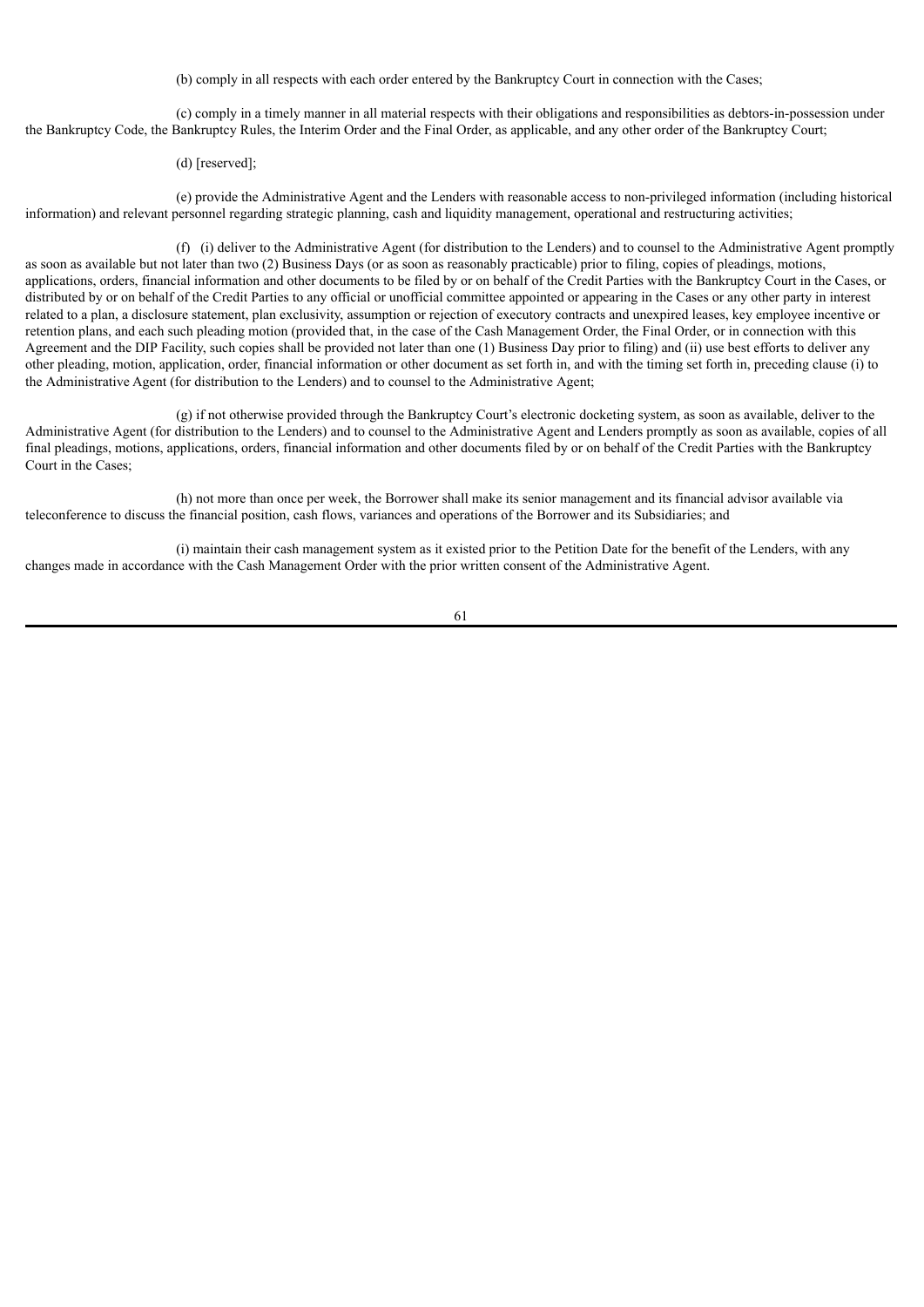#### 5.17. **DLP VII Transaction; Competing Transaction**.

(a) During the DLP VII Option Period (but only on or after the Final Order Entry Date), the Administrative Agent may by written notice to the Borrower exercise the option to consummate the DLP VII Transaction on the economic terms set forth on **Schedule 5.17**. The Borrower and the Administrative Agent shall cooperate in good faith to modify the mechanics of the DLP VII Transaction described on **Exhibit I** to the extent doing so is necessary to implement the DLP VII Transaction; provided, however, neither the Borrower nor the Administrative Agent shall be required to agree to any such modification of such mechanics that alters any of the economic or other terms of the DLP VII Transaction, including, unless waived by the Administrative Agent in its sole discretion, that the transfer of the life settlement portfolios described on **Schedule 5.17** directly or indirectly to the DLP VII Borrower are to occur pursuant to Section 363 of the Bankruptcy Code. Without limiting the foregoing, the Final Order Deadline shall be automatically extended to June 24, 2022 (or such later date as the Borrower and the Administrative Agent may agree in their respective reasonable discretion from time to time) if the Bankruptcy Court does not enter the Final Order within thirty-five (35) days of the Bankruptcy Court's entry of the Interim Order; provided that, the Administrative Agent and the Borrower may mutually agree to not extend the Final Order Deadline.

(b) If the Bankruptcy Court enters the Final Order and the DLP VII Option Period expires without the Administrative Agent having exercised the DLP VII Option, the Borrower shall use its best efforts to take one or more of the following actions that in all cases are sufficient to generate an aggregate amount of cash proceeds necessary to at least repay all of the outstanding Loans, and pay all of the other Obligations, prior to the Stated Maturity Date: (i) sell any or all of its interest in DLP IV or DLP Holdings VI; (ii) cause DLP Holdings VI to sell any or all of its interest in DLP VI; (iii) cause DLP IV to sell any or all of its life settlement portfolio in accordance with the DLP IV Credit Agreement (and provided that the proceeds of any such sale are applied in accordance with the terms of the DLP IV Credit Agreement) or to refinance the DLP IV Credit Agreement; (iv) refinance the Obligations under this Agreement and the other Loan Documents; or (v) cause DLP VI to sell any or all of its life settlement portfolio in accordance with the DLP VI Credit Agreement (and provided that the proceeds of any such sale are applied in accordance with the terms of the DLP VI Credit Agreement) or to refinance the DLP VI Credit Agreement; provided, that, no such sale described in any of the foregoing clauses (i) through (v) may be undertaken if doing so would constitute an event of default (or constitute an event or condition that with the giving of any notice, the passage of time, or both, would be an event of default) under either SPV Credit Facility unless such sale results in payment in full of all obligations (other than contingent obligations that survive termination) under, and release of liens securing, such SPV Credit Facility.

(c) If the Borrower or any Affiliate thereof, or any Subject Entity, becomes substantially engaged in the negotiation of any Competing Transaction during the DLP VII Option Period (it being understood and agreed that, without limiting the meaning of substantial engagement, such a Person shall be deemed to be substantially engaged in the negotiation of a Competing Transaction if such Person responds in writing to an offer or proposal (including a conditional offer or proposal) that has been received with respect to such Competing Transaction), the Borrower shall promptly thereafter advise the Administrative Agent in writing (which may be by email) of such Competing Transaction, including a general description thereof.

5.18. **Senior Debt**. The Obligations shall at all times constitute "Senior Debt" as defined in the Indenture.

5.19. **DLP IV Credit Agreement**. The Borrower, on its own behalf and on behalf of its Subsidiaries, shall provide (i) advance written notice of any amendment, waiver, consent, supplement or other modification to the DLP IV Credit Agreement (in each case, including a copy of such proposed amendment, waiver, consent, supplement or other modification, as the case may be), as soon as reasonably practicable but in all cases at least twenty-four (24) hours prior to the execution thereof, and (ii) any material notice or update to the DLP IV Credit Agreement, as soon as reasonably practicable but in all cases at least twenty-four (24) hours following the receipt or delivery of such notice or update, as the case may be.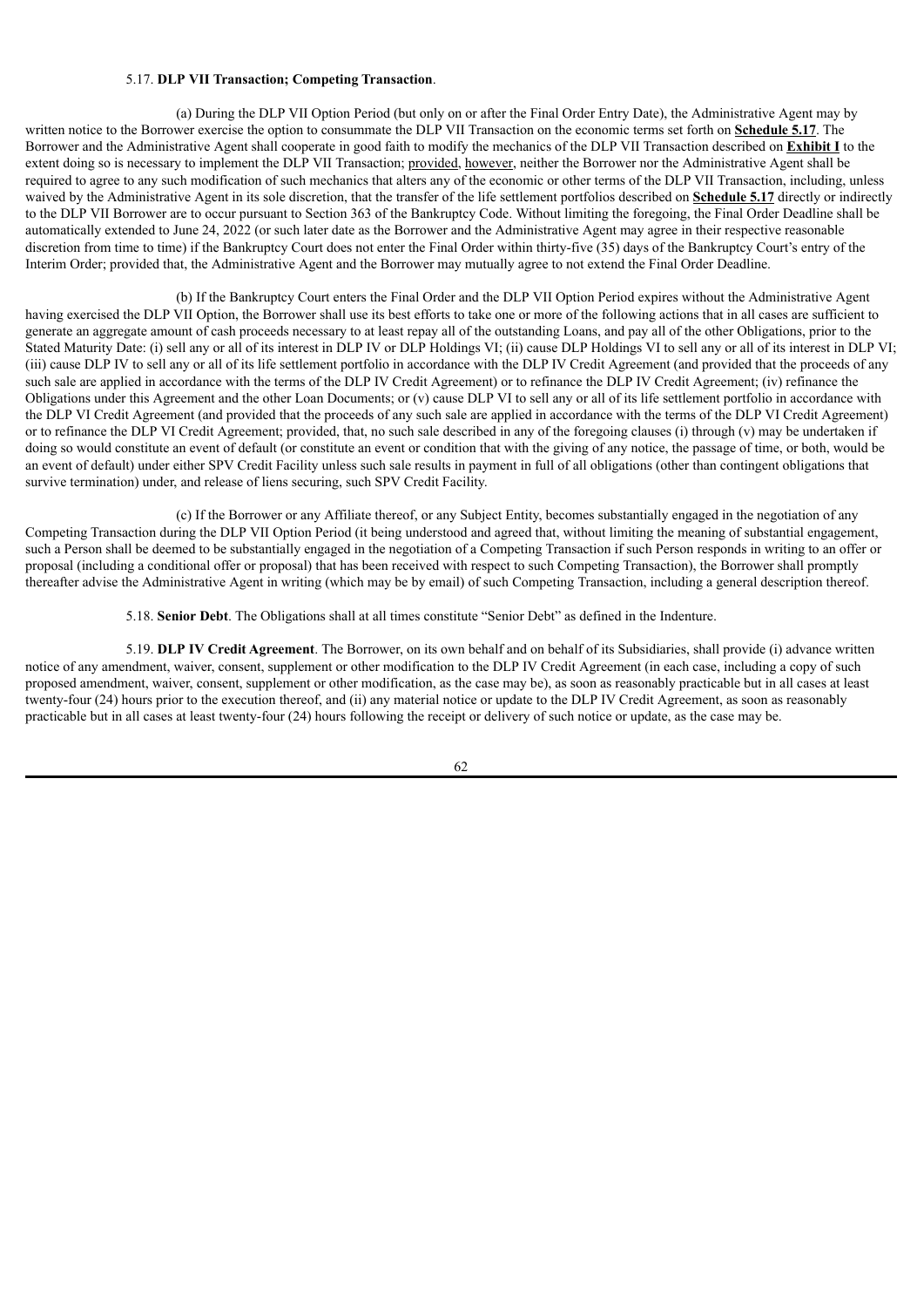# **SECTION 6. NEGATIVE COVENANTS**

Until the Commitments shall have expired or been terminated and the principal of and interest on each Loan and all fees payable hereunder shall have been paid in full, each Credit Party covenants and agrees with the Agents and the Lenders that:

6.1. **Indebtedness**. Neither the Borrower nor any Restricted Subsidiary will, directly or indirectly, incur or remain liable with respect to any Indebtedness, except:

(a) Indebtedness created under this Agreement and the other Credit Documents;

(b) Indebtedness created under the Intercompany Notes in an aggregate principal amount not to exceed the aggregate principal amount as of the Petition Date;

(c) Indebtedness created under the Indenture in an aggregate principal amount not to exceed the aggregate principal amount as of

the Petition Date;

(d) Indebtedness existing on the date hereof and set forth on **Schedule 6.1**;

(e) Indebtedness in respect of netting services, overdraft protections and otherwise arising from treasury, depository and cash management services or in connection with any automated clearing-house transfers of funds, overdraft or any similar services, in each case in the ordinary course of business;

(f) to the extent constituting Indebtedness, all premiums (if any), interest (including post-petition interest), fees, expenses, charges and additional or contingent interest on obligations described in this Section 6.1;

(g) Indebtedness under (i) the DLP VI Credit Agreement in an aggregate principal amount not to exceed the aggregate principal amount thereunder as of the Petition Date, plus, without limiting Section 8.1(m), additional principal amounts funded under the DLP VI Credit Agreement after the date hereof in order to pay premiums on any one or more life insurance policies owned by DLP VI and (ii) the DLP IV Credit Agreement in an aggregate principal amount thereunder not to exceed the aggregate principal amount as of the Petition Date or, if lesser, the amount set forth in the first sentence of Section 4.22(b), plus (in the case of this clause (ii)), without limiting Section 8.1(m), additional principal amounts funded under the DLP IV Credit Agreement after the date hereof in order to pay premiums on any one or more life insurance policies owned by DLP IV; and

(h) intercompany Indebtedness permitted under Section 6.6(d).

6.2. **Liens**. Neither the Borrower nor any Restricted Subsidiary will, directly or indirectly, incur or permit to exist any Lien on or with respect to any asset of the Borrower or any Restricted Subsidiary, whether now owned or hereafter acquired, except:

(a) Liens created under this Agreement and the other Credit Documents;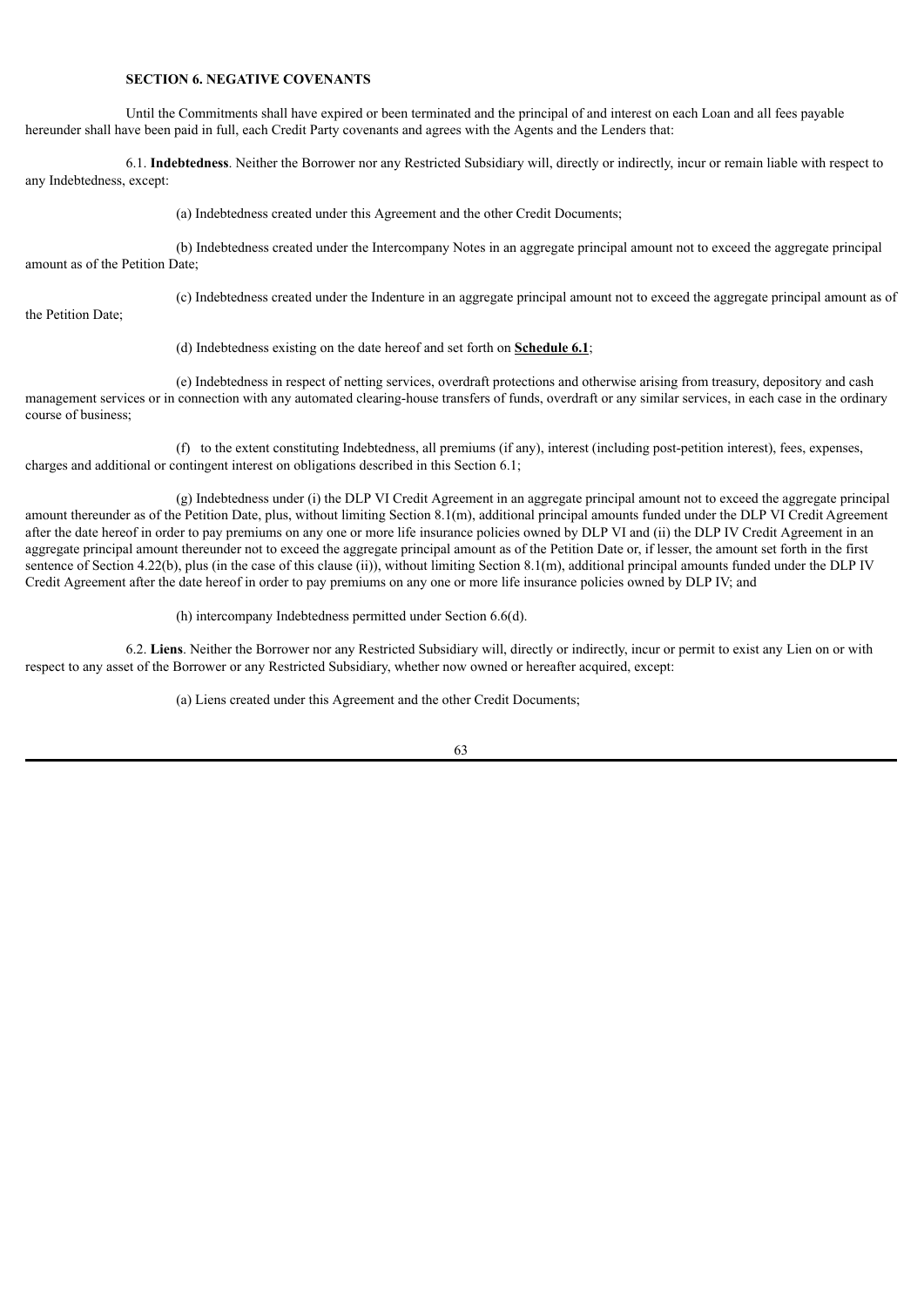(b) any Lien on any asset of the Borrower or any Restricted Subsidiary existing on the date hereof and set forth on **Schedule 6.2**;

(c) Liens securing Indebtedness permitted under Section 6.1(c);

(d) Liens securing Indebtedness permitted under Section 6.1(g);

(e) Liens for state, municipal or other local taxes (i) not yet due or as to which the period of grace (not to exceed thirty (30) days), if any, related thereto has not expired or (ii) which are being contested in good faith and by appropriate proceedings if adequate reserves are maintained to the extent required by GAAP;

(f) materialmen's, warehousemen's, mechanics', carriers', workmen's and repairmen's Liens and other similar Liens, arising by operation of law in the ordinary course of business for sums that are (i) not overdue or are being contested in good faith and (ii) do not, individually or in the aggregate, materially impair the use thereof in the operation of the business of the Borrower or any of its Restricted Subsidiaries;

(g) with respect to any insurance policy entered into in the ordinary course of the Borrower's or such Subsidiary's business, any customary right of any insured under such policy or the estate thereof, or of any former owner or beneficiary of such policy, to receive any portion of the death benefits payable under such policy in excess of the face amount of such policy that is in the nature of a double indemnity or similar excess benefit payable thereunder under applicable laws or the express terms of such policy;

(h) with respect to any insurance policy entered into in the ordinary course of the Borrower's or such Subsidiary's business, any customary right of any irrevocable beneficiary named in respect of such policy on or prior to the date hereof or any right, existing on or prior to the date hereof, of any Person other than the Borrower or any Restricted Subsidiary (or a securities intermediary on its behalf), in each case to receive any portion of the death benefits payable under such policy;

(i) any right of a securities intermediary in and to any insurance policy entered into in the ordinary course of the Borrower's business as the record owner or beneficiary thereof; and

(j) Liens in favor of any Lender, NFLP, and/or their respective Affiliates and/or DLP VII created solely for the purpose of implementing the DLP VII Option and consummating the transactions contemplated thereby.

6.3. **No Further Negative Pledges**. Neither the Borrower nor any Restricted Subsidiary will, directly or indirectly, enter into, incur or permit to exist any agreement or other arrangement that prohibits, restricts or imposes any condition upon the ability of the Borrower or any Restricted Subsidiary to create, incur or permit to exist any Lien upon any of its assets, whether now owned or hereafter acquired, to secure any Obligations; provided that the foregoing shall not apply to (a) restrictions and conditions imposed by law or by any Credit Document, the Indenture Documents or the documents governing any Indebtedness permitted hereunder or the Orders or (b) restrictions and conditions existing on the date hereof identified on **Schedule 6.3**.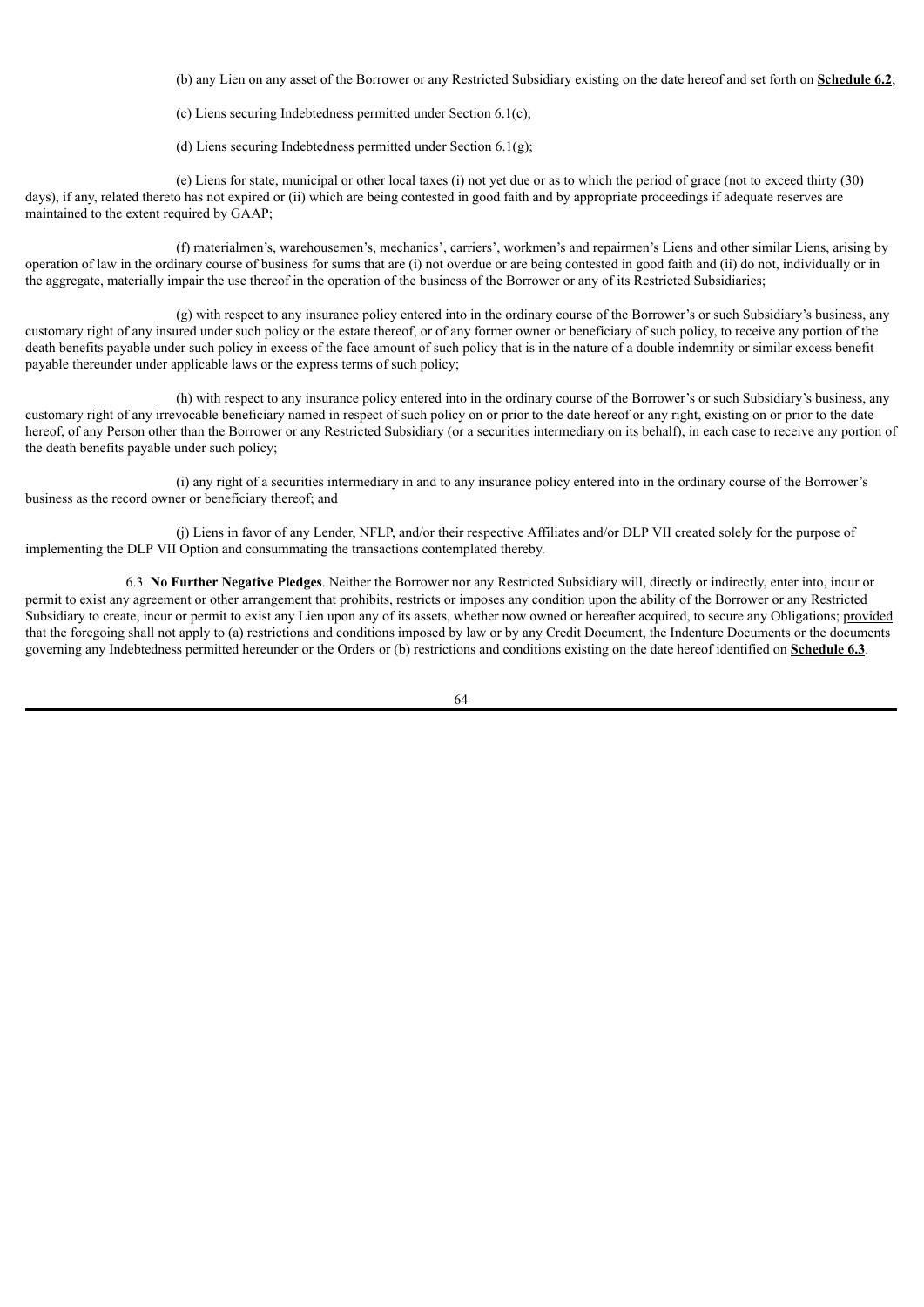6.4. **Restricted Junior Payments**. Neither the Borrower nor any Restricted Subsidiary will declare or pay or make, or agree to declare or pay or make, directly or indirectly, any Restricted Junior Payment, or incur any obligation (contingent or otherwise) to do so, except that (a) any Restricted Subsidiary may declare and pay dividends or make other distributions with respect to its capital stock, partnership or membership interests or other similar Equity Interests, and declare and make other Restricted Junior Payments in respect of its Equity Interests, in each case ratably to the holders of such Equity Interests (or, if not ratably, on a basis more favorable to the Borrower and the Restricted Subsidiaries), or make payments on Indebtedness to the extent authorized by the Approved Budget, (b) Holdings may make payments to BEN under the Shared Services Agreement so long as such payments are (i) consistent with prior business practices, except made on a monthly basis rather than quarterly, (ii) made in the ordinary course of business and (ii) in accordance with the Approved Budget and (c) the Borrower and the Restricted Subsidiaries may repay Indebtedness (i) permitted under Sections 6.1(b) and (g) in connection with the DLP VII Transaction and as contemplated under Section 5.17 and **Exhibit I**, (ii) permitted under Section 6.1(h) in a manner that is  $(x)$  in the ordinary course of business,  $(y)$  in accordance with the Cash Management Order and  $(z)$  in accordance with the Approved Budget, (iii) under the DLP IV Credit Agreement pursuant to Sections 4.1(b) (but not in respect of sales of more than 5% of the portfolio of life settlement policies held by DLP IV as of the Closing Date unless the Net Proceeds of such sale would be sufficient to repay in full all Obligations under this Agreement) and 5.2 of the DLP IV Credit Agreement and (iv) under the DLP VI Credit Agreement pursuant to Section 2.4(b) of the DLP VI Credit Agreement. Notwithstanding anything to the contrary contained in this Agreement, any other Credit Document or any motion with the Bankruptcy Court, without a court order, neither the Borrower nor any Restricted Subsidiary will make any Restricted Junior Payment to any Person except as expressly permitted under clauses (a) and (b) above.

6.5. **Restrictions on Subsidiary Distributions**. Neither the Borrower nor any Restricted Subsidiary will, directly or indirectly, enter into, incur or permit to exist any agreement or other arrangement that prohibits, restricts or imposes any condition upon the ability of any Restricted Subsidiary (a) to pay dividends or make other distributions on its Equity Interests owned by the Borrower or any Restricted Subsidiary, (b) to repay or prepay any Indebtedness owing by such Restricted Subsidiary to the Borrower or any Restricted Subsidiary, (c) to make loans or advances to the Borrower or to Guarantee the Obligations or (d) to transfer, lease or license any of its assets to the Borrower; provided that the foregoing shall not apply to (i) restrictions and conditions imposed by law or by this Agreement, the Orders, any Credit Document, the Indenture Documents, or the documents governing any Indebtedness permitted hereunder or (ii) restrictions and conditions existing on the date hereof identified on **Schedule 6.5**.

6.6. **Investments**. Neither the Borrower nor any Restricted Subsidiary will purchase or acquire (including pursuant to any merger or consolidation with any Person that was not a wholly owned Restricted Subsidiary of the Borrower prior thereto), hold, make or otherwise permit to exist any Investment in any other Person, or make any Acquisition, except:

(a) Investments in Cash and Cash Equivalents in accordance with the Approved Budget;

(b) Investments existing on the date hereof that are set forth on **Schedule 6.6** (but not any additions thereto (including any capital contributions) made after the date hereof);

(c) GWG Life shall be permitted to make capital contributions from time to time, in cash, to DLP Holdings VI or DLP IV, and DLP Holdings VI shall be permitted to make capital contributions from time to time, in cash, to DLP VI, in each case of this clause (c) solely if such a capital contribution is used by DLP IV or DLP VI, as applicable, to pay premiums on any one or more life insurance policies owned by such Person within 30 days of such capital contribution being made;

(d) intercompany Investments that are (i) in the ordinary course of business, (ii) in accordance with the Cash Management Order and (iii) in accordance with the Approved Budget, including (subject to clauses (i) through (iii)) but not limited to intercompany Investments by the Borrower to DLP IV and DLP VI for payments of policy premium and operating expenses but excluding, for the avoidance of doubt, any Investment by the Borrower or any Restricted Subsidiary in or to any Subject Entity; and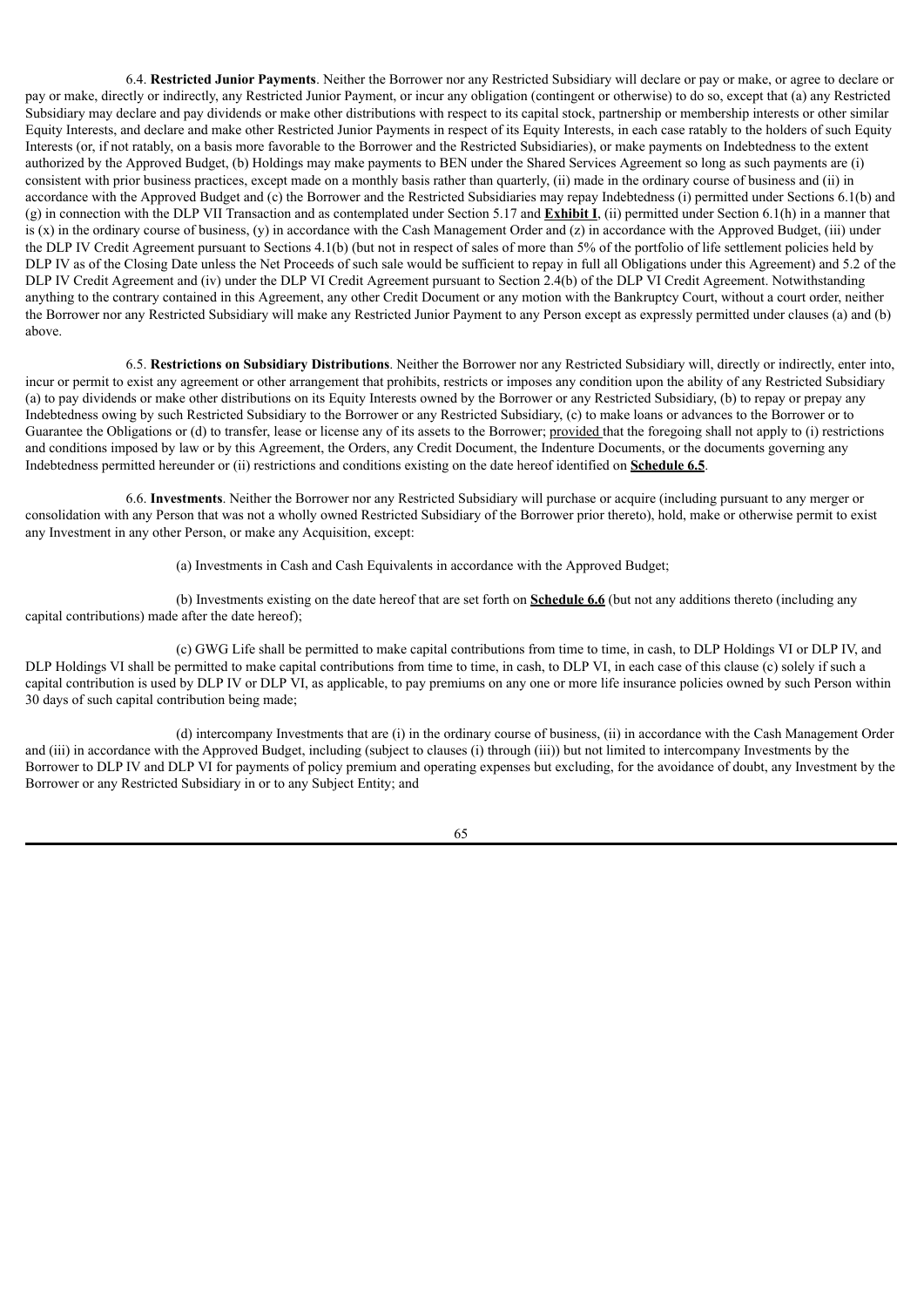(e) Investments in DLP VII in amounts reasonably acceptable to the Administrative Agent solely for the purpose of implementing the DLP VII Option and consummating the transactions contemplated thereby.

Notwithstanding anything to the contrary contained in this Agreement, any other Credit Document or any motion with the Bankruptcy Court, without a court order, neither the Borrower nor any Restricted Subsidiary will purchase, acquire, hold, make or otherwise permit to exist any Investment in any Person, or otherwise make any Acquisition, except as expressly permitted under clauses (a) through (e) above.

6.7. **Financial Covenants.** As of any Bi-Weekly Variance Testing Date, for the four-week period prior to the Bi-Weekly Variance Testing Date (such period, the "**Bi-Weekly Variance Cumulative Testing Period**"), the Borrower shall not allow actual aggregate operating disbursements (excluding payment of professional fees, and Obligations made pursuant to the Loan, including any fees and expenses of Term Loan Lender Advisors) for such Bi-Weekly Variance Cumulative Testing Period to be greater than One Hundred Fifteen Percent (115%) of the aggregate estimated disbursements (excluding payment of any fees and expenses of Term Loan Lender Advisors) for such Bi-Weekly Variance Cumulative Testing Period as set forth in the Approved Budget (collectively, and including any variance described in the following sentence, the "**Variance Limit**"). Notwithstanding the foregoing, the Borrower may carry-forward any operating disbursement amounts that are available and unused during a prior Bi-Weekly Variance Cumulative Testing Period to any of the following Bi-Weekly Variance Cumulative Testing Periods. Additional variances, if any, from the Approved Budget, and any proposed changes to the Approved Budget, shall be subject to the Administrative Agent's approval (which, for avoidance of doubt may be granted by electronic transmission).

6.8. **Fundamental Changes; Disposition of Assets; Equity Interests of Subsidiaries.** (a) Neither the Borrower nor any Restricted Subsidiary will merge, consolidate or amalgamate with or into any other Person, or liquidate, wind-up or dissolve (or suffer any liquidation or dissolution), and neither the Borrower nor any Restricted Subsidiary shall Dispose (whether in one transaction or in a series of transactions) of assets that represent all or substantially all of the assets of the Borrower or any Restricted Subsidiary, except:

(i) Dispositions, and exclusive licenses, to any Credit Party;

(ii) Investments made in compliance with Sections 6.6 and 6.10, or the granting of any Liens permitted by Section 6.2;

(iii) Dispositions of assets in any Insurance Event;

(iv) Dispositions in favor of NFLP and/or its Affiliates solely for the purpose of implementing the DLP VII Option and consummating the transactions contemplated thereby; and

(v) Dispositions permitted by the first sentence of Section 6.8(b).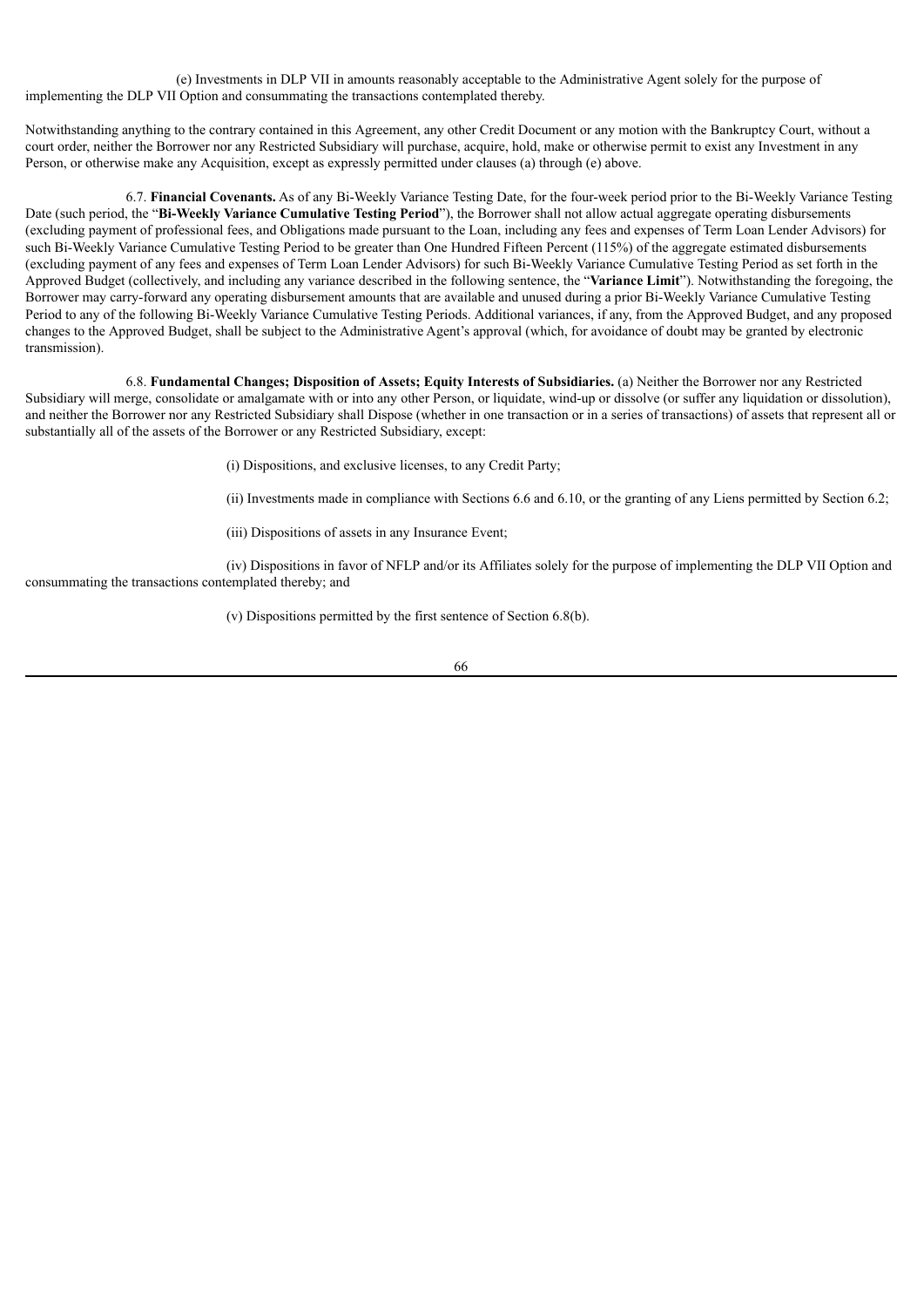(b) Notwithstanding anything to the contrary set forth herein, neither the Borrower nor any Restricted Subsidiary shall sell, transfer, pledge, monetize or otherwise Dispose, in any manner whatsoever (other than (x) Liens permitted under Section 6.2, (y) as permitted under the last sentence of Section 6.10 or (z) sales of all or any portion of the life settlement portfolio of DLP IV or DLP VI in accordance with Section 5.17(b) or, in the case of DLP IV, Section 6.4), any interest (including any Equity Interest) or other right (including under any debt or other security) in any Subsidiary or Subject Entity, unless (i) the Administrative Agent has consented thereto in writing (which such consent may not be unreasonably withheld) or, in the case of any Disposition of any Equity Interest of a Subject Entity, such Disposition is not within the control of the Borrower or any Restricted Subsidiary, and (ii) the Net Proceeds received from any such Disposition are applied immediately in the manner set forth in Section 2.13(a). Notwithstanding anything to the contrary contained in this Agreement, any other Credit Document or any motion with the Bankruptcy Court, without a court order, neither the Borrower nor any Restricted Subsidiary shall merge or consolidate with or into any other Person, or liquidate, wind-up or dissolve (or suffer any liquidation or dissolution), and neither the Borrower nor any Restricted Subsidiary shall Dispose (whether in one transaction or in a series of transactions) of assets that represent a material portion of their assets, except as expressly permitted under clauses (a)(i) through (v) above.

6.9. **Sales and Leasebacks**. Neither the Borrower nor any Restricted Subsidiary will enter into any Sale Leaseback Transaction.

6.10. **Transactions with Affiliates and Subject Entities**Neither the Borrower nor any Restricted Subsidiary will, directly or indirectly, enter into or permit to exist any transaction (including the purchase, sale, lease or exchange of any property or the rendering of any service) with any Subject Entity or any Affiliate of the Borrower or such Restricted Subsidiary unless (x) such transaction is on fair and reasonable terms no less favorable to the Borrower or such Restricted Subsidiary, as the case may be, than those that would prevail in an arm's-length transaction with unrelated third parties and (y) the Borrower Representative has provided the Administrative Agent with written notice of such transaction at least ten (10) Business Days prior to such transaction; provided that the foregoing restriction shall not apply to (a) transactions solely between or among Credit Parties and not involving any other Affiliate or Subject Entity, (b) any Restricted Junior Payment permitted under Section 6.4, (c) compensation and indemnification arrangements for directors, officers, employees and consultants of the Borrower or any Restricted Subsidiary entered into in the ordinary course of business in accordance with the Approved Budget (including, for the avoidance of doubt, grants of stock options, stock purchase rights, stock exchange rights or other equitybased awards to directors, employees and officers and any "key-man" insurance policy maintained by a Credit Party in the ordinary course of business in accordance with the Approved Budget), (d) transactions in the ordinary course of business and in accordance with the Cash Management Order and the Approved Budget, (e) transactions in connection with the implementation of the DLP VII Option and related transactions contemplated on Exhibit I, (f) intercompany Investments permitted under Section 6.6 or (g) with the prior written consent of the Administrative Agent, a transaction entered into solely for the purpose of consummating a Disposition of the type described in Section 6.8(a)(v). Neither the Borrower nor any Restricted Subsidiary will, directly or indirectly, exercise any voting or consent rights (to the extent such rights exist) under any agreement with respect to any Subject Entity without the Administrative Agent's prior written consent (which may not be unreasonably withheld).

6.11. **Conduct of Business**. Neither the Borrower nor any Restricted Subsidiary will engage in any business other than the businesses engaged in by the Borrower and the Restricted Subsidiaries on the Petition Date.

6.12. **Hedge Agreements**. Neither the Borrower nor any Restricted Subsidiary will enter into any Hedge Agreement.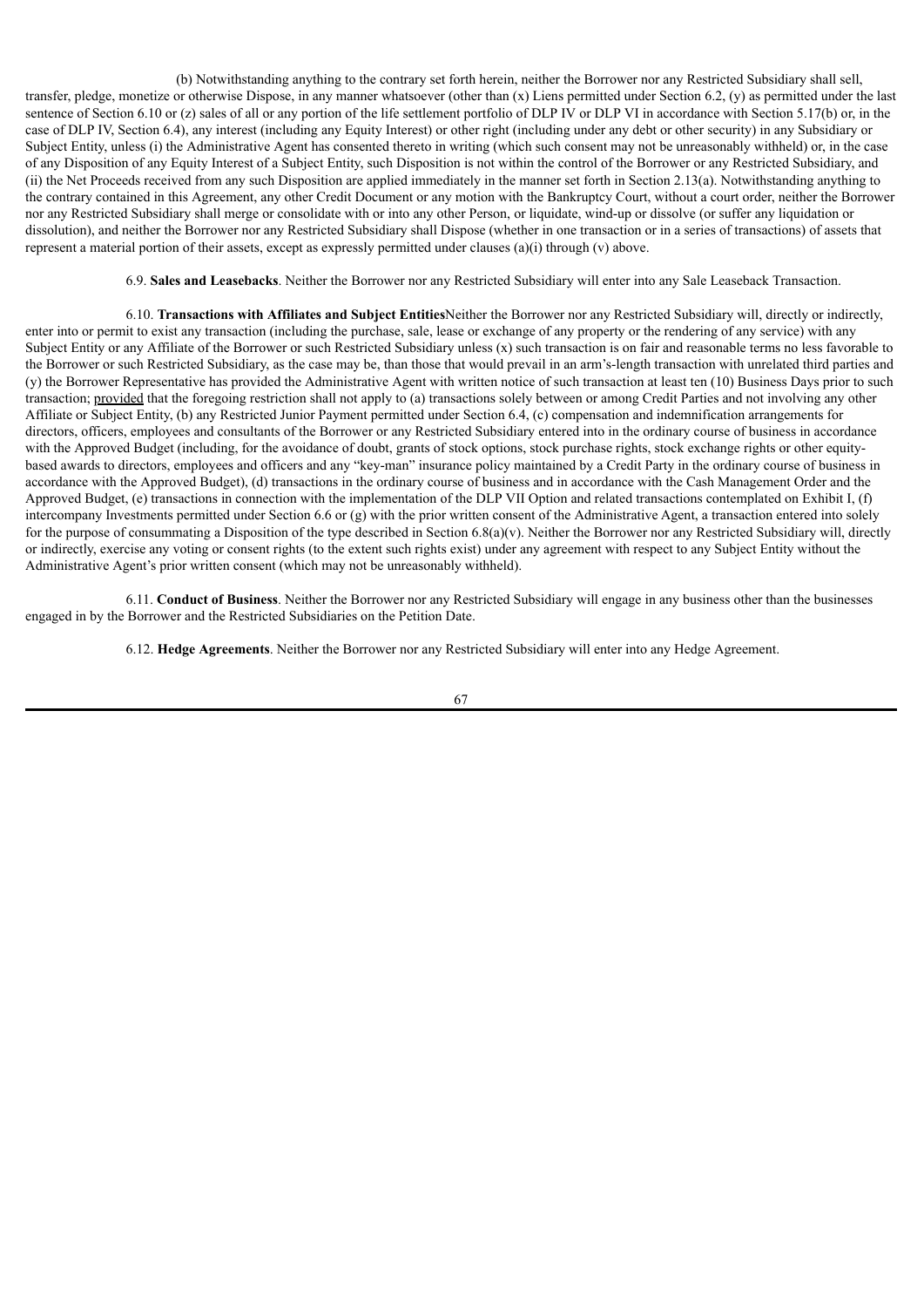6.13. **Amendments or Waivers of Organizational Documents and Certain Agreements**. Neither the Borrower nor any Restricted Subsidiary will agree to any amendment, restatement, amendment and restatement, supplement or other modification to, or waiver of any of its rights under, (a) its Organizational Document, (b) any agreement or instrument governing or evidencing any Indebtedness (other than (i) amendments to the DLP IV Credit Agreement that would not constitute an Event of Default under Section 8.1(m) and (ii) as described in clause (c) of this sentence), (c) the Intercompany Notes (other than amendments, modifications or cancellations effected in connection with, and substantially concurrently with the closing of, the DLP VII Option and the transactions contemplated on Exhibit I), or (d) the Shared Services Agreement (other than any amendment thereto solely to permit payments thereunder to be made monthly), in each case of clauses (a) through (d), without the Administrative Agent's prior written consent (which may not be unreasonably withheld).

6.14. **Fiscal Year**. Neither the Borrower nor any Restricted Subsidiary will change its Fiscal Year to end on a date other than December

31.

6.15. **Subsidiaries**. Neither the Borrower nor any of its Restricted Subsidiaries shall create, acquire or otherwise permit to exist any Subsidiary that is not in existence as of the Closing Date and set forth on Schedule 4.2, other than the creation and existence of DLP VII solely for the purpose of implementing the DLP VII Option and consummating the transactions contemplated thereby.

6.16. **Employee Plans**. Without the prior written consent of the Administrative Agent in its reasonable discretion, neither the Borrower nor any Restricted Subsidiary shall make, enter into or implement any amendment, waiver, supplement or other modification to any employment agreement, employee compensation plan or key employee retention plan or incentive plan, or pay or cause to be paid any amount contemplated by such agreements or plans before the date on which such amount becomes due and payable pursuant to the terms of the such agreements or plans, as applicable, or pay or cause to be paid any bonus, incentive, retention, severance, change of control or termination payments pursuant to the terms of such agreements or plans, as applicable, including, without limitation, any transaction or other bonus previously awarded but unpaid, other than (a) after the expiration of the DLP VII Option Period, the establishment of a key employee incentive plan not to exceed \$2,000,000 in the aggregate and for which certain milestones and parameters must be achieved (which milestones and parameters shall be reasonably acceptable to the Administrative Agent) and (b) payment of wages and other amounts in accordance with the Debtors' "first day" orders or other orders satisfactory to the Administrative Agent in its reasonable discretion.

6.17. **Additional Matters**. No Debtor shall:

(a) create or permit to exist any Superpriority Claim that is *pari passu* with or senior to the Superpriority Claims of the Lenders other than the Carve-Out and Liens of the type described in Sections 6.2(e), (f) and (j);

(b) (i) obtain or seek to obtain any stay from the Bankruptcy Court on the exercise of any Agent's or any Lender's remedies hereunder or under any other Credit Document, except as specifically provided in the Orders, or (ii) seek to change or otherwise modify any Order or other order in the Bankruptcy Court with respect to the DIP Facility without the prior written approval of the Administrative Agent;

(c) without the Administrative Agent's consent (not to be unreasonably withheld) enter into any agreement to return any of its inventory to any of its creditors for application against any pre-petition Indebtedness, pre-petition trade payables or other pre-petition claims under Section 546(c) of the Bankruptcy Code or allow any creditor to take any setoff or recoupment against any of its pre-petition Indebtedness, pre-petition trade payables or other pre-petition claims based upon any such return pursuant to Section 553(b)(1) of the Bankruptcy Code or otherwise;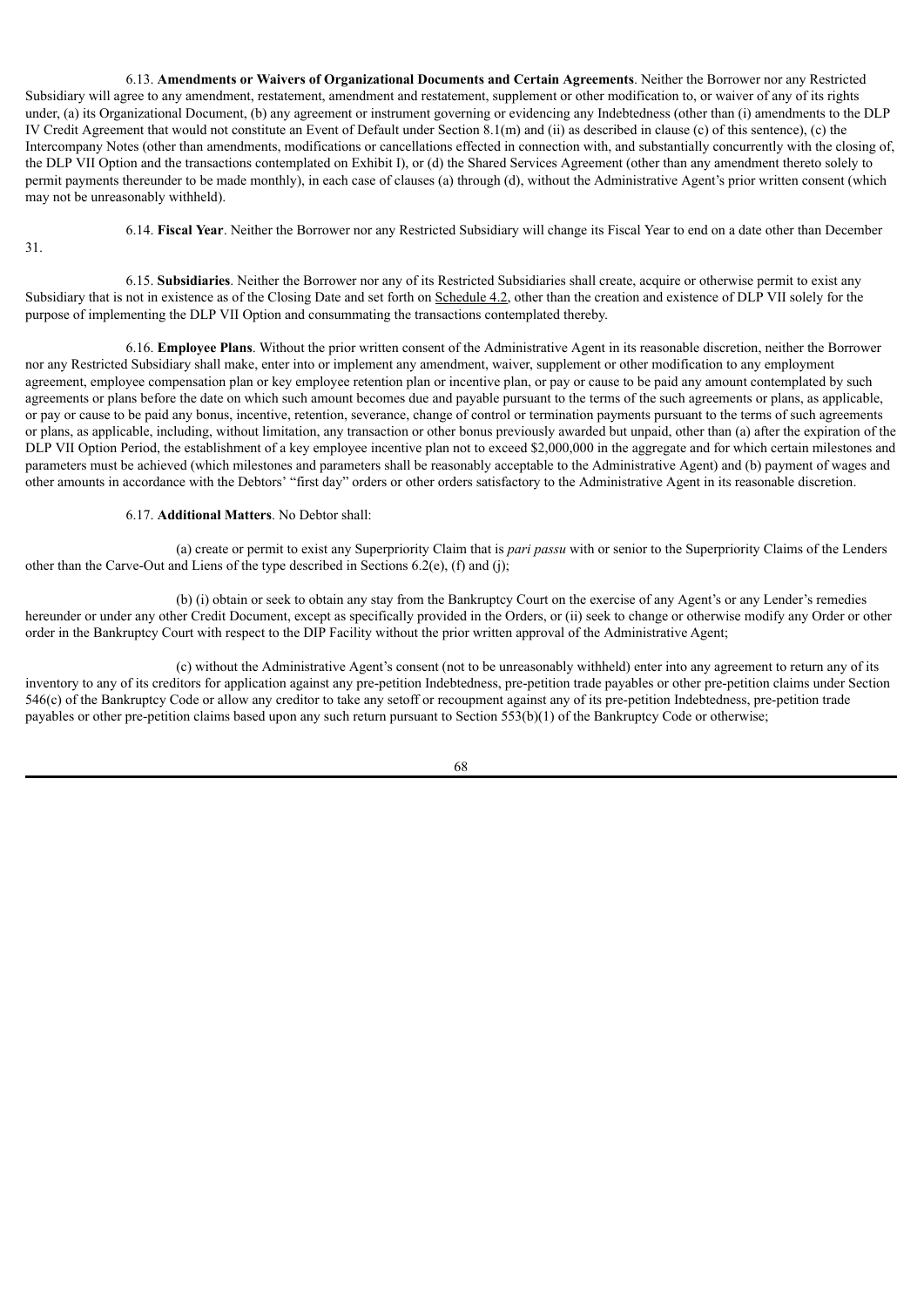(d) assert or prosecute any claim or cause of action against any of the Secured Parties (in their capacities as such), unless such claim or cause of action is in connection with the enforcement of the Credit Documents against the Administrative Agent or the Lenders;

(e) except (i) as expressly provided or permitted hereunder (including to the extent pursuant to any "first day" or "second day" orders complying with the terms of this Agreement), (ii) with the prior consent of the Administrative Agent in its reasonable discretion or (iii) as provided pursuant to any other order of the Bankruptcy Court reasonably acceptable to the Requisite Lenders, make any payment or distribution on account of any Indebtedness arising prior to the Petition Date;

(f) other than to any other Debtor or as otherwise permitted herein, make any payment, or set aside funds for the purpose of making any payments, or otherwise transfer any economic value (including the payment of any fees, costs or expenses of any advisors) to any direct or indirect equity holder of any Debtor solely in its capacity as such; or

(g) open or otherwise establish, or deposit, credit or otherwise transfer any cash, cash receipts, securities, financial assets or any other property into a deposit account or securities account other than any deposit account or securities account established with the prior consent of the Agents (or as required by the Cash Management Order) and in which the Collateral Agent has been granted a first-priority perfected lien pursuant to the applicable Order.

# **SECTION 7. GUARANTEE**

7.1. **Guarantee of the Obligations**. The Guarantors jointly and severally hereby irrevocably and unconditionally guarantee the due and punctual payment in full of all Obligations when and as the same shall become due. In furtherance of the foregoing, the Guarantors hereby jointly and severally agree that upon the failure of the Borrower or any other Person to pay any of the Obligations when and as the same shall become due, whether at stated maturity, by required prepayment, acceleration, demand or otherwise (including amounts that would become due but for the operation of the automatic stay under Section 362(a) of the Bankruptcy Code or any similar provision of, or stay imposed under, any other Debtor Relief Law), the Guarantors will upon demand pay, or cause to be paid, in Cash, to the Administrative Agent, for the ratable benefit of Secured Parties, an amount equal to the sum of all Obligations then due as aforesaid.

7.2. **Indemnity by the Borrower; Contribution by the Guarantors**. (a) In addition to all such rights of indemnity and subrogation as any Guarantor Subsidiary may have under applicable law (but subject to Section 7.5), the Borrower agrees that (i) in the event a payment shall be made by any Guarantor Subsidiary under its Obligations Guarantee, the Borrower shall indemnify such Guarantor Subsidiary for the full amount of such payment and such Guarantor Subsidiary shall be subrogated to the rights of the Person to whom such payment shall have been made to the extent of such payment and (ii) in the event any Collateral provided by any Guarantor Subsidiary shall be sold pursuant to any Collateral Document to satisfy in whole or in part any Obligations, the Borrower shall indemnify such Guarantor Subsidiary in an amount equal to the Fair Market Value of the assets so sold.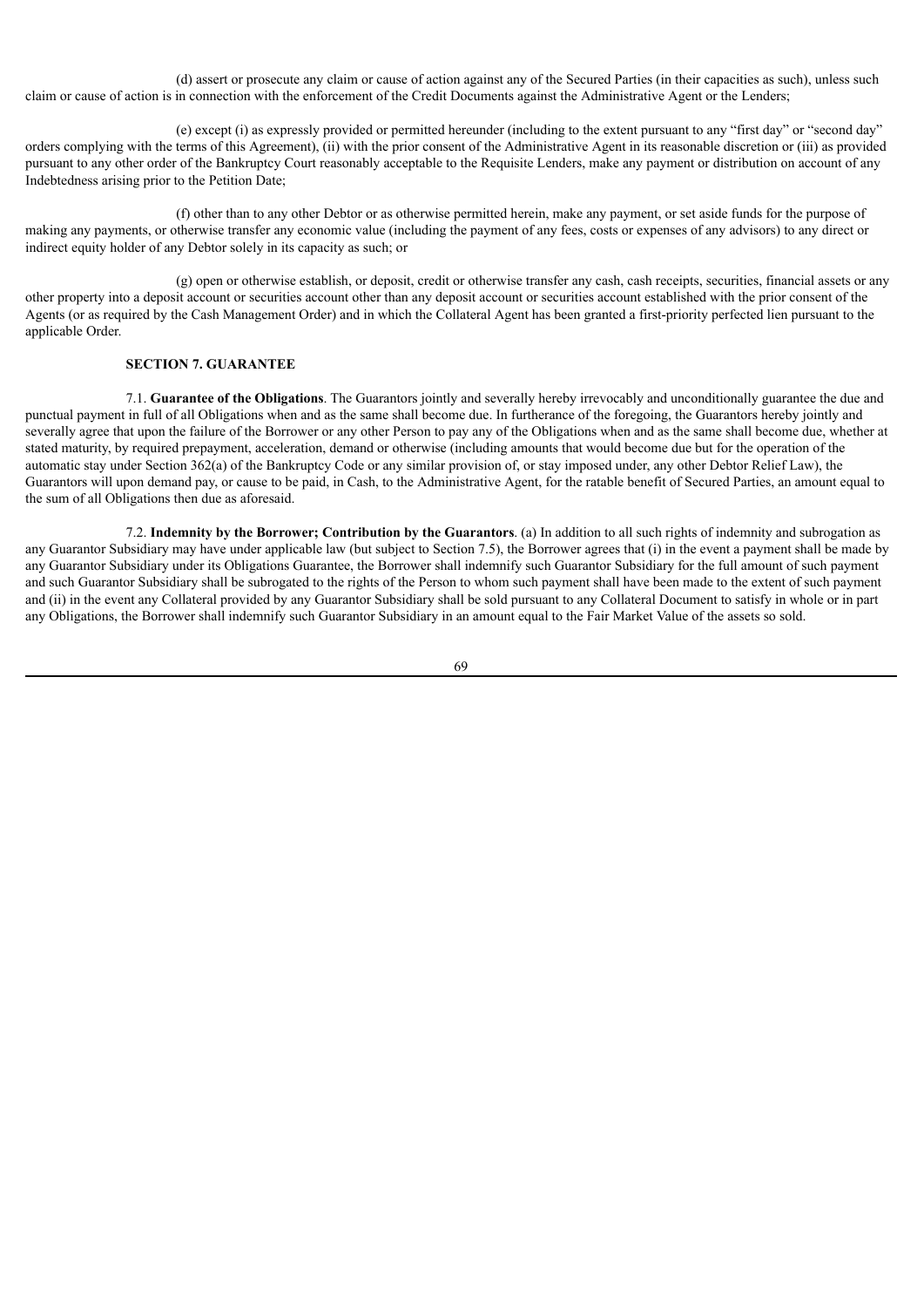(b) The Guarantor Subsidiaries desire to allocate among themselves, in a fair and equitable manner, their obligations arising under this Section 7 and under the Collateral Documents. Accordingly, in the event any payment or distribution is made on any date by a Guarantor Subsidiary under its Obligations Guarantee such that its Aggregate Payments exceed its Fair Share as of such date (such Guarantor Subsidiary being referred to as a "**Claiming Guarantor**") and the Borrower does not indemnify such Claiming Guarantor in accordance with Section 7.2(a), such Claiming Guarantor shall be entitled to a contribution from each other Guarantor Subsidiary in an amount sufficient to cause each Guarantor Subsidiary's Aggregate Payments to equal its Fair Share as of such date (and for all purposes of this Section 7.2(b), any sale or other dispositions of Collateral of a Guarantor Subsidiary pursuant to an exercise of remedies under any Collateral Document shall be deemed to be a payment by such Guarantor Subsidiary under its Obligations Guarantee in an amount equal to the Fair Market Value of such Collateral, less any amount of the proceeds of such sale or other dispositions returned to such Guarantor Subsidiary). "**Fair Share**" means, with respect to any Guarantor Subsidiary as of any date of determination, an amount equal to (i) the ratio of (A) the Fair Share Contribution Amount with respect to such Guarantor Subsidiary to (B) the aggregate of the Fair Share Contribution Amounts with respect to all Guarantor Subsidiaries multiplied by (ii) the aggregate amount paid or distributed on or before such date by all Claiming Guarantors under their Obligations Guarantees. "**Fair Share Contribution Amount**" means, with respect to any Guarantor Subsidiary as of any date of determination, the maximum aggregate amount of the obligations of such Guarantor Subsidiary under its Obligations Guarantee that would not render its obligations thereunder subject to avoidance as a preference, fraudulent transfer or conveyance or transfer at undervalue under Section 548 of the Bankruptcy Code or any comparable applicable provisions of state or foreign law; provided that solely for purposes of calculating the "Fair Share Contribution Amount" with respect to any Guarantor Subsidiary for purposes of this Section 7.2(b), any assets or liabilities of such Guarantor Subsidiary arising by virtue of any rights to subrogation, reimbursement or indemnification or any rights to or obligations of contribution under this Section 7 shall not be considered as assets or liabilities of such Guarantor Subsidiary. "**Aggregate Payments**" means, with respect to any Guarantor Subsidiary as of any date of determination, an amount equal to (A) the aggregate amount of all payments and distributions made on or before such date by such Guarantor Subsidiary in respect of its Obligations Guarantee (including any payments and distributions made under this Section 7.2(b)), minus (B) the aggregate amount of all payments received on or before such date by such Guarantor Subsidiary from the Borrower pursuant to Section 7.2(a) or the other Guarantor Subsidiaries pursuant to this Section 7.2(b). The amounts payable under this Section 7.2(b) shall be determined as of the date on which the related payment or distribution is made by the applicable Claiming Guarantor. The allocation among Guarantor Subsidiaries of their obligations as set forth in this Section 7.2(b) shall not be construed in any way to limit the liability of any Guarantor Subsidiary hereunder or under any Collateral Document.

7.3. **Liability of Guarantors Absolute**. Each Guarantor agrees that its obligations under this Section 7 are irrevocable, absolute, independent and unconditional and shall not be affected by any circumstance that constitutes a legal or equitable discharge of a guarantor or surety other than payment in full in Cash of the Obligations. In furtherance of the foregoing and without limiting the generality thereof, each Guarantor agrees as follows:

(a) its Obligations Guarantee is a guarantee of payment when due and not of collectability and is a primary obligation of such Guarantor and not merely a contract of surety;

(b) the Administrative Agent may enforce its Obligations Guarantee upon the occurrence of an Event of Default notwithstanding the existence of any dispute between the Borrower and any Secured Party with respect to the existence of such Event of Default;

(c) the obligations of each Guarantor hereunder are independent of the obligations of the Borrower or of any other guarantor (including any other Guarantor) of the Obligations, and a separate action or actions may be brought and prosecuted against such Guarantor whether or not any action is brought against the Borrower, any such other Guarantor or any other Person and whether or not the Borrower, any such other Guarantor or any other Person is joined in any such action or actions;

(d) payment by any Guarantor of a portion, but not all, of the Obligations shall in no way limit, affect, modify or abridge any Guarantor's liability for any portion of the Obligations that has not been paid (and, without limiting the generality of the foregoing, if the Administrative Agent is awarded a judgment in any suit brought to enforce any Guarantor's covenant to pay a portion of the Obligations, such judgment shall not be deemed to release such Guarantor from its covenant to pay the portion of the Obligations that is not the subject of such suit, and such judgment shall not, except to the extent satisfied by such Guarantor, limit, affect, modify or abridge any other Guarantor's liability hereunder in respect of the Obligations);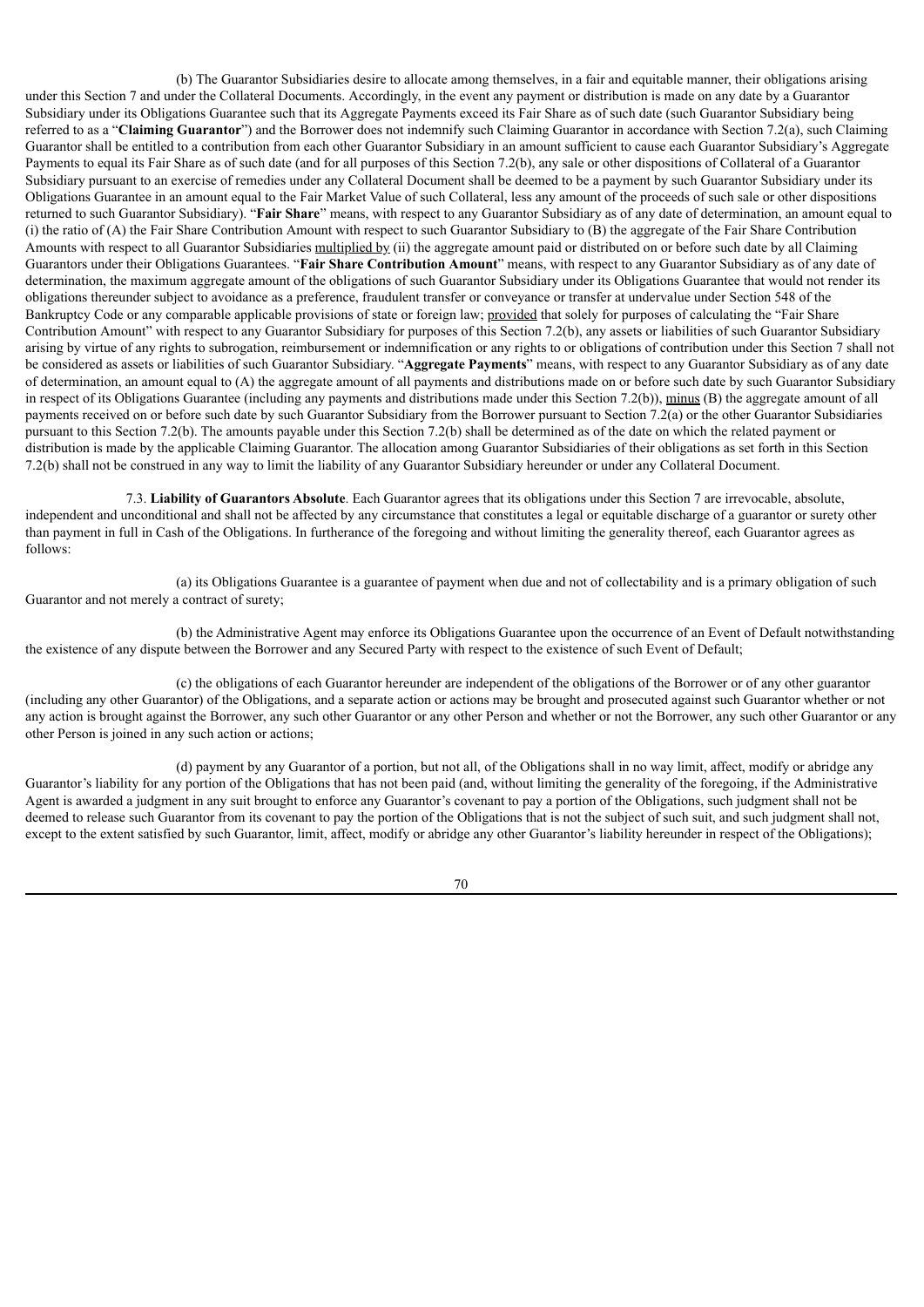(e) any Secured Party may, upon such terms as it deems appropriate, without notice to such Guarantor and without affecting the validity or enforceability of the Obligations Guarantees or giving rise to any reduction, limitation, impairment, discharge or termination of any Guarantor's liability under this Section 7, but in accordance with the Credit Documents (including Section 10.5), at any time and from time to time (i) renew, extend, accelerate, increase the rate of interest on, or otherwise change the time, place, manner or terms of payment of the Obligations, (ii) settle, compromise, release or discharge, or accept or refuse any offer of performance with respect to, or substitutions for, the Obligations or any agreement relating thereto, and/or subordinate the payment of the same to the payment of any other obligations, (iii) accept other guarantees of the Obligations and take and hold security for the payment of the Obligations, (iv) release, surrender, exchange, substitute, compromise, settle, rescind, waive, alter, subordinate or modify, with or without consideration, any security for payment of the Obligations, any other guarantees of the Obligations or any other obligation of any Person (including any other Guarantor) with respect to the Obligations, (v) enforce and apply any security now or hereafter held by or for the benefit of such Secured Party in respect of the Obligations and direct the order or manner of sale thereof, or exercise any other right or remedy that such Secured Party may have against any such security, in each case as such Secured Party in its reasonable discretion may determine consistent herewith and any applicable security agreement, including foreclosure on any such security or exercise of a power of sale pursuant to one or more judicial or nonjudicial sales, whether or not every aspect of any such sale is commercially reasonable, and even though such action operates to impair or extinguish any right of reimbursement or subrogation or other right or remedy of any Guarantor against any other Credit Party or any security for the Obligations, and (vi) exercise any other rights available to it under and in accordance with the Credit Documents; and

(f) the Obligations Guarantees and the obligations of the Guarantors thereunder shall be valid and enforceable and shall not be subject to any reduction, limitation, impairment, discharge or termination for any reason, including the occurrence of any of the following, whether or not any Guarantor shall have had notice or knowledge of any of them (in any case other than payment in full in Cash of the Obligations or release of a Guarantor Subsidiary's Obligations Guarantee in accordance with Section 9.8(c)(ii)): (i) any failure or omission to assert or enforce or agree or elect not to assert or enforce, or the stay or enjoining, by order of court, by operation of law or otherwise, of the exercise or enforcement of, any claim or demand or any right, power or remedy (whether arising under the Credit Documents, at law, in equity or otherwise) with respect to the Obligations or any agreement relating thereto, or with respect to any other guarantee of or security for the payment of the Obligations, (ii) any rescission, waiver, amendment or modification of, or any consent to departure from, any of the terms or provisions (including provisions relating to events of default) of any Credit Document, or any agreement or instrument executed pursuant thereto, or of any other guarantee or security for the Obligations, in each case whether or not in accordance with the terms hereof or such Credit Document, or any agreement relating to such other guarantee or security, (iii) the Obligations, or any agreement relating thereto, at any time being found to be illegal, invalid or unenforceable in any respect, (iv) the application of payments received from any source (other than payments received pursuant to the other Credit Documents under which any Obligations arose or from the proceeds of any security for the Obligations, except to the extent such security also serves as collateral for Indebtedness other than the Obligations) to the payment of obligations other than the Obligations, even though any Secured Party could have elected to apply such payment to all or any part of the Obligations, (v) any Secured Party's consent to the change, reorganization or termination of the corporate structure or existence of the Borrower or any Subsidiary and to any corresponding restructuring of the Obligations, (vi) any failure to perfect or continue perfection of a security interest in any collateral that secures any of the Obligations, (vii) any defenses, set-offs or counterclaims that the Borrower or any other Person may allege or assert against any Secured Party in respect of the Obligations, including failure of consideration, breach of warranty, statute of frauds, statute of limitations, accord and satisfaction and usury, and (viii) any other act or thing or omission, or delay to do any other act or thing, that may or might in any manner or to any extent vary the risk of any Guarantor as an obligor in respect of the Obligations.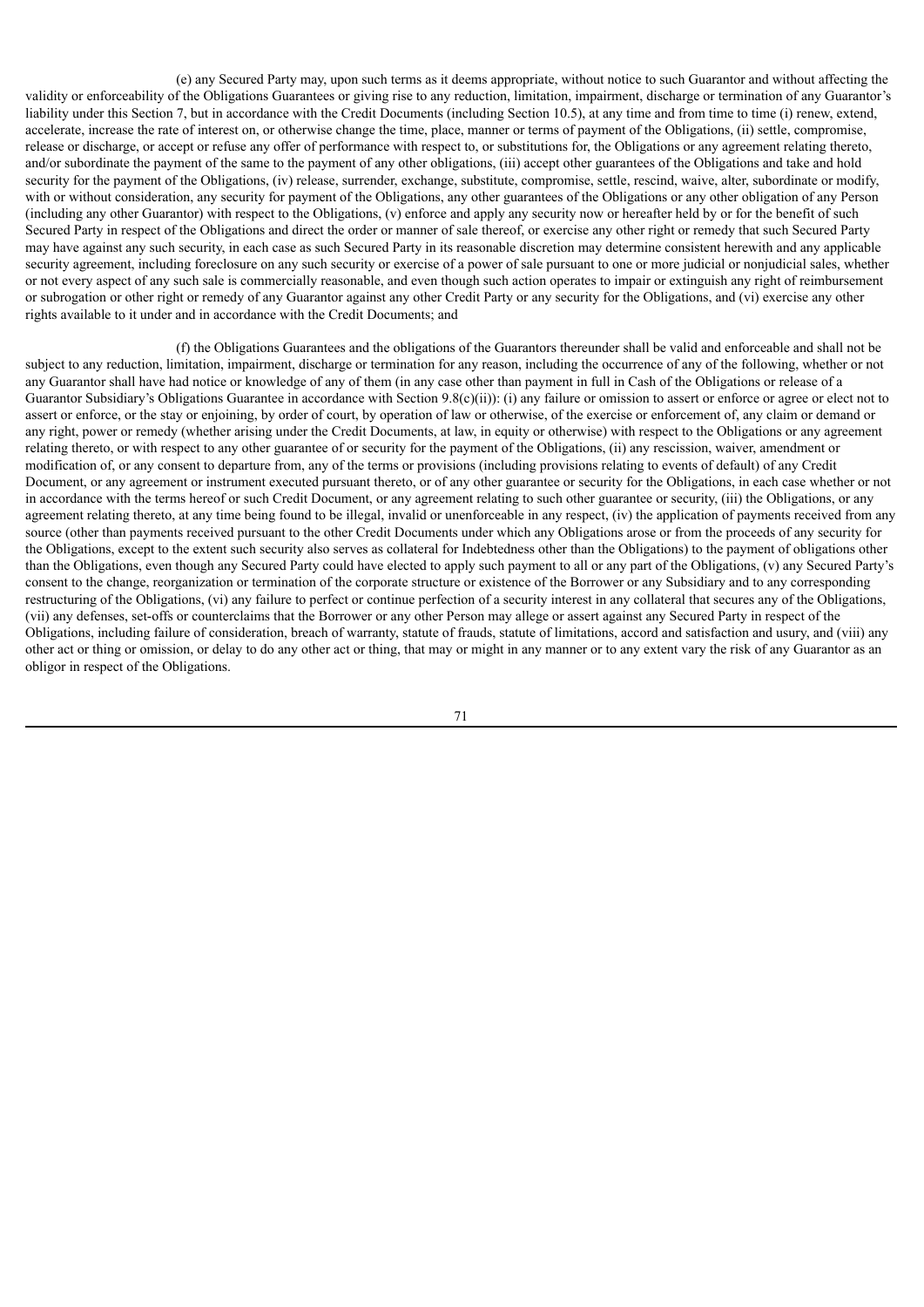7.4. **Waivers by the Guarantors**. Each Guarantor hereby waives, for the benefit of the Secured Parties: (a) any right to require any Secured Party, as a condition of payment or performance by such Guarantor in respect of its obligations under this Section 7, (i) to proceed against the Borrower, any other guarantor (including any other Guarantor) of the Obligations or any other Person, (ii) to proceed against or exhaust any security held from the Borrower, any such other guarantor or any other Person, (iii) to proceed against or have resort to any balance of any deposit account or credit on the books of any Secured Party in favor of any Credit Party or any other Person, or (iv) to pursue any other remedy in the power of any Secured Party whatsoever; (b) any defense arising by reason of the incapacity, lack of authority or any disability or other defense of the Borrower or any other Guarantor, including any defense based on or arising out of the lack of validity or the unenforceability of the Obligations or any agreement or instrument relating thereto or by reason of the cessation of the liability of the Borrower or any other Guarantor from any cause other than payment in full in Cash of the Obligations; (c) any defense based upon any law that provides that the obligation of a surety must be neither larger in amount nor in other respects more burdensome than that of the principal; (d) any defense based upon any Secured Party's errors or omissions in the administration of the Obligations; (e) (1) any principles or provisions of any law that are or might be in conflict with the terms hereof or any legal or equitable discharge of such Guarantor's obligations hereunder, (2) the benefit of any statute of limitations affecting such Guarantor's liability hereunder or the enforcement hereof, (3) any rights to set-offs, recoupments and counterclaims and (4) promptness, diligence and any requirement that any Secured Party protect, secure, perfect or insure any security interest or lien or any property subject thereto; (f) notices, demands, presentments, protests, notices of protest, notices of dishonor and notices of any action or inaction, including acceptance hereof, notices of default under the Credit Documents or any agreement or instrument related thereto, notices of any renewal, extension or modification of the Obligations or any agreement related thereto, notices of any extension of credit to the Borrower or any other Guarantor and notices of any of the matters referred to in Section 7.3 and any right to consent to any thereof; and (g) any defenses or benefits that may be derived from or afforded by law which limit the liability of or exonerate guarantors or sureties, or which may conflict with the terms hereof.

7.5. **Guarantors' Rights of Subrogation, Contribution, Etc.** Until the Obligations shall have been indefeasibly paid in full in Cash and the Commitments shall have terminated, each Guarantor hereby waives any claim, right or remedy, direct or indirect, that such Guarantor now has or may hereafter have against the Borrower or any other Guarantor or any of its assets in connection with its Obligations Guarantee or the performance by such Guarantor of its obligations thereunder, in each case whether such claim, right or remedy arises in equity, under contract, by statute, under common law or otherwise and including (a) any right of subrogation, reimbursement or indemnity that such Guarantor now has or may hereafter have against the Borrower with respect to the Obligations, including any such right of indemnity under Section 7.2(a), (b) any right to enforce, or to participate in, any claim, right or remedy that any Secured Party now has or may hereafter have against the Borrower, and (c) any benefit of, and any right to participate in, any collateral or security now or hereafter held by or for the benefit of any Secured Party. In addition, until the Obligations shall have been indefeasibly paid in full in Cash, the Commitments shall have terminated, each Guarantor shall withhold exercise of any right of contribution such Guarantor may have against any other guarantor (including any other Guarantor) of the Obligations, including any such right of contribution under Section 7.2(b). Each Guarantor further agrees that, to the extent the waiver or agreement to withhold the exercise of its rights of subrogation, reimbursement, indemnity and contribution as set forth herein is found by a court of competent jurisdiction to be void or voidable for any reason, any rights of subrogation, reimbursement or indemnity such Guarantor may have against the Borrower or against any collateral or security, and any rights of contribution such Guarantor may have against any such other Guarantor, shall be junior and subordinate to any rights any Secured Party may have against the Borrower or any other Guarantor, to all right, title and interest any Secured Party may have in any such collateral or security, and to any right any Secured Party may have against such other Guarantor. If any amount shall be paid to any Guarantor on account of any such subrogation, reimbursement, indemnity or contribution rights at any time when all Obligations shall not have been indefeasibly paid in full in Cash and all Commitments not having terminated, such amount shall be held in trust for the Administrative Agent, for the benefit of the Secured Parties, and shall forthwith be paid over to the Administrative Agent, for the benefit of Secured Parties, to be credited and applied against the Obligations, whether matured or unmatured, in accordance with the terms hereof. No Guarantor will assert any right, claim or cause of action, including, without limitation, a claim of subrogation, contribution or indemnification that it has against any Credit Party, or any Collateral, until the Obligations shall have been indefeasibly paid in full in Cash and the Commitments shall have terminated.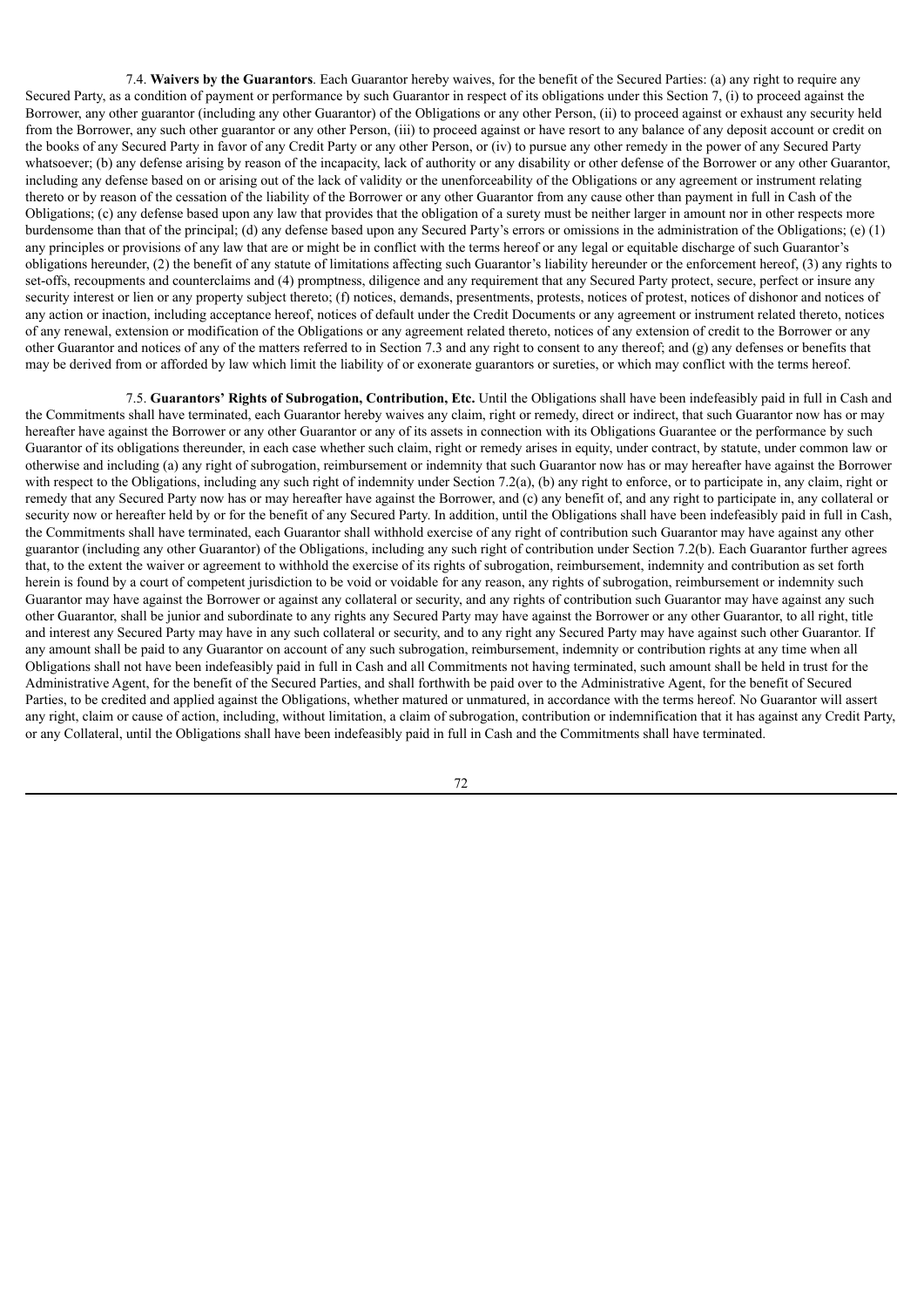7.6. **Continuing Guarantee**. The Obligations Guarantee is a continuing guarantee and shall remain in effect (except, in the case of a Guarantor Subsidiary, if such Guarantor Subsidiary's Obligations Guarantee shall have been released in accordance with Section 9.8(c)(ii)) until all of the Obligations (excluding contingent obligations as to which no claim has been made) shall have been paid in full in Cash and the Commitments shall have terminated. Each Guarantor hereby irrevocably waives any right to revoke its Obligations Guarantee as to future transactions giving rise to any Obligations.

7.7. **Authority of the Guarantors or the Borrower**. It is not necessary for any Secured Party to inquire into the capacity or powers of any Guarantor or the Borrower or any Related Party acting or purporting to act on behalf of any such Person.

7.8. **Financial Condition of the Credit Parties**. Any Credit Extension may be made or continued from time to time, without notice to or authorization from any Guarantor regardless of the financial or other condition of the Borrower or any Subsidiary at the time of any such making or continuation. No Secured Party shall have any obligation to disclose or discuss with any Guarantor its assessment, or any Guarantor's assessment, of the financial condition of the Borrower or any Subsidiary. Each Guarantor has adequate means to obtain information from the Borrower and the Subsidiaries on a continuing basis concerning the financial condition of the Borrower and the Subsidiaries and their ability to perform the Obligations, and each Guarantor assumes the responsibility for being and keeping informed of the financial condition of the Borrower and the Subsidiaries and of all circumstances bearing upon the risk of nonpayment of the Obligations. Each Guarantor hereby waives and relinquishes any duty on the part of any Secured Party to disclose any matter, fact or thing relating to the business, results of operations, assets, liabilities, condition (financial or otherwise) or prospects of the Borrower or any Subsidiary now or hereafter known by any Secured Party. In the event that all or any portion of the Obligations are paid by the Borrower or any Subsidiary, the obligations of the Guarantors under this Section 7 shall be reinstated (notwithstanding any prior release of any Obligations Guarantee), in the event that all or any part of such payment(s) are rescinded or recovered directly or indirectly from any Secured Party as a preference, fraudulent transfer or conveyance or transfer at undervalue or otherwise, and any such payments that are so rescinded or recovered shall constitute Obligations for all purposes hereunder.

7.9. **Bankruptcy, Etc.** Except as set forth in this Agreement or as agreed by the Credit Parties, the obligations of the Guarantors hereunder shall not be reduced, limited, impaired, discharged, deferred, suspended or terminated by any case or proceeding, voluntary or involuntary, involving the bankruptcy, insolvency, receivership, reorganization, liquidation, arrangement or similar proceeding of the Borrower or any other Guarantor or by any defense that the Borrower or any other Guarantor may have by reason of the order, decree or decision of any court or administrative body resulting from any such proceeding.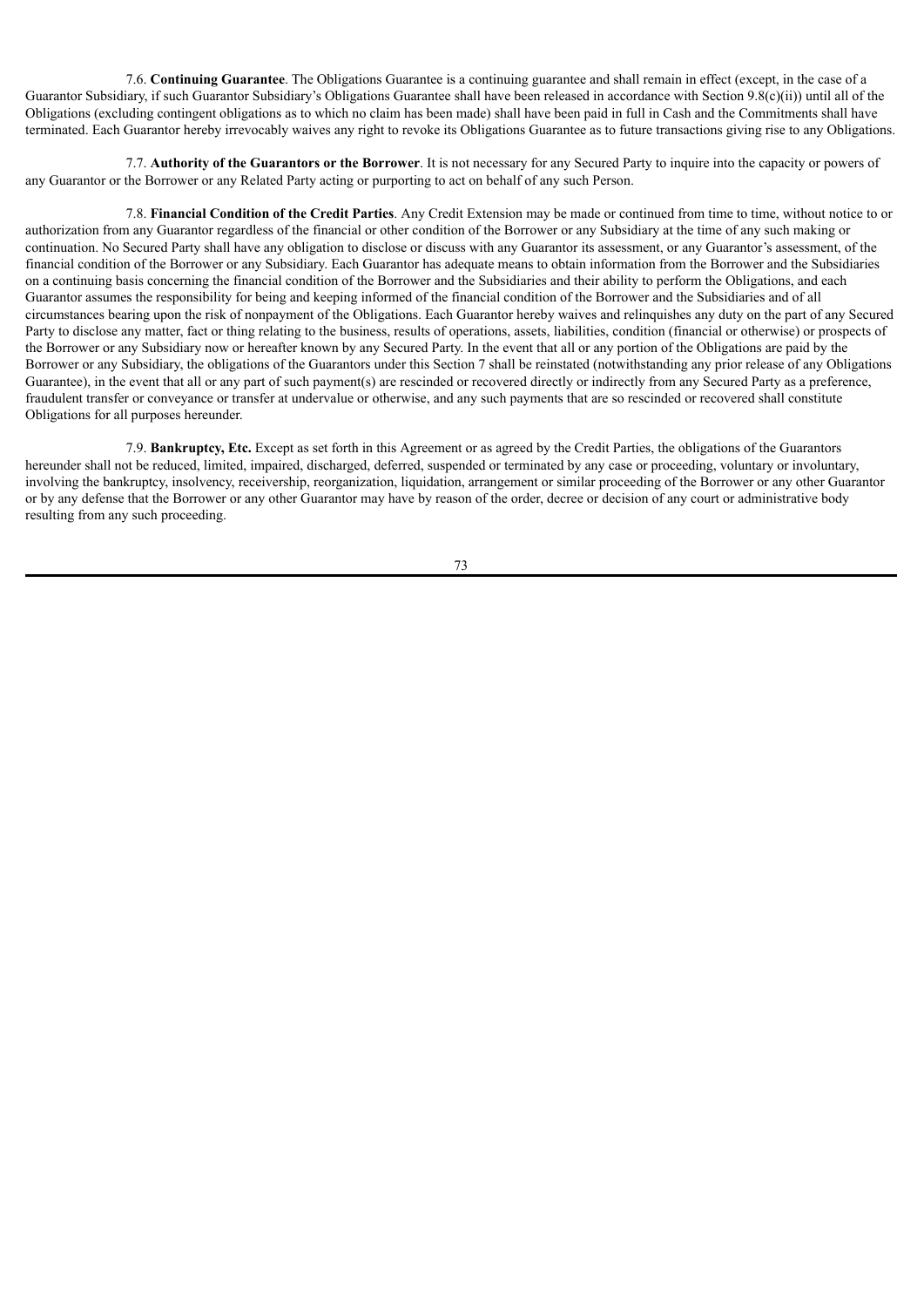# **SECTION 8. EVENTS OF DEFAULT**

#### 8.1. **Events of Default**. Each of the following conditions or events shall be an "Event of Default":

(a) Failure to Make Payments When Due. Failure by the Borrower (i) to pay, when due, any principal of any Loan, whether at stated maturity, by acceleration, by notice of voluntary prepayment, by mandatory prepayment or otherwise, or (ii) to pay, within three (3) Business Days after the date due, any interest on any Loan or any fee or any other amount due hereunder or under any other Credit Document;

(b) Default in Other Agreements. (i) Failure by the Borrower or any Restricted Subsidiary, after the expiration of any applicable grace period, to make any payment that shall have become due and payable (whether of principal, interest or otherwise) in respect of any Material Indebtedness (other than the Indenture) or any obligations under any SPV Credit Facility, (ii) other than any Material Indebtedness that automatically accelerates or becomes due as a result of the Cases and is set forth on **Schedule 8.1(b)**, any condition or event shall occur that results in any Material Indebtedness (including the Indenture) or any obligations under any SPV Credit Facility becoming due, or being required to be prepaid, repurchased, redeemed or defeased, prior to its stated maturity, or in the case of any Hedge Agreement, being terminated, (iii) any condition or event shall occur that that enables or permits the holder or holders of any Material Indebtedness (other than the trustee under the Indenture) or the holders of any obligations under any SPV Credit Facility or any trustee or agent on its or their behalf, or, in the case of any Hedge Agreement, the applicable counterparty, with or without the giving of notice, to cause such Material Indebtedness or obligations under such SPV Credit Facility to become due, or to require the prepayment, repurchase, redemption or defeasance thereof, prior to its stated maturity or, in the case of any Hedge Agreement, to cause the termination thereof or (iv) either (A) any portion of the Indebtedness under any Intercompany Note is owed to a Person other than DLP IV or (B) the holder of any Intercompany Note makes a demand thereunder; provided that in no event shall an Event of Default result pursuant to this clause (b) solely as a result of  $(x)$  any event of default under Section 8.1(j)(ii) of the DLP VI Credit Agreement as a result of any Person contesting in any manner the validity or enforceability of any material provision of any "Loan Document" as defined in the DLP VI Credit Agreement, unless either (1) such Person is a "Loan Party" as defined in the DLP VI Credit Agreement or an Affiliate thereof or (2) such contest could reasonably be expected to result in an adverse determination or (y) any event of default under Section 10.1(e)(iii) of the DLP IV Credit Agreement as a result of any Person directly or indirectly contesting the effectiveness, validity, binding nature or enforceability of any "Transaction Document" as defined in the DLP IV Credit Agreement, unless either (1) such Person is DLP IV or an Affiliate thereof or (2) such contest could reasonably be expected to result in an adverse determination;

(c) Breach of Certain Covenants. Failure of any Credit Party to perform or comply with (i) any term or condition contained in Section 5.1 (other than clause (a)), 5.2, 5.13, 5.14, 5.15, 5.16, 5.17, 5.18, 5.19 or 6 and such failure shall not have been remedied within the earlier of (x) twenty (20) days after the date of such occurrence or (y) thirty (30) days after the date that the Borrower or any other Credit Party shall have received knowledge of such occurrence or (ii) any term or condition contained in Section 5.1(a) and such failure shall not have been remedied within ten (10) days after the Borrower's receipt of notice of such failure to perform or comply from the Administrative Agent;

(d) Breach of Representations, Etc. Any representation, warranty, certification or other statement made or deemed made by or on behalf of any Credit Party in any Credit Document or in any report, certificate or statement at any time provided in writing by or on behalf of any Credit Party pursuant to or in connection with any Credit Document or the Transactions shall be incorrect in any respect as of the date made or deemed made (or if any representation or warranty is expressly stated to have been made as of a specific date incorrect in any respect as of such specific date);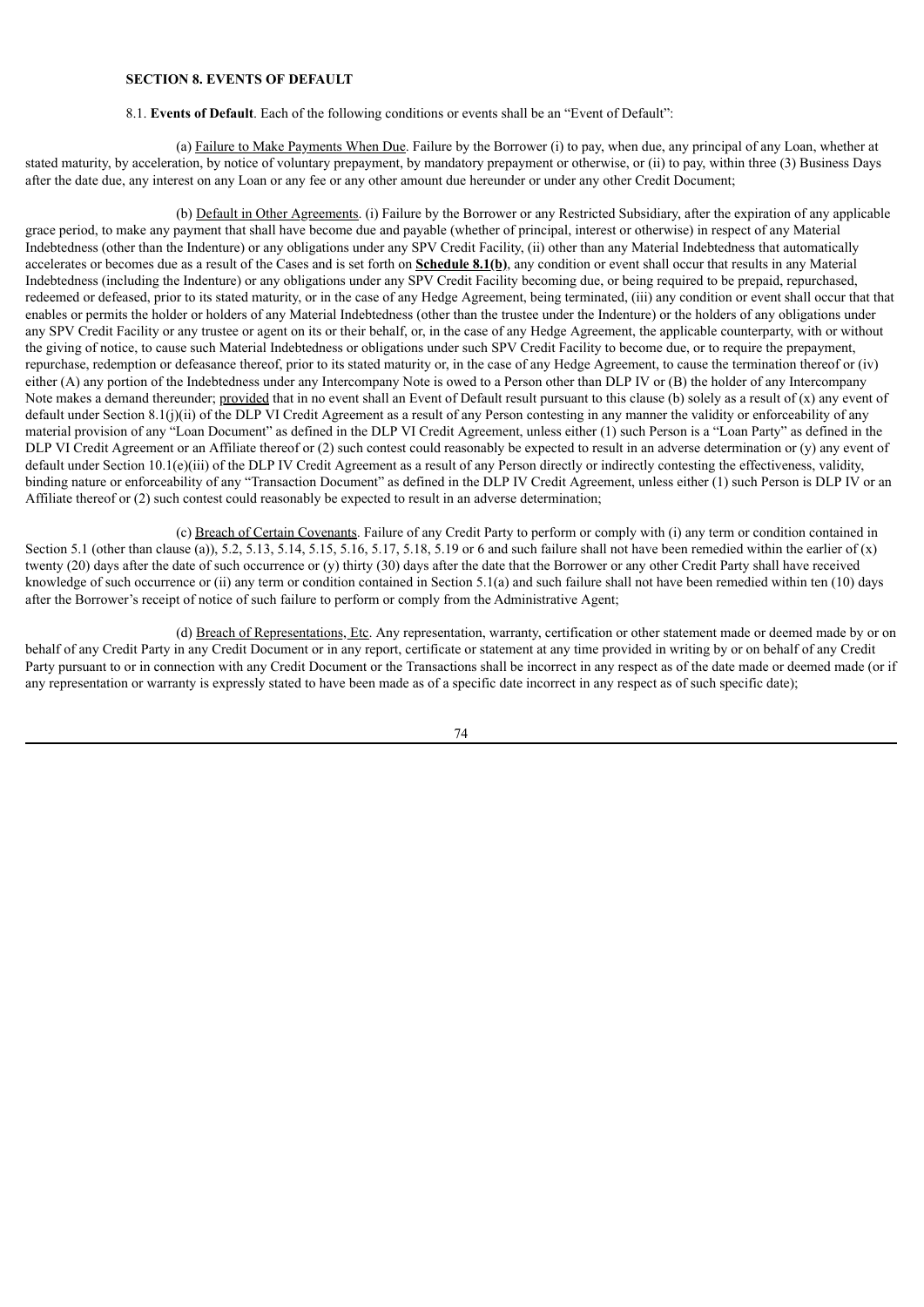(e) Other Defaults under Credit Documents. Failure of any Credit Party to perform or comply with any term or condition contained herein or in any other Credit Document, other than any such term or condition referred to in any other clause of this Section 8.1, and, except as may be expressly set forth in any such other Credit Document, such failure shall not have been remedied within ten (10) days after such failure to perform or comply;

(f) Involuntary Bankruptcy; Appointment of Receiver, Etc. Except with the prior written consent of the Administrative Agent, (i) A court of competent jurisdiction shall enter a decree or order for relief in respect of any Restricted Subsidiary that is not a Debtor in an involuntary case under any Debtor Relief Laws, which decree or order is not stayed; or any other similar relief shall be granted under any applicable federal, state or foreign law; or (ii) an involuntary case shall be commenced against any Restricted Subsidiary that is not a Debtor under any Debtor Relief Laws; or a decree or order of a court having jurisdiction in the premises for the involuntary appointment of an interim receiver, receiver, liquidator, sequestrator, trustee, custodian or other officer having similar powers over any Restricted Subsidiary that is not a Debtor, or over all or a substantial part of its property, shall have been entered; or there shall have occurred the involuntary appointment of an interim receiver, receiver, liquidator, sequestrator, trustee, custodian or other officer having similar powers over any Restricted Subsidiary that is not a Debtor, or over all or a substantial part of its property; or a warrant of attachment, execution or similar process shall have been issued against all or a substantial part of the property of any Restricted Subsidiary that is not a Debtor, and any such event described in this clause (ii) shall continue for forty-five (45) days without having been dismissed, bonded or discharged;

(g) Voluntary Bankruptcy; Appointment of Receiver, Etc. Except with the prior written consent of the Administrative Agent, any Restricted Subsidiary that is not a Debtor shall have an order for relief entered with respect to it or shall commence a voluntary case under any Debtor Relief Laws, or shall consent to the entry of an order for relief in an involuntary case, or to the conversion of an involuntary case to a voluntary case, under any Debtor Relief Laws, or shall consent to the appointment of or taking possession by an interim receiver, receiver, liquidator, sequestrator, trustee, custodian or other officer having similar powers over any Restricted Subsidiary that is not a Debtor, or over all or a substantial part of its property (other than any liquidation permitted by Section 6.8(a)(iv)); or any Restricted Subsidiary that is not a Debtor shall make any general assignment for the benefit of creditors; or any Restricted Subsidiary that is not a Debtor shall be unable, or shall fail generally, or shall admit in writing its inability, to pay its debts as such debts become due; or the board of directors (or similar governing body) of any Restricted Subsidiary that is not a Debtor (or any committee thereof) shall adopt any resolution or otherwise authorize any action to approve any of the actions referred to in this Section 8.1(g) or in Section 8.1(f);

(h) Judgments and Attachments. One or more judgments arising following the Petition Date for the payment of money in an aggregate amount of \$1,000,000 or more (other than any such judgment covered by insurance (other than under a self-insurance program) provided by a financially sound insurer to the extent a claim therefor has been made in writing and liability therefor has not been denied in writing by the insurer), shall be rendered against the Borrower, any Restricted Subsidiary or any combination thereof and the same shall remain undischarged for a period of forty-five (45) consecutive days during which execution shall not be effectively stayed, or any action shall be legally taken by a judgment creditor to attach or levy upon any assets of the Borrower or any Restricted Subsidiary to enforce any such judgment;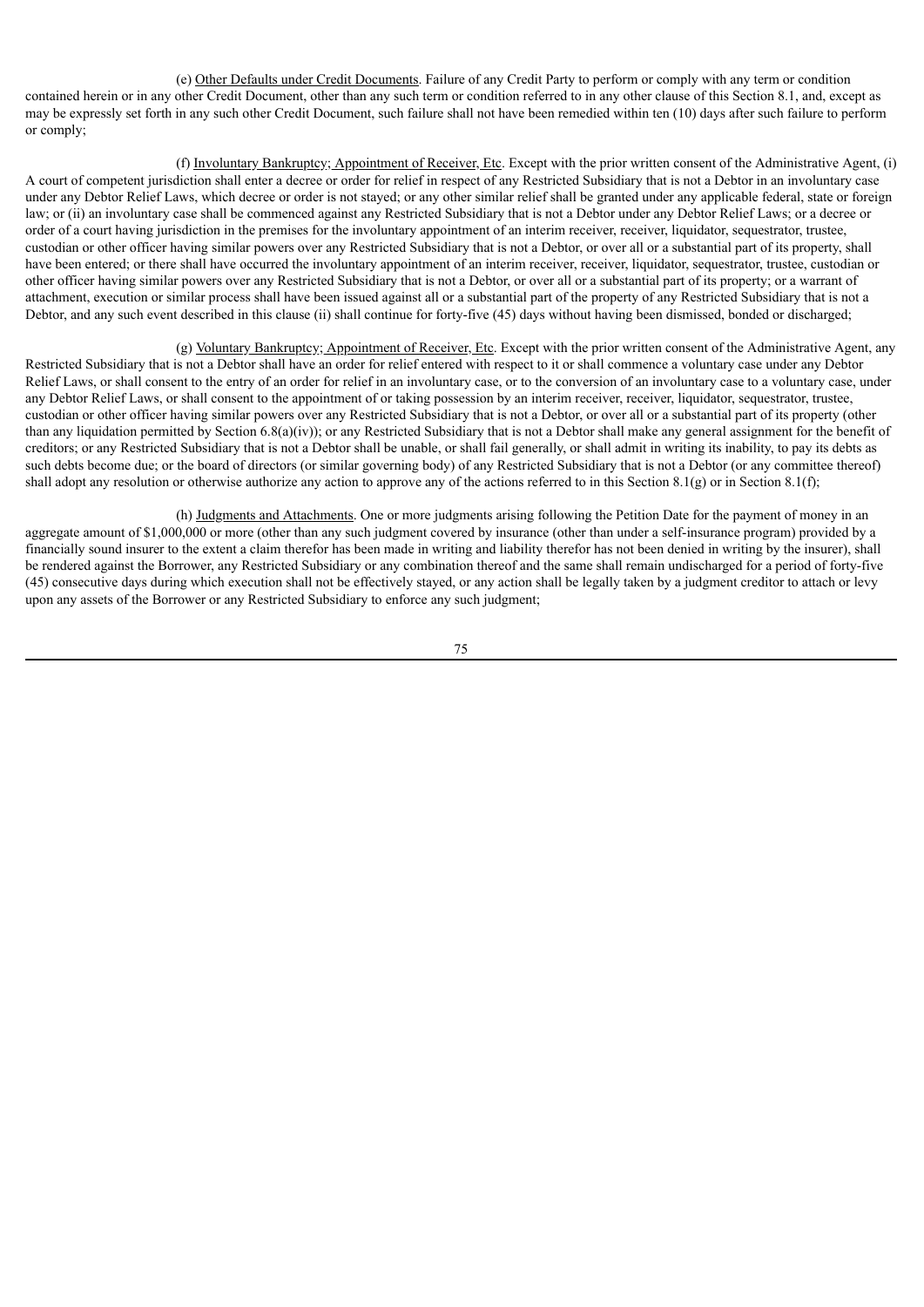(i) Employee Benefit Plans. The occurrence of one or more ERISA Events or Foreign Plan Events that have had, or could reasonably be expected to result in liability which would reasonably be expected to have, individually or in the aggregate, a Material Adverse Effect;

# (j) Change of Control; Key Person Event. (i) A Change of Control shall occur or (ii) a Key Person Event shall occur;

(k) Obligations Guarantees, Collateral Documents and other Credit Documents. Any Obligations Guarantee purported to be created under the Credit Documents for any reason shall cease to be, or shall be asserted by any Credit Party not to be, in full force and effect (other than in accordance with its terms), or shall be declared to be null and void; any Lien purported to be created under any Collateral Document shall cease to be, or shall be asserted by any Credit Party not to be, a valid and perfected Lien on any Collateral, with the priority required by the applicable Collateral Document, except as a result of (i) a Disposition of the applicable Collateral in a transaction permitted under the Credit Documents, (ii) the release thereof as provided in Section 9.8(c) or (iii) the Collateral Agent's failure to maintain possession of any stock certificate, promissory note or other instrument delivered to it under the Collateral Documents; or this Agreement or any Collateral Document shall cease to be in full force and effect (other than in accordance with its terms), or shall be declared null and void, or any Credit Party shall contest the validity or enforceability of any Credit Document or deny that it has any further liability, including with respect to future advances by Lenders, under any Credit Document to which it is a party (other than in accordance with its terms);

(l) Credit Documents. (i) Any Credit Party shall knowingly contest, or knowingly support another Person in any action that seeks to contest, the validity or effectiveness of any Credit Document (other than pursuant to the terms hereof or thereof) or (ii) any Credit Document, shall, in whole or in part, terminate, cease to be effective or cease to be legally valid, binding and enforceable against any party thereto (other than pursuant to the terms hereof or thereof);

(m) DLP IV and DLP VI; SPV Credit Facilities. If (1) any policy that is owned by, or for the account of, DLP IV or DLP VI shall lapse or be surrendered, (2) during any period of ten (10) or more consecutive days following the date hereof, there are one or more policies owned by, or for the account of, either or both of DLP IV or DLP VI that are in a state of grace or lapse pending or a similar state and that have an aggregate Financed DLP IV/VI Death Benefit Amount which exceeds 2.50% of the aggregate Financed DLP IV/VI Death Benefit Amount of all of the in-force policies then owned by, or for the account of, DLP IV and DLP VI, (3) any policy owned by DLP IV is subject to a collateral assignment in favor of any Person other than the administrative agent and/or lenders under the DLP IV Credit Agreement, (4) any Person is an irrevocable beneficiary of any policy owned by DLP IV, other than as set forth on **Schedule 4.22(a)-2** or the administrative agent and/or lenders under the DLP IV Credit Agreement as set forth in the Letter Agreement (as defined in the DLP IV Credit Agreement), (5) any "Event of Default" under either SPV Credit Facility shall occur or (6) any "Transaction Document" (as defined in the DLP IV Credit Agreement as in effect at the time that this Agreement is executed) or "Loan Document" (as defined in the DLP VI Credit Agreement as in effect at the time that this Agreement is executed), or any term or provision thereof (including the occurrence of any "Default" or "Event of Default" thereunder), shall be amended, waived or otherwise modified in any respect without the Administrative Agent's prior written consent (not to be unreasonably withheld) other than amendments or other modifications to such a "Transaction Document" if such amendment or other modification, as the case may be, is solely limited to providing for (i) (A) the payment of premiums on any one or more policies that are owned by DLP IV and (B) does not alter any of the economic or other terms of the financing provided by the DLP IV Credit Agreement and other "Transaction Documents" thereunder (other than, to the extent that any such premium is paid by the making of an additional advance under the DLP IV Credit Agreement, an alteration that increases the aggregate principal balance of the loans under the DLP IV Credit Agreement by the amount of such premium so paid) or (ii) the extension, removal or other modification of any obligation to deliver required financial statements under the DLP IV Credit Agreement; provided that in no event shall an Event of Default result pursuant to this clause (m) solely as a result of (x) any event of default under Section  $8.1(j)(ii)$  of the DLP VI Credit Agreement as a result of any Person contesting in any manner the validity or enforceability of any material provision of any "Loan Document" as defined in the DLP VI Credit Agreement, unless either (I) such Person is a "Loan Party" as defined in the DLP VI Credit Agreement or an Affiliate thereof or (II) such contest could reasonably be expected to result in an adverse determination, (y) any event of default under Section 10.1(e) (iii) of the DLP IV Credit Agreement as a result of any Person directly or indirectly contesting the effectiveness, validity, binding nature or enforceability of any "Transaction Document" as defined in the DLP IV Credit Agreement, unless either (I) such Person is DLP IV or an Affiliate thereof or (II) such contest could reasonably be expected to result in an adverse determination or (z) any event of default (and related amendment and/or waiver thereof) under Section 10.1(a) of the DLP IV Credit Agreement as a result of a failure of the Borrower to make any payment pursuant to Section 4.1(e) of the DLP IV Credit Agreement, so long as (in the case of this clause (z)) the requisite lenders under the DLP IV Credit Agreement shall have waived such event of default or otherwise agreed to amend or modify the DLP IV Credit Agreement in order to have the effect of waiving such event of default and any such amendment or waiver does not require the payment of fees or otherwise alter any of the economic or other terms of the financing provided by the DLP IV Credit Agreement and other "Transaction Documents" thereunder;

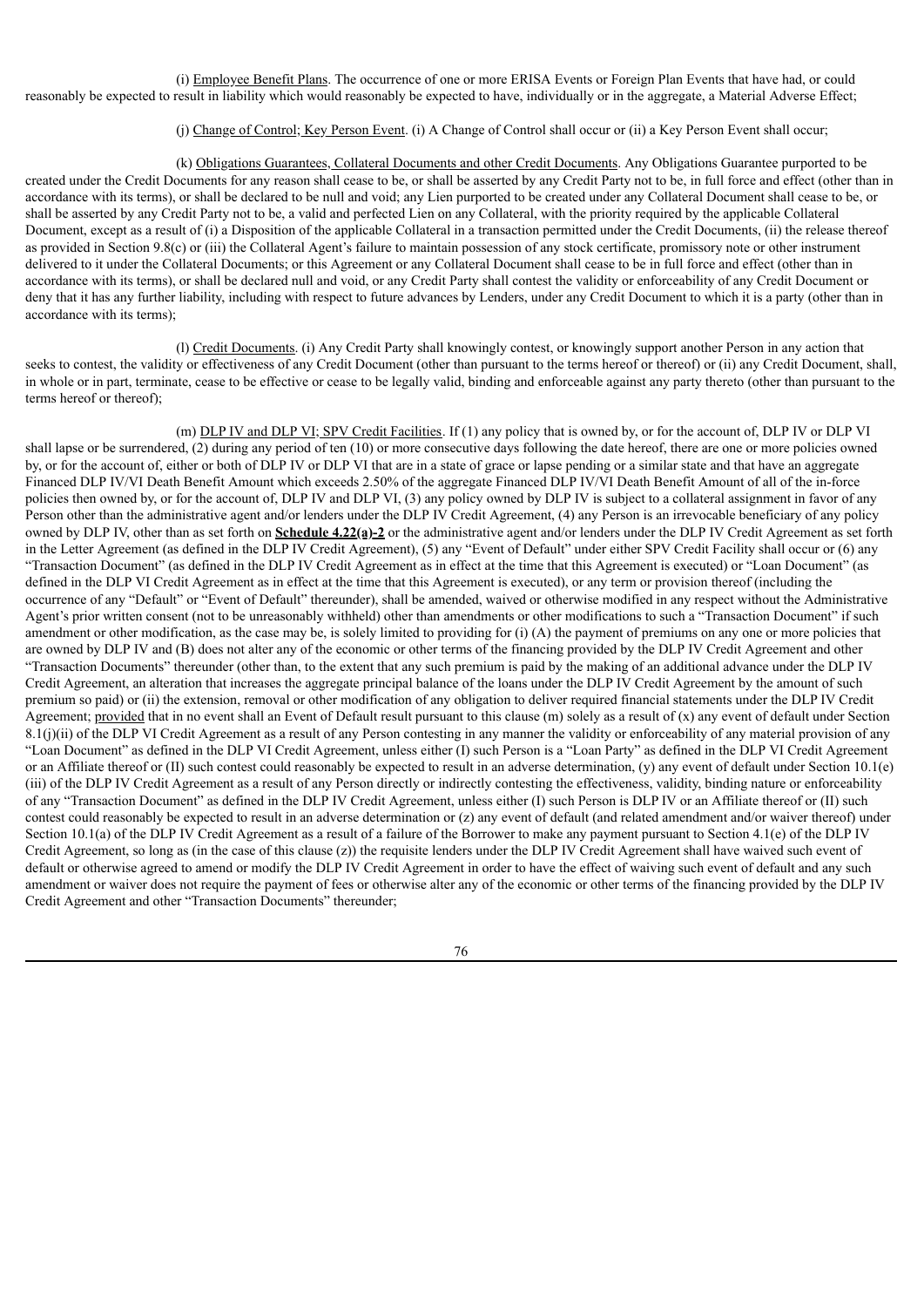(n) Legal Events. Either (1) the indictment or institution of any legal process or proceeding against any Credit Party, Restricted Subsidiary, Key Person or officer or director of any Credit Party or Restricted Subsidiary, under any federal, state, provincial, municipal or other criminal statute, rule, regulation, order or requirement having the force of law for a felony, or (2) the institution by the SEC of an enforcement proceeding against any Credit Party, Restricted Subsidiary, Key Person or officer or director of any Credit Party or Restricted Subsidiary;

(o) Alternate Transaction. Immediately upon the occurrence of the entry of a bidding procedures order (other than with the prior written consent of the Administrative Agent or as necessary to comply with Section 5.17(b) of this Agreement) with respect to a sale of a material portion or all or substantially all of the assets of Borrower or any of its direct or indirect Subsidiaries to a purchaser other than Holdings;

(p) Restrainment. If a Credit Party or any of its Subsidiaries is enjoined, restrained, or in any way prevented by court order from continuing to conduct all or any material part of the business affairs of the Credit Parties and their Subsidiaries, taken as a whole; or

# (q) The Cases; Bankruptcy Matters.

(i) the Interim Order at any time ceases to be in full force and effect, or shall be vacated, reversed, stayed, modified or amended without the prior written consent of the Administrative Agent;

(ii) the Final Order (I) at any time ceases to be in full force and effect, (II) shall be vacated, reversed, stayed, modified or amended without the prior written consent of the Administrative Agent, or (III) shall not have been entered by the Bankruptcy Court on or prior to the Final Order Deadline; provided that such time period in this clause (III) shall be extended as provided in Section 5.17;

(iii) dismissal of the Cases or conversion of the Cases to a Chapter 7 case (or the filing of any pleading by the Debtors seeking, consenting to or otherwise supporting such action);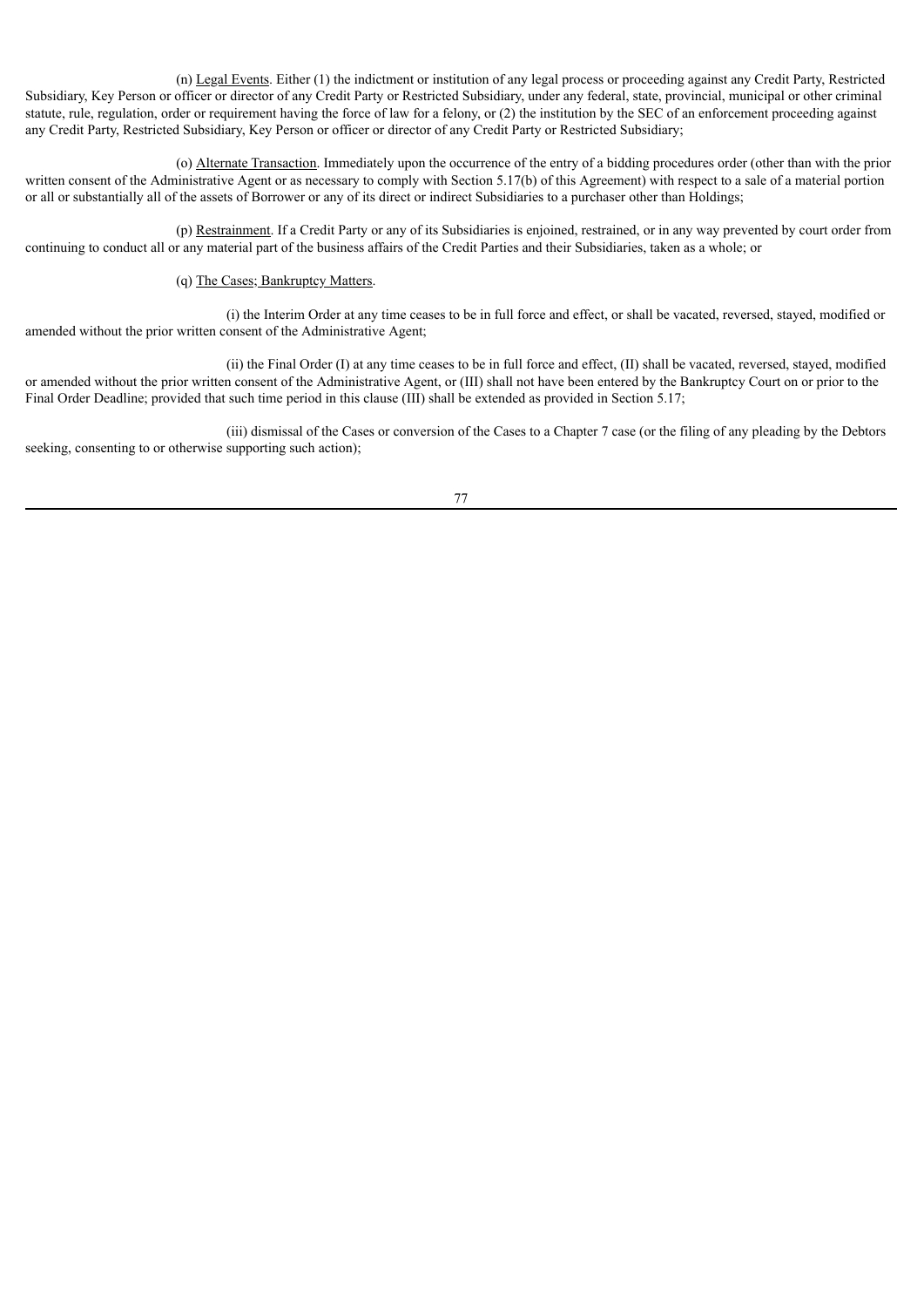(iv) appointment of a Chapter 11 trustee, a responsible officer or an examiner (other than a fee examiner) with enlarged powers (beyond those set forth in Section 1106(a)(3) and (4) of the Bankruptcy Code) relating to the operation of the business of any Debtor in the Case (or the filing of any pleading by a Debtor seeking, consenting to or otherwise supporting such action);

(v) subject to the Carve-Out and Liens of the type described in Sections  $6.2(e)$ , (f) and (j), the Bankruptcy Court's granting of any Superpriority Claim or Lien on the Collateral which is *pari passu* with or senior to the Superpriority Claims or Liens of the Lenders in the Case (or the filing of any pleading by a Debtor seeking, consenting to or otherwise supporting such action);

(vi) other than payments authorized by the Bankruptcy Court or which are set forth in the Approved Budget (i) in respect of accrued payroll and related expenses as of the commencement of the Cases and (ii) in respect of certain critical vendors and other creditors, in each case to the extent authorized by one or more "first day" or other orders satisfactory to the Administrative Agent, any Debtor shall make any payment (whether by way of adequate protection or otherwise) of principal or interest or otherwise on account of any prepetition Indebtedness or payables (including without limitation, reclamation claims);

(vii) the Bankruptcy Court shall enter one or more orders during the pendency of the Cases granting relief from the Automatic Stay to the holder or holders of any Lien to permit foreclosure (or the granting of a deed in lieu of foreclosure or the like) on assets of any Debtor in an aggregate amount in excess of \$250,000 without the prior written consent of the Administrative Agent;

(viii) the Termination Date shall have occurred;

(ix) the Debtors' "exclusive period" under Section 1121 of the Bankruptcy Code for the filing of a plan of reorganization terminates for any reason;

(x) any Debtor petitions the Bankruptcy Court to obtain additional financing *pari passu* or senior to the Liens securing the Loans without the prior written consent of the Administrative Agent (other than as contemplated by the DLP VII Transaction);

(xi) the failure of any Debtor to comply in any material respect with the terms of any applicable Order;

(xii) (A) any Debtor engages in or support any challenge to the validity, perfection, priority, extent or enforceability of the Credit Documents or the Liens on or security interest in the assets of any Debtor securing the Obligations, including without limitation seeking to equitably subordinate or avoid the liens securing the such indebtedness or (B) the Debtors engage in or support any investigation or assert any claims or causes of action (or directly or indirectly support assertion of the same) against any Agent or any Lender;

(xiii) after entry of the Final Order, the entry of any final order in the Case charging any of the Collateral, including under Section 506(c), which is adverse to the Lenders or their rights and remedies under the DIP Facility in the Case;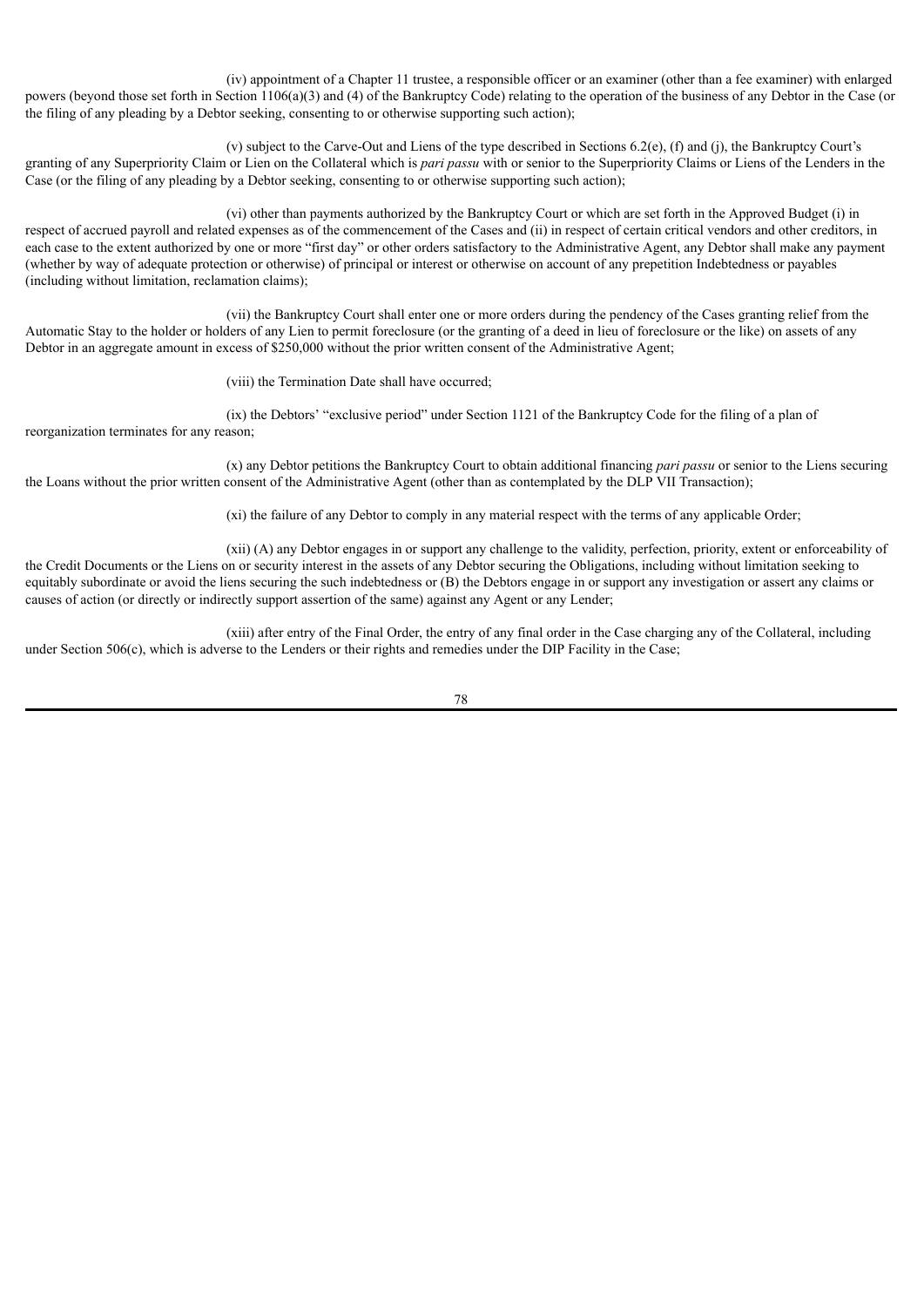(xiv) any Debtor shall consummate or seek to obtain Bankruptcy Court approval of any sale or other Disposition of all Collateral or a portion of the Collateral with an aggregate value in excess of \$250,000 securing the Loans (other than (1) in ordinary course of business that is contemplated by the Approved Budget or to comply with Section 5.17(b), (2) as permitted by Section 6.8(b) or (3) that would be in an amount sufficient to repay the Obligations in full, provided, that for purposes of clarification, in no event shall this parenthetical clause apply to any property owned by DLP IV or DLP VI) without the advance written consent of the Administrative Agent;

(xv) the confirmation of a plan of reorganization or liquidation that is not an Approved Plan, or any Debtor proposes or supports, or fails to contest in good faith, the entry of such a plan of reorganization or liquidation; or

(xvi) the entry of an order by the Bankruptcy Court in favor of the statutory committee of unsecured creditors (the "**Creditors' Committee**"), if any, appointed in the Cases, any ad hoc committee, or any other party in interest, (i) sustaining an objection to claims of any Agent or any of the Lenders or (ii) avoiding any Liens held by the Collateral Agent.

# 8.2. **Remedies**. Notwithstanding anything in any Credit Document:

(a) Subject to any applicable notice and cure period under the Credit Documents and/or the Orders, immediately upon the occurrence and during the continuation of an Event of Default, and without further order of the Court, the automatic stay provisions of section 362 of the Bankruptcy Code are vacated and modified to the extent necessary to permit the Agent to, send a declaration (which may be given by electronic mail) to counsel to the Debtors, the U.S. Trustee, and counsel to the Committee (if any) stating that an Event of Default has occurred, the requirements to fund the Carve-Out under paragraphs 13 and 14 of the Order have been triggered and that, (i) the Commitments shall be terminated, reduced, or restricted immediately unless and until the Administrative Agent shall reinstate the same in writing, (ii) declare the DIP Facility then outstanding to be due and payable in whole (or in part, in which case any principal not so declared to be due and payable may thereafter be declared due and payable), and thereupon the principal of the Loans so declared to be due and payable, together with accrued interest thereon and all fees and other Obligations, shall become due and payable immediately, in each case, without presentment, demand, protest, notice of intent to accelerate, notice of acceleration or other notice of any kind, which is waived by the Debtors pursuant to this Agreement, (iii) declare a termination, reduction or restriction on the ability of the Debtors to use any Cash Collateral, (iv) terminate the DIP Facility, (v) charge the Default Rate under the DIP Facility, and (vi) exercise any right or remedy with respect to the Collateral or Liens, or take another action or exercise any other right or remedy permitted under the DIP Credit Documents or applicable law (each such declaration shall be referred to as a "**DIP Termination Declaration**" and the date on which a DIP Termination Declaration is delivered shall be referred to as the "**DIP Termination Date**"); provided, however, that in the case of the enforcement of liens or other remedies with respect to DIP Collateral pursuant to (f) of the foregoing, the Agent shall provide the Debtors (with a copy to counsel for the Committee and the U.S. Trustee, and a copy filed with the Bankruptcy Court) with notice, and request an emergency hearing with respect to the same (the "**Stay Relief Hearing**").

(b) The Bankruptcy Court shall conduct the Stay Relief Hearing upon no less than five (5) business days' notice to determine whether an Event of Default has occurred; provided that, at the Stay Relief Hearing, the only issue that may be raised by any party in opposition to the actions proposed or available to be taken by the Administrative Agent shall be whether, in fact, an Event of Default has occurred and is continuing. Prior to the Stay Relief Hearing, the Debtors are authorized to use Cash Collateral and proceeds of the DIP Facility solely (x) in accordance with the Approved Budget, (y) to satisfy obligations benefitting from the Carve-Out, and (z) as otherwise agreed by the Administrative Agent acting at the direction of the Lenders.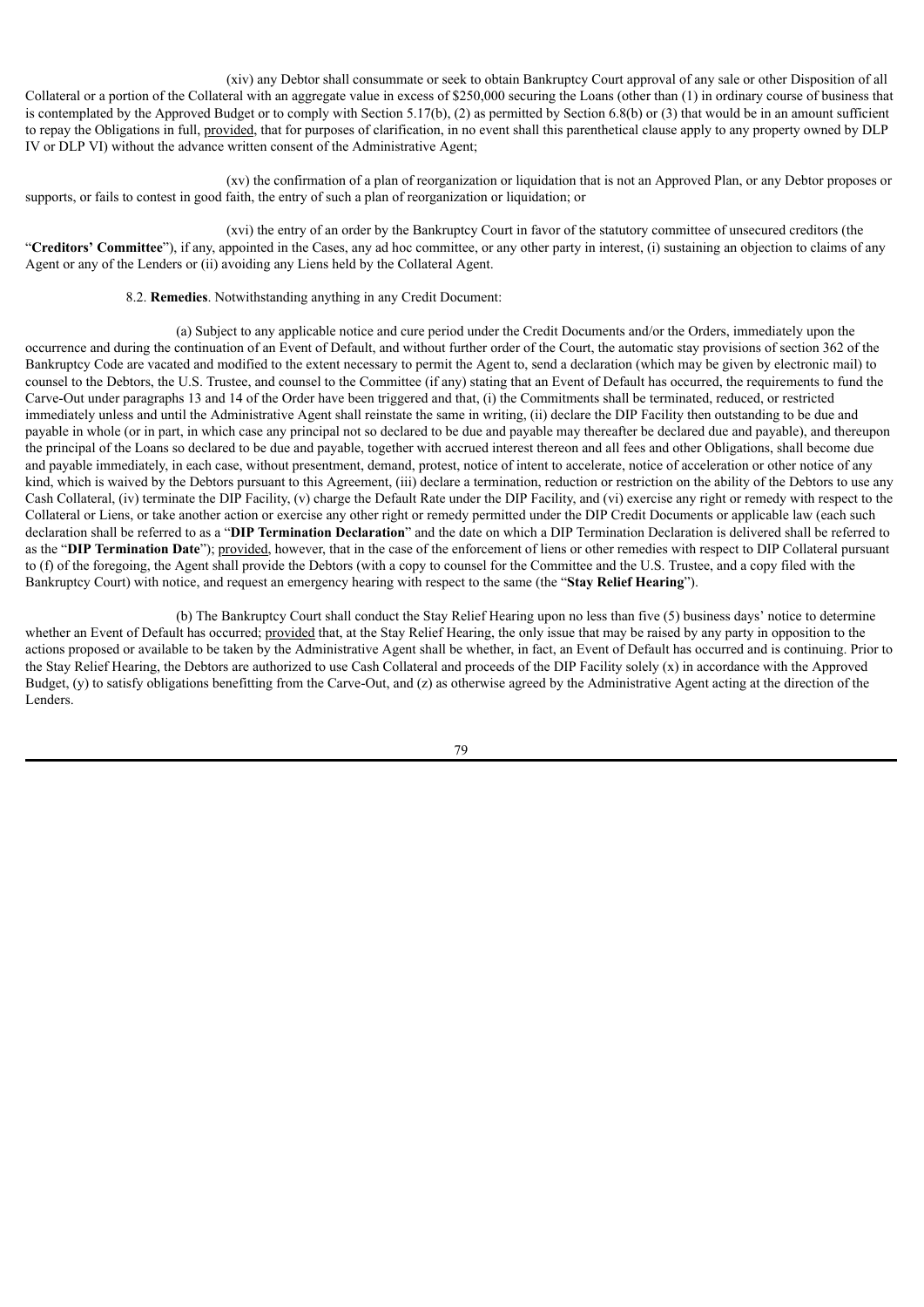(c) The Court may fashion any appropriate remedy at the Stay Relief Hearing (the "**Stay Remedy Order**"), and subject to the Stay Remedy Order, (i) the Agent may proceed to protect, enforce and exercise all other rights and remedies provided for in the Credit Documents and under applicable law including the right to foreclose on, or otherwise exercise its rights with respect to all or any portion of the Collateral, including by applying the proceeds thereof to the Obligations, or to effectuate any set off (all of which such rights and remedies of the Agent and Lenders shall be cumulative and not exclusive of any rights or remedies that the Agent and the Lenders may have under the Credit Documents or otherwise), and (ii) the Debtors shall (at the expense of the Administrative Agent) cooperate fully with the Agent and the Lenders in their exercise of rights and remedies, whether against the Collateral or otherwise.

(d) The Bankruptcy Court retains exclusive jurisdiction to hear and resolve any disputes and enter any orders required by the provisions of this Section 8.2 and relating to the application, re-imposition or continuance of the automatic stay as provided hereunder.

8.3. **Application of Payments**. After the exercise of remedies provided for in this Section 8 (or after the Loans have automatically become immediately due and payable) and the funding of the Carve-Out, any amounts received on account of the Obligations, whether as proceeds of Collateral or otherwise, shall be applied by the Administrative Agent in the following order (to the fullest extent permitted by mandatory provisions of applicable law):

*First*, to payment of that portion of the Obligations constituting fees, indemnities, expenses and other amounts payable to each of the Administrative Agent and the Collateral Agent in their respective capacities as such;

*Second*, to payment of that portion of the Obligations constituting fees (including any Exit Fee), indemnities and other amounts (other than principal and interest) payable to the Lenders, ratably among them in proportion to the amounts described in this clause Second payable to them;

*Third*, to payment of that portion of the Obligations constituting accrued and unpaid interest on the Loans, ratably among the Secured Parties in proportion to the respective amounts described in this clause Third payable to them;

*Fourth*, to payment of that portion of the Obligations constituting unpaid principal of the Loans, ratably among the Secured Parties in proportion to the respective amounts described in this clause Fourth held by them;

*Fifth*, to the payment of all other Obligations of the Borrower that are due and payable to the Administrative Agent and the other Secured Parties on such date, ratably based upon the respective aggregate amounts of all such Obligations owing to the Administrative Agent and the other Secured Parties on such date; and

*Last*, the balance, if any, after all of the Obligations have been paid in full, to the Borrower or as otherwise required by law.

#### **SECTION 9. AGENTS**

9.1. **Appointment of Agents**. NFLP is hereby appointed Administrative Agent and Collateral Agent hereunder and under the other Credit Documents, and each Lender hereby authorizes NFLP to act as the Administrative Agent and the Collateral Agent in accordance with the terms hereof and of the other Credit Documents. Without limiting the generality of the foregoing, the Lenders hereby expressly authorize the Agents to (i) execute any and all documents (including releases) with respect to the Collateral and the rights of the Secured Parties with respect thereto, as contemplated by and in accordance with the provisions of this Agreement and the Collateral Documents and (ii) negotiate, enforce or the settle any claim, action or proceeding affecting the Lenders in their capacity as such, at the direction of the Requisite Lenders and, in each case, acknowledge and agree that any such action by any Agent shall bind the Lenders. Each such Agent hereby agrees to act in its capacity as such upon the express conditions contained herein and in the other Credit Documents, as applicable. Other than Sections 9.7 and 9.8(c), the provisions of this Section 9 are solely for the benefit of the Agents, the Lenders, and no Credit Party shall have any rights as a third party beneficiary of any such provisions. In performing its functions and duties hereunder, no Agent assumes, and shall not be deemed to have assumed, any obligation towards or relationship of agency or trust with or for the Borrower or any Subsidiary.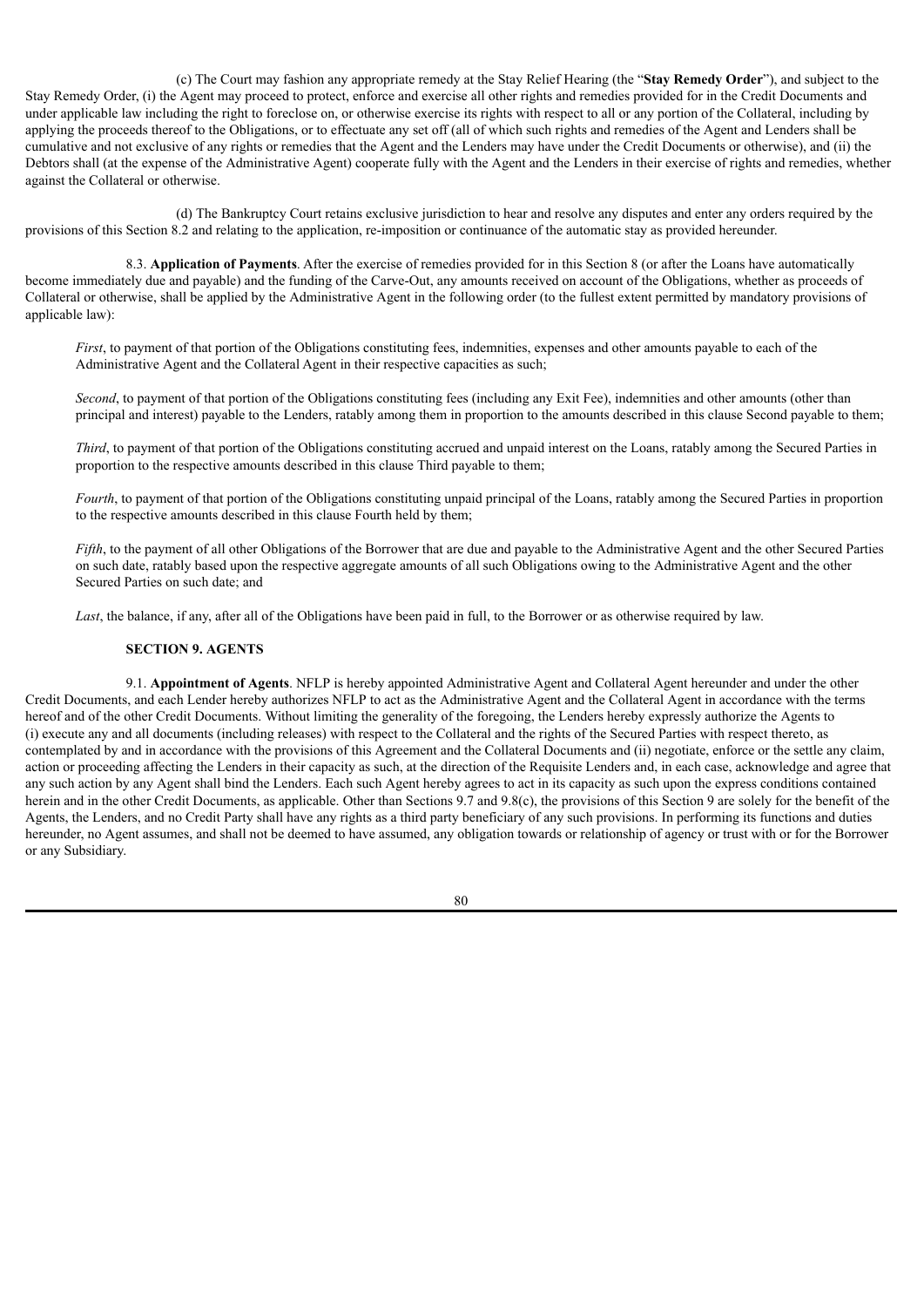9.2. **Powers and Duties**. Each Lender irrevocably authorizes each Agent to take such actions on such Lender's behalf and to exercise such powers, rights and remedies hereunder and under the other Credit Documents as are specifically delegated or granted to such Agent by the terms hereof and thereof, together with such actions, powers, rights and remedies as are reasonably incidental thereto. Each Agent shall have only those duties and responsibilities that are expressly specified herein and in the other Credit Documents. Each Agent may exercise such powers, rights and remedies and perform such duties by or through its agents, employees ,and other Related Parties. No Agent shall have, by reason hereof or of any of the other Credit Documents, a fiduciary relationship in respect of any Lender or any other Person (regardless of whether or not a Default or an Event of Default has occurred), it being understood and agreed that the use of the term "agent" (or any other similar term) herein or in any other Credit Documents with reference to any Agent is not intended to connote any fiduciary or other implied obligations arising under any agency doctrine of any applicable law, and that such term is used as a matter of market custom; and nothing herein or in any of the other Credit Documents, expressed or implied, is intended to or shall be so construed as to impose upon any Agent any obligations in respect hereof or of any of the other Credit Documents except as expressly set forth herein or therein. Without limiting the generality of the foregoing, no Agent shall, except as expressly set forth herein and in the other Credit Documents, have any duty to disclose, or be liable for the failure to disclose, any information relating to the Borrower or any of its Affiliates that is communicated to or obtained by the Person serving as such Agent or any of its Affiliates in any capacity.

### 9.3. **General Immunity**.

(a) No Responsibility for Certain Matters. No Agent shall be responsible to any Lender for (i) the execution, effectiveness, genuineness, validity, enforceability, collectability or sufficiency hereof or of any other Credit Document; (ii) the creation, perfection, maintenance, preservation, continuation or priority of any Lien or security interest created, purported to be created or required under any Credit Document; (iii) the value or the sufficiency of any Collateral; (iv) the satisfaction of any condition set forth in Section 3 or elsewhere herein, other than to confirm receipt of items expressly required to be delivered to such Agent; (v) the failure of any Credit Party, Lender, or other Agent to perform its obligations hereunder or under any other Credit Document; or (vi) any representations, warranties, recitals or statements made herein or therein or in any written or oral statements or in any financial or other statements, instruments, reports or certificates or any other documents furnished or made by any Agent to the Lenders or by or on behalf of any Credit Party to any Agent or any Lender in connection with the Credit Documents and the transactions contemplated thereby or for the financial condition or affairs of any Credit Party or any other Person liable for the payment of any Obligations, nor shall any Agent be required to ascertain or inquire as to the performance or observance of any of the terms, conditions, provisions, covenants or agreements contained in any of the Credit Documents or as to the use of the proceeds of the Loans or as to the existence or possible existence of any Default or Event of Default (nor shall any Agent be deemed to have knowledge of the existence or possible existence of any Default or Event of Default unless and until written notice thereof (stating that it is a "notice of default") is given to such Agent by the Borrower or any Lender) or to make any disclosures with respect to the foregoing. Notwithstanding anything herein to the contrary, the Administrative Agent shall not have any liability arising from, or be responsible for any loss, cost or expense suffered by the Borrower, any Subsidiary or any Lender as a result of, confirmations of the amount of outstanding Loans, any exchange rate determination or currency conversion, in each case except to the extent caused by such Agent's gross negligence or willful misconduct, as determined by a final, nonappealable judgment of a court of competent jurisdiction.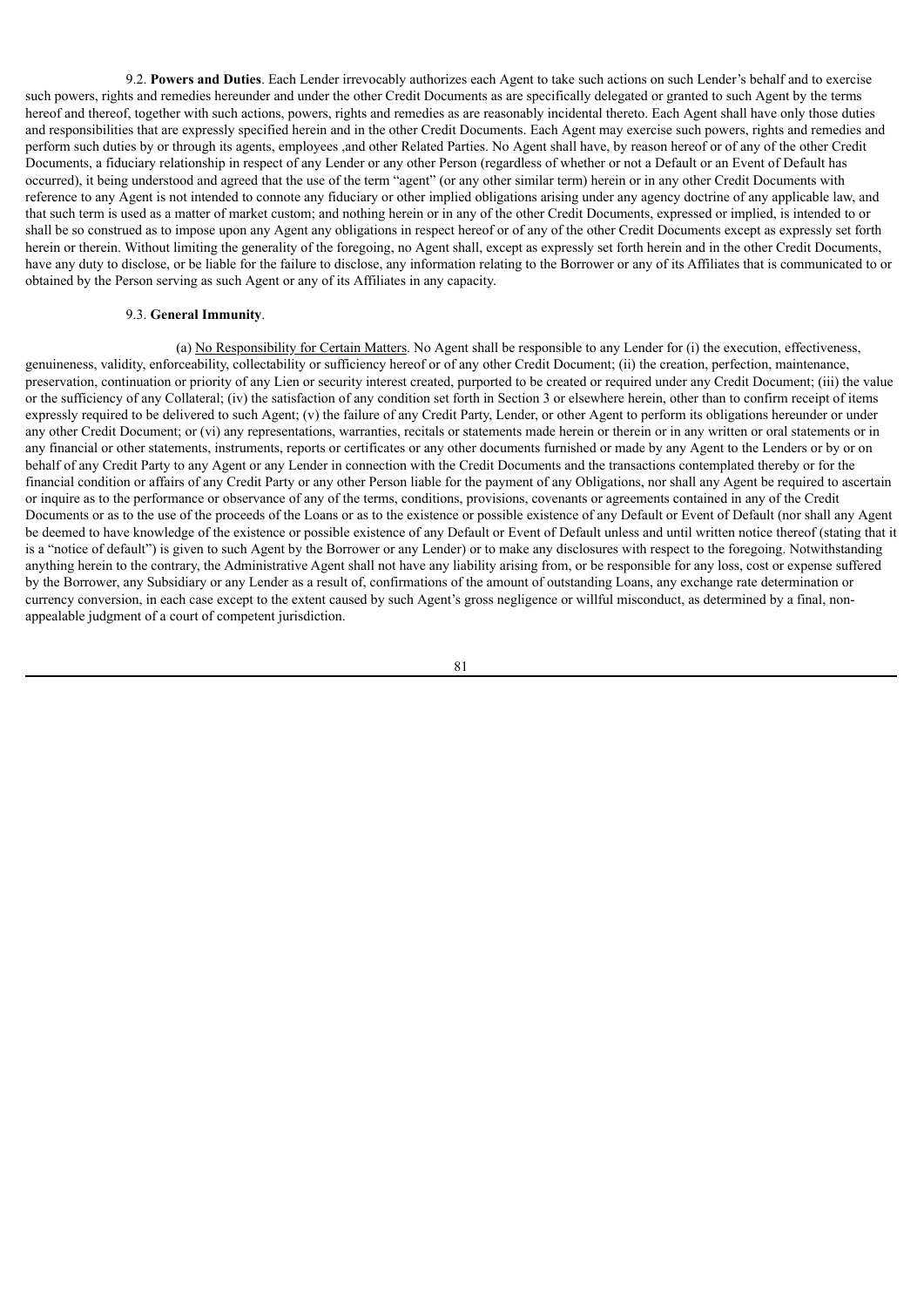(b) Exculpatory Provisions. None of any Agent or any of its Related Parties shall be liable to the Lenders for any action taken or omitted by such Agent under or in connection with any of the Credit Documents except to the extent caused by such Agent's gross negligence or willful misconduct, as determined by a final, non-appealable judgment of a court of competent jurisdiction. Without limiting the generality of the foregoing, no Agent (i) nor any of its Related Parties shall (x) be liable to any Secured Party for any action taken or omitted by any Agent (i) with the consent or at the request of the Requisite Lenders (or such other Lenders as may be required, or as such Agent shall believe in good faith to be required, to give such instructions under Section 8.1 or Section 10.5), or (y) in the absence of its own gross negligence or willful misconduct as determined by a court of competent jurisdiction by final and nonappealable judgment, (ii) shall be subject to any fiduciary or other implied duties, regardless of whether a Default or Event of Default has occurred and is continuing, and (iii) shall be liable for any apportionment or distribution of payments made by it in good faith and if any such apportionment or distribution is subsequently determined to have been made in error the sole recourse of any Lender to whom payment was due but not made, shall be to recover from other Lenders any payment in excess of the amount to which they are determined to be entitled (and such other Lenders hereby agree to return to such Lender any such erroneous payments received by them). Each Agent shall be entitled to refrain from the taking of any action (including the failure to take an action) in connection herewith or with any of the other Credit Documents or from the exercise of any power, discretion or authority (including the making of any requests, determinations, judgments, calculations or the expression of any satisfaction or approval) vested in it hereunder or thereunder unless and until such Agent shall have received instructions in respect thereof from the Requisite Lenders (or such other Lenders as may be required, or as such Agent shall believe in good faith to be required, to give such instructions under Section 8.1 or Section 10.5) and upon receipt of such instructions from the Requisite Lenders (or such other Lenders, as the case may be), such Agent shall be entitled to act or (where so instructed) refrain from acting, or to exercise such power, discretion or authority, in accordance with such instructions; provided that such Agent shall not be required to take any action that, in its opinion, could expose such Agent to liability or be contrary to any Credit Document or applicable law, including any action that may be in violation of the automatic stay under any Debtor Relief Laws or that may effect a forfeiture, modification or termination of property of a Defaulting Lender in violation of any Debtor Relief Law. Without prejudice to the generality of the foregoing, (i) each Agent shall be entitled to rely, and shall be fully protected in relying, upon any notice, request, certificate, consent, statement, instrument, document or other writing (including any telephonic notice, electronic message, Internet or intranet website posting or other distribution) believed by it to be genuine and to have been signed, sent or otherwise provided by the proper Person (whether or not such Person in fact meets the requirements set forth in the Credit Documents for being the signatory, sender or provider thereof) and on opinions and judgments of attorneys (who may be attorneys for the Borrower and the Subsidiaries), accountants, insurance consultants, architects, engineers and other experts or professional advisors selected by it, and such Agent shall not be liable for any action it takes or omits to take in good faith in reliance on any of the foregoing documents; and (ii) no Lender shall have any right of action whatsoever against any Agent as a result of such Agent acting or (where so instructed) refraining from acting hereunder or any of the other Credit Documents in accordance with the instructions of the Requisite Lenders (or such other Lenders as may be required, or as such Agent shall believe in good faith to be required, to give such instructions under Section 8.1 or Section 10.5). In determining compliance with any condition hereunder to the making of any Credit Extension that by its terms must be fulfilled to the satisfaction of a Lender, the Administrative Agent may presume the satisfaction of such Lender unless the Administrative Agent shall have received written notice to the contrary from such Lender reasonably in advance of such Credit Extension.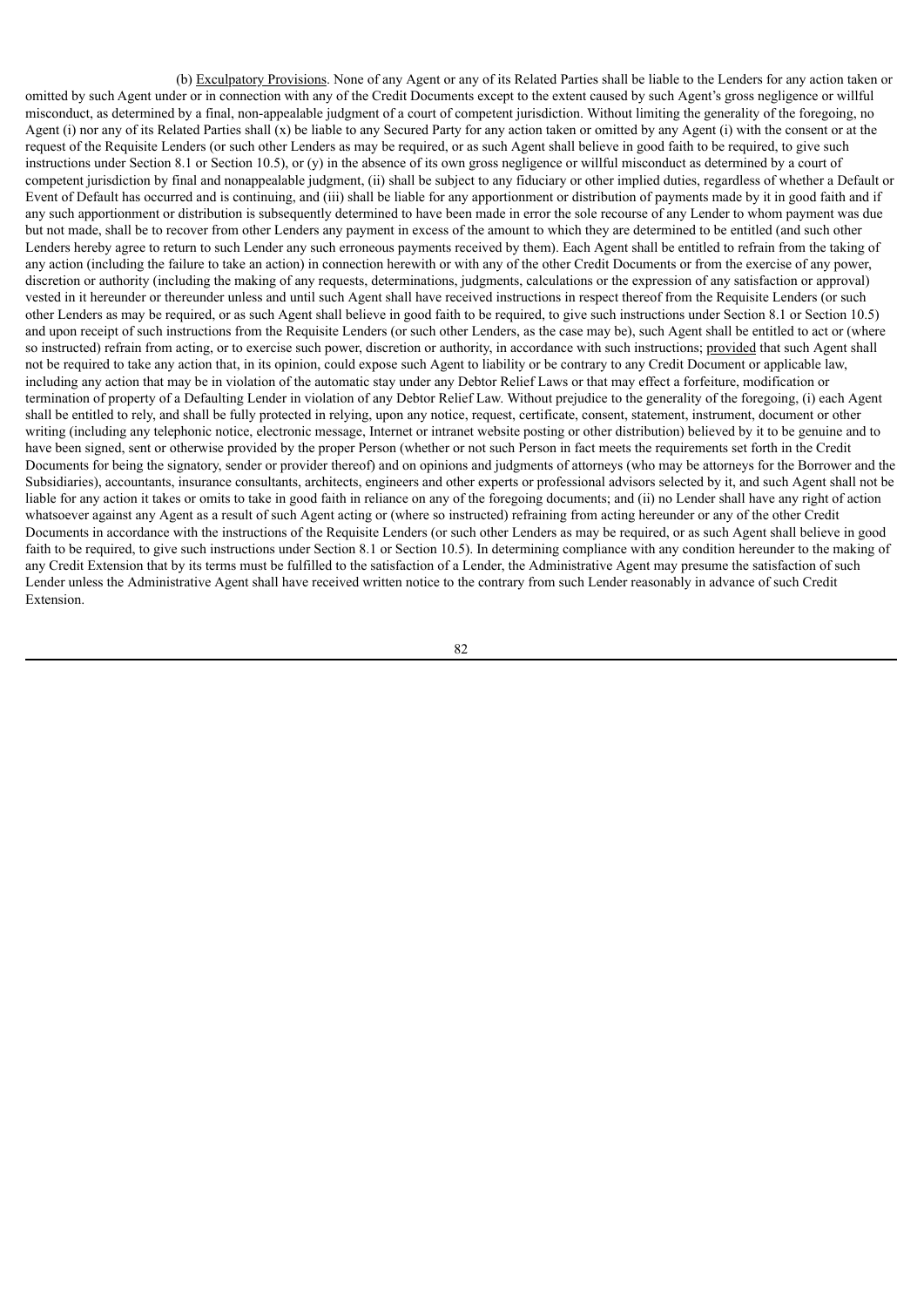(c) Delegation of Duties. Each Agent may perform any and all of its duties and exercise any and all of its powers, rights and remedies under this Agreement or any other Credit Document by or through any one or more sub-agents appointed by such Agent. Each Agent and any such of its sub-agents may perform any and all of its duties and exercise any and all of its powers, rights and remedies by or through their respective Affiliates. The exculpatory, indemnification and other provisions set forth in this Section 9.3 and in Sections 9.6 and 10.3 shall apply to any such sub-agent or Affiliate (and to their respective Related Parties) as if they were named as such Agent. No Agent shall be responsible for the negligence or misconduct of any sub-agent appointed by it except to the extent that a court of competent jurisdiction determines in a final, non-appealable judgment that such Agent acted with gross negligence or willful misconduct in the selection of such sub-agent. Notwithstanding anything herein to the contrary, with respect to each sub-agent appointed by any Agent, (i) such sub-agent shall be a third party beneficiary under the exculpatory, indemnification and other provisions set forth in this Section 9.3 and Sections 9.6 and 10.3 and shall have all of the rights and benefits of a third party beneficiary, including an independent right of action to enforce such provisions directly, without the consent or joinder of any other Person, against any or all of the Credit Parties and the Lenders and (ii) such sub-agent shall only have obligations to such Agent, and not to any Credit Party, any Lender or any other Person, and no Credit Party, Lender or any other Person shall have any rights, directly or indirectly, as a third party beneficiary or otherwise, against such sub-agent.

9.4. **Acts in Individual Capacity**. Nothing herein or in any other Credit Document shall in any way impair or affect any of the rights and powers of, or impose any duties or obligations upon, if applicable, any Agent in its individual capacity as a Lender hereunder. With respect to its Loans, if applicable, each Agent shall have the same rights and powers hereunder as any other Lender and may exercise the same as if it were not performing the duties and functions delegated to it hereunder. Each Agent and its Affiliates may accept deposits from, lend money to, own securities of, act as the financial advisor or in any other advisory capacity for and generally engage in any kind of banking, trust, financial advisory, commodity, derivative or other business with the Borrower or any of its Affiliates as if it were not performing the duties and functions specified herein, and may accept fees and other consideration from the Borrower and its Affiliates for services in connection herewith and otherwise, in each case without having to account therefor to the Lenders. Each Agent and its Affiliates, when acting under any agreement in respect of any such activity or under any related agreements, will be acting for its own account as principal and will be under no obligation or duty as a result of such Agent's role in connection with the credit facility provided herein or otherwise to take any action or refrain from taking any action (including refraining from exercising any right or remedy that might be available to it).

9.5. **Lenders' Representations, Warranties and Acknowledgments**. (a) Each Lender represents and warrants that it has made, and will continue to make, its own independent investigation of the financial condition and affairs of the Borrower and the Subsidiaries in connection with Credit Extensions or taking or not taking action under or based upon any Credit Document, in each case without reliance on any Agent or any of its Related Parties. No Agent shall have any duty or responsibility, either initially or on a continuing basis, to make any such investigation or any such appraisal on behalf of Lenders or to provide any Lender with any credit or other information with respect thereto, whether coming into its possession before the making of the Credit Extensions or at any time or times thereafter.

(b) Each Lender, by delivering its signature page to this Agreement or an Assignment Agreement and funding its Loans on the Closing Date shall be deemed to have acknowledged receipt of, and consented to and approved, each Credit Document and each other document required to be approved by any Agent, the Requisite Lenders or any other Lenders, as applicable, on the Closing Date.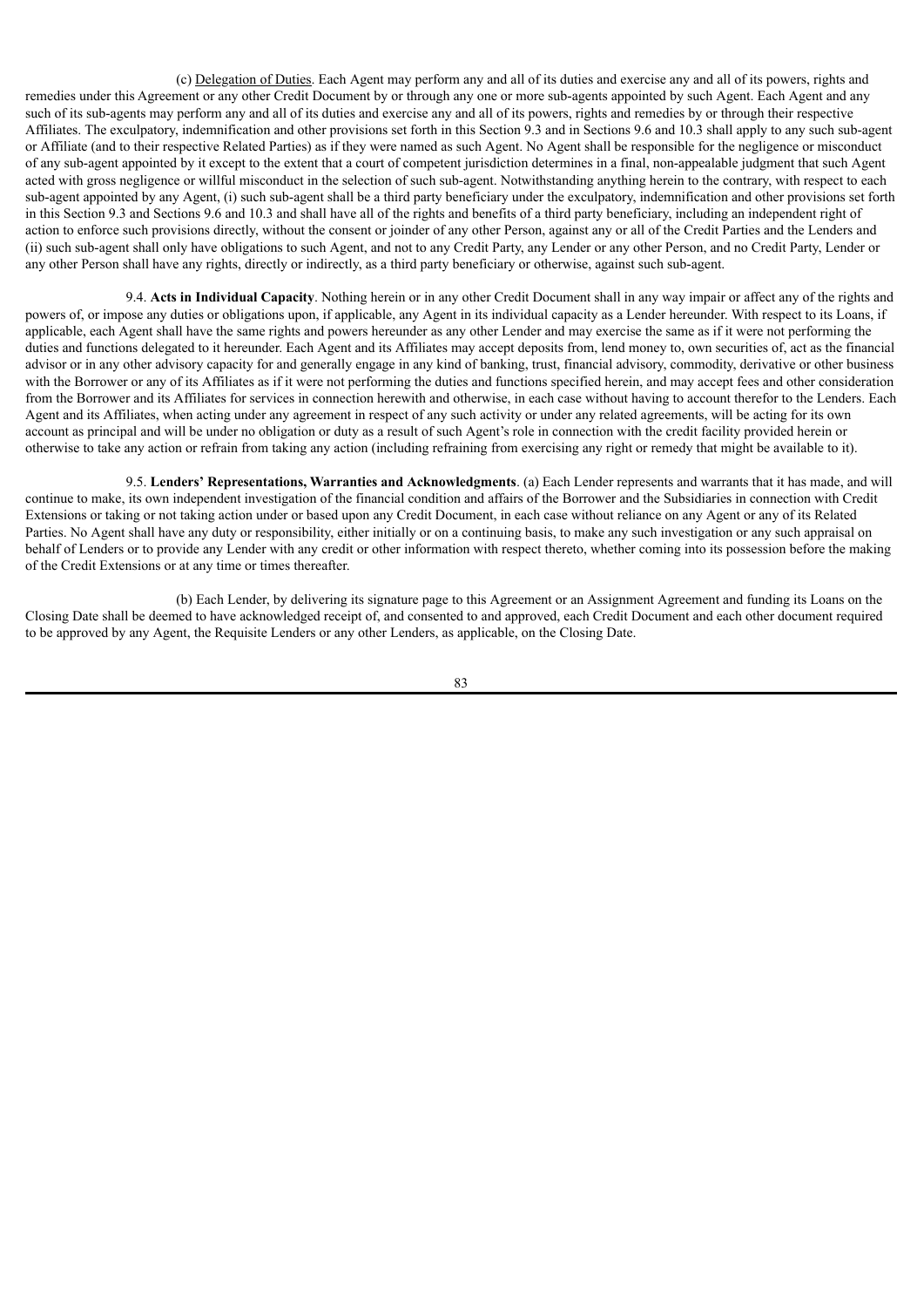9.6. **Right to Indemnity**. Each Lender, in proportion to its applicable Pro Rata Share (determined as set forth below), severally agrees to indemnify each Agent and each Related Party thereof, to the extent that such Agent or such Related Party shall not have been reimbursed by any Credit Party (and without limiting any Credit Party's obligations under the Credit Documents to do so), for and against any and all Indemnified Liabilities of any kind or nature whatsoever that may be imposed on, incurred by or asserted against such Agent or any such Related Party in its capacity as such; provided that no Lender shall be liable for any portion of such liabilities, obligations, losses, damages, penalties, claims, actions, judgments, suits, costs, expenses or disbursements resulting from such Agent's gross negligence or willful misconduct, as determined by a final, non-appealable judgment of a court of competent jurisdiction; provided further that no action taken in accordance with the directions of the Requisite Lenders (or such other number or percentage of the Lenders as shall be required by the Credit Documents) shall be deemed to constitute gross negligence or willful misconduct for purposes of this Section 9.6. If any indemnity furnished to any Agent for any purpose shall, in the opinion of such Agent, be insufficient or become impaired, such Agent may call for additional indemnity and cease, or not commence, to do the acts indemnified against until such additional indemnity is furnished; provided that in no event shall this sentence require any Lender to indemnify such Agent against any liability, obligation, loss, damage, penalty, claim, action, judgment, suit, cost, expense or disbursement in excess of such Lender's applicable Pro Rata Share thereof; and provided further that this sentence shall not be deemed to require any Lender to indemnify such Agent against any liability, obligation, loss, damage, penalty, claim, action, judgment, suit, cost, expense or disbursement described in the first proviso (but subject to the second proviso) in the immediately preceding sentence. In the case of any investigation, litigation or proceeding giving rise to any Indemnified Liabilities, this Section 9.6 applies whether any such investigation, litigation or proceeding is brought by any Lender or any other Person. Without limitation of the foregoing, each Lender shall reimburse each Agent upon demand for its Pro Rata Share of any costs or out-of-pocket expenses (with respect to the fees and expenses of counsel, limited to such fees, expenses and disbursements of counsel to the Agents for which the Agents are entitled payment or reimbursement from any Borrower under Section 10.2 or 10.3) incurred by the Administrative Agent or the Collateral Agent, as the case may be, in connection with the preparation, execution, delivery, administration, modification, amendment or enforcement (whether through negotiations, legal proceedings or otherwise) of, or legal advice in respect of rights or responsibilities under, this Agreement, any other Credit Document, or any document contemplated by or referred to herein, to the extent that the Administrative Agent or the Collateral Agent, as the case may be, is not reimbursed for such expenses by or on behalf of the Credit Parties; provided that such reimbursement by the Lenders shall not affect the Credit Parties' continuing reimbursement obligations with respect thereto. For purposes of this Section 9.6, "Pro Rata Share" shall be determined as of the time that the applicable indemnity payment is sought (or, in the event at such time all the Commitments shall have terminated and all the Loans shall have been repaid in full, as of the time most recently prior thereto when any Loans or Commitments remained outstanding). Each Lender hereby authorizes the Administrative Agent and Collateral Agent to set off and apply any and all amounts at any time owing to such Lender under any Credit Document or otherwise payable by the Administrative Agent or the Collateral Agent to such Lender from any source against any amount due to the Administrative Agent or the Collateral Agent under this Section 9.6. The undertaking in this Section 9.6 shall survive termination of the Commitments, the payment of all other Obligations and the resignation and/or replacement of the Administrative Agent or the Collateral Agent, as the case may be.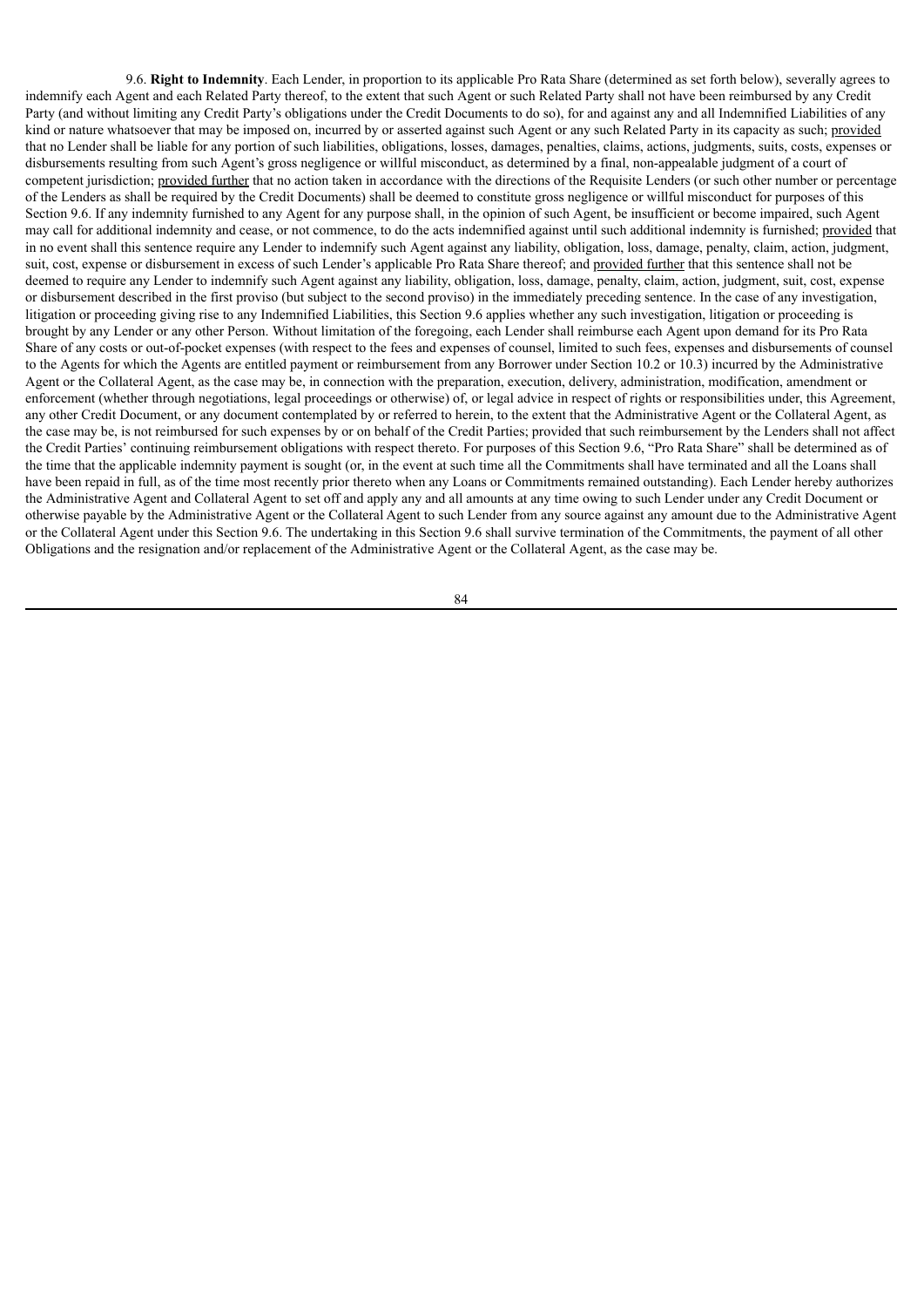9.7. **Successor Administrative Agent and Collateral Agent**. Subject to the terms of this Section 9.7, the Administrative Agent may resign at any time from its capacity as such. In connection with such resignation, the Administrative Agent shall give notice of its intent to resign to the Lenders and the Borrower. Upon receipt of any such notice of resignation, the Requisite Lenders, subject to, unless  $(x)$  an Event of Default shall have occurred and is continuing or (y) the DLP VII Option Period has not yet expired, the prior written consent of the Borrower Representative (not to be unreasonably withheld, conditioned or delayed), shall have the right to appoint a successor; provided, that no consent from the Borrower shall be required if the successor is an Affiliate of the predecessor Administrative Agent. If no successor shall have been so appointed by the Requisite Lenders and shall have accepted such appointment within 30 days after the resigning Administrative Agent gives notice of its intent to resign, then the resigning Administrative Agent may, on behalf of the Lenders, appoint a successor; provided that in no event shall any such successor Administrative Agent be a Defaulting Lender. If the Administrative Agent shall be a Defaulting Lender pursuant to clause (d) of the definition of such term, the Requisite Lenders may, to the extent permitted by applicable law, by notice in writing to the Borrower and the Administrative Agent remove the Administrative Agent in its capacity as such and, subject to, unless  $(x)$  an Event of Default shall have occurred and is continuing or  $(y)$  the DLP VII Option Period has not yet expired, the prior written consent of the Borrower Representative (not to be unreasonably withheld, conditioned or delayed), appoint a successor; provided, that no consent from the Borrower shall be required if the successor is an Affiliate of the predecessor Administrative Agent. Any resignation or removal of the Administrative Agent shall be deemed to be a resignation of the Collateral Agent, and any successor Administrative Agent appointed pursuant to this Section 9.7 shall, upon its acceptance of such appointment, become the successor Collateral Agent for all purposes of the Credit Documents. Upon the acceptance of its appointment as Administrative Agent and Collateral Agent hereunder by a successor, such successor shall succeed to and become vested with all the rights, powers, privileges and duties of the resigning or removed Administrative Agent and Collateral Agent, and the resigning or removed Administrative Agent and Collateral Agent shall be discharged from its duties and obligations hereunder and under the other Credit Documents. The fees payable by the Borrower to a successor Administrative Agent and Collateral Agent shall be the same as those payable to its predecessor unless otherwise agreed by the Borrower and such successor. Notwithstanding the foregoing, in the event (a) no successor to a resigning Administrative Agent shall have been so appointed and shall have accepted such appointment within 30 days after the resigning Administrative Agent gives notice of its intent to resign, the resigning Administrative Agent may give notice of the effectiveness of its resignation to the Lenders and the Borrower or (b) no successor to a removed Administrative Agent shall have been so appointed and shall have accepted such appointment by the day that is 30 days following of the issuance of a notice of removal, the removal shall become effective on such 30th day, and on the date of effectiveness of such resignation or removal, as the case may be, (i) the resigning or removed Administrative Agent and Collateral Agent shall be discharged from its duties and obligations hereunder and under the other Credit Documents, provided that, solely for purposes of maintaining any security interest granted to the Collateral Agent under any Collateral Document for the benefit of the Secured Parties, the resigning or removed Collateral Agent shall continue to be vested with such security interest as collateral agent for the benefit of the Secured Parties and, in the case of any Collateral in the possession of the Collateral Agent, shall continue to hold such Collateral, in each case until such time as a successor Collateral Agent is appointed and accepts such appointment in accordance with this paragraph (it being understood and agreed that the resigning or removed Collateral Agent shall have no duty or obligation to take any further action under any Collateral Document, including any action required to maintain the perfection of any such security interest), and (ii) the Requisite Lenders shall succeed to and become vested with all the rights, powers, privileges and duties of the resigning or removed Administrative Agent and Collateral Agent, provided that (A) all payments required to be made hereunder or under any other Credit Document to the Administrative Agent for the account of any Person other than the Administrative Agent shall be made directly to such Person and (B) all notices and other communications required or contemplated to be given or made to the Administrative Agent or the Collateral Agent shall also directly be given or made to each Lender. Following the effectiveness of the Administrative Agent's and Collateral Agent's resignation from its capacity as such, the provisions of this Section 9 and of Sections 10.2 and 10.3 shall continue in effect for the benefit of such resigning or removed Agent, its sub-agents and their respective Related Parties in respect of any actions taken or omitted to be taken by any of them while it was acting as Administrative Agent or Collateral Agent, as applicable, and in respect of the matters referred to in the proviso under clause (a) above.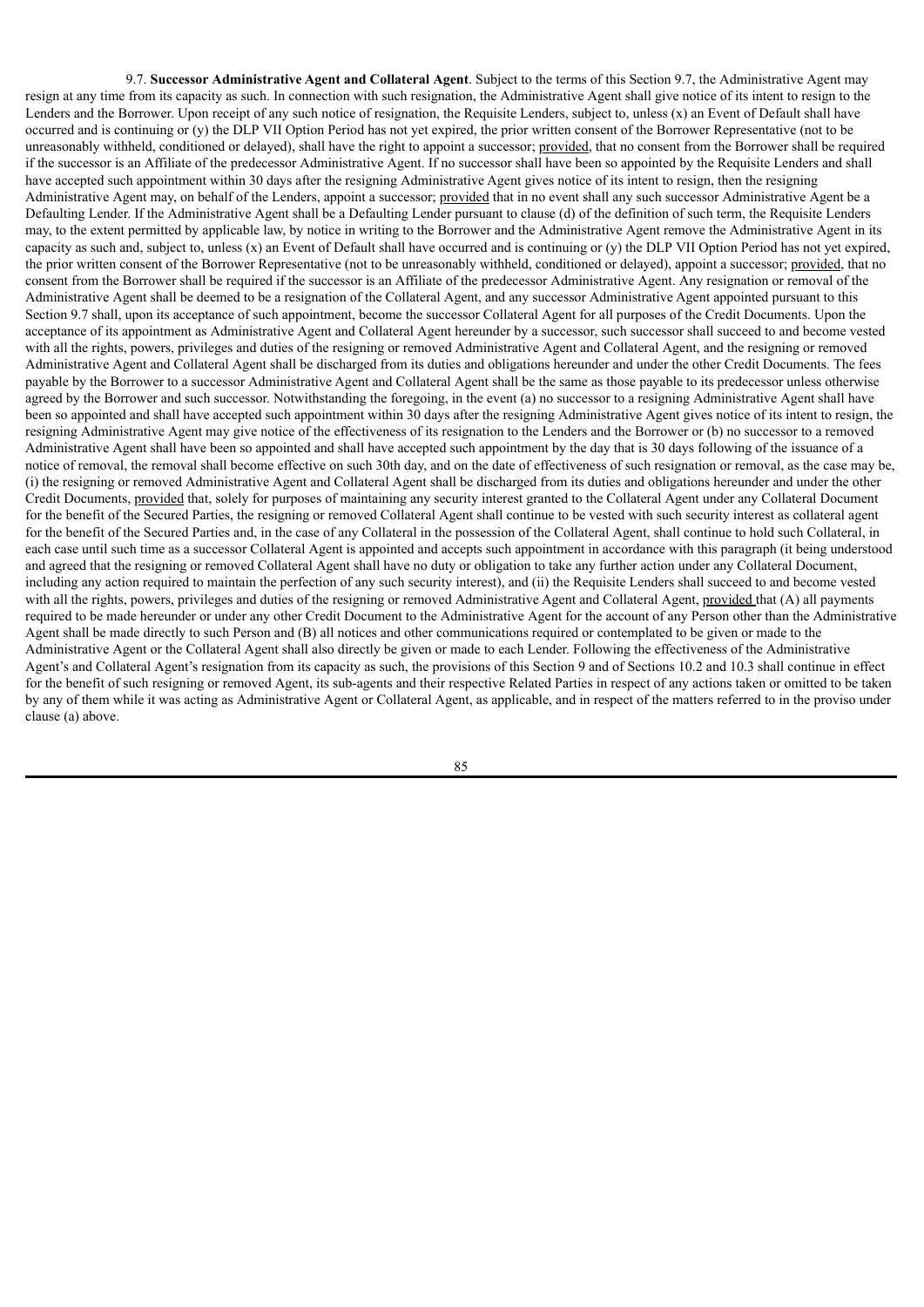9.8. **Collateral Documents and Obligations Guarantee**. (a) Agents under Collateral Documents and the Obligations Guarantee. Each Secured Party hereby further authorizes the Administrative Agent and the Collateral Agent to be the agent for and representative of the Secured Parties with respect to the Guarantees purported to be created under the Credit Documents, the Collateral and the Credit Documents and authorizes the Administrative Agent and the Collateral Agent to execute and deliver, on behalf of such Secured Party, any Collateral Documents that the Administrative Agent or the Collateral Agent determines in its reasonable discretion to execute and deliver in connection with the Credit Documents (and hereby grants to the Administrative Agent and the Collateral Agent any power of attorney that may be required under any applicable law in connection with such execution and delivery on behalf of such Secured Party).

(b) Right to Realize on Collateral and Enforce Obligations Guarantee. Notwithstanding anything contained in any of the Credit Documents to the contrary, the Credit Parties, the Administrative Agent, the Collateral Agent and each Secured Party hereby agree that (i) except with respect to the exercise of set-off rights of any Lender or with respect to a Secured Party's right to file a proof of claim in any proceeding under the Debtor Relief Laws, no Secured Party shall have any right individually to realize upon any of the Collateral or to enforce any Guarantees purported to be created under the Credit Documents, it being understood and agreed that all powers, rights and remedies under the Credit Documents may be exercised solely by the Administrative Agent or the Collateral Agent, as applicable, for the benefit of the Secured Parties in accordance with the terms thereof and that all powers, rights and remedies under the Collateral Documents may be exercised solely by the Collateral Agent for the benefit of the Secured Parties in accordance with the terms thereof and (ii) in the event of a foreclosure, exercise of a power of sale or similar enforcement action by the Collateral Agent on any of the Collateral pursuant to a public or private sale or other disposition (including pursuant to Section 363(k), Section 1129(b)(2)(a)(ii) or any other applicable section of the Bankruptcy Code, any analogous Debtor Relief Laws or any law relating to the granting or perfection of security interests), the Collateral Agent (or any Lender, except with respect to a "credit bid" pursuant to Section 363(k), Section 1129(b)(2)(a)(ii) or any other applicable section of the Bankruptcy Code any analogous Debtor Relief Laws or any law relating to the granting or perfection of security interests) may be the purchaser or licensor of any or all of such Collateral at any such sale or other disposition and the Collateral Agent, as agent for and representative of the Secured Parties (but not any Lender or Lenders in its or their respective individual capacities) shall be entitled, upon instructions from the Requisite Lenders (subject to procedures reasonably satisfactory to the Collateral Agent), for the purpose of bidding and making settlement or payment of the purchase price for all or any portion of the Collateral sold or licensed at any such sale or other disposition, to use and apply any of the Obligations as a credit on account of the purchase price for any Collateral payable by the Collateral Agent at such sale or other disposition. In connection with any such bid referred to in clause (ii) above, (A) the Collateral Agent shall be authorized to form one or more acquisition vehicles to make a bid, (B) the Collateral Agent shall be authorized to adopt documents providing for the governance of the acquisition vehicle or vehicles (provided that any actions by the Collateral Agent with respect to such acquisition vehicle or vehicles, including any disposition of the assets or Equity Interests thereof, shall be governed, directly or indirectly, by the vote of the Requisite Lenders, irrespective of the termination of this Agreement and without giving effect to the limitations on actions by the Requisite Lenders contained in Section 10.5(a)), (C) the Collateral Agent shall be authorized to assign the relevant Obligations to any such acquisition vehicle pro rata among the Lenders, as a result of which each of the Lenders shall be deemed to have received a pro rata portion of any Equity Interests and/or debt instruments issued by such an acquisition vehicle on account of the assignment of the Obligations to be credit bid, all without the need for any Secured Party or acquisition vehicle to take any further action, and (D) to the extent that Obligations that are assigned to an acquisition vehicle are not used to acquire Collateral for any reason (as a result of another bid being higher or better, because the amount of Obligations assigned to the acquisition vehicle exceeds the amount of debt credit bid by the acquisition vehicle or otherwise), such Obligations shall automatically be reassigned to the Lenders pro rata and the Equity Interests and/or debt instruments issued by any acquisition vehicle on account of the Obligations that had been assigned to the acquisition vehicle shall automatically be cancelled, without the need for any Secured Party or any acquisition vehicle to take any further action.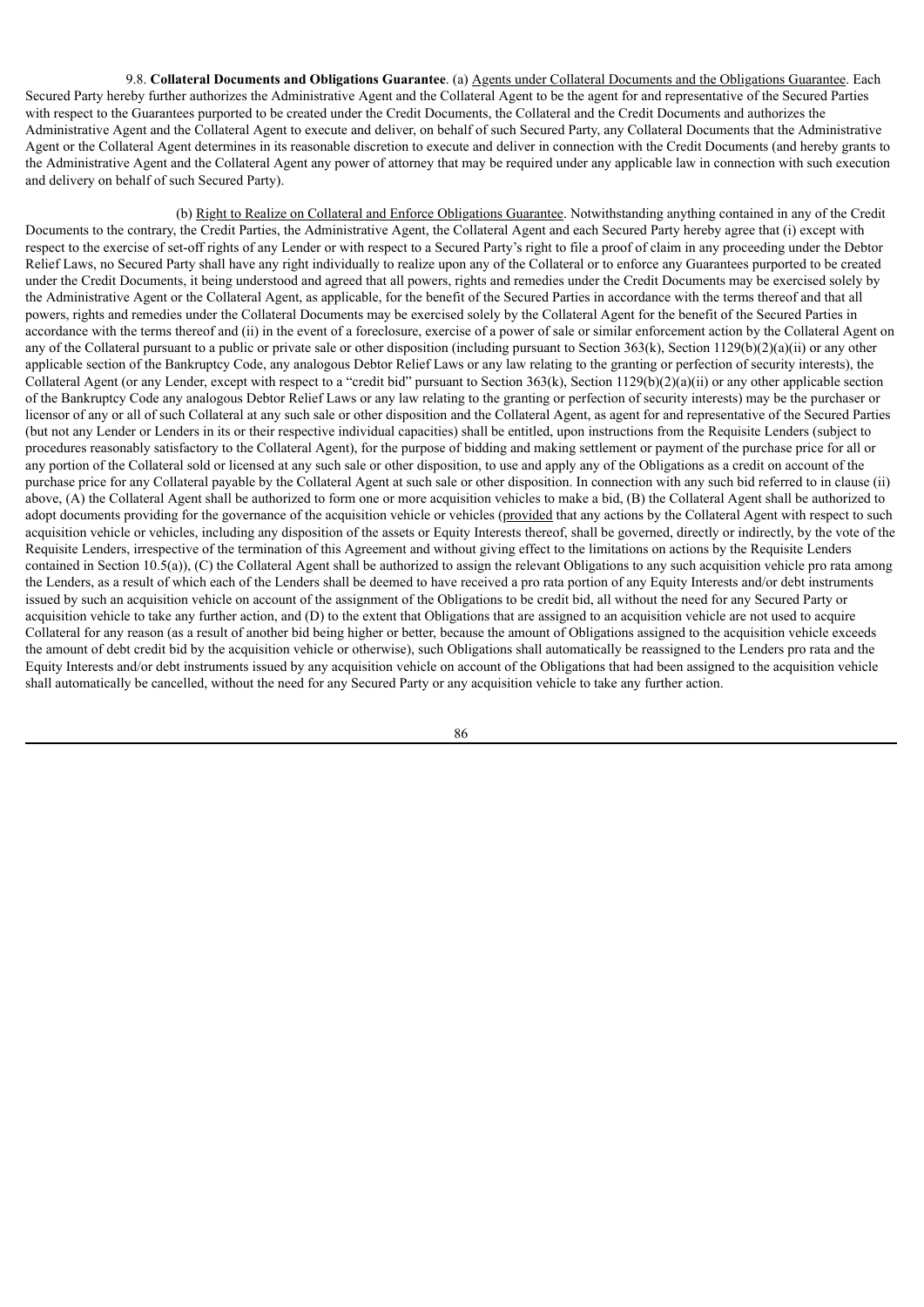Document:

### (c) Release of Collateral and Obligations Guarantees. Notwithstanding anything to the contrary herein or in any other Credit

(i) When all Obligations have been paid in full (excluding contingent obligations as to which no claim has been made) and all Commitments have terminated, the Liens granted to the Collateral Agent or any other Secured Party by the Credit Parties on any Collateral, and all Guarantees provided in any Credit Document, shall be automatically released, without any further action by any Secured Party or any other Person.

(ii) Upon any sale or other transfer by any Credit Party (other than to the Borrower or any Restricted Subsidiary) of any Collateral in a transaction permitted under this Agreement, or upon the effectiveness of any written consent to the release of the security interest created under any Collateral Document in any Collateral pursuant to Section 10.5, the security interests in such Collateral created by the Collateral Documents shall be automatically released, without any further action by any Secured Party or any other Person.

(iii) In connection with any termination, release or subordination pursuant to this Section 9.8(c), the Administrative Agent and the Collateral Agent shall execute and deliver to any Credit Party, at such Credit Party's expense, all documents that such Credit Party shall reasonably request to evidence such termination, release or subordination, provided, that, other than in the case of a release pursuant to Section 9.8(c)(i) above, the Borrower or other applicable Credit Party shall have provided the Administrative Agent and the Collateral Agent, at least five (5) Business Days prior to the date of the proposed termination, release or subordination, a request for such termination, release or subordination identifying the terms of the termination, release or subordination in reasonable detail, together with a written certification by the Borrower stating that such transaction is in compliance with this Agreement and the other Credit Documents (and the Lenders hereby authorize and direct each Agent to conclusively rely on such certifications in performing its obligations under this Section 9.8(c)). Any execution and delivery of documents pursuant to this Section 9.8(c) shall be without recourse to or warranty by the Administrative Agent or the Collateral Agent;

(d) Additional Exculpatory Provisions. The Collateral Agent shall not be responsible for or have a duty to ascertain or inquire into any representation or warranty regarding the existence, value or collectability of any Collateral, the existence, priority or perfection of the Collateral Agent's Lien on any Collateral or any certificate prepared by any Credit Party in connection therewith, nor shall the Collateral Agent be responsible or liable to the Secured Parties for any failure to monitor or maintain any portion of the Collateral.

(e) Acceptance of Benefits. Each Secured Party, whether or not a party hereto, will be deemed, by its acceptance of the benefits of the Collateral or the Guarantees purported to be created under the Credit Documents, to have agreed to the provisions of this Section 9 (including the authorization and the grant of the power of attorney pursuant to Section 9.8(a)), Section 10.24 and all the other provisions of this Agreement relating to Collateral, any such Guarantee or any Collateral Document and to have agreed to be bound by the Credit Documents as a Secured Party thereunder. It is understood and agreed that the benefits of the Collateral and any such Guarantee to any Secured Party are made available on an express condition that, and is subject to, such Secured Party not asserting that it is not bound by the appointments and other agreements expressed herein to be made, or deemed herein to be made, by such Secured Party.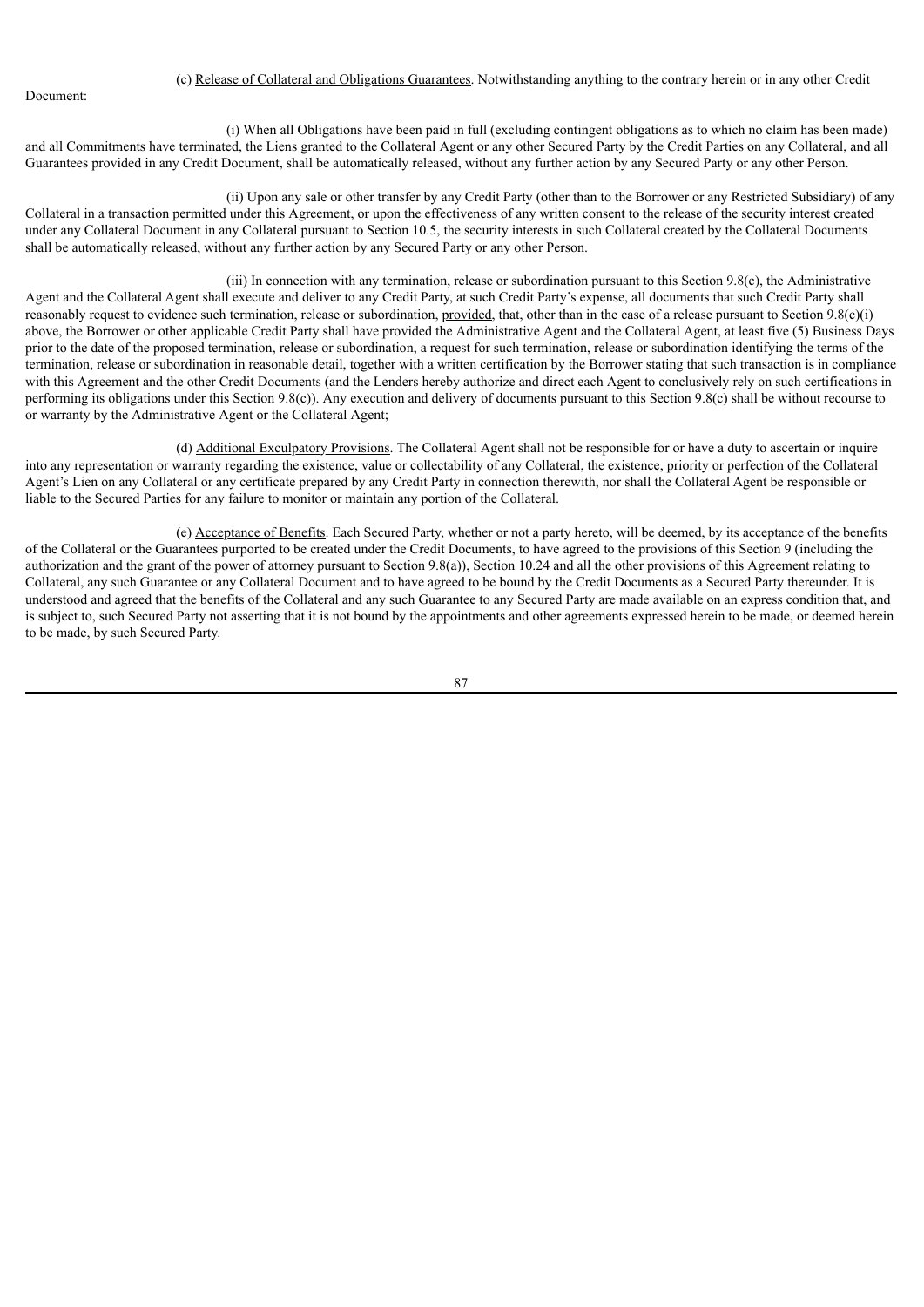9.9. **Withholding Taxes**. To the extent required by any applicable law, the Administrative Agent may withhold from any payment to any Lender an amount equivalent to any applicable withholding Tax. If the IRS or any other Governmental Authority asserts a claim that the Administrative Agent did not properly withhold Tax from amounts paid to or for the account of any Lender because the appropriate form was not delivered or was not properly executed or because such Lender failed to notify the Administrative Agent of a change in circumstance which rendered the exemption from, or reduction of, withholding Tax ineffective or as a result of any form expiring, or for any other reason, or if the Administrative Agent reasonably determines that a payment was made to a Lender pursuant to this Agreement without deduction of applicable withholding Tax from such payment, such Lender shall indemnify the Administrative Agent fully for all amounts paid, directly or indirectly, by the Administrative Agent as Tax or otherwise, including any penalties or interest and together with all expenses (including legal expenses, allocated internal costs and out-of-pocket expenses) incurred.

9.10. **Administrative Agent May File Bankruptcy Disclosure and Proofs of Claim**. In case of the pendency of any proceeding under any Debtor Relief Laws with respect to any Credit Party, the Administrative Agent (irrespective of whether the principal of any Loan shall then be due and payable as herein expressed or by declaration or otherwise and irrespective of whether the Administrative Agent shall have made any demand on the Borrower) shall be entitled and empowered (but not obligated) by intervention in such proceeding or otherwise:

(a) to file a verified statement pursuant to rule 2019 of the Bankruptcy Rules that, in its sole opinion, complies with such rule's disclosure requirements for entities representing more than one creditor;

(b) to file and prove a claim for the whole amount of the principal and interest owing and unpaid in respect of the Loans and all other Obligations that are owing and unpaid and to file such other documents as may be necessary or advisable in order to have the claims of the Lenders, the Administrative Agent, the Collateral Agent and any other Secured Party (including any claim under Sections 2.7, 2.9, 2.15, 2.18, 2.19, 2.24, 10.2 and 10.3) allowed in such judicial proceeding; and

(c) to collect and receive any monies or other property payable or deliverable on any such claims and to distribute the same;

and any custodian, receiver, assignee, trustee, liquidator, sequestrator or other similar official in any such proceeding is hereby authorized by each Lender and each other Secured Party to make such payments to the Administrative Agent and, in the event that the Administrative Agent shall consent to the making of such payments directly to the Lenders or the other Secured Parties, to pay to the Administrative Agent any amount due to the Administrative Agent, in such capacity or in its capacity as the Collateral Agent, or to its Related Parties under the Credit Documents (including under Sections 10.2 and 10.3). To the extent that the payment of any such amounts due to the Administrative Agent, in such capacity or in its capacity as the Collateral Agent, or to its Related Parties out of the estate in any such proceeding shall be denied for any reason, payment of the same shall be secured by a Lien on, and shall be paid out of, any and all distributions, dividends, money, securities and other property that the Lenders, or the other Secured Parties may be entitled to receive in such proceeding, whether in liquidation or under any plan of reorganization or arrangement or otherwise. Nothing contained herein shall be deemed to authorize the Administrative Agent to authorize or consent to or accept or adopt on behalf of any Lender any plan of reorganization, arrangement, adjustment or composition affecting the Obligations or the rights of any Lender, or to vote in respect of the claim of any Lender in any such proceeding.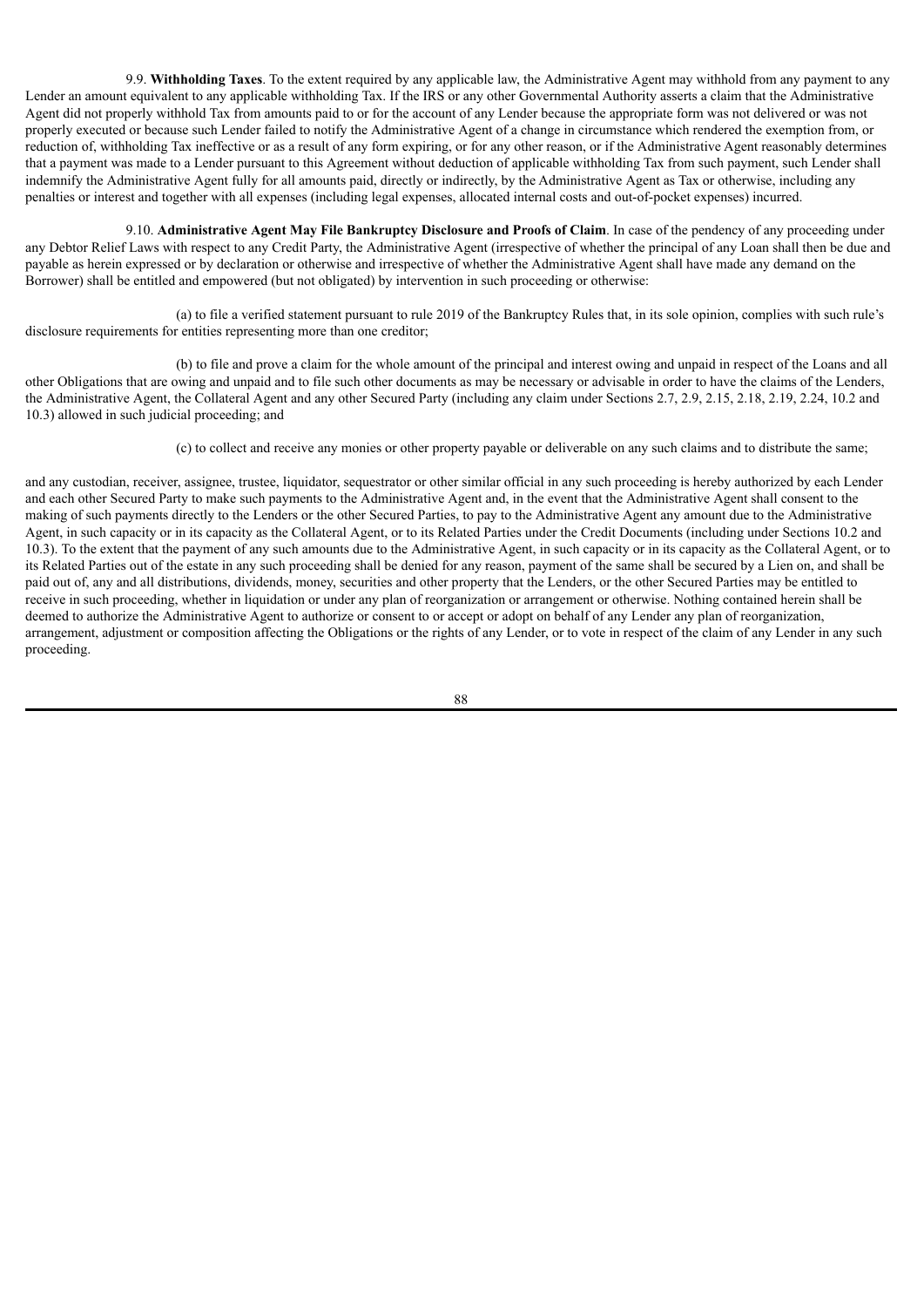# **SECTION 10. MISCELLANEOUS**

10.1. **Notices**. (a) Notices Generally. Any notice or other communication hereunder given to any Credit Party, the Administrative Agent, the Collateral Agent or any Lender shall be given to such Person at its address, fax number or e-mail address as set forth on **Schedule 10.1** or, in the case of any Lender, at such address, fax number or e-mail address as shall have been provided by such Lender to the Administrative Agent in writing. Except in the case of notices and other communications expressly permitted to be given as provided in Section 10.1(b), each notice or other communication hereunder shall be in writing and shall be delivered in person or sent by e-mail, courier service or certified or registered United States mail or facsimile and shall be deemed to have been given when delivered in person or by courier service and signed for against receipt thereof, when sent by facsimile as shown on the transmission report therefor (or, if not sent during normal business hours for the recipient, at the opening of business on the next Business Day for the recipient), as provided in Section 10.1(b) if sent by e-mail or upon receipt if sent by United States mail; provided that no notice or other communication given to the Administrative Agent or the Collateral Agent shall be effective until received by it; and provided further that any such notice or other communication shall, at the request of the Administrative Agent, be provided to any sub-agent appointed pursuant to Section 9.3(c) from time to time. Any party hereto may change its address (including its e-mail address, fax or telephone number) for notices and other communications hereunder by notice to each of the Administrative Agent and the Borrower Representative.

# (b) Electronic Communications.

(i) Notices and other communications to any Lender hereunder may be delivered or furnished by electronic communication (including e-mail and Internet or intranet websites) pursuant to procedures approved by the Administrative Agent; provided that the foregoing shall not apply to notices to any Lender pursuant to Section 2 if such Lender has notified the Administrative Agent that it is incapable of receiving notices under such Section by electronic communication. Each of the Administrative Agent, the Collateral Agent and the Borrower may, in its reasonable discretion, agree to accept notices and other communications to it hereunder by electronic communications pursuant to procedures approved by it; provided that approval of such procedures may be limited to particular notices or communications or rescinded by such Person by notice to each other such Person; provided, further, that notices and other communications to the Administrative Agent or the Collateral Agent may be delivered to it at the email address specified in Section 10.1(a). Unless the Administrative Agent otherwise prescribes, (A) notices and other communications sent to an e-mail address shall be deemed received upon the recipient manually (and expressly excluding any electronically read feature) confirming such receipt to the sender thereof, and (B) notices or communications posted to an Internet or intranet website shall be deemed received upon the receipt by the intended recipient at its e-mail address as described in the foregoing clause (A) of notification that such notice or communication is available and identifying the website address therefor; provided that, for both clauses (A) and (B), if such notice, email or other communication is not sent during the normal business hours of the recipient, such notice, email or communication shall be deemed to have been sent at the opening of business on the next business day for the recipient.

(ii) Each party hereto understands that the distribution of materials through an electronic medium is not necessarily secure and that there are confidentiality and other risks associated with such distribution, and agrees and assumes the risks associated with such electronic distribution, except to the extent caused by the willful misconduct or gross negligence of the Administrative Agent, as determined by a final, nonappealable judgment of a court of competent jurisdiction.

(iii) ANY APPROVED ELECTRONIC COMMUNICATIONS ARE PROVIDED "AS IS" AND "AS AVAILABLE". NONE OF THE AGENTS OR ANY OF THEIR RELATED PARTIES WARRANTS AS TO THE ACCURACY, ADEQUACY OR COMPLETENESS OF THE APPROVED ELECTRONIC COMMUNICATIONS OR THE PLATFORM, AND EACH OF THE AGENTS AND THEIR RELATED PARTIES EXPRESSLY DISCLAIMS LIABILITY FOR ERRORS OR OMISSIONS IN THE PLATFORM AND THE APPROVED ELECTRONIC COMMUNICATIONS. NO WARRANTY OF ANY KIND, EXPRESS, IMPLIED OR STATUTORY, INCLUDING ANY WARRANTY OF MERCHANTABILITY, FITNESS FOR A PARTICULAR PURPOSE, NON-INFRINGEMENT OF THIRD PARTY RIGHTS OR FREEDOM FROM VIRUSES OR OTHER CODE DEFECTS, IS MADE BY ANY AGENT OR ANY OF ITS RELATED PARTIES IN CONNECTION WITH THE PLATFORM OR THE APPROVED ELECTRONIC COMMUNICATIONS.

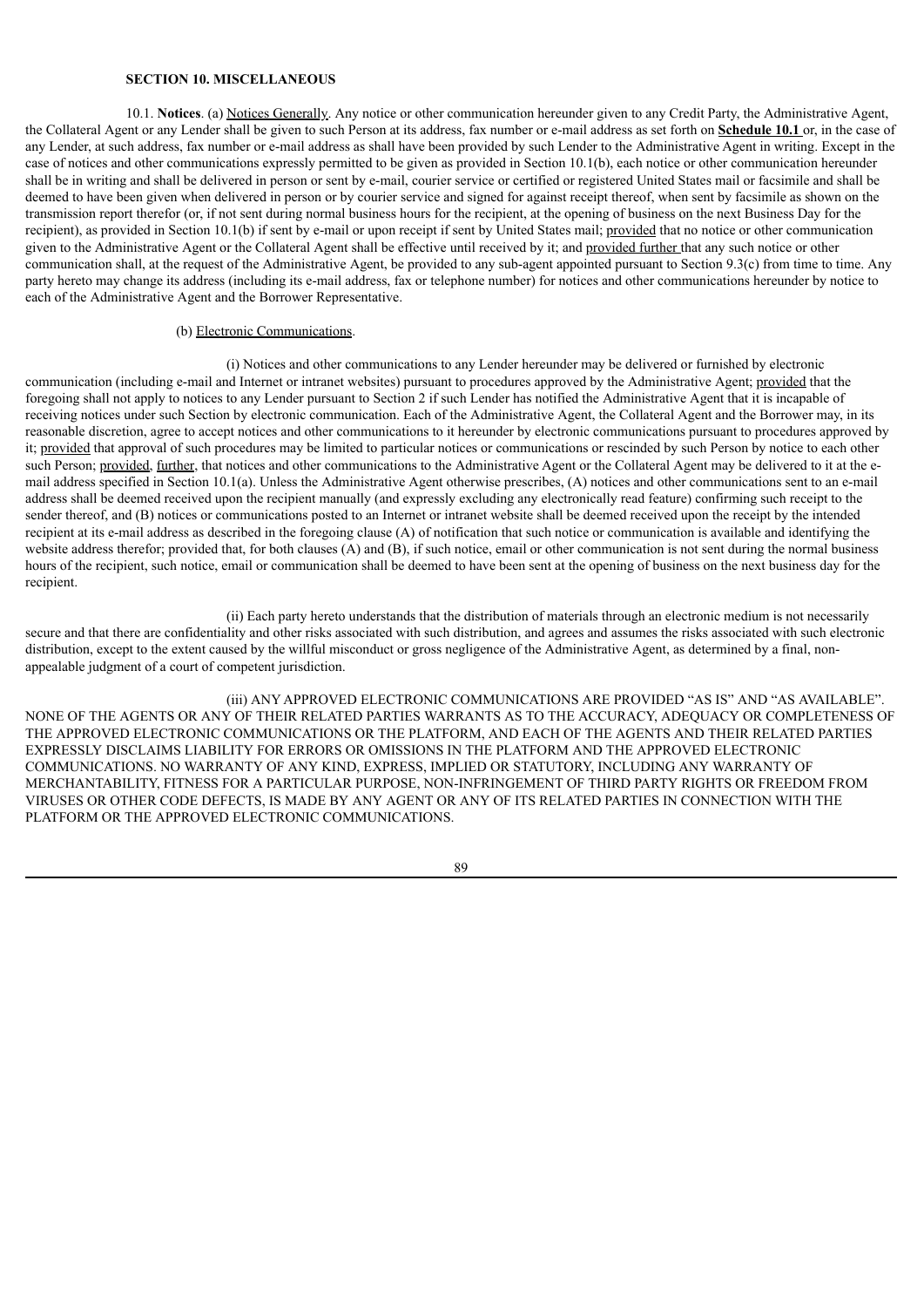(iv) Each Credit Party and each Lender agrees that the Administrative Agent may, but shall not be obligated to, store any Approved Electronic Communications in accordance with the Administrative Agent's customary document retention procedures and policies.

(c) Private Side Information Contacts. Each Public Lender agrees to cause at least one individual at or acting on behalf of such Public Lender to at all times have selected the "Private Side Information" or similar designation on the content declaration screen of any Approved Electronic Communications in order to enable such Public Lender or its delegate, in accordance with such Public Lender's compliance procedures and applicable law, including United States federal and state securities laws, to make reference to information that is not made available through the "Public Side Information" portion of any Approved Electronic Communications and that may contain Private-Side Information. In the event that any Public Lender has determined for itself not to access any information disclosed through any Approved Electronic Communications or otherwise, such Public Lender acknowledges that (i) other Lenders may have availed themselves of such information and (ii) none of any Credit Party or any Agent has any responsibility for such Public Lender's decision to limit the scope of the information it has obtained in connection with this Agreement and the other Credit Documents.

10.2. **Expenses**. The Borrower agrees to pay promptly (a) all reasonable and documented out-of-pocket costs and expenses (including the reasonable fees, expenses and other charges of counsel, appraisers, consultants, advisors (but, in the case of financial advisors, limited to one (1) financial advisor with respect to the Agent and the Lenders) and agents employed or retained by the Collateral Agent and its counsel) incurred by any Agent in connection with the structuring, documentation, negotiation, arrangement and syndication of the credit facilities provided for herein, including (x) the preparation, execution, delivery and administration of this Agreement, the other Credit Documents or any amendments, modifications or waivers of the provisions hereof or thereof (whether or not the transactions contemplated thereby shall be consummated) or any other document or matter requested by the Borrower or any other Credit Party and (y) the preparation, execution and delivery of documentation for the DLP VII Term Loan; provided that the Borrower shall not be required to pay an amounts pursuant to this clause (y) in the event that (A) the Administrative Agent declines or otherwise does not exercise the DLP VII Option during the DLP VII Option Period or (B) the Administrative Agent exercises the DLP VII Option during the DLP VII Option Period but NFLP and its Affiliates shall have refused, or be unable or unwilling, to consummate the DLP VII Transaction as contemplated by this Agreement, (b) all reasonable and documented out-of-pocket costs and expenses of creating, perfecting, recording, maintaining and preserving Liens in favor of the Collateral Agent for the benefit of the Secured Parties, including filing and recording fees, expenses and taxes, stamp or documentary taxes, search fees, and reasonable fees, expenses and other charges of counsel to the Collateral Agent and of counsel providing any opinions that the Administrative Agent or the Collateral Agent may reasonably request in respect of the Collateral or the Liens created pursuant to the Collateral Documents (including the reasonable fees, expenses and other charges of appraisers, consultants, advisors (but, in the case of financial advisors, limited to one (1) financial advisor with respect to the Agent and the Lenders) and agents employed or retained by the Collateral Agent and its counsel), (c) all reasonable and documented out-of-pocket costs and expenses (including the reasonable fees, expenses and other charges of any appraisers, consultants, advisors (but, in the case of financial advisors, limited to one (1) financial advisor with respect to the Agent and the Lenders) and agents employed or retained by the Collateral Agent and its counsel) in connection with the custody or preservation of any of the Collateral or any insurance process, (d) all out-of-pocket costs and expenses, including reasonable fees, expenses and other charges of counsel (including the reasonable fees, expenses and other charges of appraisers, consultants, advisors (but, in the case of financial advisors, limited to one (1) financial advisor with respect to the Agent and the Lenders) and agents employed or retained by the Collateral Agent and its counsel) and costs of settlement, incurred by any Agent, Lenders, and any Term Loan Lender Advisor in enforcing any Obligations of or in collecting any payments due from any Credit Party hereunder or under the other Credit Documents by reason of such Default or Event of Default (including in connection with the sale, lease or license of, collection from, or other realization upon any of the Collateral or the enforcement of any Obligations Guarantee) or in connection with any refinancing or restructuring of the credit arrangements provided hereunder in the nature of a "work-out" or pursuant to any insolvency or bankruptcy cases or proceedings and (e) all reasonable and documented or invoiced out-of-pocket costs and expenses incurred by the Term Loan Lender Advisors (including the reasonable fees, expenses and other charges of any appraisers, consultants, advisors (but, in the case of financial advisors, limited to one (1) financial advisor with respect to the Agent and the Lenders)), in each case of this clause (e), in connection with the negotiation, execution, delivery and administration of the Credit Documents, the other instruments, documents and agreements relating to any of the foregoing and the transactions contemplated hereby and thereby or any amendments, modifications or waivers of the provisions hereof or thereof. All amounts due under this Section 10.2 shall be payable by the Borrower on a monthly basis, promptly upon submission by any Agent, Lender, professional or other Person contemplated under this Section 10.2 of an invoice setting forth such fees, costs and expenses.

 $9<sub>0</sub>$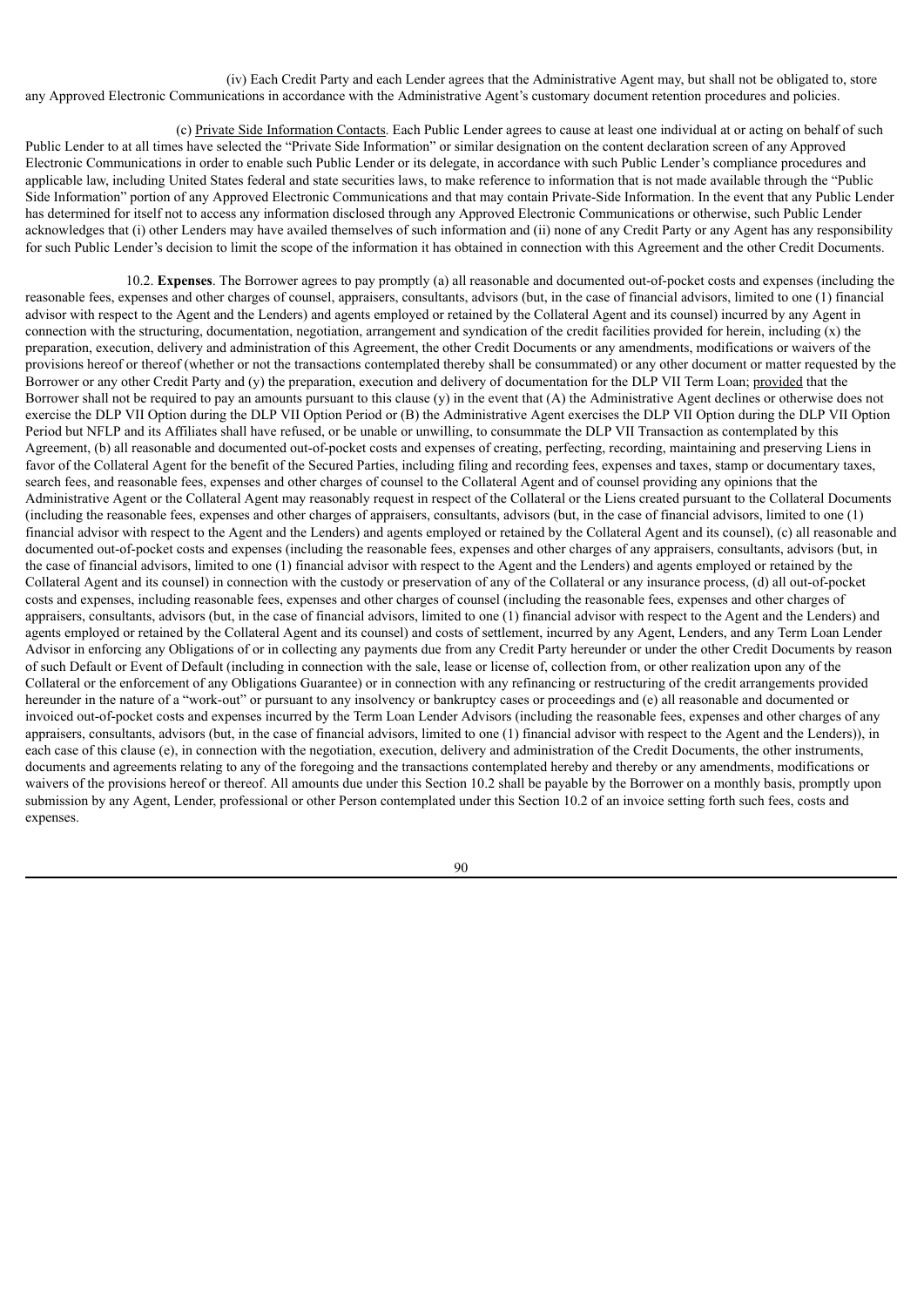10.3. **Indemnity**. (a) In addition to the payment of expenses pursuant to Section 10.2, each Credit Party agrees to defend (subject to the applicable Indemnitee's selection of counsel), indemnify, pay and hold harmless each Agent (and each sub-agent thereof) and Lender and each of their respective Related Parties (each, an "**Indemnitee**"), from and against any and all Indemnified Liabilities; provided that such indemnity shall not, as to any Indemnitee, be available to the extent that such Indemnified Liabilities (x) are determined by a court of competent jurisdiction by final and nonappealable judgment (including the Bankruptcy Court) to have resulted from the gross negligence or willful misconduct of such Indemnitee or (y) result from a claim brought by the Borrower or any of their Affiliates against an Indemnitee for material breach of such Indemnitee's obligations hereunder or under any other Credit Document, if the Borrower or such Affiliate has obtained a final and nonappealable judgment in its favor on such claim as determined by a court of competent jurisdiction (including the Bankruptcy Court). **THE FOREGOING INDEMNIFICATION SHALL APPLY WHETHER OR NOT SUCH** INDEMNIFIED LIABILITIES ARE IN ANY WAY OR TO ANY EXTENT OWED, IN WHOLE OR IN PART, UNDER ANY CLAIM OR THEORY OF STRICT LIABILITY, OR ARE CAUSED, IN WHOLE OR IN PART, BY OR OUT OF ANY NEGLIGENT ACT OR OMISSION **OF ANY KIND BY ANY INDEMNITEE**. This Section 10.3(a) shall not apply with respect to Taxes other than any Taxes that represent Indemnified Liabilities arising from any non-Tax claim.

(b) To the extent permitted by applicable law, no Credit Party shall assert, and each Credit Party hereby waives, any claim against any Agent or any Lender or any Related Party of any of the foregoing on any theory of liability, for indirect, consequential, special or punitive damages (as opposed to direct or actual damages) (whether or not the claim therefor is based on contract, tort or any duty imposed by any applicable legal requirement) arising out of, in connection with, as a result of, or in any way related to this Agreement or any other Credit Document or any agreement or instrument contemplated hereby or thereby or referred to herein or therein, the transactions contemplated hereby or thereby, the syndication of the credit facilities provided for herein, any Loan or the use of the proceeds thereof or any act or omission or event occurring in connection therewith, and each Credit Party hereby waives, releases and agrees not to sue upon any such claim for indirect, consequential, special or punitive damages, whether or not accrued and whether or not known or suspected to exist in its favor.

(c) Each Credit Party agrees that no Agent or Lender or any Related Party of any of the foregoing will have any liability to any Credit Party or any Person asserting claims on behalf of or in right of any Credit Party or any other Person in connection with or as a result of this Agreement or any other Credit Document or any agreement or instrument contemplated hereby or thereby or referred to herein or therein, the transactions contemplated hereby or thereby, any Loan or the use of the proceeds thereof or any act or omission or event occurring in connection therewith except (but subject to Section 10.3(b)), in the case of any Credit Party, to the extent that any losses, claims, damages, liabilities or expenses have been found by a final, non-appealable judgment of a court of competent jurisdiction to have resulted from the gross negligence or willful misconduct of such Agent or Lender or its Related Parties in performing its obligations under this Agreement or any other Credit Document.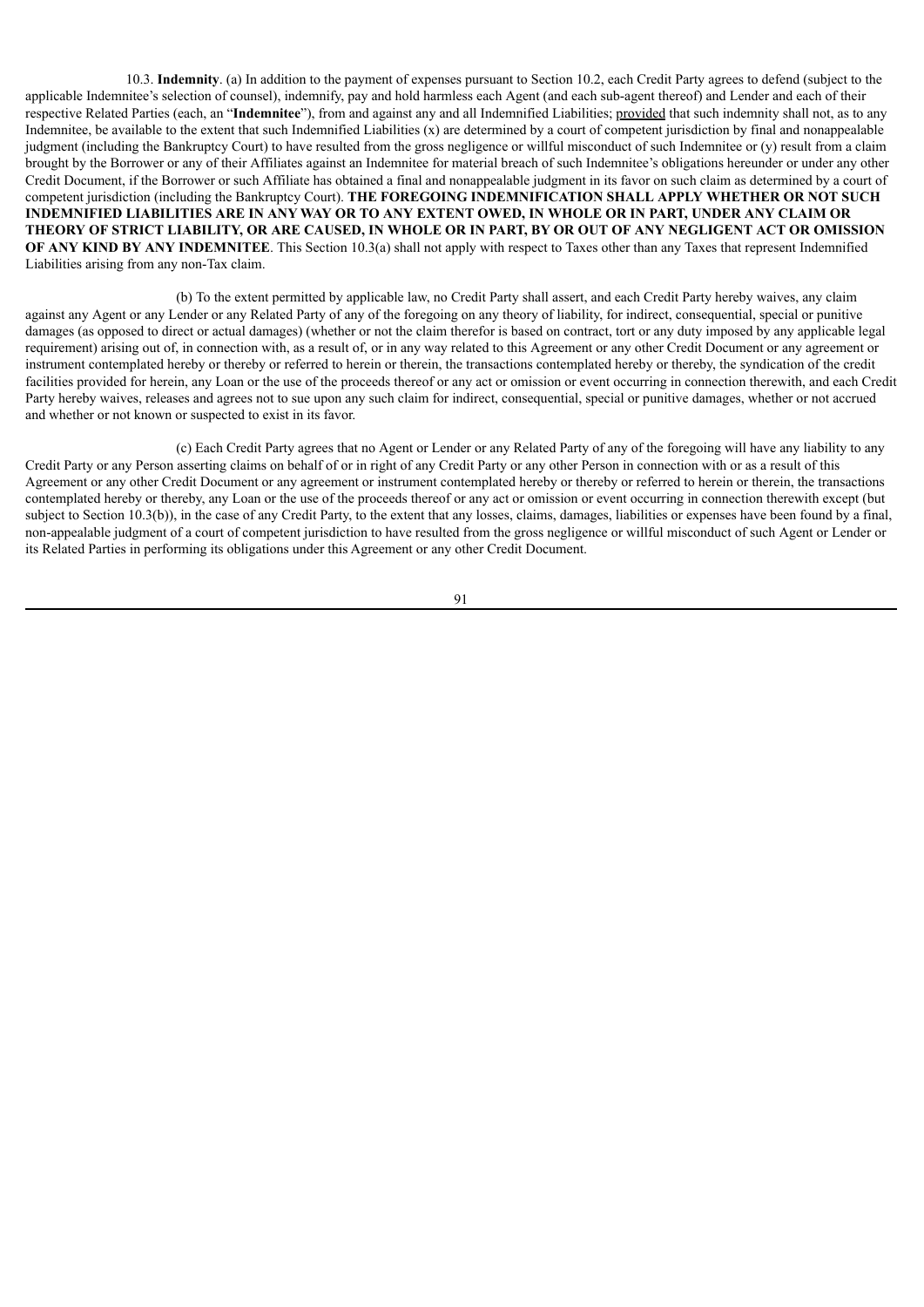10.4. **Set-Off**. In addition to any rights now or hereafter granted under applicable law and not by way of limitation of any such rights, upon the occurrence and during the continuance of any Event of Default and subject to Section 8.2, each Lender is hereby authorized by each Credit Party at any time or from time to time, without notice to any Credit Party, any such notice being hereby expressly waived, to set-off and to appropriate and to apply any and all deposits (general or special, including Indebtedness evidenced by certificates of deposit, whether matured or unmatured, but not including trust accounts) and any other Indebtedness at any time held or owing by such Lender to or for the credit or the account of any Credit Party against and on account of the obligations and liabilities of any Credit Party to such Lender hereunder and under the other Credit Documents, including all claims of any nature or description arising out of or connected hereto or thereto, irrespective of whether or not (a) such Lender shall have made any demand hereunder or (b) the principal of or the interest on the Loans or any other amounts due hereunder shall have become due and payable and although such obligations and liabilities, or any of them, may be contingent or unmatured. Each Lender agrees to notify the Administrative Agent promptly after any such set-off and application; provided that the failure to give such notice shall not affect the validity of such set-off and application.

10.5. **Amendments and Waivers**. (a) Requisite Lenders' Consent. None of this Agreement, any other Credit Document or any provision hereof or thereof may be waived, amended or modified, and no consent to any departure by any Credit Party therefrom may be made, except, subject to the additional requirements of Sections 10.5(b) and 10.5(c) and as otherwise provided in Section 10.5(d), in the case of this Agreement, pursuant to an agreement or agreements in writing entered into by the Borrower and the Requisite Lenders, and acknowledged by the Administrative Agent, and, in the case of any other Credit Document, pursuant to an agreement or agreements in writing entered into by the Administrative Agent or the Collateral Agent, as applicable, and the Credit Party or Credit Parties that are parties thereto, in each case with the consent of the Requisite Lenders; provided, any amendment or modification to the Administrative Agent Fee Letter, or waiver of any rights or privileges thereunder, shall only require the consent of the Borrower and the Agents.

(b) Affected Lenders' Consent. In addition to any consent required pursuant to Section 10.5(a), without the written consent of each Lender that would be directly affected thereby, no waiver, amendment or other modification of this Agreement or any other Credit Document, or any consent to any departure by any Credit Party therefrom, shall be effective if the effect thereof would be to:

(i) increase any Commitment or postpone the scheduled expiration date of any Commitment (it being understood that no waiver, amendment or other modification of any condition precedent, covenant, Default or Event of Default shall constitute an increase in any Commitment of any Lender);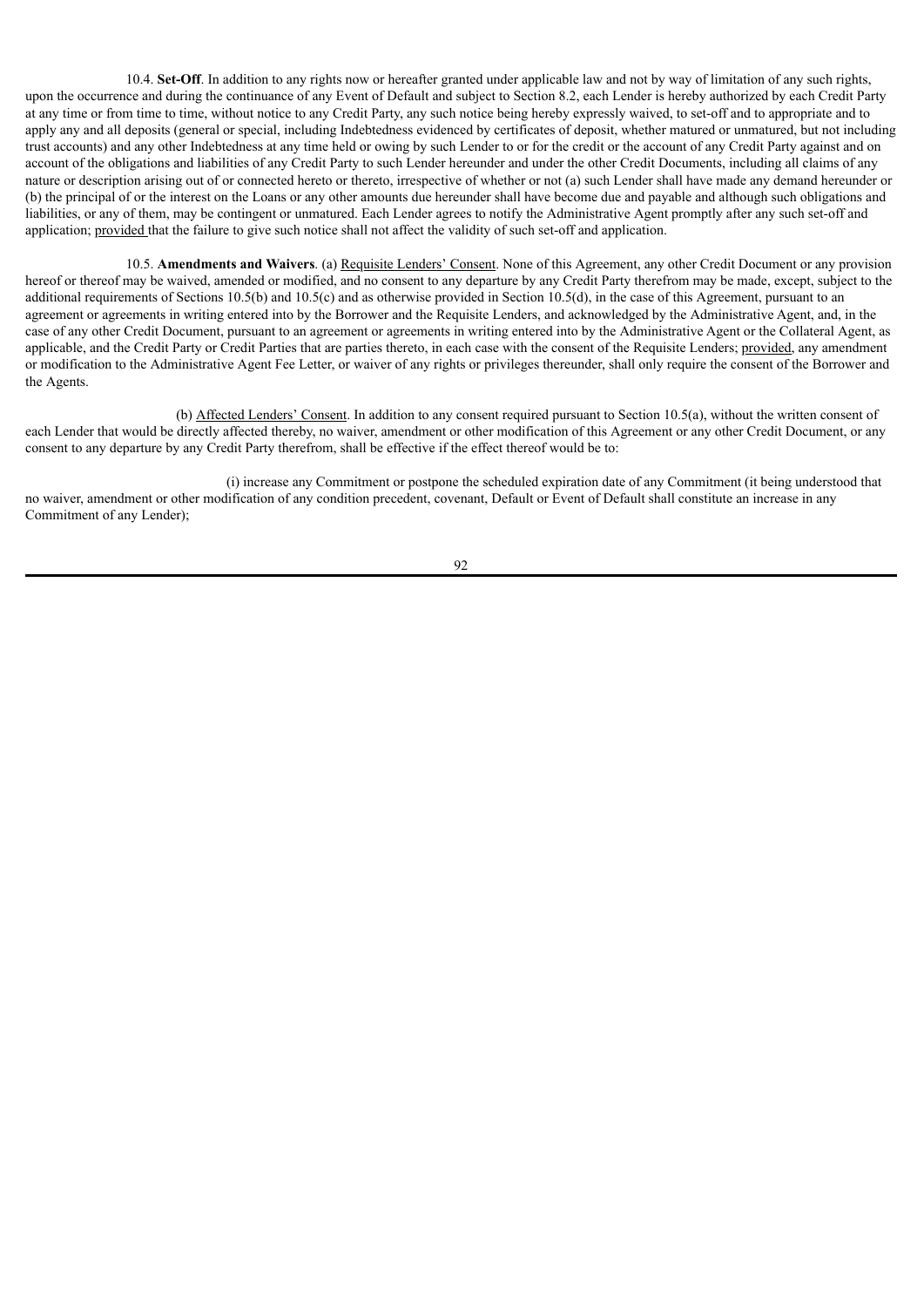(ii) extend the scheduled final maturity date of any Loan;

of any Loan;

(iii) waive, reduce or postpone any scheduled amortization payment (but not any voluntary or mandatory prepayment)

(iv) reduce the rate of interest on any Loan (other than any waiver of any increase in the interest rate applicable to any Loan pursuant to Section 2.9) or any fee or any premium payable hereunder, or waive or postpone the time for payment of any such interest, fee or premium;

(v) reduce the principal amount of any Loan;

(vi) waive, amend or otherwise modify any provision of this Section 10.5(b), Section 10.5(c) or any other provision of this Agreement or any other Credit Document that expressly provides that the consent of all Lenders is required to waive, amend or otherwise modify any rights thereunder or to make any determination or grant any consent thereunder (including such provision set forth in Section 10.6(a));

(vii) amend the percentage specified in the definition of the term "Requisite Lenders" or amend the term "Pro Rata Share" or waive, amend or otherwise modify Section 2.16 hereof or Section 4.02 of the Security Agreement (and any comparable provision of any other Collateral Document) in a manner that would alter the pro rata sharing of payments required thereby;

(viii) release all or substantially all the Collateral from the Liens of the Collateral Documents, or all or substantially all the Guarantor Subsidiaries from the Guarantees created under the Credit Documents (or limit liability of all or substantially all the Guarantor Subsidiaries in respect of any such Guarantee), in each case except as expressly provided in the Credit Documents and except in connection with a "credit bid" undertaken by the Collateral Agent at the direction of the Requisite Lenders pursuant to section 363(k), section  $1129(b)(2)(a)(ii)$  or any other section of the Bankruptcy Code or any other sale or other disposition of assets in connection with other Debtor Relief Laws or an enforcement action with respect to the Collateral permitted pursuant to the Credit Documents; or

(ix) except as provided by operation of law and otherwise permitted hereunder, amend or modify the Superpriority Claims status of the Obligations under the Orders or under any Credit Document,

provided that, for the avoidance of doubt, all Lenders shall be deemed directly affected by any waiver, amendment or other modification, or any consent, described in the preceding clauses (vi), (vii), (viii) and (ix).

(c) Other Consents. No waiver, amendment or other modification of this Agreement or any other Credit Document, or any consent to any departure by any Credit Party therefrom, shall waive, amend or otherwise modify the rights, duties, privileges, protections, indemnities, immunities or obligations of, or any fees or other amounts payable to any Agent without the prior written consent of such Agent.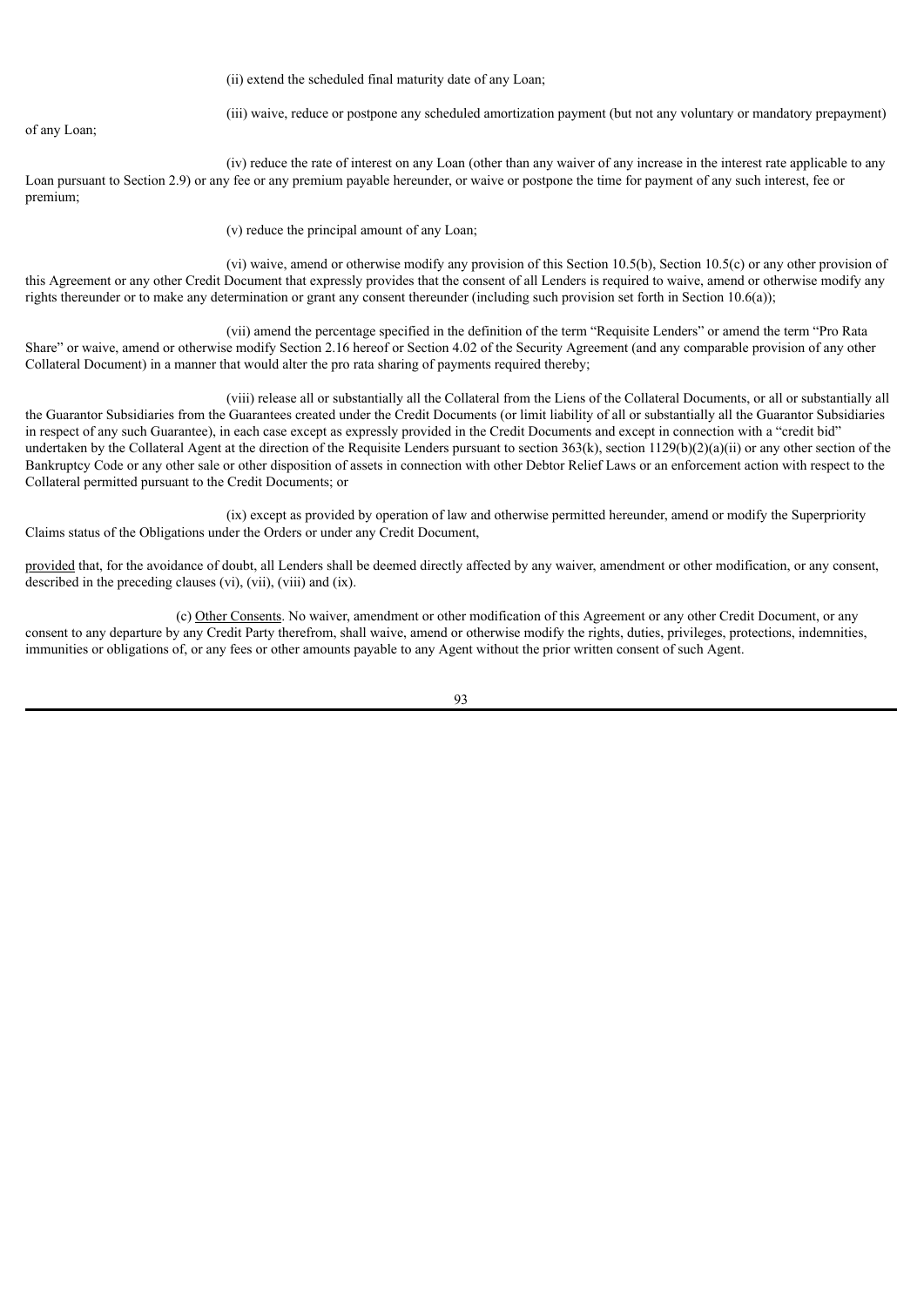# (d) Certain Permitted Amendments. Notwithstanding anything herein or in any other Credit Document to the contrary:

(i) any provision of this Agreement or any other Credit Document may be amended by an agreement in writing entered into by the Borrower and the Administrative Agent to cure any obvious error or any ambiguity, omission, defect or inconsistency of a technical nature, so long as the Lenders shall have received at least three Business Days' prior written notice thereof and the Administrative Agent shall not have received, within five Business Days of the date of such notice to the Lenders, a written notice from the Requisite Lenders stating that the Requisite Lenders object to such amendment;

(ii) any provision of this Agreement or any other Credit Document may be amended by an agreement in writing entered into by the Borrower, the Administrative Agent and the Lenders that will remain parties hereto after giving effect to such amendment if (A) by the terms of such agreement the Commitments of each Lender not consenting to the amendment provided for therein shall be reduced to zero upon the effectiveness of such amendment and (B) at the time such amendment becomes effective, each Lender not consenting thereto receives payment in full of the principal of and interest accrued on each Loan made by it and all other amounts owing to it or accrued for its account under this Agreement; and

(iii) this Agreement and the other Credit Documents may be amended in the manner provided in Section 10.24.

Each Lender hereby expressly authorizes the Administrative Agent and/or the Collateral Agent to enter into any waiver, amendment or other modification of this Agreement and the other Credit Documents contemplated by this Section 10.5(d).

(e) Requisite Execution of Amendments, Etc. With the concurrence of any Lender, the Administrative Agent may, but shall have no obligation to, execute waivers, amendments, modifications or consents on behalf of such Lender. Any waiver or consent shall be effective only in the specific instance and for the specific purpose for which it is given. No notice to or demand on any Credit Party in any case shall entitle any Credit Party to any other or further notice or demand in similar or other circumstances. Any amendment, modification, waiver or consent effected in accordance with this Section 10.5 shall be binding upon each Person that is at the time thereof a Lender and each Person that subsequently becomes a Lender.

10.6. **Successors and Assigns; Participations**. (a) Generally. This Agreement shall be binding upon and inure to the benefit of the parties hereto and their respective successors and assigns permitted hereby. No Credit Party's rights or obligations under the Credit Documents, and no interest therein, may be assigned or delegated by any Credit Party without the prior written consent of the Administrative Agent and each Lender, and any attempted assignment or delegation without such consent shall be null and void. Nothing in this Agreement, expressed or implied, shall be construed to confer upon any Person (other than the parties hereto, their respective successors and assigns permitted hereby, the participants referred to in Section 10.6(g) (to the extent provided in clause (iii) of such Section) and, to the extent expressly contemplated hereby, Affiliates of any Agent or any Lender, the other Indemnitees and other express third party beneficiaries hereof) any legal or equitable right, remedy or claim under or by reason of this Agreement.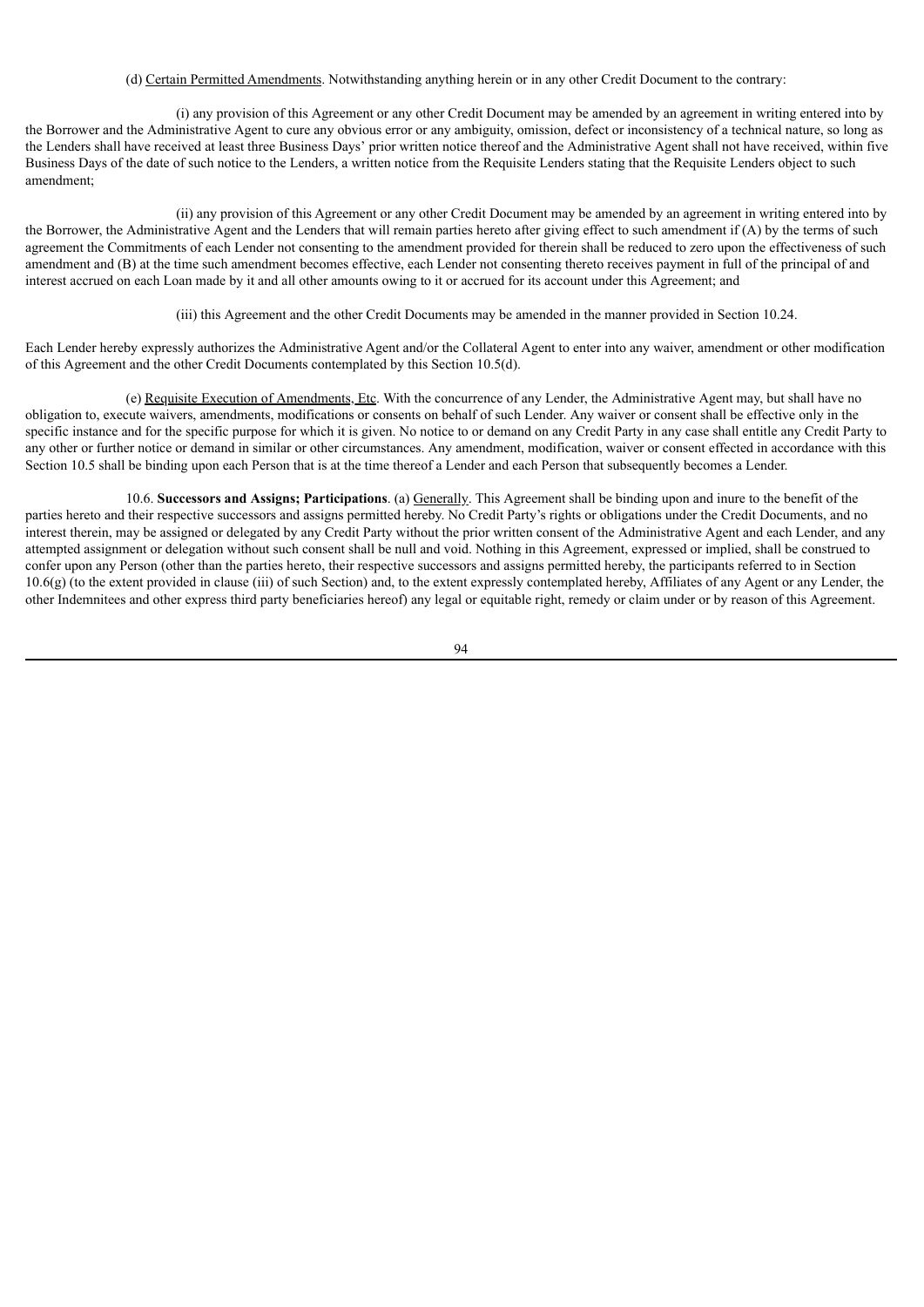(b) Register. The Borrower, the Administrative Agent, the Collateral Agent, the Lenders shall deem and treat the Persons recorded as Lenders in the Register as Lenders hereunder for all purposes of this Agreement and the holders and owners of the corresponding Commitments and Loans recorded therein for all purposes hereof. No assignment or transfer of any Commitment or Loan shall be effective unless and until recorded in the Register, and following such recording, unless otherwise determined by the Administrative Agent (such determination to be made in the reasonable discretion of the Administrative Agent, which determination may be conditioned on the consent of the assigning Lender and the assignee), shall be effective notwithstanding any defect in the Assignment Agreement relating thereto. Each assignment and transfer shall be recorded in the Register following receipt by the Administrative Agent of the fully executed Assignment Agreement, together with the required forms and certificates regarding tax matters and any registration and processing fee payable in connection therewith, in each case as provided in Section 10.6(d); provided that the Administrative Agent shall not be required to accept such Assignment Agreement or so record the information contained therein if the Administrative Agent reasonably believes that such Assignment Agreement lacks any written consent required by this Section 10.6 or is otherwise not in proper form, it being acknowledged that the Administrative Agent shall have no duty or obligation (and shall incur no liability) with respect to obtaining (or confirming the receipt) of any such written consent or with respect to the form of (or any defect in) such Assignment Agreement, any such duty and obligation being solely with the assigning Lender and the assignee. Each assigning Lender and the assignee, by its execution and delivery of an Assignment Agreement, shall be deemed to have represented to the Administrative Agent that all written consents required by this Section 10.6 with respect thereto (other than the consent of the Administrative Agent and the Borrower, if applicable) have been obtained and that such Assignment Agreement is otherwise duly completed and in proper form. The date of such recordation of an assignment and transfer is referred to herein as the "**Assignment Effective Date**" with respect thereto. Any request, authority or consent of any Person that, at the time of making such request or giving such authority or consent, is recorded in the Register as a Lender shall be conclusive and binding on any subsequent holder, assignee or transferee of the corresponding Commitments or Loans.

(c) Right to Assign. Each Lender shall have the right at any time to sell, assign or transfer all or a portion of its rights and obligations under this Agreement, including all or a portion of its Commitment or Loans or other Obligations owing to it to:

(i) any Eligible Assignee of the type referred to in clause (a) of the definition of the term "Eligible Assignee" upon the giving of notice to the Administrative Agent and the giving of notice to the Borrower Representative; or

(ii) any Eligible Assignee of the type referred to in clause (b) of the definition of the term "Eligible Assignee", (x) upon receipt of prior written consent (such consent not to be unreasonably withheld, conditioned or delayed) of the Administrative Agent and  $(y)(1)$  if no Event of Default exists and the DLP VII Option Period has not yet expired, upon receipt of prior written consent (such consent not to be unreasonably withheld, conditioned or delayed) of the Borrower Representative or (2) in all other cases, upon the giving of notice to the Borrower Representative;

### provided that:

(A) in the case of any such assignment or transfer (other than to any Eligible Assignee meeting the requirements of clause (i) above), the amount of the Commitment or Loans of the assigning Lender subject thereto shall not be less than \$250,000 (with concurrent assignments to Eligible Assignees that are Affiliates or Related Funds thereof to be aggregated for purposes of the foregoing minimum assignment amount requirements) or, in each case, such lesser amount as shall be agreed to by the Administrative Agent or as shall constitute the aggregate amount of the Commitments or Loans of the assigning Lender; and

(B) each partial assignment or transfer shall be of a uniform, and not varying, percentage of all rights and obligations of the assigning Lender hereunder.

(d) Mechanics. Assignments and transfers of Loans and Commitments by Lenders shall be effected by the execution and delivery to the Administrative Agent of an Assignment Agreement. In connection with all assignments, there shall be delivered to the Administrative Agent (i) to the extent the assignee is not then already a Lender, an Administrative Questionnaire and such forms, certificates or other evidence, if any, with respect to U.S. federal income tax withholding matters as the assignee thereunder may be required to deliver pursuant to Section 2.19(f), and (ii) a registration and processing fee of \$3,500 (except that no such registration and processing fee shall be payable if waived by the Administrative Agent in its sole discretion).

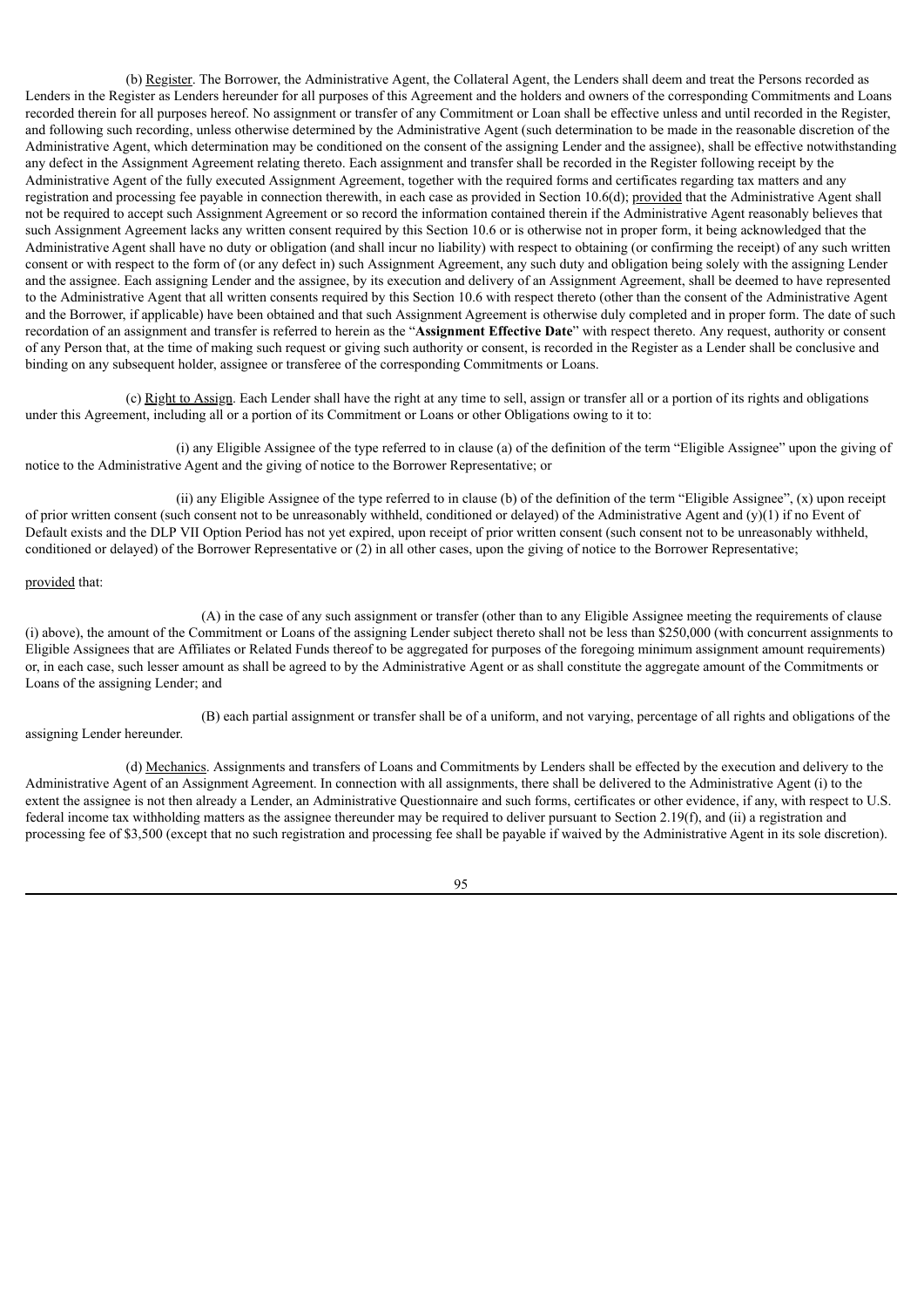(e) Representations and Warranties of Assignee. Each Lender, upon execution and delivery hereof or upon succeeding to an interest in the Commitments and Loans, as the case may be, represents and warrants as of the Closing Date or as of the applicable Assignment Effective Date, as applicable, that (i) it is an Eligible Assignee, (ii) it has experience and expertise in the making of or investing in commitments or loans such as the applicable Commitments or Loans, as the case may be, (iii) it will make or invest in, as the case may be, its Commitments or Loans for its own account in the ordinary course and without a view to distribution of such Commitments or Loans within the meaning of the Securities Act or the Exchange Act or other United States federal securities laws (it being understood that, subject to the provisions of this Section 10.6, the disposition of such Commitments or Loans or any interests therein shall at all times remain within its exclusive control) and (iv) it will not provide any information obtained by it in its capacity as a Lender to the Borrower or any Affiliate of the Borrower.

(f) Effect of Assignment. Subject to the terms and conditions of this Section 10.6, as of the Assignment Effective Date with respect to any assignment and transfer of any Commitment or Loan, (i) the assignee thereunder shall have the rights and obligations of a "Lender" hereunder to the extent of its interest in such Commitment or Loan as reflected in the Register and shall thereafter be a party hereto and a "Lender" for all purposes hereof, (ii) the assigning Lender thereunder shall, to the extent that rights and obligations hereunder have been assigned and transferred to the assignee, relinquish its rights (other than any rights that survive the termination hereof under Section 10.8) and be released from its obligations hereunder (and, in the case of an assignment covering all the remaining rights and obligations of an assigning Lender hereunder, such Lender shall cease to be a party hereto as a "Lender" on such Assignment Effective Date, provided that such assigning Lender shall continue to be entitled to the benefit of all rights that survive the termination hereof under Section 10.8), and provided further that except to the extent otherwise expressly agreed by the affected parties, no assignment by a Defaulting Lender will constitute a waiver or release of any claim of any party hereunder arising from such Lender's having been a Defaulting Lender, and (iii) the assigning Lender shall, upon the effectiveness thereof or as promptly thereafter as practicable, surrender its applicable Notes (if any) to the Administrative Agent for cancellation, and thereupon the Borrower shall issue and deliver new Notes, if so requested by the assignee and/or assigning Lender, to such assignee and/or to such assigning Lender, with appropriate insertions, to reflect the new Commitments and/or outstanding Loans of the assignee and/or the assigning Lender.

#### (g) Participations.

(i) Each Lender shall have the right at any time to sell one or more participations to any Eligible Assignee in all or any part of its Commitments or Loans or in any other Obligation; provided that (A) such Lender's obligations under this Agreement shall remain unchanged, (B) such Lender shall remain solely responsible to the other parties hereto for the performance of such obligations and (C) the Credit Parties, the Administrative Agent, the Collateral Agent, the Lenders shall continue to deal solely and directly with such Lender in connection with such Lender's rights and obligations under this Agreement. Each Lender that sells a participation pursuant to this Section 10.6(g) shall, acting solely for U.S. federal income tax purposes as a non-fiduciary agent of the Borrower, maintain a register on which it records the name and address of each participant to which it has sold a participation and the principal amounts (and stated interest) of each such participant's interest in the Commitments or Loans or other rights and obligations of such Lender under this Agreement or any other Credit Document (the "**Participant Register**"); provided that no Lender shall have any obligation to disclose all or any portion of the Participant Register to any Person (including the identity of any participant or any information relating to a participant's interest in any Commitments, Loans or other rights and obligations under any Credit Document), except to the extent that such disclosure is necessary to establish that such Commitment, Loan or other right or obligation is in registered form under Section 5f.103-1(c) of the U.S. Department of the Treasury regulations. Unless otherwise required by the IRS, any disclosure required by the foregoing sentence shall be made by the relevant Lender directly and solely to the IRS. The entries in the Participant Register shall be conclusive absent manifest error, and such Lender shall treat each Person whose name is recorded in the Participant Register as the owner of such participation for all purposes under this Agreement, notwithstanding any notice to the contrary. For the avoidance of doubt, the Administrative Agent (in its capacity as Administrative Agent) shall have no responsibility for maintaining a Participant Register.

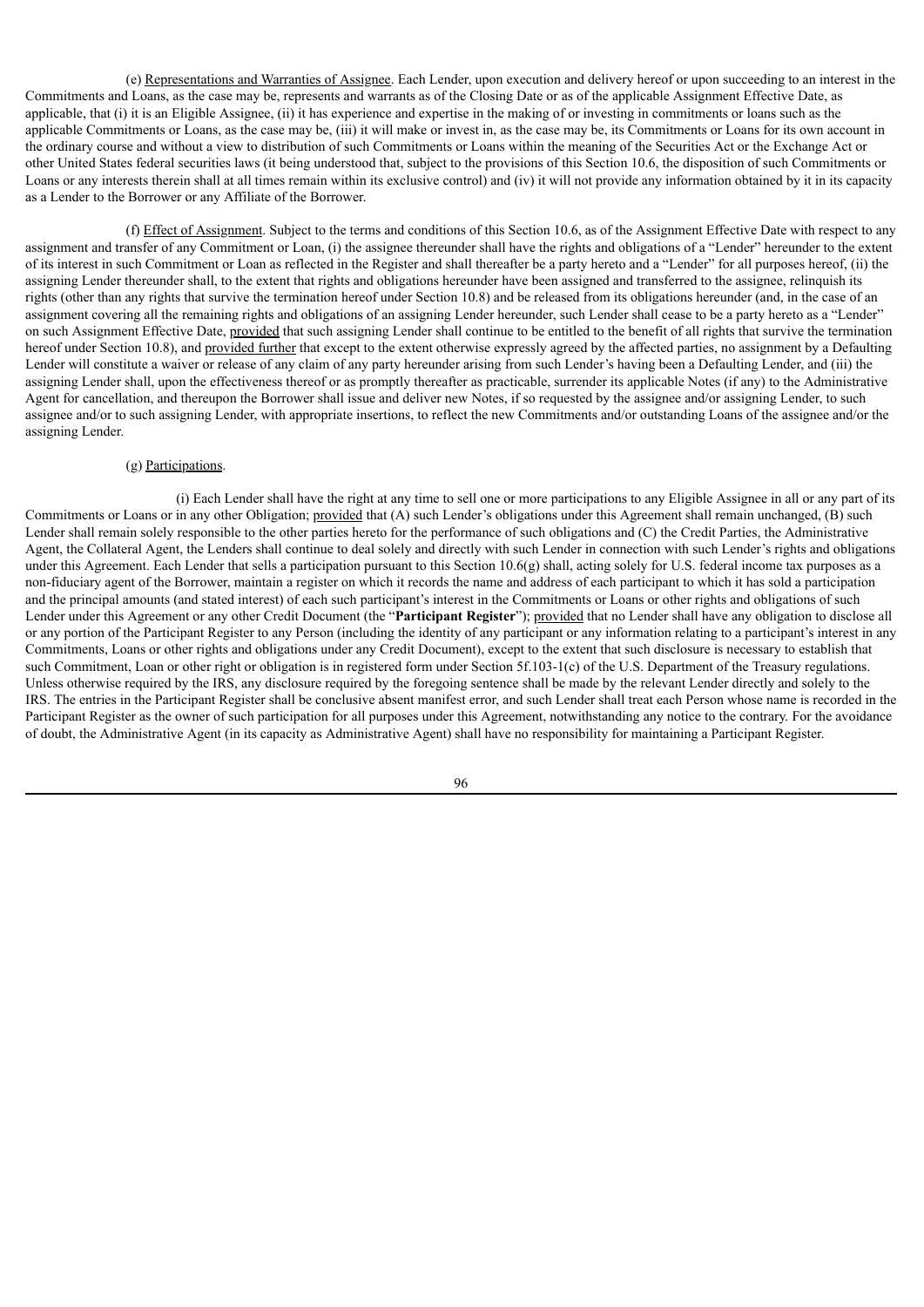(ii) The holder of any such participation, other than an Affiliate of the Lender granting such participation, shall not be entitled to require such Lender to take or omit to take any action hereunder, except that any participation agreement may provide that the participant's consent must be obtained with respect to the consent of such Lender to any waiver, amendment, modification or consent that is described in Section 10.5(b) that affects such participant or requires the approval of all the Lenders.

(iii) The Credit Parties agree that each participant shall be entitled to the benefits of Sections 2.18, 2.19 and 2.24 (subject to the requirements and limitations therein, including the requirements under Section 2.19(f) (it being understood that the documentation required under Section  $2.19(f)$  shall be delivered to the participating Lender)) to the same extent as if it were a Lender and had acquired its interest by assignment pursuant to Section 10.6(c); provided that such participant (x) agrees to be subject to the provisions of Sections 2.20 and 2.22 as if it were an assignee under Section 10.6(c) and (y) such participant shall not be entitled to receive any greater payment under Section 2.18 or 2.19 with respect to any participation than the applicable Lender would have been entitled to receive with respect to such participation sold to such participant, except to the extent such entitlement to receive a greater payment results from a Change in Law that occurs after the participant acquired the applicable participation. To the extent permitted by law, each participant also shall be entitled to the benefits of Section 10.4 as though it were a Lender, provided that such participant agrees to be subject to Section 2.16 as though it were a Lender.

(h) Certain Other Assignments and Participations. In addition to any other assignment or participation permitted pursuant to this Section 10.6, any Lender may assign, pledge and/or grant a security interest in all or any portion of its Loans or the other Obligations owed to such Lender, and its Notes, if any, to secure obligations of such Lender, including to any Federal Reserve Bank as collateral security pursuant to Regulation A of the Board of Governors and any operating circular issued by any Federal Reserve Bank or to any other central bank; provided that no Lender, as between the Borrower and such Lender, shall be relieved of any of its obligations hereunder as a result of any such assignment and pledge; and provided further that in no event shall the applicable Federal Reserve Bank, other central bank, pledgee or trustee be considered to be a "Lender" hereunder.

10.7. **Independence of Covenants**. All covenants hereunder shall be given independent effect so that if a particular action or condition is not permitted by any of such covenants, the fact that it would be permitted by an exception to, or would otherwise be within the limitations of, another covenant shall not avoid the occurrence of a Default or an Event of Default if such action is taken or condition exists.

10.8. **Survival of Representations, Warranties and Agreements**. All covenants, agreements, representations and warranties made by the Credit Parties in the Credit Documents and in the certificates or other documents delivered in connection with or pursuant to this Agreement or any other Credit Document shall be considered to have been relied upon by the other parties hereto and shall survive the execution and delivery of the Credit Documents and the making of any Loans, regardless of any investigation made by any such other party or on its behalf and notwithstanding that any Agent, Lender may have had notice or knowledge of any Default or Event of Default or incorrect representation or warranty at the time any Credit Document is executed and delivered or any credit is extended hereunder, and shall continue in full force and effect as long as the principal of or any accrued interest on any Loan or any fee or any other amount payable under this Agreement is outstanding and unpaid and so long as the Commitments have not expired or terminated. The provisions of Sections 2.18, 2.19, 2.24, 9, 10.2, 10.3 and 10.4 shall survive and remain in full force and effect regardless of the consummation of the transactions contemplated hereby, the repayment of the Loans or the termination of this Agreement or any provision hereof.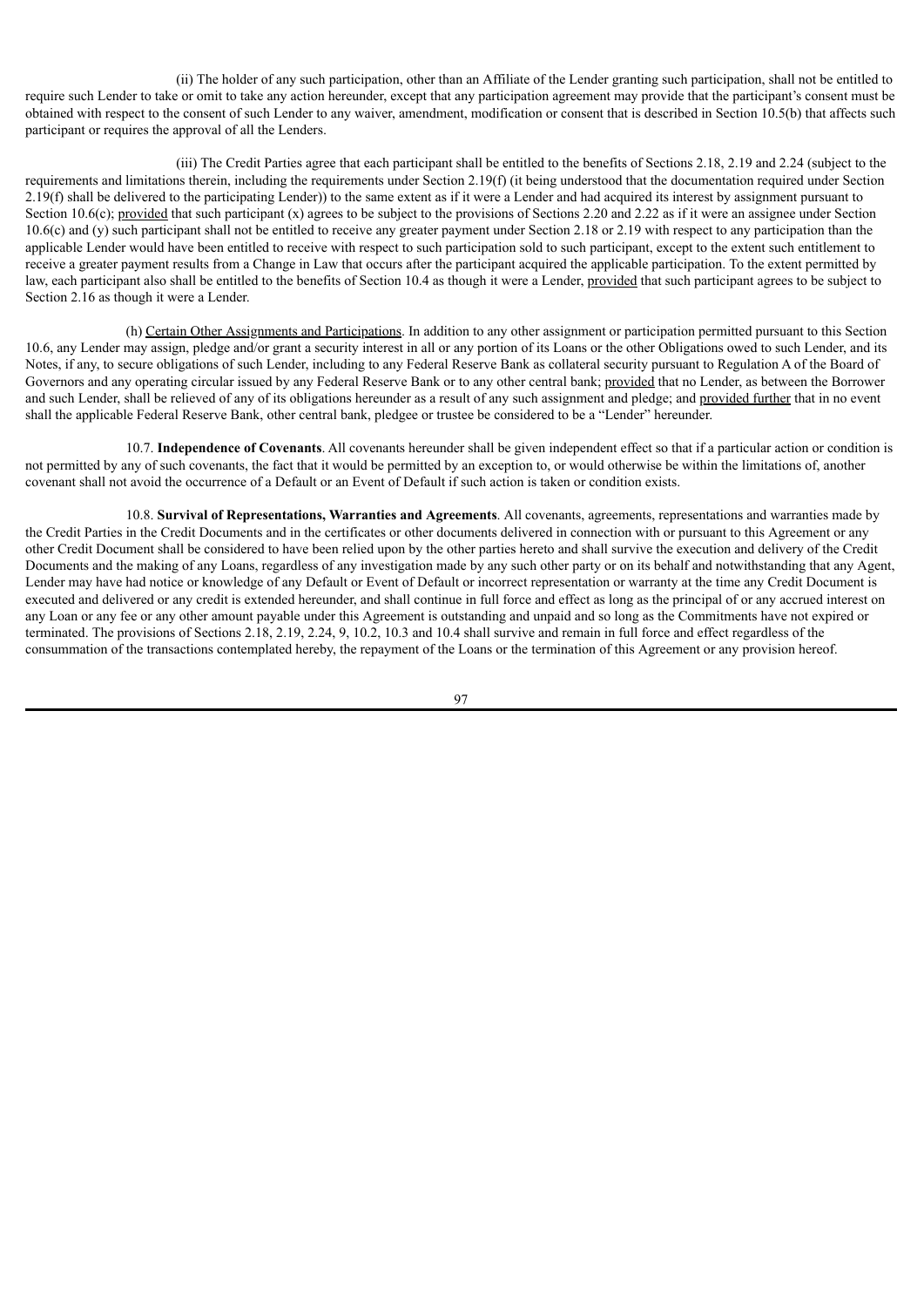10.9. **No Waiver; Remedies Cumulative**. No failure or delay on the part of any Agent or Lender in the exercise of any power, right or privilege hereunder or under any other Credit Document shall impair such power, right or privilege or be construed to be a waiver thereof or of any Default or Event of Default or acquiescence therein, nor shall any single or partial exercise of any such power, right or privilege, or any abandonment or discontinuance of steps to enforce such power, right or privilege, preclude any other or further exercise thereof or the exercise of any other power, right or privilege. The powers, rights, privileges and remedies of the Agents and the Lenders hereunder and under the other Credit Documents are cumulative and shall be in addition to and independent of all powers, rights, privileges and remedies they would otherwise have. Without limiting the generality of the foregoing, the execution and delivery of this Agreement or the making of any Loan hereunder shall not be construed as a waiver of any Default or Event of Default, regardless of whether any Agent or Lender may have had notice or knowledge of such Default or Event of Default at the time.

10.10. **Marshalling; Payments Set Aside**. Subject to the entry of the Final Order, none of the Agents or the Lenders shall be under any obligation to marshal any assets in favor of any Credit Party or any other Person or against or in payment of any or all of the Obligations. To the extent that any Credit Party makes a payment or payments to any Agent or Lender (or to the Administrative Agent or the Collateral Agent, on behalf of any Agent or Lender), or any Agent or Lender enforces any security interests or exercises any right of set-off, and such payment or payments or the proceeds of such enforcement or set-off or any part thereof are subsequently invalidated, declared to be fraudulent, preferential or at undervalue, set aside and/or required to be repaid to a trustee, receiver or any other party under any Debtor Relief Laws, any other state or federal law, common law or any equitable cause, then, to the extent of such recovery, the obligation or part thereof originally intended to be satisfied, and all Liens, rights and remedies therefor or related thereto, shall be revived and continued in full force and effect as if such payment or payments had not been made or such enforcement or set-off had not occurred.

10.11. **Severability**. In case any provision in or obligation hereunder or under any other Credit Document shall be invalid, illegal or unenforceable in any jurisdiction, the validity, legality and enforceability of the remaining provisions or obligations, or of such provision or obligation in any other jurisdiction, shall not in any way be affected or impaired thereby.

10.12. **Independent Nature of Lenders' Rights**. Nothing contained herein or in any other Credit Document, and no action taken by the Lenders pursuant hereto or thereto, shall be deemed to constitute the Lenders as a partnership, an association, a joint venture or any other kind of entity. The amounts payable at any time hereunder to each Lender shall be a separate and independent debt, and each Lender shall be entitled to protect and enforce its rights arising hereunder and it shall not be necessary for any other Lender to be joined as an additional party in any proceeding for such purpose.

10.13. **Headings**. Section headings herein are included herein for convenience of reference only and shall not constitute a part hereof for any other purpose or be given any substantive effect.

10.14. **APPLICABLE LAW**. **THIS AGREEMENT AND THE RIGHTS AND OBLIGATIONS OF THE PARTIES HEREUNDER (INCLUDING ANY CLAIMS SOUNDING IN CONTRACT LAW OR TORT LAW ARISING OUT OF THE SUBJECT MATTER HEREOF AND ANY DETERMINATIONS WITH RESPECT TO POST-JUDGMENT INTEREST) SHALL BE GOVERNED BY, AND SHALL BE CONSTRUED AND ENFORCED IN ACCORDANCE WITH, THE LAWS OF THE STATE OF NEW YORK AND TO THE EXTENT APPLICABLE, THE BANKRUPTCY CODE.**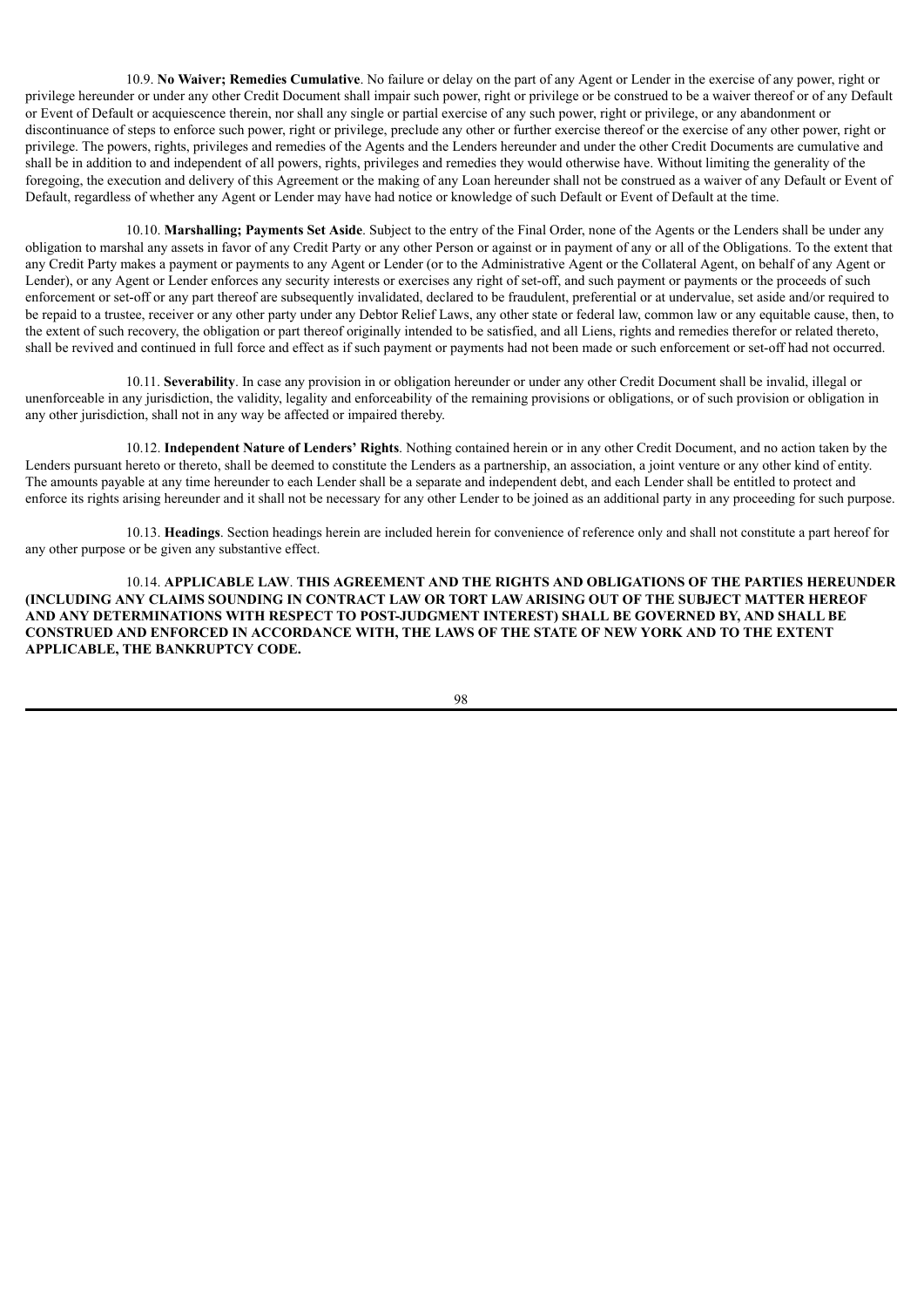10.15. **CONSENT TO JURISDICTION. SUBJECT TO CLAUSE (E) BELOW, ALL JUDICIAL PROCEEDINGS BROUGHT** AGAINST ANY PARTY HERETO ARISING OUT OF OR RELATING HERETO OR ANY OTHER CREDIT DOCUMENT. OR ANY OF THE **OBLIGATIONS, SHALL BE BROUGHT EXCLUSIVELY IN THE BANKRUPTCY COURT AND, IF THE BANKRUPTCY COURT DOES** NOT HAVE, OR ABSTAINS FROM JURISDICTION, IN ANY FEDERAL COURT OF THE UNITED STATES OF AMERICA SITTING IN **THE BOROUGH OF MANHATTAN OR, IF THAT COURT DOES NOT HAVE SUBJECT MATTER JURISDICTION, IN ANY STATE COURT LOCATED IN THE CITY AND COUNTY OF NEW YORK. BY EXECUTING AND DELIVERING THIS AGREEMENT, EACH PARTY HERETO, FOR ITSELF AND IN CONNECTION WITH ITS PROPERTIES, IRREVOCABLY (A) ACCEPTS GENERALLY AND UNCONDITIONALLY THE EXCLUSIVE JURISDICTION AND VENUE OF SUCH COURTS (SUBJECT TO CLAUSE (E) BELOW); (B) WAIVES ANY DEFENSE OF FORUM NON CONVENIENS; (C) AGREES THAT SERVICE OF ALL PROCESS IN ANY SUCH PROCEEDING IN ANY SUCH COURT MAY BE MADE BY REGISTERED OR CERTIFIED MAIL, RETURN RECEIPT REQUESTED, TO THE APPLICABLE PARTY AT ITS ADDRESS PROVIDED IN ACCORDANCE WITH SECTION 10.1; (D) AGREES THAT SERVICE AS PROVIDED IN CLAUSE (C) ABOVE IS SUFFICIENT TO CONFER PERSONAL JURISDICTION OVER THE APPLICABLE CREDIT PARTY IN ANY SUCH PROCEEDING IN ANY SUCH COURT, AND OTHERWISE CONSTITUTES EFFECTIVE AND BINDING SERVICE** IN EVERY RESPECT; AND (E) AGREES THAT THE AGENTS AND THE LENDERS RETAIN THE RIGHT TO SERVE PROCESS IN ANY OTHER MANNER PERMITTED BY LAW OR TO BRING PROCEEDINGS AGAINST ANY CREDIT PARTY IN THE COURTS OF ANY **OTHER JURISDICTION IN CONNECTION WITH THE EXERCISE OF ANY RIGHTS UNDER ANY CREDIT DOCUMENT OR ANY EXERCISE OF REMEDIES IN RESPECT OF COLLATERAL OR THE ENFORCEMENT OF ANY JUDGMENT, AND HEREBY SUBMITS TO THE JURISDICTION OF, AND CONSENTS TO VENUE IN, ANY SUCH COURT.**

10.16. **WAIVER OF JURY TRIAL**. **EACH OF THE PARTIES HERETO HEREBY AGREES TO WAIVE ITS RIGHTS TO A** JURY TRIAL OF ANY CLAIM OR CAUSE OF ACTION BASED UPON OR ARISING HEREUNDER OR UNDER ANY OF THE OTHER **CREDIT DOCUMENTS OR ANY DEALINGS BETWEEN THEM RELATING TO THE SUBJECT MATTER OF THIS LOAN TRANSACTION OR THE LENDER/BORROWER RELATIONSHIP THAT IS BEING ESTABLISHED. THE SCOPE OF THIS WAIVER IS** INTENDED TO BE ALL-ENCOMPASSING OF ANY AND ALL DISPUTES THAT MAY BE FILED IN ANY COURT AND THAT RELATE **TO THE SUBJECT MATTER OF THIS TRANSACTION, INCLUDING CONTRACT CLAIMS, TORT CLAIMS, BREACH OF DUTY CLAIMS AND ALL OTHER COMMON LAW AND STATUTORY CLAIMS. EACH PARTY HERETO ACKNOWLEDGES THAT THIS WAIVER IS A MATERIAL INDUCEMENT TO ENTER INTO A BUSINESS RELATIONSHIP, THAT EACH HAS ALREADY RELIED ON** THIS WAIVER IN ENTERING INTO THIS AGREEMENT. AND THAT EACH WILL CONTINUE TO RELY ON THIS WAIVER IN ITS **RELATED FUTURE DEALINGS. EACH PARTY HERETO FURTHER WARRANTS AND REPRESENTS THAT IT HAS REVIEWED THIS WAIVER WITH ITS LEGAL COUNSEL AND THAT IT KNOWINGLY AND VOLUNTARILY WAIVES ITS JURY TRIAL RIGHTS FOLLOWING CONSULTATION WITH LEGAL COUNSEL. THIS WAIVER IS IRREVOCABLE, MEANING THAT IT MAY NOT BE MODIFIED EITHER ORALLY OR IN WRITING (OTHER THAN BY A MUTUAL WRITTEN WAIVER SPECIFICALLY REFERRING TO THIS SECTION 10.16 AND EXECUTED BY EACH OF THE PARTIES HERETO), AND THIS WAIVER SHALL APPLY TO ANY SUBSEQUENT AMENDMENTS, RENEWALS, SUPPLEMENTS OR MODIFICATIONS HERETO OR ANY OF THE OTHER CREDIT DOCUMENTS OR TO ANY OTHER DOCUMENTS OR AGREEMENTS RELATING TO THE LOANS MADE HEREUNDER. IN THE EVENT OF LITIGATION, THIS AGREEMENT MAY BE FILED AS A WRITTEN CONSENT TO A TRIAL BY THE COURT.**

10.17. **Confidentiality**. Each Agent and each Lender shall hold all Confidential Information (as defined below) obtained by such Agent or such Lender in accordance with such Agent's and such Lender's customary procedures for handling confidential information of such nature, it being understood and agreed by the Borrower that, in any event, the Administrative Agent and the Collateral Agent may disclose Confidential Information to the Lenders and the other Agents and that each Agent and each Lender may disclose Confidential Information (a) to Affiliates of such Agent or Lender and to its and their respective Related Parties, independent auditors and other advisors, experts or agents who need to know such Confidential Information (and to other Persons authorized by a Lender or Agent to organize, present or disseminate such information in connection with disclosures otherwise made in accordance with this Section 10.17) (it being understood that the Persons to whom such disclosure is made will be informed of the confidential nature of such Confidential Information and instructed to keep such Confidential Information confidential or shall otherwise be subject to an obligation of confidentiality), (b) to any potential or prospective assignee, transferee or participant in connection with the contemplated assignment, transfer or participation of any Loans or other Obligations or any participations therein or to any direct or indirect contractual counterparties (or the professional advisors thereto) to any swap or derivative transaction relating to the Borrower or any of its Affiliates and their obligations (provided that such assignees, transferees, participants, counterparties and advisors are advised of and agree to be bound by either the provisions of this Section 10.17 or other provisions at least as restrictive as this Section 10.17 or otherwise reasonably acceptable to the Administrative Agent, the Collateral Agent or the applicable Lender, as the case may be, and the Borrower, including pursuant to the confidentiality terms set forth in any marketing materials relating to the credit facilities governed by this Agreement), (c) on a confidential basis, to any rating agency, (d) on a confidential basis, to the CUSIP Service Bureau or any similar agency in connection with the issuance and monitoring of CUSIP numbers with respect to the Loans, (e) for purposes of establishing a "due diligence" defense or in connection with the exercise of any remedies hereunder or under any other Credit Document, (f) as required by law or pursuant to legal or judicial process (in which case, unless specifically prohibited by applicable law or court order, such Agent or such Lender shall make reasonable efforts to notify the Borrower Representative promptly thereof), (g) as required or requested by any Governmental Authority or by any regulatory or quasi-regulatory authority (including any self-regulatory organization) having jurisdiction or claiming to have jurisdiction over such Agent or such Lender or any of their respective Affiliates, (h) received by it on a non-confidential basis from a source (other than the Borrower or its Affiliates or Related Parties) not known by it to be prohibited from disclosing such information to such persons by a legal, contractual or fiduciary obligation, (i) to the extent that such information was already in possession of such Agent or such Lender, as the case may be, or any of its Affiliates or is independently developed by it or any of its Affiliates, (j) with the consent of the Borrower, and (k) to any other party to this Agreement. For purposes of the foregoing, "**Confidential Information**" means, with respect to any Agent or any Lender, any non-public information regarding the business, assets, liabilities and operations of the Borrower and the Subsidiaries obtained by such Agent or Lender under the terms of this Agreement and identified as confidential by the Borrower. In addition, each Agent and each Lender may disclose the existence of this Agreement and the information about this Agreement to market data collectors, similar services providers to the lending industry, and service providers to the Agents and the Lenders in connection with the administration and management of this Agreement and the other Credit Documents. It is agreed that, notwithstanding the restrictions of any prior confidentiality agreement binding on any Agent, such parties may disclose Confidential Information as provided in this Section 10.17.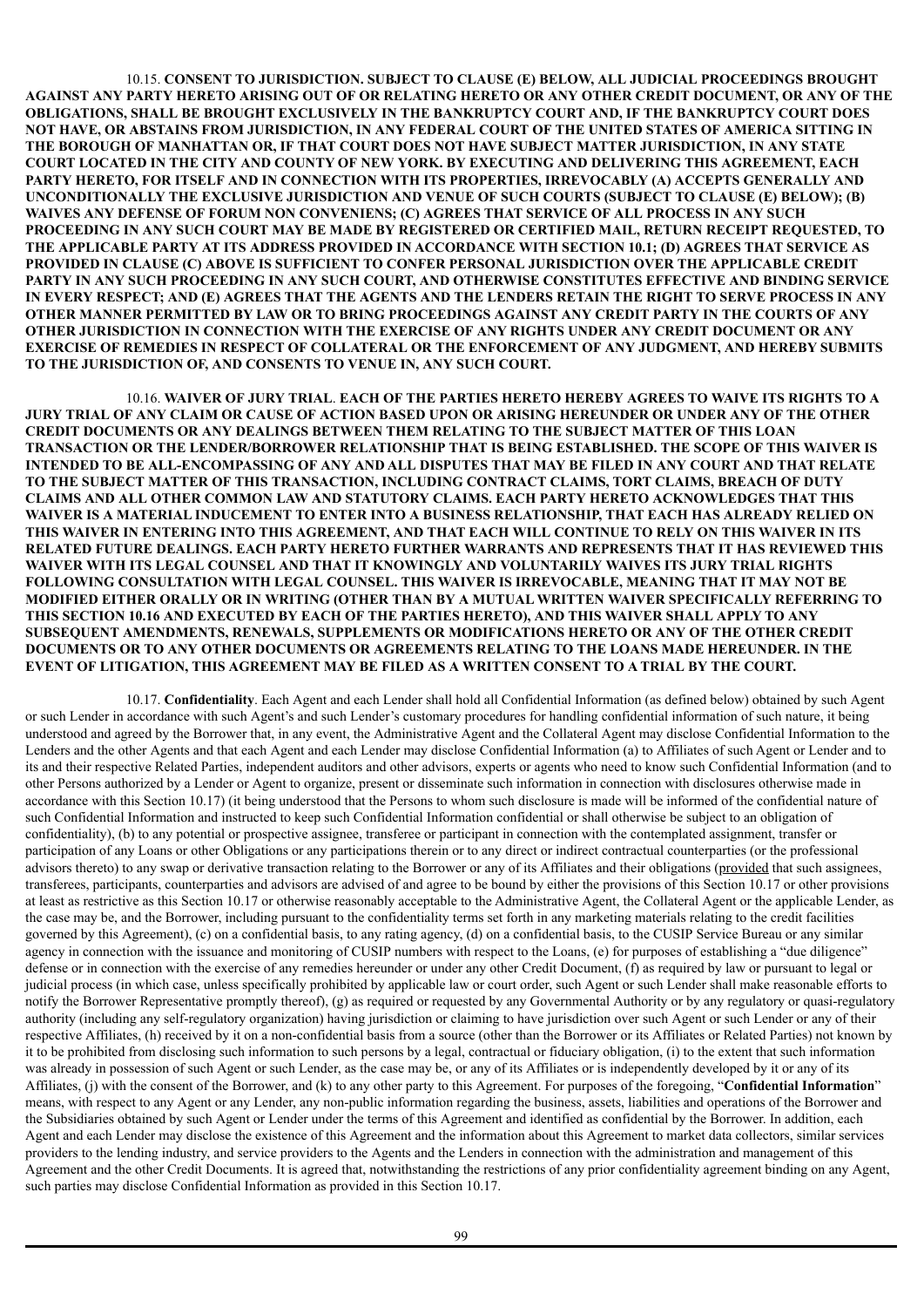10.18. **Usury Savings Clause**. Notwithstanding any other provision herein, the aggregate interest rate charged with respect to any of the Obligations, including all charges or fees in connection therewith deemed in the nature of interest under applicable law shall not exceed the Highest Lawful Rate. If the rate of interest (determined without regard to the preceding sentence) under this Agreement at any time exceeds the Highest Lawful Rate, the outstanding amount of the Loans made hereunder shall bear interest at the Highest Lawful Rate until the total amount of interest due hereunder equals the amount of interest that would have been due hereunder if the stated rates of interest set forth in this Agreement had at all times been in effect. In addition, if when the Loans made hereunder are repaid in full the total interest due hereunder (taking into account the increase provided for above) is less than the total amount of interest that would have been due hereunder if the stated rates of interest set forth in this Agreement had at all times been in effect, then to the extent permitted by law, the Borrower shall pay to the Administrative Agent an amount equal to the difference between the amount of interest paid and the amount of interest that would have been paid if the Highest Lawful Rate had at all times been in effect. Notwithstanding the foregoing, it is the intention of the Lenders and the Borrower to conform strictly to any applicable usury laws. Accordingly, if any Lender contracts for, charges, or receives any consideration that constitutes interest in excess of the Highest Lawful Rate, then any such excess shall be cancelled automatically and, if previously paid, shall at such Lender's option be applied to the outstanding amount of the Loans made hereunder or be refunded to the Borrower.

10.19. **Counterparts**. This Agreement may be executed in any number of counterparts, each of which when so executed and delivered shall be deemed an original, but all such counterparts together shall constitute but one and the same instrument. Delivery of an executed counterpart of a signature page of this Agreement by facsimile or in electronic format (i.e., "pdf" or "tif") shall be effective as delivery of a manually executed counterpart of this Agreement.

10.20. **Effectiveness; Entire Agreement**. Subject to Section 3, this Agreement shall become effective when it shall have been executed by the Administrative Agent and there shall have been delivered to the Administrative Agent counterparts hereof that, when taken together, bear the signatures of each of the other parties hereto. **THIS AGREEMENT AND THE OTHER CREDIT DOCUMENTS CONSTITUTE THE ENTIRE CONTRACT AMONG THE PARTIES RELATING TO THE SUBJECT MATTER HEREOF AND SUPERSEDE ANY AND ALL PREVIOUS AGREEMENTS AND UNDERSTANDINGS, ORAL OR WRITTEN, RELATING TO THE SUBJECT MATTER HEREOF (BUT DO NOT** SUPERSEDE ANY PROVISIONS OF ANY FEE LETTER BETWEEN OR AMONG ANY CREDIT PARTIES AND ANY AGENT OR ANY **AFFILIATE OF ANY OF THE FOREGOING THAT BY THE TERMS OF SUCH DOCUMENTS ARE STATED TO SURVIVE THE EFFECTIVENESS OF THIS AGREEMENT, ALL OF WHICH PROVISIONS SHALL REMAIN IN FULL FORCE AND EFFECT)**.

10.21. **PATRIOT Act**. Each Lender and the Administrative Agent (for itself and not on behalf of any Lender) hereby notifies each Credit Party that pursuant to the requirements of the PATRIOT Act it is required to obtain, verify and record information that identifies each Credit Party, which information includes the name and address of each Credit Party and other information that will allow such Lender or the Administrative Agent, as applicable, to identify such Credit Party in accordance with the PATRIOT Act.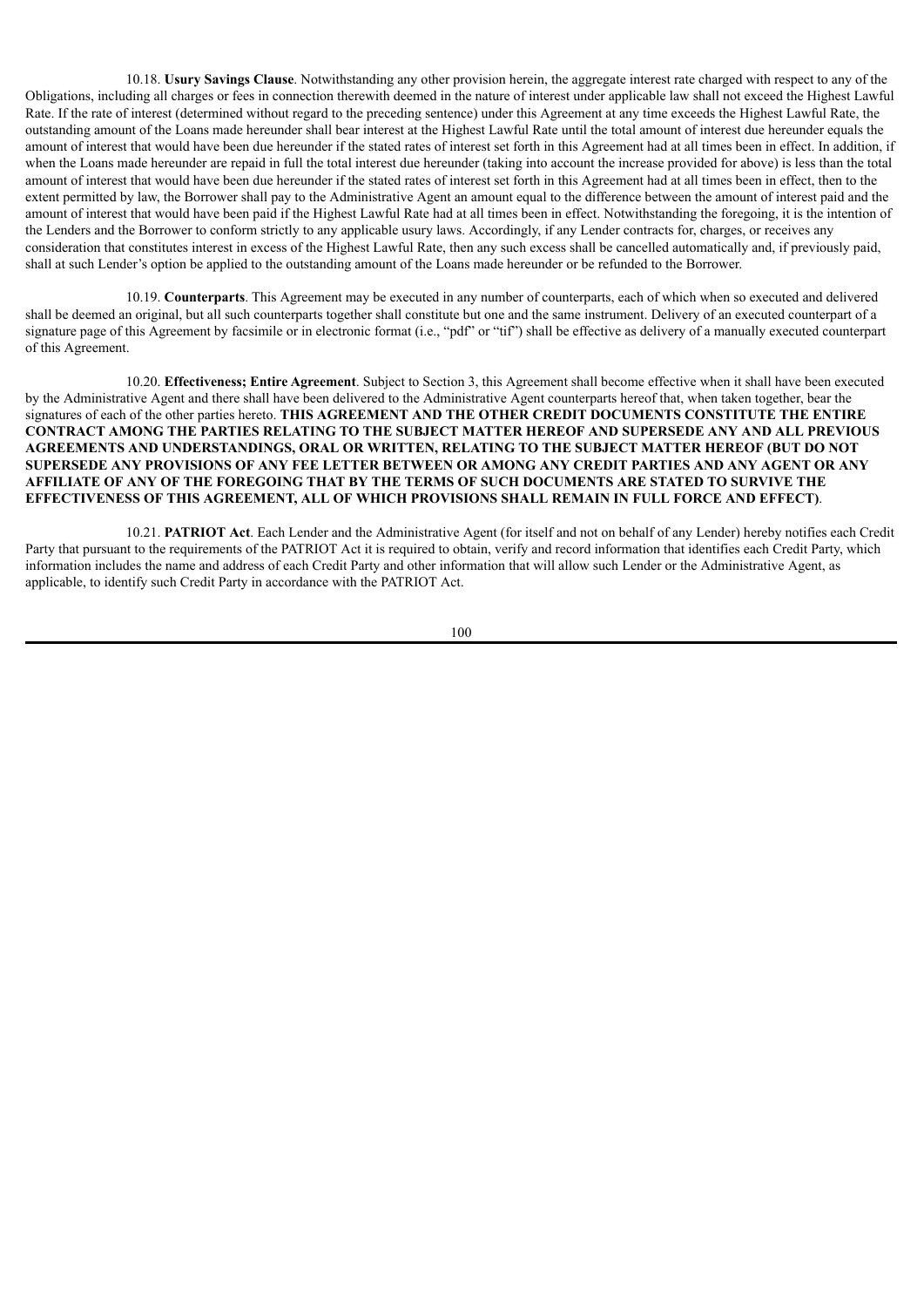10.22. **Electronic Execution of Assignments**. This Agreement, any other Credit Document and any document, amendment, approval, consent, information, notice, certificate, request, statement, disclosure or authorization related to this Agreement or any other Credit Document (each a "**Communication**"), including Communications required to be in writing, may be in the form of an Electronic Record and may be executed using Electronic Signatures. Each of the Credit Parties agrees that any Electronic Signature on or associated with any Communication shall be valid and binding each of the Credit Parties to the same extent as a manual, original signature, and that any Communication entered into by Electronic Signature, will constitute the legal, valid and binding obligation of each of the Credit Parties enforceable against such in accordance with the terms thereof to the same extent as if a manually executed original signature was delivered. Any Communication may be executed in as many counterparts as necessary or convenient, including both paper and electronic counterparts, but all such counterparts are one and the same Communication. For the avoidance of doubt, the authorization under this paragraph may include, without limitation, use or acceptance by the Administrative Agent, the Collateral Agent and each of the Lenders of a manually signed paper Communication which has been converted into electronic form (such as scanned into PDF format), or an electronically signed Communication converted into another format, for transmission, delivery and/or retention. The Administrative Agent, the Collateral Agent and each of the Lenders may, at its option, create one or more copies of any Communication in the form of an imaged Electronic Record ("**Electronic Copy**"), which shall be deemed created in the ordinary course of the such Person's business, and destroy the original paper document. All Communications in the form of an Electronic Record, including an Electronic Copy, shall be considered an original for all purposes, and shall have the same legal effect, validity and enforceability as a paper record. Notwithstanding anything contained herein to the contrary, neither the Administrative Agent nor the Collateral Agent is under any obligation to accept an Electronic Signature in any form or in any format unless expressly agreed to by the Administrative Agent or Collateral Agent pursuant to procedures approved by it; provided, further, without limiting the foregoing, (a) to the extent the Administrative Agent or Collateral Agent has agreed to accept such Electronic Signature, the Administrative Agent, the Collateral Agent and each of the Lenders shall be entitled to rely on any such Electronic Signature purportedly given by or on behalf of any Credit Party without further verification and (b) upon the request of the Administrative Agent, the Collateral Agent or any Lender, any Electronic Signature shall be promptly followed by such manually executed counterpart. For purposes hereof, "**Electronic Record**" and "**Electronic Signature**" shall have the meanings assigned to them, respectively, by 15 USC §7006, as it may be amended from time to time.

10.23. **No Fiduciary Duty**. Each Agent, each Lender and their respective Affiliates (collectively, solely for purposes of this paragraph, the "**Lenders**") may have economic interests that conflict with those of the Credit Parties, their equityholders and/or their Affiliates. Each Credit Party agrees that nothing in the Credit Documents or otherwise will be deemed to create an advisory, fiduciary or agency relationship or fiduciary or other implied duty between any Agent or Lender, on the one hand, and such Credit Party or its equityholders or its Affiliates, on the other. The Credit Parties acknowledge and agree that (a) the transactions contemplated by the Credit Documents (including the exercise of rights and remedies hereunder and thereunder) are arm's-length commercial transactions between the Agents and Lenders, on the one hand, and the Credit Parties, on the other, and (b) in connection therewith and with the process leading thereto, (i) no Agent or Lender has assumed an advisory or fiduciary responsibility in favor of any Credit Party, its equityholders or its Affiliates with respect to the transactions contemplated hereby (or the exercise of rights or remedies with respect thereto) or the process leading thereto (irrespective of whether any Agent or Lender has advised, is currently advising or will advise any Credit Party, its equityholders or its Affiliates on other matters) or any other obligation to any Credit Party except the obligations expressly set forth in the Credit Documents and (ii) each Agent and Lender is acting solely as principal and not as the agent or fiduciary of any Credit Party, its management, equityholders, creditors or any other Person. Each Credit Party acknowledges and agrees that it has consulted its own legal and financial advisors to the extent it has deemed appropriate and that it is responsible for making its own independent judgment with respect to such transactions and the process leading thereto. Each Credit Party agrees that it will not assert, and hereby waives to the maximum extent permitted by applicable law, any claim that any Agent or Lender has rendered advisory services of any nature or respect, or owes a fiduciary or similar duty to such Credit Party, in connection with any such transaction or the process leading thereto.

10.24. **Orders**. In the event of any conflict between the terms of the Orders and the terms of this Agreement or any other Credit Document, the terms of the Orders shall govern and control.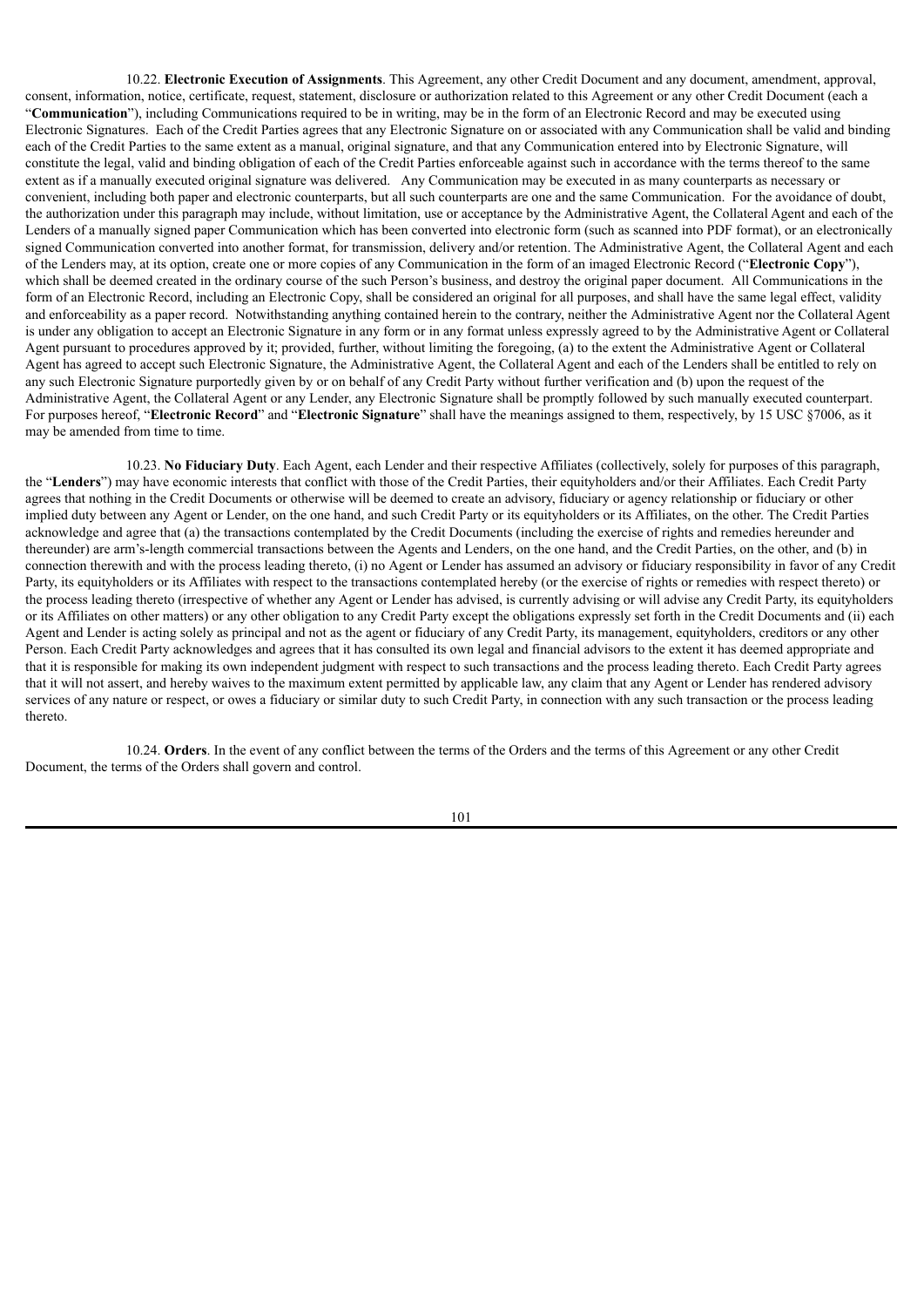10.25. **Borrower Representative**. Holdings is hereby appointed by Borrower as its contractual representative (herein referred to as the "Borrower Representative") hereunder and under each other Credit Document, and Borrower irrevocably authorizes the Borrower Representative to act as the contractual representative of Borrower under this Agreement and the other Credit Documents.

10.26. **Acknowledgement and Consent to Bail-In of EEA Financial Institutions**. Notwithstanding anything to the contrary in any Credit Document or in any other agreement, arrangement or understanding among the parties hereto, each party hereto acknowledges that any liability of any EEA Financial Institution arising under any Credit Document, to the extent such liability is unsecured, may be subject to the Write-Down and Conversion Powers of an EEA Resolution Authority and agrees and consents to, and acknowledges and agrees to be bound by:

(a) the application of any Write-Down and Conversion Powers by an EEA Resolution Authority to any such liabilities arising hereunder which may be payable to it by any party hereto that is an EEA Financial Institution; and

(b) the effects of any Bail-In Action on any such liability, including, if applicable:

(i) a reduction in full or in part or cancellation of any such liability;

(ii) a conversion of all, or a portion of, such liability into shares or other instruments of ownership in such EEA Financial Institution, its parent undertaking, or a bridge institution that may be issued to it or otherwise conferred on it, and that such shares or other instruments of ownership will be accepted by it in lieu of any rights with respect to any such liability under this Agreement or any other Credit Document; or

(iii) the variation of the terms of such liability in connection with the exercise of the Write-Down and Conversion Powers of any EEA Resolution Authority.

10.27. **SPV Credit Facilities**. (a) Nothing contained herein or in any other Credit Document shall be deemed to amend, modify or otherwise vary any term or provision of any SPV Credit Facility or any other "Transaction Document" (as defined in the DLP IV Credit Agreement) or "Loan Document" (as defined in the DLP VI Credit Agreement).

(b) For purposes of clarification, none of the following situations will be deemed, on its own, to constitute NFLP or an Affiliate thereof being unable or unwilling to perform under this Agreement:

(i) if (A) a modification to the form of the Interim Order is required for the Bankruptcy Court to enter the Final Order, (B) clause (ii) of the parenthetical clause within the definition of Final Order requires such modification to be satisfactory to the Requisite Lenders in their reasonable discretion and (C) the Requisite Lenders do not approve such modification in their reasonable discretion;

(ii) if (A) the Administrative Agent is not required, pursuant to the second sentence of Section 5.17(a), to agree to a modification of the mechanics of the DLP VII Transaction described on **Exhibit I** and (B) the Administrative Agent does not agree to such modification in its reasonable discretion (or, solely in the case of a modification which would result in a transfer of the life settlement portfolios described on **Schedule 5.17** directly or indirectly to the DLP VII Borrower not occurring pursuant to Section 363 of the Bankruptcy Code, in its sole discretion);

(iii) if any Loan is prepaid or otherwise repaid, or any Commitment is reduced or terminated in accordance with this Agreement, in each case in whole or in part, whether voluntarily by the Borrower, by any action of any Agent or Lender or otherwise; or

(iv) the Administrative Agent exercising, or declining to exercise, the DLP VII Option.

[Remainder of page intentionally left blank]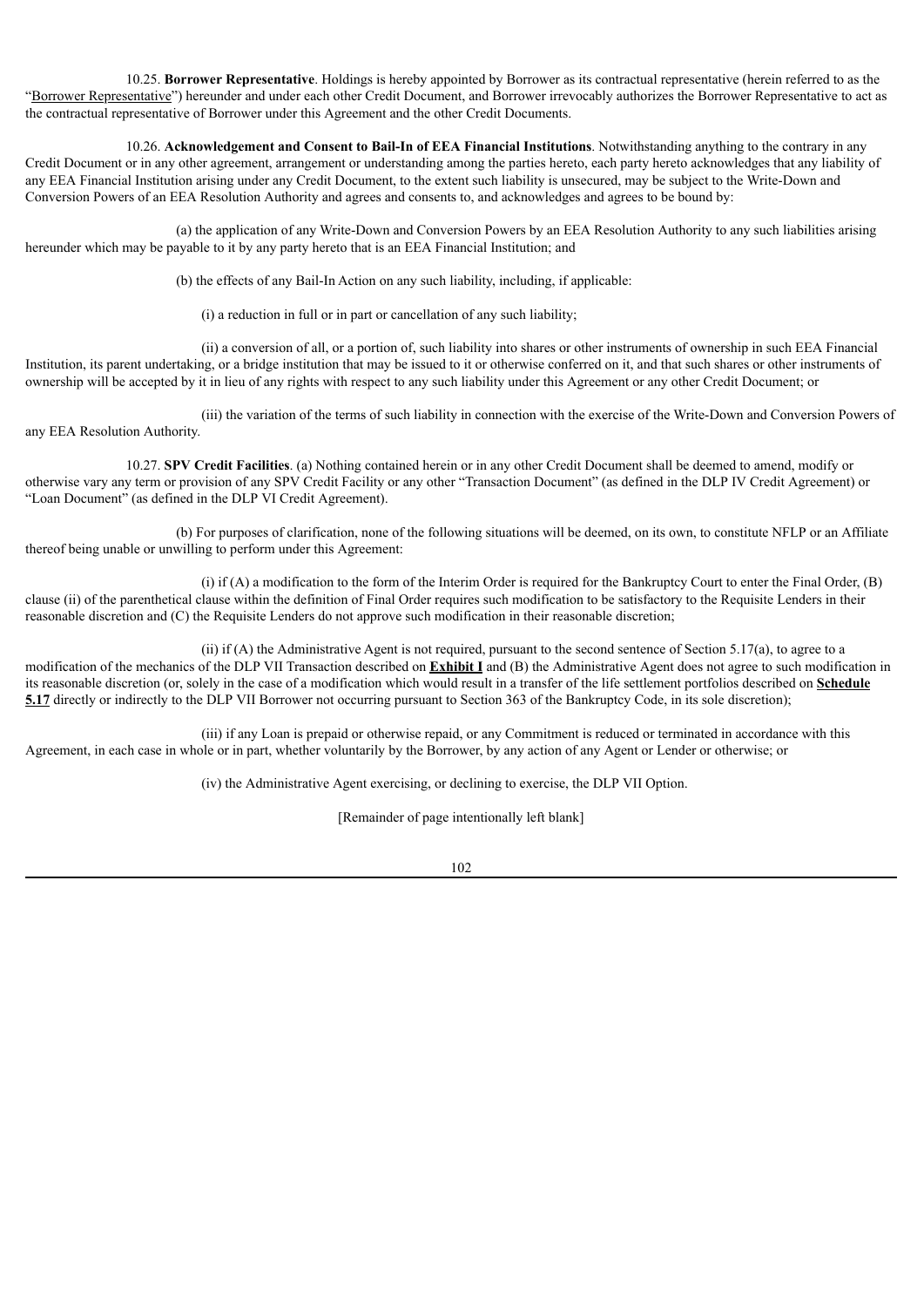**IN WITNESS WHEREOF**, the parties hereto have caused this Agreement to be duly executed and delivered by their respective officers thereunto duly authorized as of the date first written above.

#### **GWG HOLDINGS, INC.,** as Borrower

By:

Name: Title:

**GWG LIFE, LLC**, as Borrower

By:

Name: Title:

**GWG LIFE USA, LLC**,

as a Guarantor

By:

Name: Title:

**GWG DLP FUNDING V, LLC**,

as a Guarantor

By:

Name: Title:

**GWG DLP FUNDING V HOLDINGS, LLC**, as a Guarantor

By:

Name: Title:

**GWG MCA CAPITAL, INC.**, as a Guarantor

By:

Name: Title:

[Signature Page to Superpriority Secured Debtor-in-Possession Credit and Guaranty Agreement]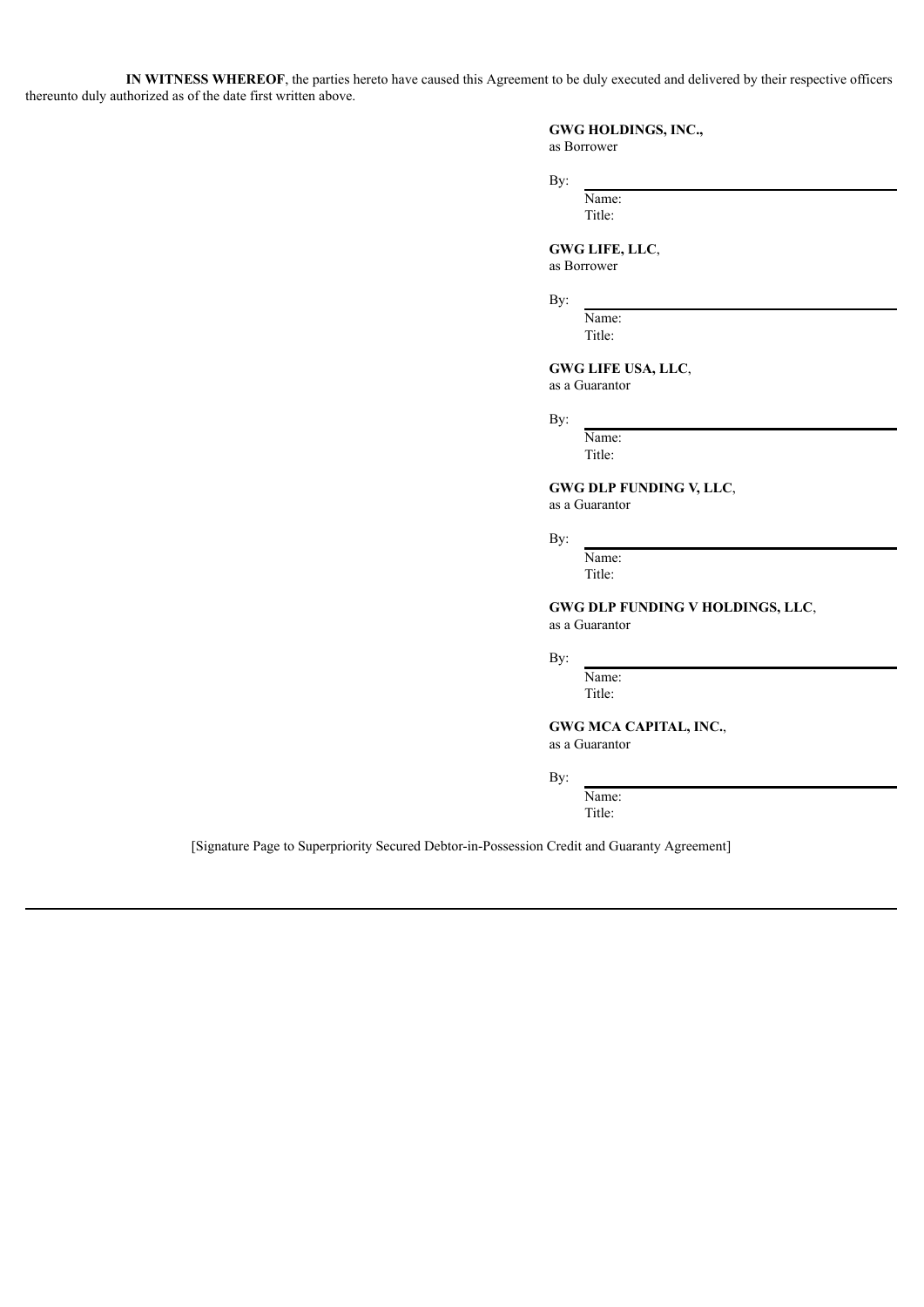# **NATIONAL FOUNDERS LP,** as a Lender, the

Administrative Agent and the Collateral Agent

By:

Name: Title:

[Signature Page to Superpriority Secured Debtor-in-Possession Credit and Guaranty Agreement]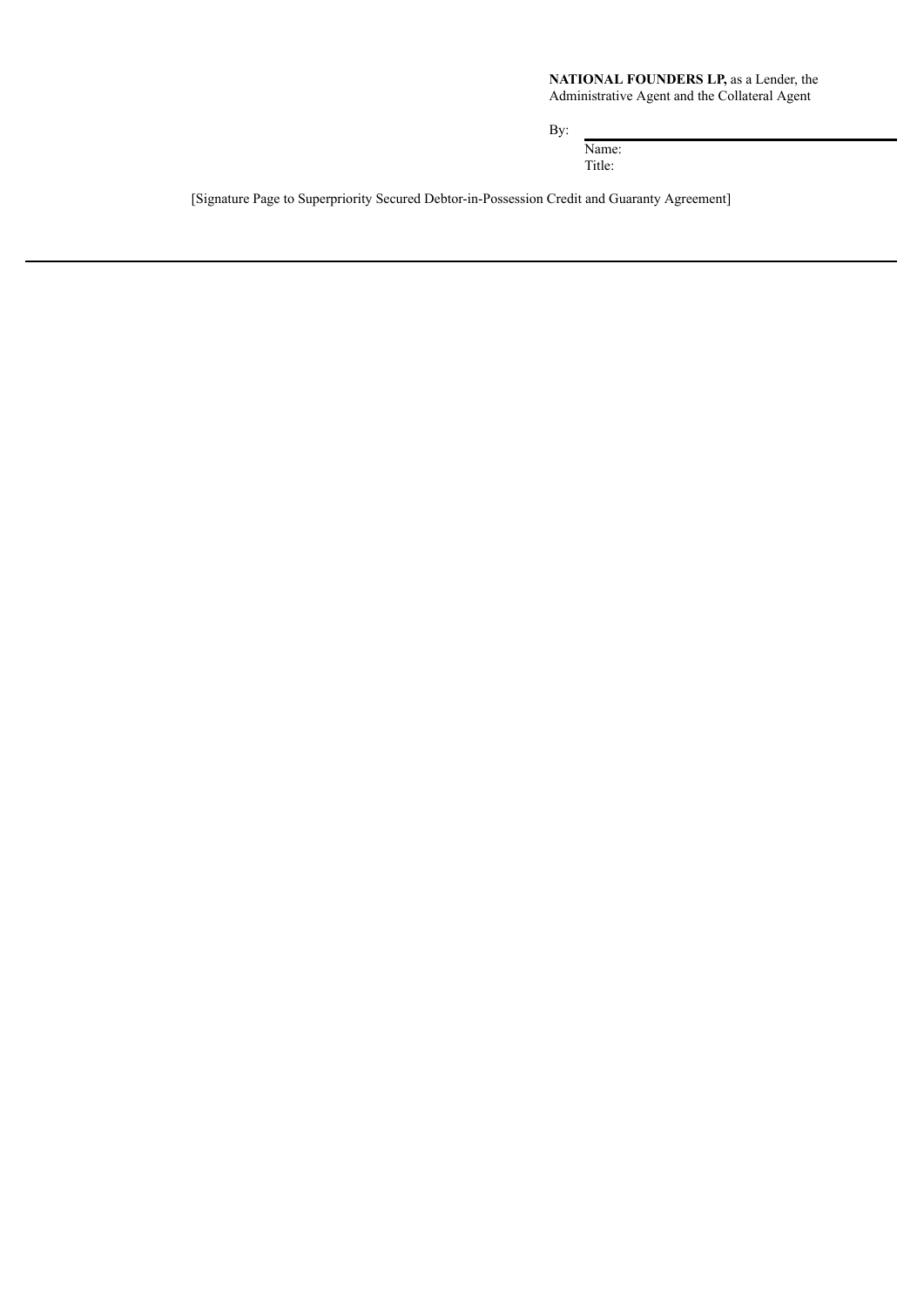## **Schedule 5.17 DLP VII Transaction**

| DLP VII Transaction Terms (at Administrative Agent's Sole Option During the DLP VII Option Period) |                                                                                                                                                                                                                         |                                                                                                                                                                                            |  |
|----------------------------------------------------------------------------------------------------|-------------------------------------------------------------------------------------------------------------------------------------------------------------------------------------------------------------------------|--------------------------------------------------------------------------------------------------------------------------------------------------------------------------------------------|--|
| <b>Initial Advance</b>                                                                             | Greater of:                                                                                                                                                                                                             |                                                                                                                                                                                            |  |
|                                                                                                    | (1)                                                                                                                                                                                                                     | $(70\% \times$ Collateral Value) + \$65 million; and                                                                                                                                       |  |
|                                                                                                    | (2)                                                                                                                                                                                                                     | the sum of:                                                                                                                                                                                |  |
|                                                                                                    |                                                                                                                                                                                                                         | (i)<br>the payoff amount for DLP IV, DLP VI, and this Agreement;                                                                                                                           |  |
|                                                                                                    |                                                                                                                                                                                                                         | the 4-month DLP VII premium reserve amount; and<br>(ii)                                                                                                                                    |  |
|                                                                                                    |                                                                                                                                                                                                                         | (iii)<br>\$47 million, net of closing fees, any professional fees and diligence fees (with the aggregate amount being<br>so netted under this sub-clause (iii) not to exceed \$5 million). |  |
| <b>Collateral Value</b>                                                                            | The sum of (i) the NPV of eligible active policies, (ii) amounts on deposit in the Premium Reserve, and (iii) the amount of<br>any pending death benefit claims on eligible policies.                                   |                                                                                                                                                                                            |  |
| <b>Valuation Methodology</b>                                                                       | Consistent with the methodology set forth on Annex D of the DLP VI Credit Agreement and with eligibility criteria<br>substantially similar to Annex A of the DLP VI Credit Agreement. Discount rate to be fixed at 11%. |                                                                                                                                                                                            |  |
| <b>Valuation Provider</b>                                                                          | ILS.                                                                                                                                                                                                                    |                                                                                                                                                                                            |  |
| <b>Interest Rate</b>                                                                               | As of any day,                                                                                                                                                                                                          |                                                                                                                                                                                            |  |
|                                                                                                    | (1)                                                                                                                                                                                                                     | the Base Interest Rate for the portion of the principal of the loan as of such day that is less than or equal to 65% of<br>Collateral Value; and                                           |  |
|                                                                                                    | (2)                                                                                                                                                                                                                     | the Base Interest Rate $+1.50\%$ for the portion of the principal of the loan as of such day that is greater than 65% of<br>Collateral Value.                                              |  |
| <b>Base Interest Rate</b>                                                                          | A fixed rate determined on the closing date, equal to the weighted average of:                                                                                                                                          |                                                                                                                                                                                            |  |
|                                                                                                    | (1)                                                                                                                                                                                                                     | 5.50%, for the principal amount outstanding under the DLP VI Credit Agreement immediately prior to being<br>refinanced by the DLP VII Transaction;                                         |  |
|                                                                                                    | (2)                                                                                                                                                                                                                     | 11.00% for $$65$ million; and                                                                                                                                                              |  |
|                                                                                                    | (3)                                                                                                                                                                                                                     | 9.00% for all remaining amounts of the Initial Advance.                                                                                                                                    |  |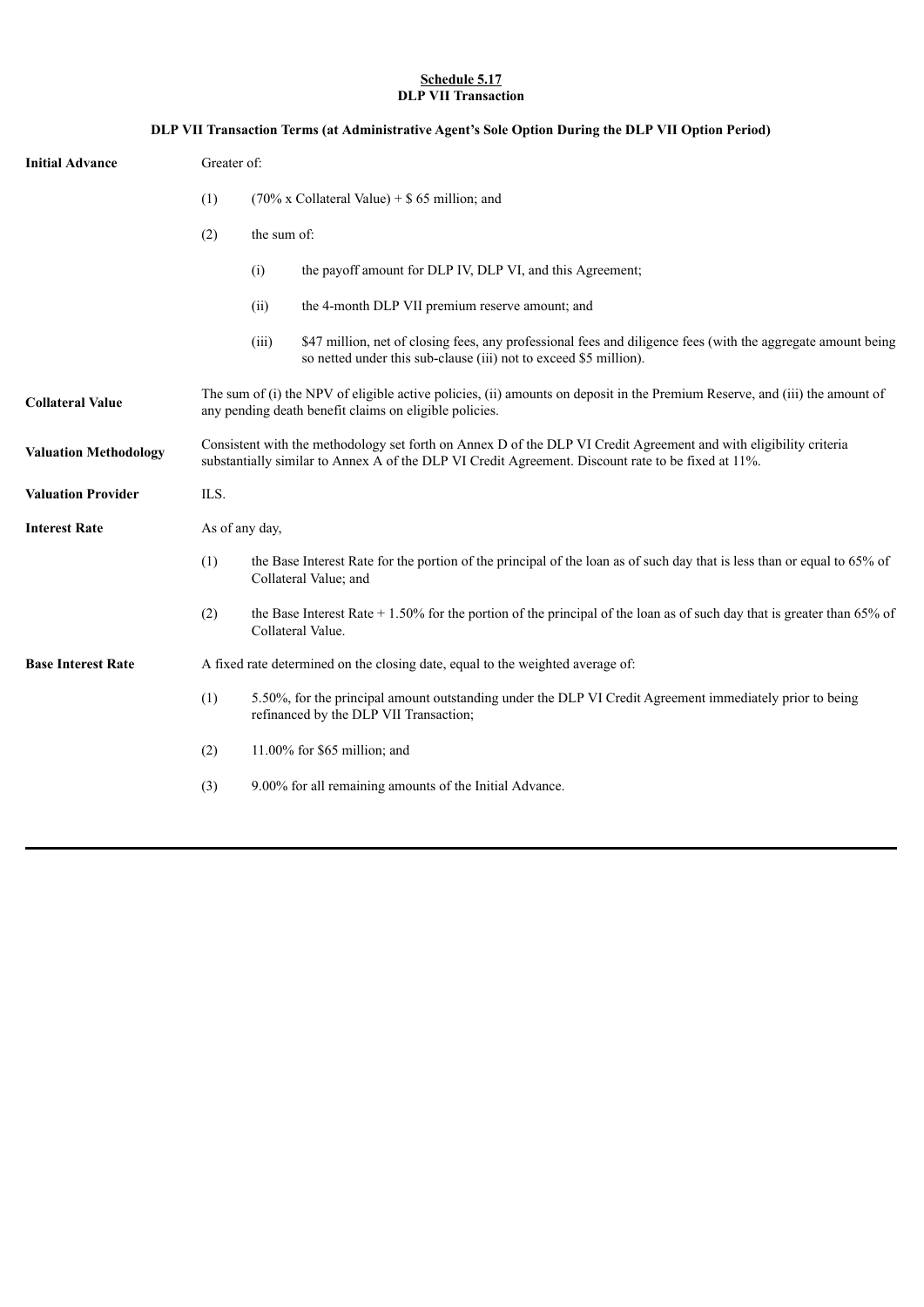| <b>Interest Payment</b>     | Paid current.                                                                                                                                                                                                                                                                                                                                                                                   |  |  |
|-----------------------------|-------------------------------------------------------------------------------------------------------------------------------------------------------------------------------------------------------------------------------------------------------------------------------------------------------------------------------------------------------------------------------------------------|--|--|
| <b>Closing Fee</b>          | 1.00% on the portion of the DLP VII Term Loan used to refinance the DLP IV Credit Agreement and this Agreement.                                                                                                                                                                                                                                                                                 |  |  |
| <b>Term</b>                 | 10 Years.                                                                                                                                                                                                                                                                                                                                                                                       |  |  |
| <b>Prepayment Premium</b>   | Prior to $5th$ anniversary: Interest Make Whole + $5\%$ ;<br>$5th$ to 6 <sup>th</sup> anniversary: 5%;<br>$6^{\text{th}}$ to $7^{\text{th}}$ anniversary: 4%;<br>$7th$ to 8 <sup>th</sup> anniversary: 3%; and<br>After 8 <sup>th</sup> anniversary: None.<br>Payable on the date on which any portion of the principal of the loan is due or otherwise repaid, including upon<br>acceleration. |  |  |
| <b>Interest Make Whole</b>  | Consistent with DLP VI (i.e., with respect to any prepayment prior to the $5th$ anniversary, the amount of interest that would<br>have been payable to the 5 <sup>th</sup> anniversary had such prepayment not occurred, discounted at risk-free rate).                                                                                                                                         |  |  |
| <b>Amortization</b>         | If $LTV > 50\%$ or GWG is in BK, all excess cash used to reduce principal balance after payment of premiums,<br>$Yr. 1-8:$<br>reserves, expenses, interest, and any other obligations then due and payable; and<br>If LTV $\leq$ 50% and GWG is not in BK, 50/50 cash spilt after payment of premiums, reserves, expenses, interest,<br>and any other obligations then due and payable.         |  |  |
|                             | Yr. 9-10: All excess cash used to reduce principal balance after payment of premiums, reserves, expenses, interest, and any<br>other obligations then due and payable.                                                                                                                                                                                                                          |  |  |
| <b>Premium Reserve</b>      | 4 months funded at closing; 2-6 months thereafter (funded up and down with collections).                                                                                                                                                                                                                                                                                                        |  |  |
| <b>Remittance Frequency</b> | Quarterly.                                                                                                                                                                                                                                                                                                                                                                                      |  |  |
| <b>Account Structure</b>    | All accounts to be subject to blocked account control agreements.                                                                                                                                                                                                                                                                                                                               |  |  |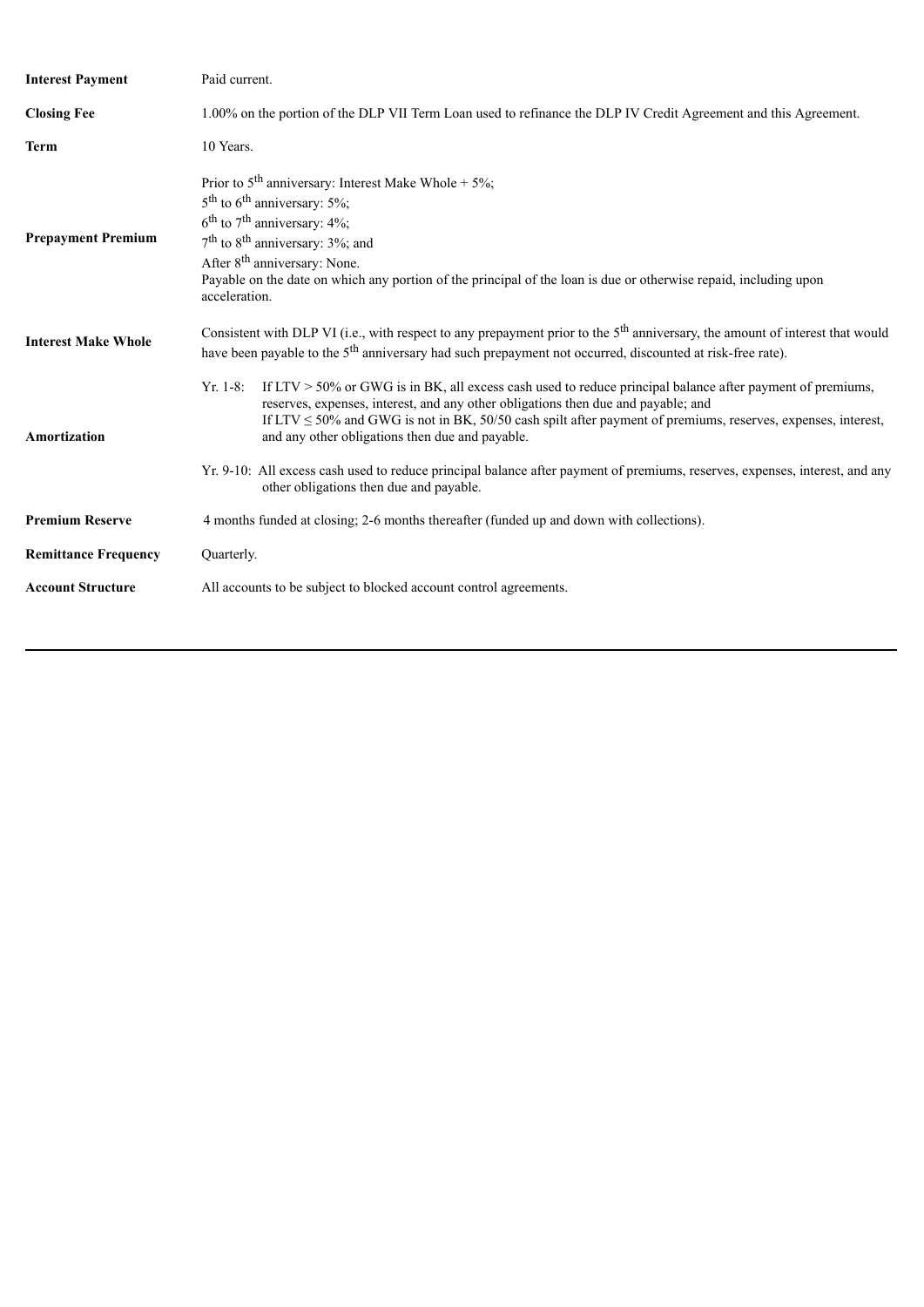## **Exhibit I DLP VII Transaction Description**

At any time during the DLP VII Option Period (but only on or after the Final Order Entry Date), the Administrative Agent may exercise an option (the "**DLP VII Option**") to consummate the following transaction (the "**DLP VII Transaction**") on the fifth (5th) Business Day following the day on which the Administrative Agent notifies the Borrower of its election to exercise the DLP VII Option (or on such other day that the Borrower and the Administrative Agent may agree in writing)

- 1. GWG Life shall form a newly created special purpose vehicle (the "**DLP VII Parent**") that is similar to GWG DLP Funding Holdings VI, LLC.
- 2. The DLP VII Parent shall form a newly created special vehicle (the "**DLP VII Borrower**") that is similar to DLP VI.
- 3. The following shall occur contemporaneously:
	- (a) NFLP or an Affiliate shall make a term loan (the "**DLP VII Term Loan**") pursuant to documentation substantially similar to that certain DLP VI Credit Agreement and the loan documents executed in connection therewith (with modifications thereto described in **Schedule 5.17** and other appropriate modifications to be reasonably agreed relating to the Cases, it being agreed that (i) there shall be no "change of control" or similar provision relating to a change in the ownership of or by any Debtor resulting from any security issued under the Indenture being converted into, or exchanged for, another security or other property, whether mandatorily or optionally, (ii) any other "change of control" or similar provision relating to a change in the ownership of any Debtor resulting from the Cases or any plan of reorganization thereunder shall not result in an event of default under the DLP VII Term Loan agreement but shall result in the lenders thereunder having the right to request the appointment of an asset manager for DLP VII, which shall be acceptable to DLP VII (not to be unreasonably withheld or delayed) and whose fees will be paid by DLP VII, (iii) unless waived by the Administrative Agent in its sole discretion, the DLP VII Transaction shall include a limited guarantee in form and substance substantially similar to the Limited Guarantee (as defined in the DLP VI Credit Agreement) which shall be delivered by Holdings or any other parent entity as may be determined in connection with the Cases or any plan of reorganization thereunder (and if delivered by Holdings, shall be permitted to be replaced by a substantially similar guarantee from any other such parent entity as may be determined in connection with the Cases or any plan of reorganization thereunder) and (iv) the provision set forth in Section 8.1(j)(ii) of the DLP VI Credit Agreement shall be modified to read: "(ii) any Person contests in any manner the validity or enforceability of any material provision of any Loan Document, unless (A) such Person is not a Loan Party or an Affiliate thereof and (B) such contest could not reasonably be expected to result in an adverse determination; or") in a principal amount that results in the loan-to-value ratio at closing equaling the Initial Advance Rate set forth on **Schedule 5.17**.
	- (b) The DLP VII Term Loan shall be secured by a first priority perfected Lien on all of the assets and property of the DLP VII Parent and the DLP VII Borrower, and shall be on the economic terms set forth on **Schedule 5.17**.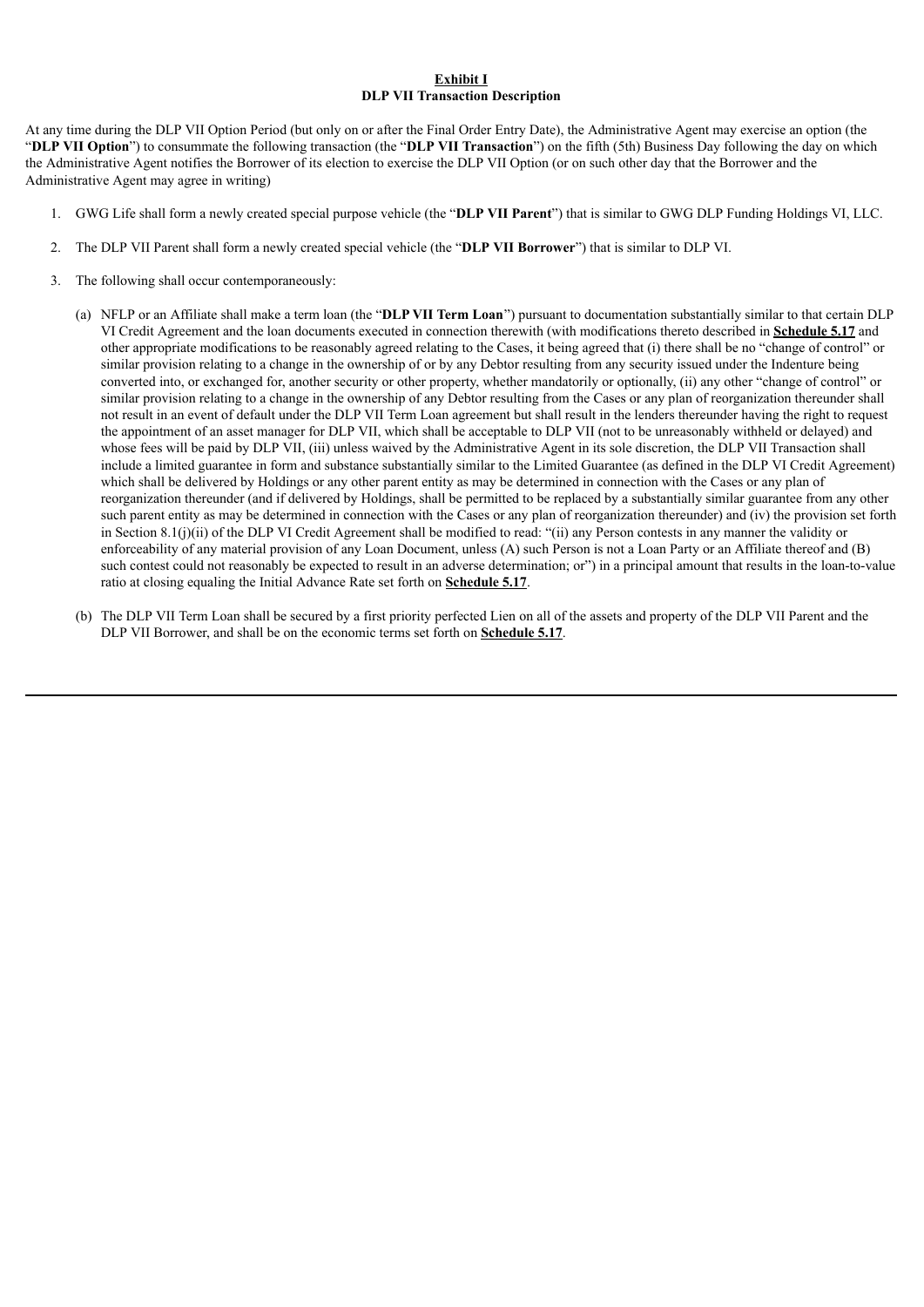- (c) The proceeds of the DLP VII Term Loan shall be applied in the following priority: (i) first, after the Borrower's receipt of a dividend or intercompany transfer by the DLP VII Borrower, and a contribution or other intercompany transfer thereof by the Borrower to DLP IV and DLP VI, to satisfy in full the obligations of DLP IV and DLP VI under the SPV Credit Facilities; (ii) second, by the DLP VII Borrower to fund a reserve account as described on **Schedule 5.17**; (iii) third, after the Borrower's receipt of a dividend or intercompany transfer by the DLP VII Borrower, to satisfy in full the Obligations (other than any Obligation that is stated in a Credit Document to survive the termination thereof), including payment of the Exit Fee (and upon such satisfaction, the Administrative Agent shall deliver a customary payoff letter which shall, amongst other things, confirm the termination of all Obligations (other than any Obligation that is stated in a Credit Document to survive the termination thereof) and the release of all Liens granted under the Credit Documents); and (iv) fourth, to the Borrower, for its own account, by means of a dividend or intercompany transfer by the DLP VII Borrower.
- (d) DLP IV and DLP VI shall distribute their life settlement portfolios to GWG Life.
- (e) GWG Life shall contribute such life settlement portfolios to the DLP VII Parent pursuant to Section 363 of the Bankruptcy Code, and the DLP VII Parent shall contribute such life settlement portfolios to the DLP VII Borrower (or, if required as a condition to the Bankruptcy Court entering the Final Order, the DLP VII Parent or the DLP VII Borrower shall receive such life settlement portfolios pursuant to Section 363 of the Bankruptcy Code by means of such other means that is reasonably acceptable to NFLP).
- (f) DLP IV shall forgive the Indebtedness owed to it under the Intercompany Notes or shall dividend or transfer the Intercompany Notes to GWG Life in which case such notes shall be canceled or otherwise deemed satisfied.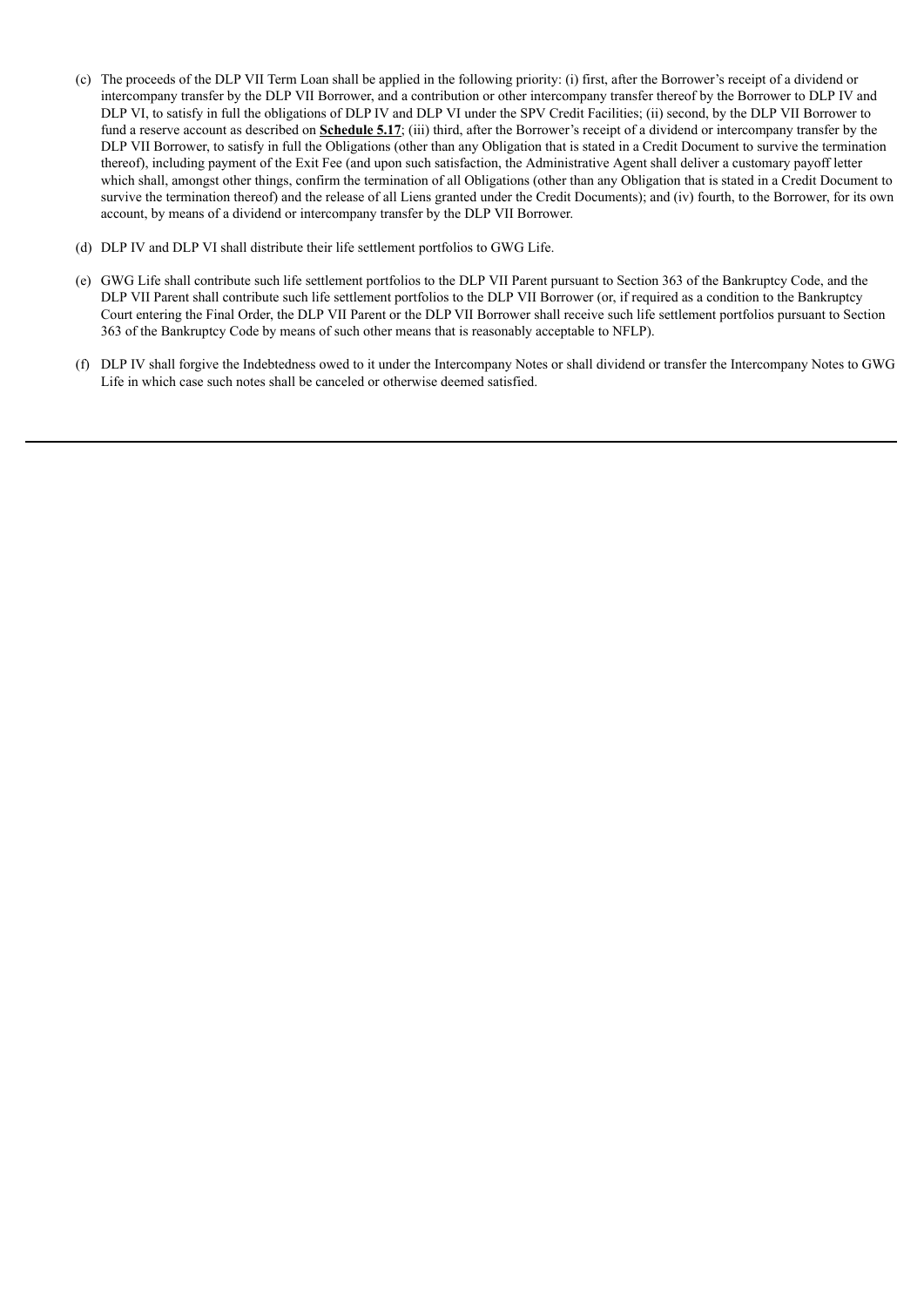#### **GWG Holdings Undertakes Financial Restructuring**

#### **Obtains Debtor-In-Possession Financing to Facilitate Restructuring**

#### **Expects Restructuring to Strengthen Financial Position and Enhance Value of its Assets**

**Dallas, TX – April 20, 2022 –** GWG Holdings, Inc. (Nasdaq GWGH) (the "Company"), a financial services firm based in Dallas, Texas, today announced that the Company and certain of its subsidiaries have filed voluntary Chapter 11 petitions (the "Chapter 11 Cases") in the U.S. Bankruptcy Court for the Southern District of Texas (the "Court") as part of a restructuring process intended to enable the Company to enhance its liquidity and ability to meet its financial obligations, while maximizing the value of its assets. The subsidiaries that are debtors in the Chapter 11 Cases are GWG Life, LLC and GWG Life USA, LLC (together with the Company, the "Debtors").

The Company also announced that it has secured debtor-in-possession financing (the "DIP Credit Agreement") to facilitate the restructuring, subject to Court approval, and that it has filed a motion with the Court for approval of this financing. The DIP Credit Agreement is structured as a multiple draw term loan facility in an aggregate principal amount of approximately \$65 million and will be provided by National Founders LP. The proceeds of all or a portion of the DIP Credit Agreement may be used for, among other things, general corporate purposes, including working capital and permitted acquisitions, administrative costs, premiums, expenses and fees of the transactions contemplated by the Chapter 11 Cases, for payment of court approved adequate protection obligations and other such purposes consistent with the DIP Credit Agreement.

"These steps, including the receipt of additional financing, are expected to strengthen the Company's financial position going forward and help preserve the value of the Company's assets for the benefit of its investors," said Murray T. Holland, Chairman, President and Chief Executive Officer of the Company.

While it moves as quickly as possible through the restructuring process, the Company intends to continue its day-to-day operations as debtor-in-possession.

The Company is filing with the Court a series of customary motions seeking to maintain business-as-usual operations. Approval of these "first day" motions, which the Company expects to receive in short order, will help facilitate a smooth transition into the process.

"At the end of this process, we expect to be on stronger financial footing for the future, further enhancing our ability to provide financial solutions to our customers, preserving and enhancing the value of our assets for our investors, and positioning us to pursue additional business opportunities in the insurance space utilizing our extensive experience in the life insurance industry," Holland concluded.

#### **Additional Information**

Court filings and information about the Chapter 11 cases can be found at a website maintained by the Company's claims agent. Donlin Recano  $\&$ Company, at their website at https://www.donlinrecano.com/gwg, or by calling 1 (888) 508-2507 (toll-free) or by email at gwginfo@donlinrecano.com.

Mayer Brown LLP is serving as restructuring counsel, PJT Partners LP is serving as financial advisor, and FTI Consulting, Inc. is serving as restructuring advisor to the Company.

### **About GWG Holdings, Inc.**

GWG Holdings, Inc. (Nasdaq: GWGH) is a financial services firm based in Dallas, Texas.

Through GWGH's subsidiary, GWG Life, LLC, GWGH owns and manages a diverse portfolio of life insurance policies that, as of September 30, 2021, included \$1.8 billion in face value of life insurance policy benefits.

For more information about GWG Holdings, email info@gwgh.com or visit www.gwgh.com.